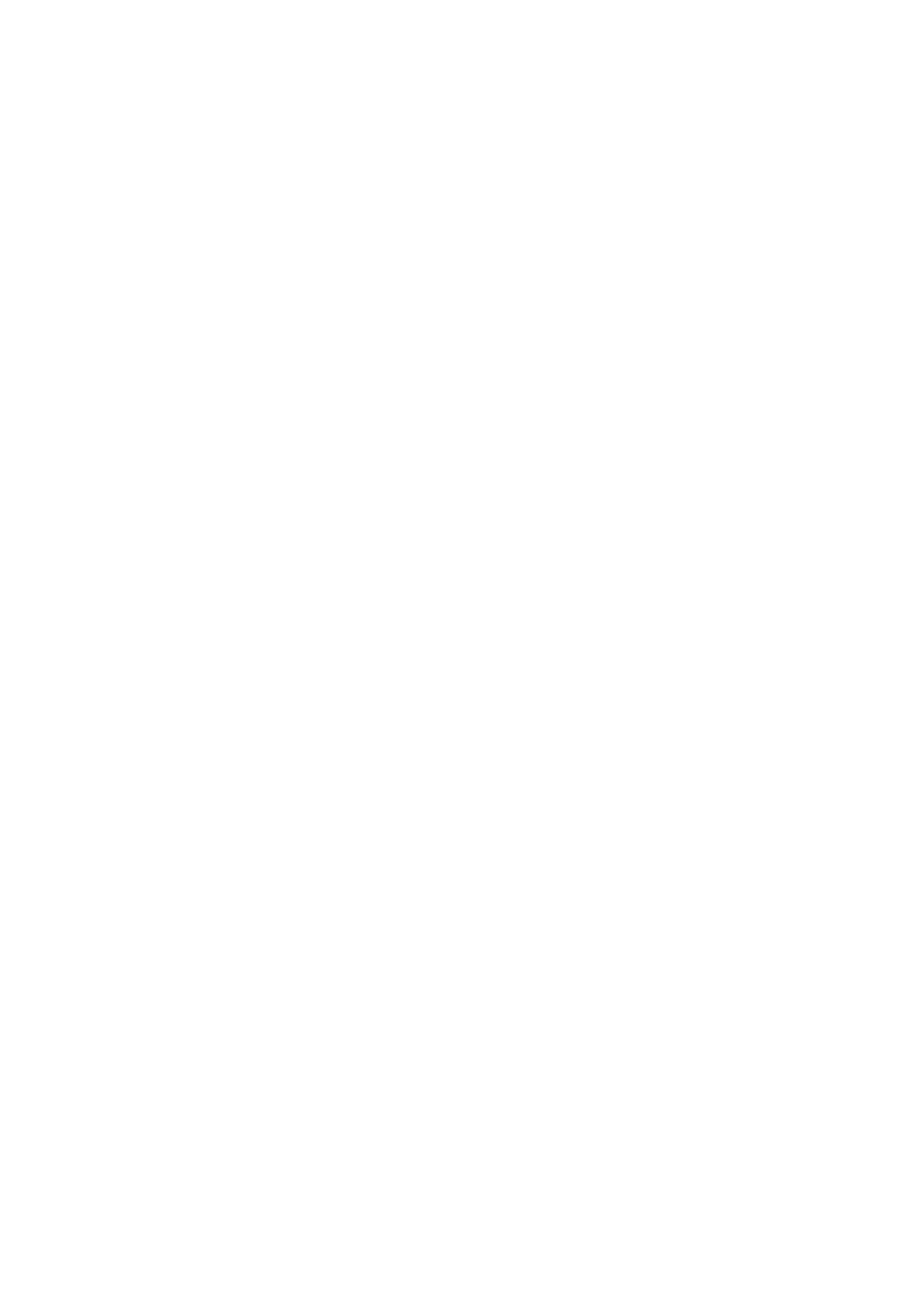## **Arab Citizens of Israel Early in the Twenty-First Century**

Arik Rudnitzky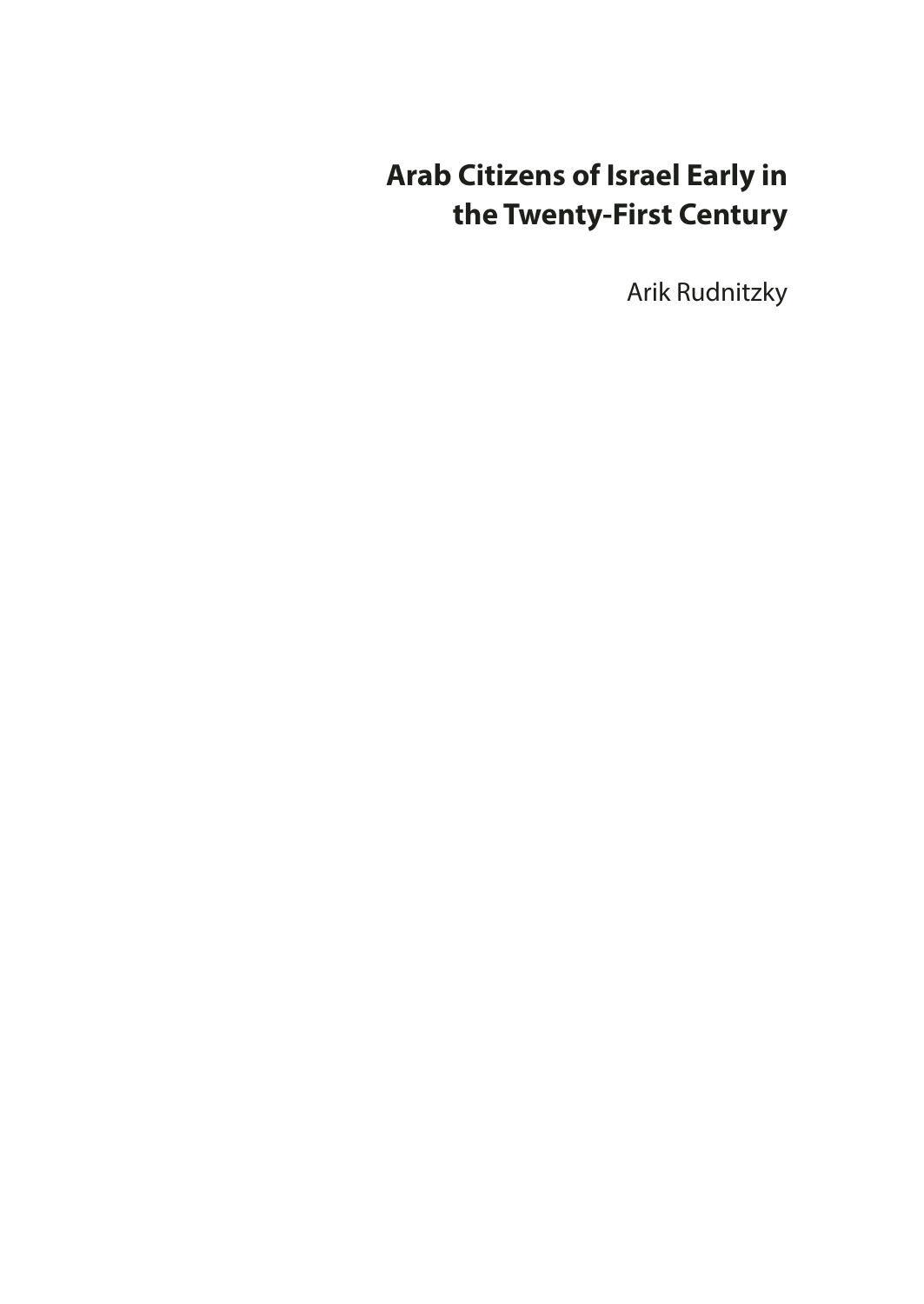## Institute for National Security Studies

The Institute for National Security Studies (INSS), incorporating the Jaffee Center for Strategic Studies, was founded in 2006.

The purpose of the Institute for National Security Studies is first, to conduct basic research that meets the highest academic standards on matters related to Israel's national security as well as Middle East regional and international security affairs. Second, the Institute aims to contribute to the public debate and governmental deliberation of issues that are  $-$  or should be  $-$  at the top of Israel's national security agenda.

INSS seeks to address Israeli decision makers and policymakers, the defense establishment, public opinion makers, the academic community in Israel and abroad, and the general public.

INSS publishes research that it deems worthy of public attention, while it maintains a strict policy of non-partisanship. The opinions expressed in this publication are the author's alone, and do not necessarily reflect the views of the Institute, its trustees, boards, research staff, or the organizations and individuals that support its research.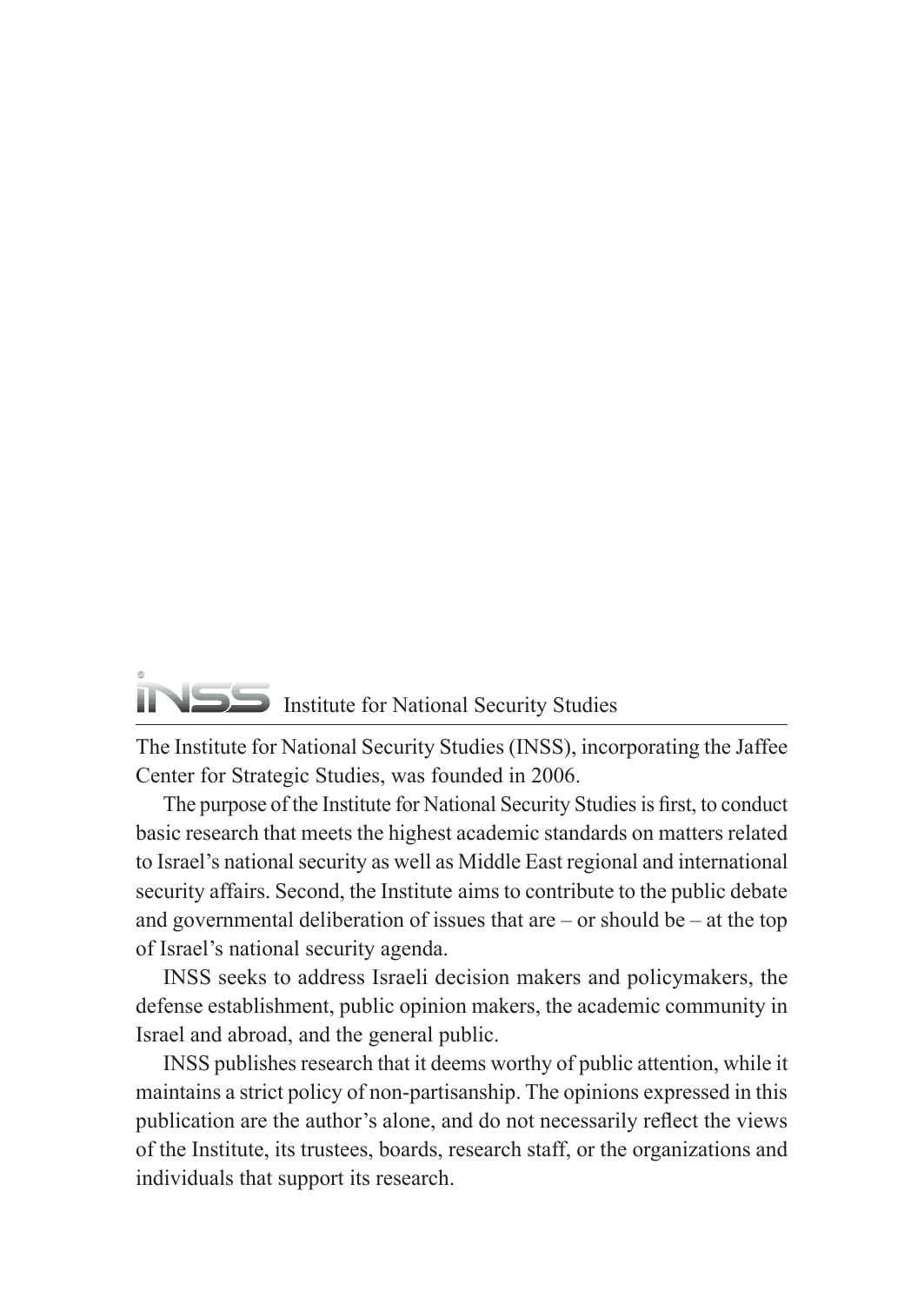## **Arab Citizens of Israel Early in the Twenty-First Century**

Arik Rudnitzky

Memorandum No. 150 Channel Company Corporation October 2015

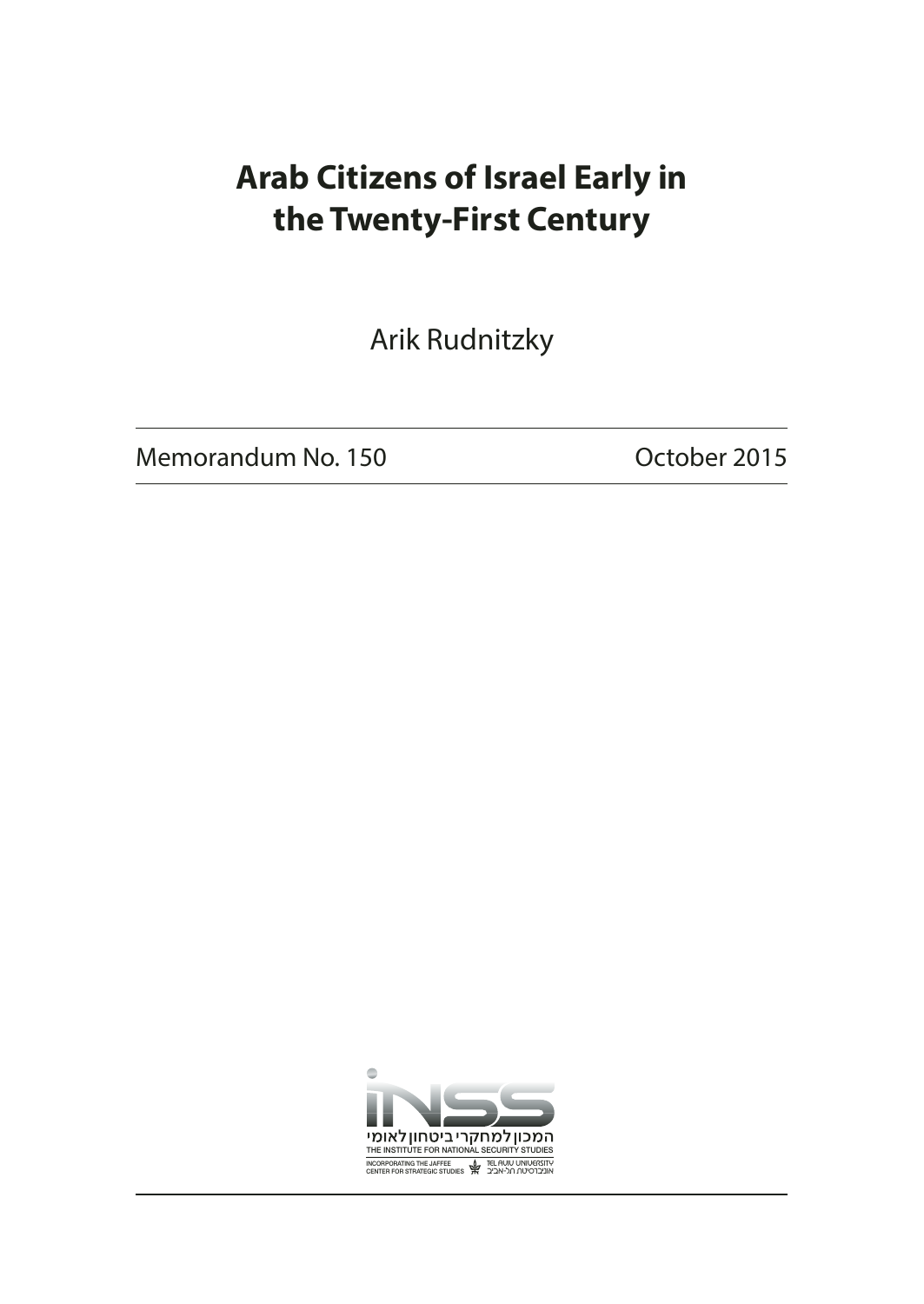#### **הערבים אזרחי ישראל בפתח המאה העשרים ואחת**

אריק רודניצקי

This volume, issued within the framework of the Arabs in Israel Program at INSS, is published with the assistance of a generous grant by Mr. and Mrs. Joseph Neubauer of Philadelphia, Pennsylvania

Editor: Judith Rosen Graphic design: Michal Semo-Kovetz, Yael Bieber Cover photo: Israeli President Reuven Rivlin and members of the Joint List at the President's residence in Jerusalem, March 22, 2015. Photo: Menahem Kahana / AFP / Getty Images Cover design: Michal Semo-Kovetz Printing: Elinir

**Institute for National Security Studies** (a public benefit company)

40 Haim Levanon Street POB 39950 Ramat Aviv Tel Aviv 6997556

Tel. +972-3-640-0400 Fax. +972-3-744-7590

E-mail: info@inss.org.il http://www.inss.org.il

© All rights reserved. October 2015

ISBN: 978-965-7425-82-4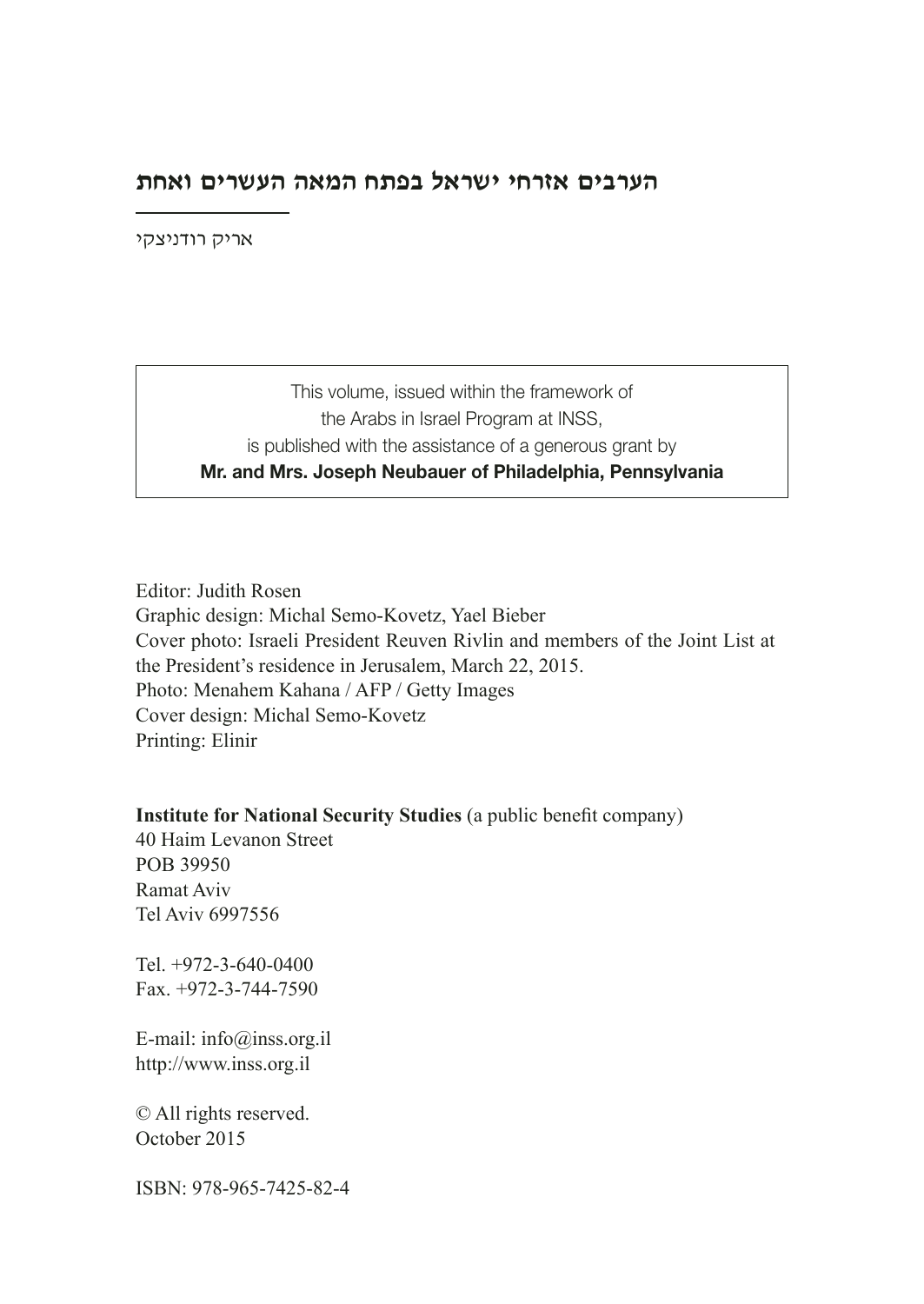## **Table of Contents**

| Foreword            |                                                             | 7  |
|---------------------|-------------------------------------------------------------|----|
| <b>Introduction</b> |                                                             | 9  |
|                     | <b>Chapter 1: Israel's Arab Population:</b>                 |    |
|                     | <b>Background Data and Information</b>                      | 13 |
|                     | General: Composition and Geographic Distribution            | 13 |
|                     | The Socioeconomic Index of Arab Towns in Israel             | 16 |
|                     | <b>Chapter 2: Political and Ideological Transformations</b> | 19 |
|                     | Political and Ideological Streams in Arab Society           | 19 |
|                     | The Arab-Israeli (Zionist) Stream                           | 20 |
|                     | The Arab-Jewish Communist Stream                            | 21 |
|                     | The Islamist Stream                                         | 22 |
|                     | The National Stream                                         | 24 |
|                     | Trends in Political Participation                           | 28 |
|                     | Significant Ideological Developments                        | 33 |
|                     | Transformations at the Local Level: The Impact of           |    |
|                     | the Israeli-Palestinian Peace Process                       | 34 |
|                     | Transformations at the Global Level: The Effects of         |    |
|                     | the International Discourse on Minority Rights              | 35 |
|                     | <b>Restructuring National Consciousness</b>                 | 37 |
|                     | Alternative Models to Israel's Definition as a "Jewish"     |    |
|                     | and Democratic" State                                       | 40 |
|                     | The Autonomy Model                                          | 41 |
|                     | A State of All its Citizens                                 | 43 |
|                     | A Bi-national State                                         | 44 |
|                     | The Future Vision documents: A Milestone in the             |    |
|                     | National Evolution of the Arabs in Israel                   | 47 |
|                     | Arab Civil Society Organizations and National               |    |
|                     | Mobilization                                                | 51 |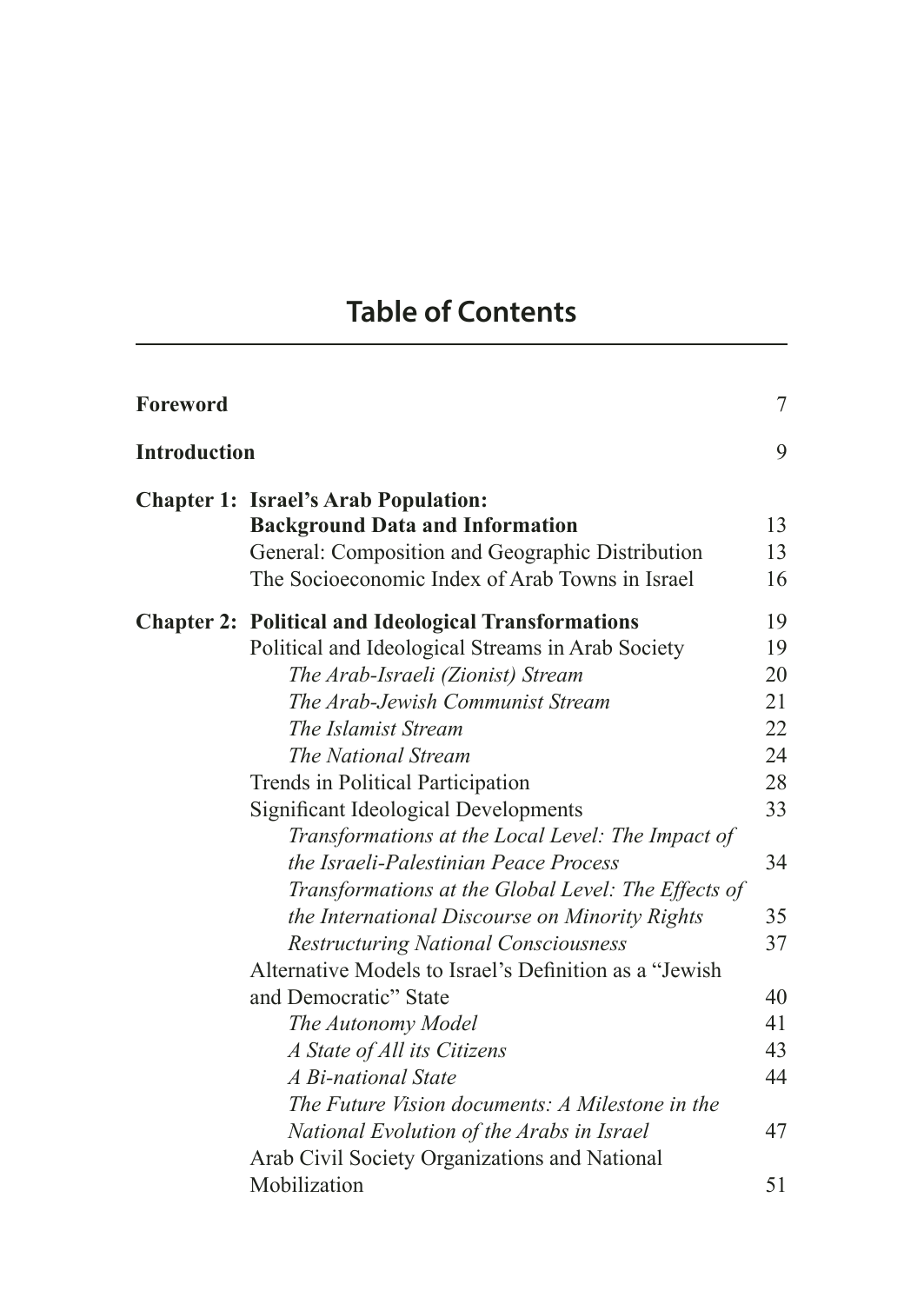|              | <b>Chapter 3: Arab Society: Social and Economic Indicators</b> | 57  |
|--------------|----------------------------------------------------------------|-----|
|              | Fertility Rates, Population Growth, and Age Groups             | 57  |
|              | Healthcare                                                     | 59  |
|              | Education                                                      | 61  |
|              | The Labor Force                                                | 63  |
|              | Unemployment                                                   | 64  |
|              | <b>Poverty Rate</b>                                            | 65  |
|              | <b>Chapter 4: Government Policy</b>                            | 67  |
|              | Research Approaches to Government Policy                       | 67  |
|              | Government Policy toward the Arab Population                   |     |
|              | 1992-2015: A Comparative Overview                              | 69  |
|              | Obstacles in Implementing Government Policy                    | 74  |
|              | Laws and Legislative Initiatives Involving the Arab            |     |
|              | Population                                                     | 76  |
|              | <b>Chapter 5: Jewish-Arab Relations in Israel</b>              | 79  |
|              | Approaches to the Study of Jewish-Arab Relations               |     |
|              | in Israel                                                      | 80  |
|              | The Politicization Thesis                                      | 80  |
|              | The Radicalization Thesis                                      | 82  |
|              | The Crisis Thesis                                              | 83  |
|              | Recent Trends in Jewish-Arab Relations                         | 85  |
|              | <b>Positive Trends</b>                                         | 85  |
|              | <b>Negative Aspects of Jewish-Arab Relations</b>               | 86  |
|              | <b>Conclusion and Recommendations</b>                          | 91  |
| <b>Notes</b> |                                                                | 99  |
|              | <b>Appendix: Annotated Bibliography</b>                        | 117 |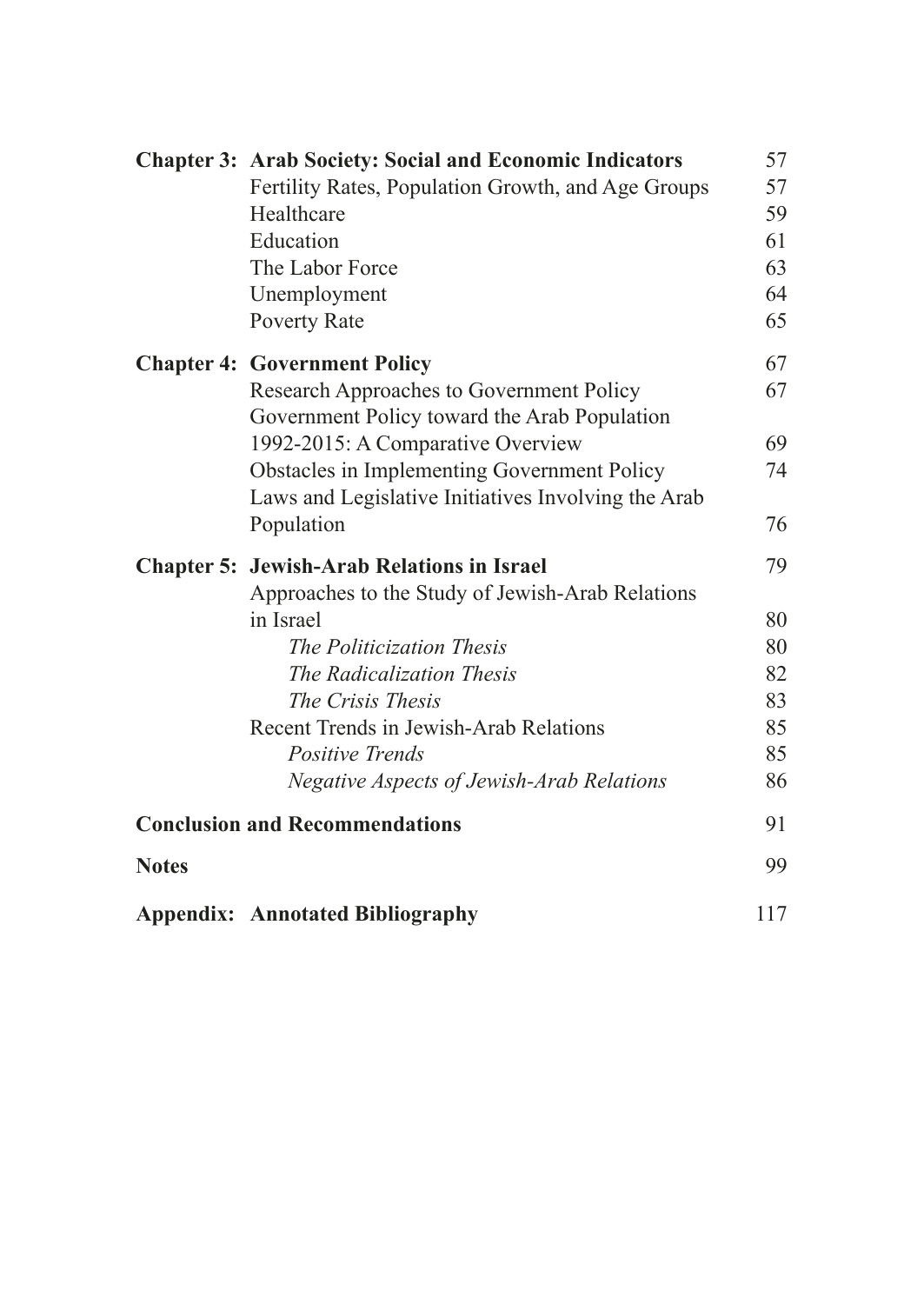#### **Foreword**

In 2013, the Institute for National Security Studies (INSS) decided to establish a new research program focusing on various aspects of Arab society in Israel. The decision was based on the recognition of Israel's large Arab minority and its constituent groups as a unique sector with particular significance in Israeli society. This group's development, its attitudes, and its status in Israel have a far reaching impact on the future of the country in general, and on its relationship with the Arab world and with the Palestinian nation outside its borders in particular. The challenge inherent in this situation lies in the reality that the Palestinian Arab minority in Israel has not succeeded in realizing the full potential of its citizenship and equal rights in a state that defines itself as the nation state of the Jewish people and remains embroiled in an historic conflict with the Palestinian nation, the brethren of Israel's Arab citizens. Therefore, we consider the study of trends in Israel's Arab society and the study of developments in the complex relations between Israel's Jewish majority and Arab minority essential for understanding the changes affecting the Arabs in Israel and the future of the relations between these two Israeli populations.

The current field is not new to Israel's research landscape. Over the past three decades, the study of Arab society and the study of the relations between Jews and Arabs in the State of Israel have gained considerable and consistent attention from researchers and analysts. The new program seeks to build upon this foundation and contribute to these continuing efforts in the hope of helping shape Israel's public discourse, which largely ignores the severity of the situation and instead applauds the fact that the differences between these two population groups typically do not lead to any "explosions" on the surface. We believe that this persistent disregard for the gravity of this problem is not beneficial to either community, and may lead to upheavals that seriously undermine national security. Rather, what is needed is a comprehensive effort that has both significant resonance and the capacity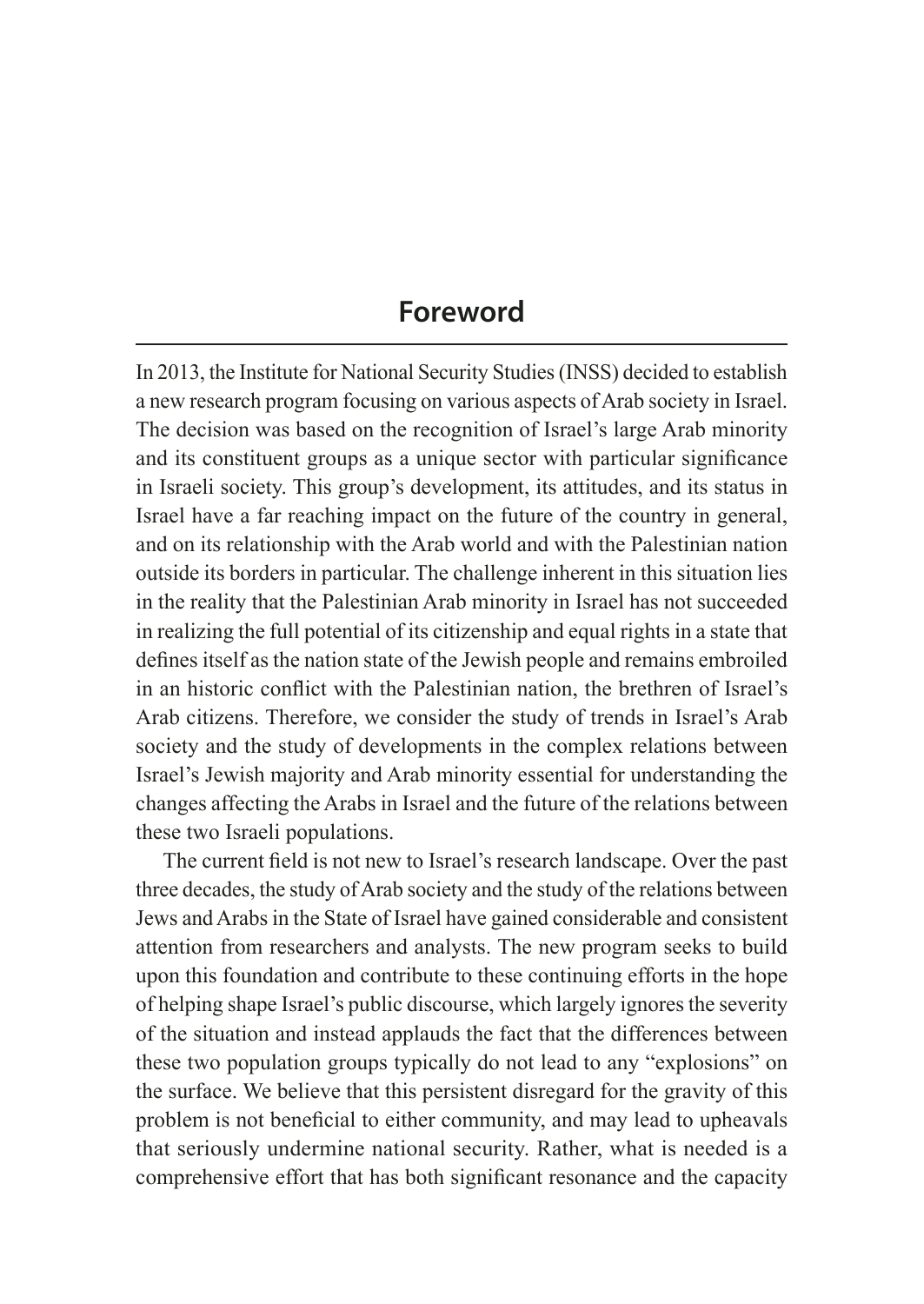to penetrate the shells around the largely indifferent public of both Arabs and Jews and help shape the discourse of the country's decision makers.

Consequently, in the spirit of interdisciplinary research that drives much of the Institute's work, we decided to launch the program in collaboration with the Moshe Dayan Center for Middle Eastern and African Studies at Tel Aviv University, which has a longstanding tradition of research on this important topic. We believe that such cooperation between these two institutes connected with Tel Aviv University will ensure not only a proper standard of research but also generate significant reverberations that ignite a serious public debate on the topics that emerge from our joint research efforts.

The current program is funded by the Neubauer Family Foundation of Philadelphia, which supports a series of important research projects conducted at INSS.

The study that follows, written by Arik Rudnitzky, project manager of the Konrad Adenauer Program for Jewish-Arab Cooperation at the Moshe Dayan Center, is an updated version of a study originally published in Hebrew. Representing the first important step in implementation of the new research program, it is designed to furnish an authoritative knowledge base that offers an assessment of the political and social situation of Israel's Arab citizens early in the twenty-first century, and lists some of the most important literature in the field of recent years. This memorandum will be followed by additional research studies that will focus on more specific aspects of Jewish-Arab relations in the State of Israel today.

Asher Susser Meir Elran Moshe Dayan Center for **Institute for National** Middle Eastern and African Studies Security Studies (INSS)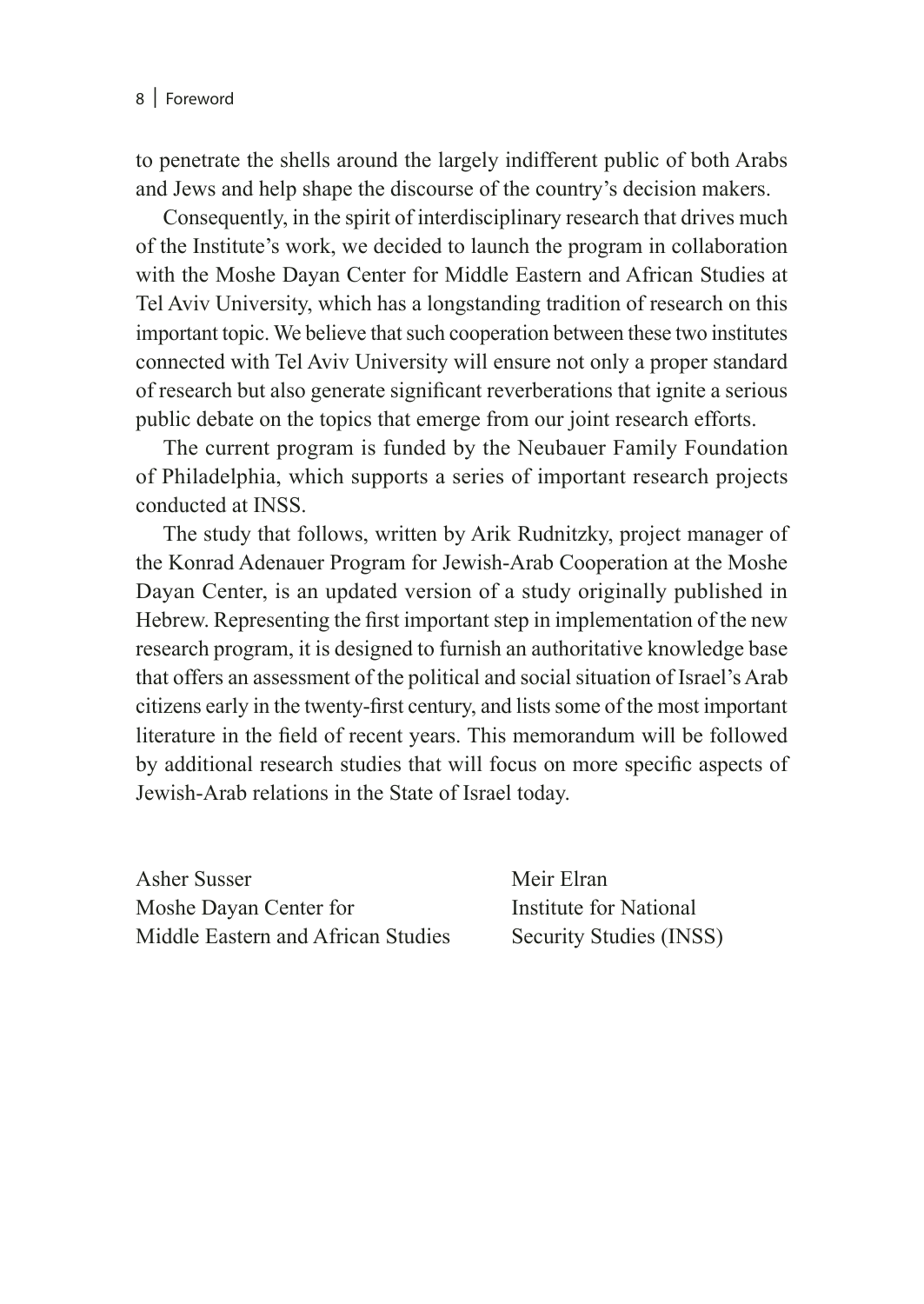#### **Introduction**

In the past decade, Jewish majority-Arab minority relations in Israel have become an increasingly salient issue. Many have come to understand that the Jewish-Arab cleavage is more acute and grave than any other social rift in Israeli society. According to the Israeli Democracy Index Survey for 2007, 87 percent of the respondents (91 percent of the Jewish respondents and 66 percent of the Arab respondents) believe that the Jewish-Arab divide in the country is the most severe of all social divides, including the divide between rich and poor (named by 79 percent of the respondents), between secular and observant Jews (66 percent), between native-born Jews and new Jewish immigrants (62 percent), or between Ashkenazi and Sephardic Jews (55 percent).<sup>1</sup> These figures were largely fueled by a series of contemporary events that directly affected the relations between Jews and Arabs in Israel: the events of October 2000, the publication of the Or Commission report in September 2003, the Second Lebanon War (summer 2006), the publication of the Future Vision documents between December 2006 and May 2007, the outbreak of violence between Acre's Jewish and Arab residents in October 2008, and Israel's military operations in the Gaza Strip in December 2008-January 2009, November 2012, and most recently, in July-August 2014.

Contemporaneous with these events, negotiations between Israel and the Palestinians on a permanent settlement agreement continued, complicated further by Israel's demand that the Palestinians recognize Israel as a Jewish state. This demand, when raised by Israel in anticipation of or during a round of talks with the Palestinians, prompted sharp criticism from Arab politicians and public figures representing almost the entire political spectrum of Arab society. The fact that Arab public leaders were even more vehement than the Palestinian negotiators in their sharp, undisguised criticism of the demand to recognize Israel as a Jewish state, underscores the fervent persistence of the ideological divide between Israel's Arab and Jewish citizens – reflected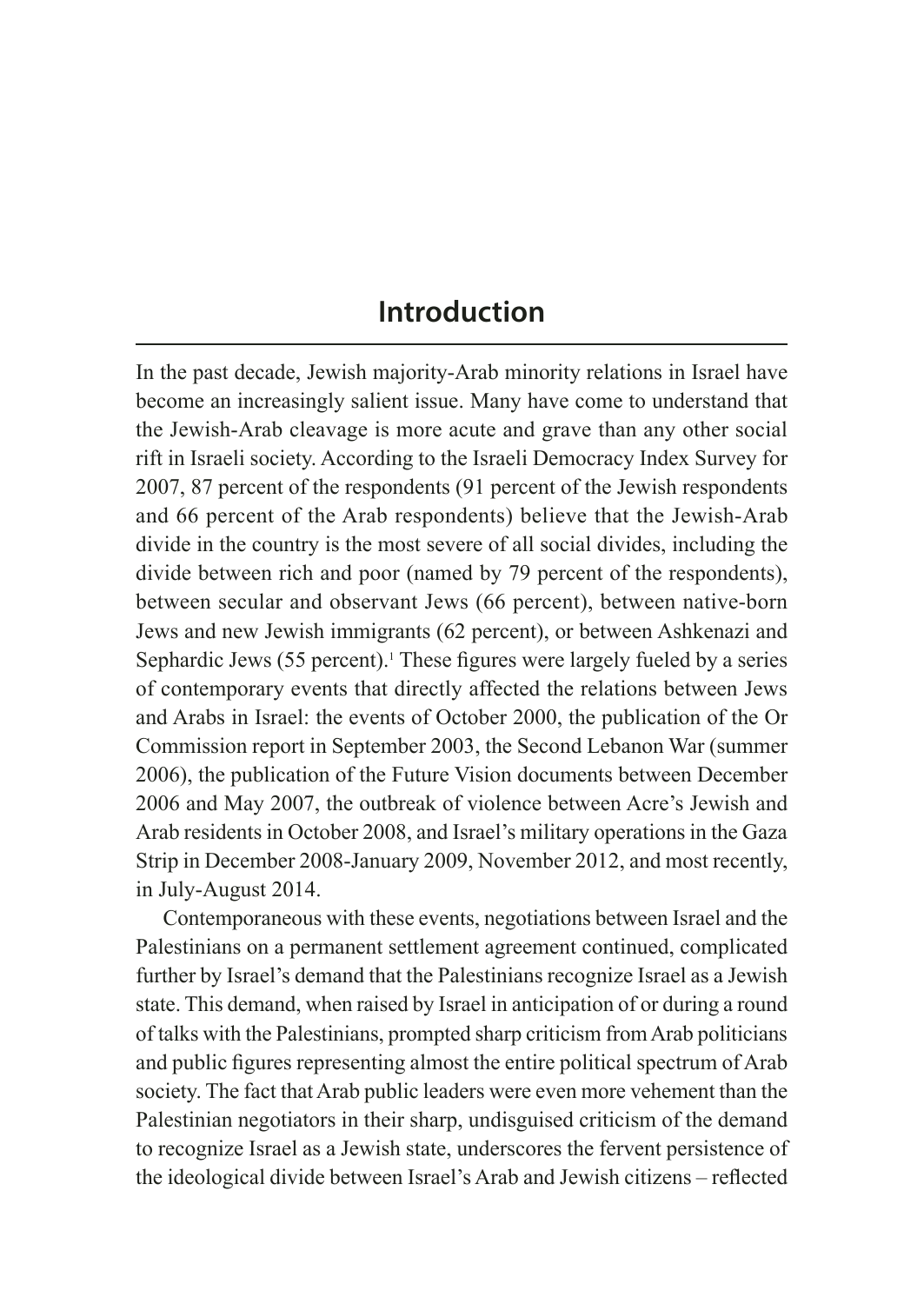in their diametrically opposing historical narratives – even after several decades of living together in the same state. It likewise highlights the acute need to resolve the situation.

The critical significance of Jewish-Arab relations in Israel also arises from the fact that midway through the second decade of the twenty-first century the Arab population constitutes a large minority in Israel. Over the last three decades, this minority has doubled in size and currently numbers 1.3 million (excluding Arab residents of East Jerusalem), or one fifth of the country's citizens. In this period, Arab citizens underwent national and civic mobilization processes that left a strong imprint on their collective consciousness. Several years ago, these developments ripened in the form of the Future Vision documents, but their origins are deeply rooted in the historical evolution of the Arab minority, which has, under Israeli rule since 1948, developed differently and separately from other parts of the Palestinian nation. Today it is widely accepted that Israel's Arab minority is no longer a small, enfeebled population group, as it was in the first decades after the founding of Israel, but is rather a dynamic, serious sector. Over time, this population has produced diverse political and ideological streams that aspire to promote the interests of the country's Arab citizens – each stream according to its worldview and corresponding practical political agenda. Today, members of all of the streams openly demand that the Jewish majority grant rights to the Arabs, as citizens of the state and as members of a national Palestinian minority living in a Jewish nation state.

The period beginning in the mid-1990s, following the start of the peace process between Israel and the Palestinians, is commonly viewed as a new chapter in the history of Israel's Arab minority, deserving of scholarly debate in its own right. Today, from a perspective of two decades, the implications of the peace process on the developing national consciousness of Israel's Arab minority are highly evident, along with the global discourse on national and ethnic minorities. However, not only did the issue of self-determination come into sharper focus for the Arab minority in this period; concurrent with growing preoccupation with the question "who are we," Arab politicians and intellectuals in Israel began to contemplate the nature of Israel's Jewish majority, and, as a result, became increasingly engaged with the nature of a future permanent settlement between Israel's Arab minority and Jewish majority.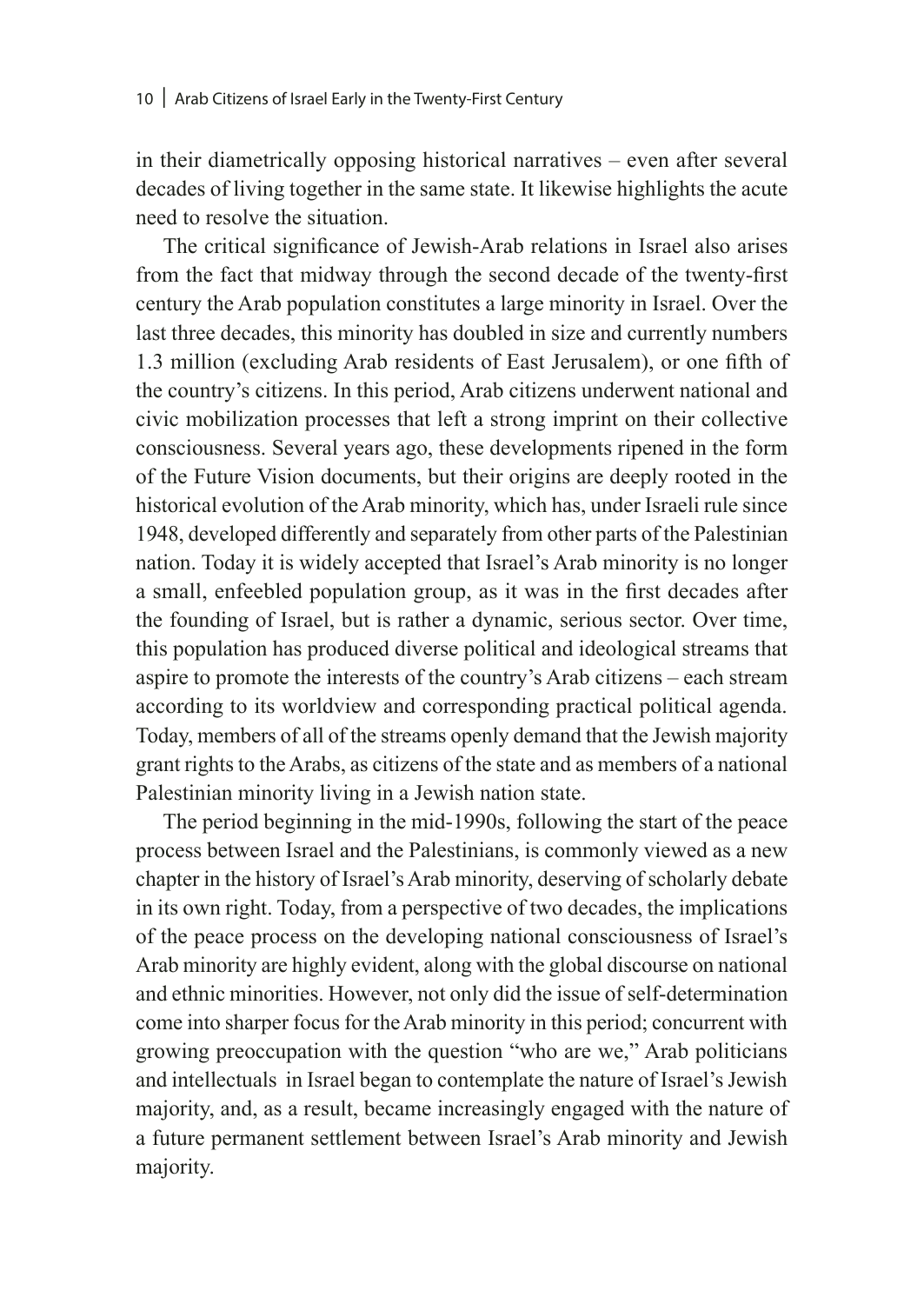The events of October 2000 are considered a watershed in the history of Jewish-Arab relations in Israel. They triggered growing interest among policymakers and academic scholars in the status of Israel's Arab minority and the future relationship between the country's Arab and Jewish citizens. Not surprisingly, quite a number of books and academic studies were published on the identity and orientations of the Arab minority in the new post-October 2000 era, in addition to the comprehensive documentation of the events presented in the Or Commission report and its detailed analysis of the historical developments in Arab society that underlay these events. Also published in the post-2000 period were comprehensive reviews that contained selected social, economic, demographic, and political data on Arab society in Israel, such as *The Arab Society in Israel – Information Manual*, published by the Abraham Fund Initiatives,<sup>2</sup> and *Arab Society in Israel*, updated regularly by the Van Leer Institute of Jerusalem.3 This literary output aimed to satisfy the demand of many academic and government figures and the general public for information about the nature of the Jewish-Arab rift in Israel. The events of October 2000 reinforced the understanding that this was a critical issue growing ever more severe.

This memorandum surveys the political and social developments in Israel's Arab society, which have had a formative influence on the national discourse of the Arab minority since the 1990s. The first chapter offers basic data on the Arab population in Israel. The second chapter, which is the core of this memorandum, addresses the political and ideological changes in Arab society over the last two decades. It analyzes the patterns of political behavior of Arab citizens in this period, changes in the national discourse in Arab society, and patterns of organization of Arab civil society. Chapter 3 of the memorandum discusses recent governmental policies on the country's Arab population. Chapter 4 reviews the social and economic profiles of the Arab population in a broad range of areas, including health, education, economics, poverty, and unemployment. The final analytical chapter describes the main trends in Jewish-Arab relations in the past decade. It is followed by a conclusion that includes key policy recommendations. An annotated bibliography of the major studies written in recent years on the issues covered in the memorandum closes the work.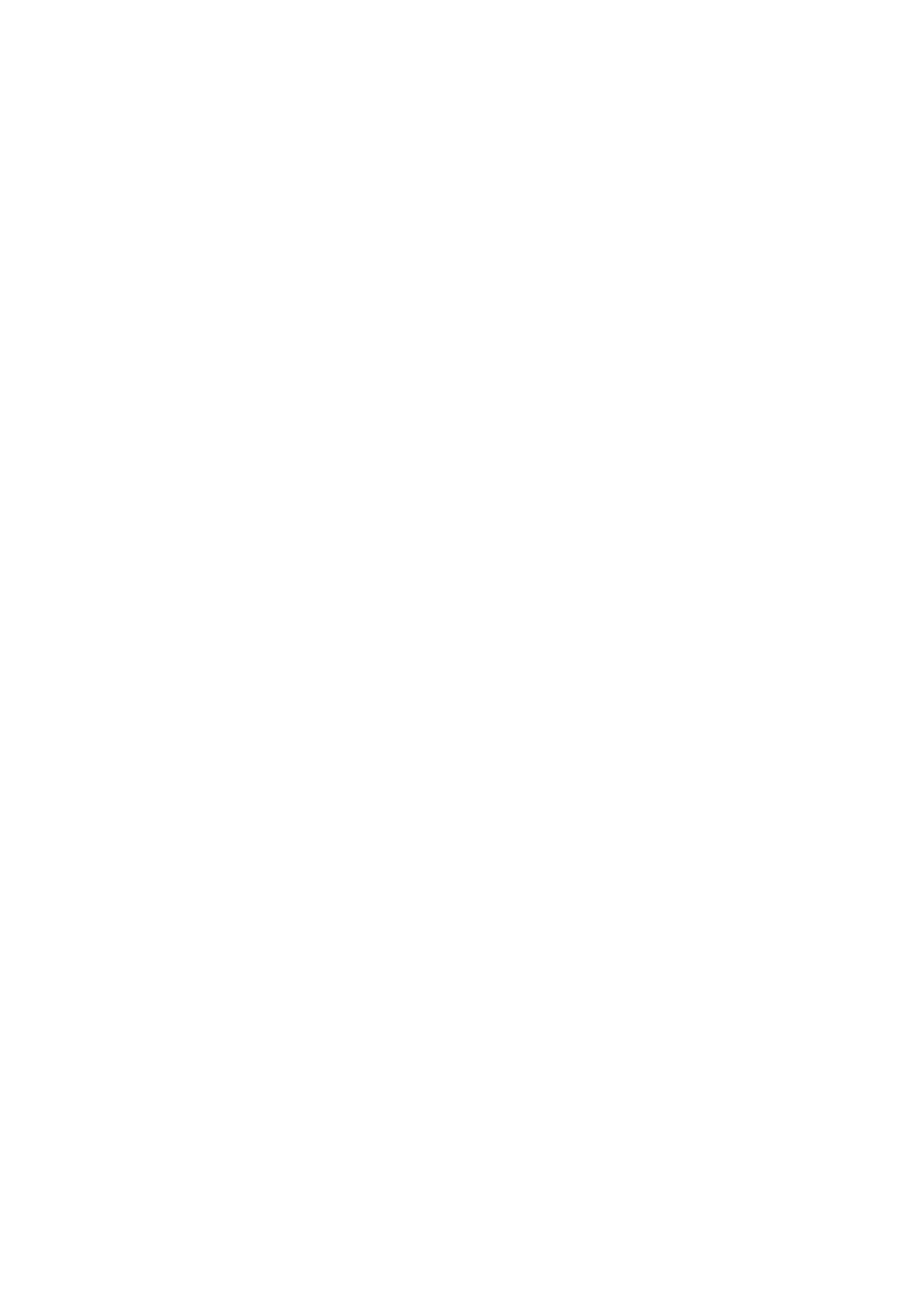#### Chapter 1

### **Israel's Arab Population: Background Data and Information**

#### **General: Composition and Geographic Distribution**

By late 2013, the Arab population of Israel numbered 1,683,200, or 20.7 percent of Israel's total population (8,134,500). These figures include some 305,000 Arab residents of East Jerusalem, the majority of whom have "permanent resident" status rather than Israeli citizenship. Consequently, the population of Arab citizens in Israel at the end of 2013 numbered 1,378,200, or 17.6 percent of Israel's total citizen population (excluding non-citizens).1

Experts on Arab society typically distinguish between five principal regions that are home to the majority of Arab communities (table 1). This division does not mirror the country's common geographic division into districts and sub-districts by the Central Bureau of Statistics (CBS). The division accepted by Arab society experts is justified by the distinct demographic and sociological features of each Arab concentration as well as by the political orientation and historical evolution of each area, as described below.

- a. *The Northern Region*: More than one half of Israel's Arab population resides in the this area, which includes the northern district (Golan Heights, Galilee, valleys) and a section of the Haifa district, excluding the mixed cities of Acre, Haifa, Maalot-Tarshiha, and Upper Nazareth, and excluding the Arab towns in the Hadera sub-district.
- b. *The Triangle*: The term "Triangle" does not appear in the official statistics of the State of Israel, but it is commonly used in research and political discourse concerning the Arab population. It refers to the geographic area annexed to Israel under the 1949 Armistice Agreements (Rhodes Agreements), and includes the natural regions of the Hadera sub-district in the Haifa District (Mount Alexander and the Hadera vicinity) as well as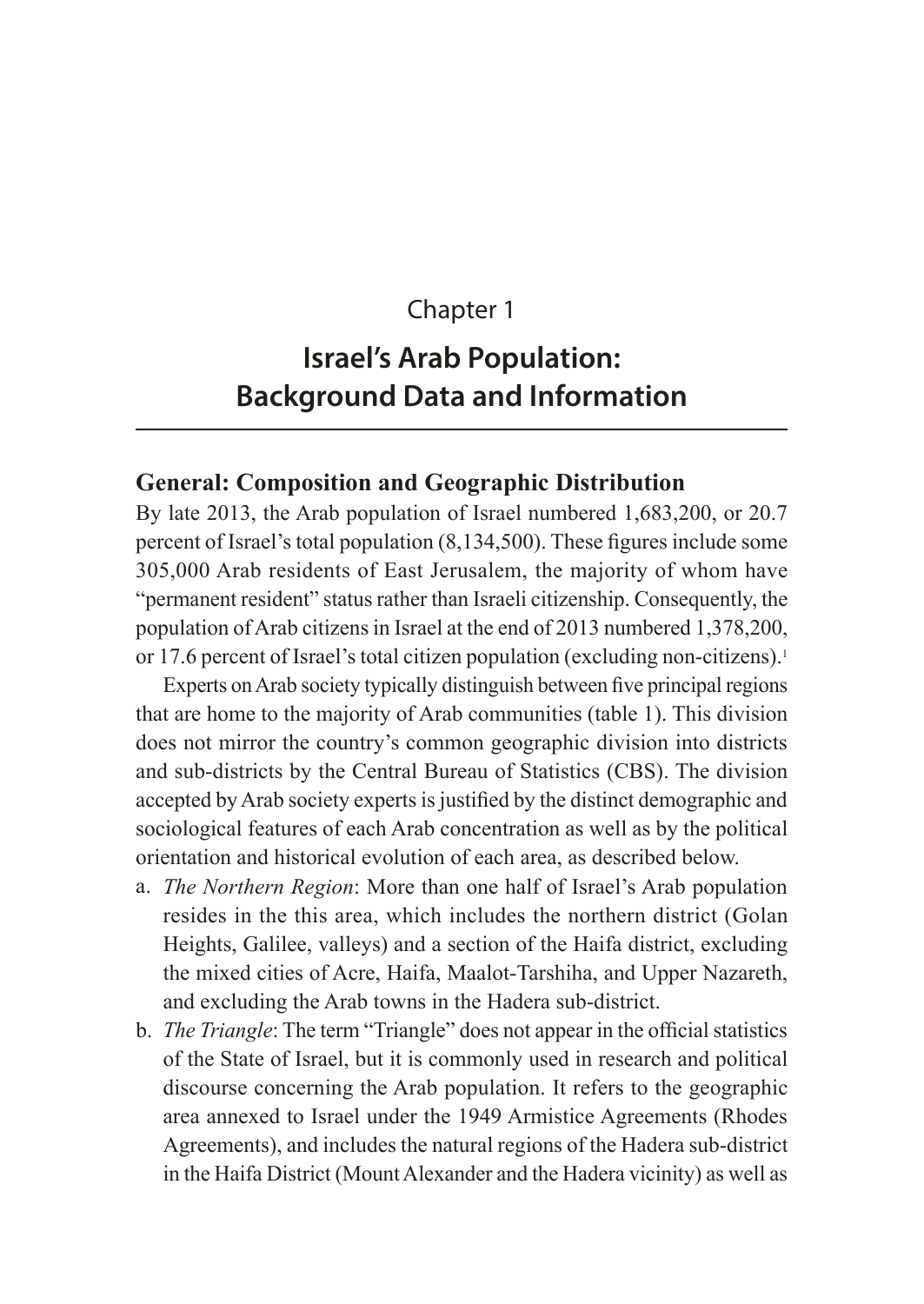the Sharon and Petah Tikva sub-districts, which are in the center district. One fifth of the country's Arab citizens live in this area.

- c. *The Negev*: This area corresponds to the Beer Sheva sub-district, where the vast majority of the Negev Bedouin live. Negev Bedouin account for one sixth of the country's Arab citizens, and one quarter of the population of the Negev.<sup>2</sup>
- d. *Mixed Cities*: According to the CBS, "mixed cities" are cities that have a majority of Jewish residents and a considerable Arab minority. Less than one tenth of all of Israel's Arab citizens live in seven cities that fall under this definition. Five of these cities (Acre, Haifa, Jaffa, Ramle, and Lod) are considered "traditionally" mixed cities; that is, cities where Arabs and Jews lived together before the establishment of the State of Israel. Two other cities (Upper Nazareth and Maalot-Tarshiha) became mixed cities after Israel's independence. Upper Nazareth was founded in 1956 and received municipal status in 1974. It gradually became a mixed city as a result of the migration of Arab citizens (mainly from Nazareth and adjacent Arab towns) to specific neighborhoods. Maalot-Tarshiha became a mixed local council in 1963 as the result of the merger of (Jewish) Maalot and (Arab) Tarshiha. In 1996, Maalot-Tarshiha was declared a city.<sup>3</sup>
- e. *Jerusalem Area*: This area includes the Arab citizens who live in the Jerusalem district (not including Arab residents of East Jerusalem).
- f. *Remainder of Israel (ROI)*: According to estimates, several thousand Arab citizens currently live in various Jewish towns in the northern and central districts, and in the northern section of the southern district (Ashkelon sub-district). The main motivation for the migration of Arab residents from their original towns to adjacent cities is the lack of development in Arab towns. This phenomenon is well known, especially in the Galilee (where Arabs have migrated to Karmiel, for example), but it occurs in other areas in Israel as well.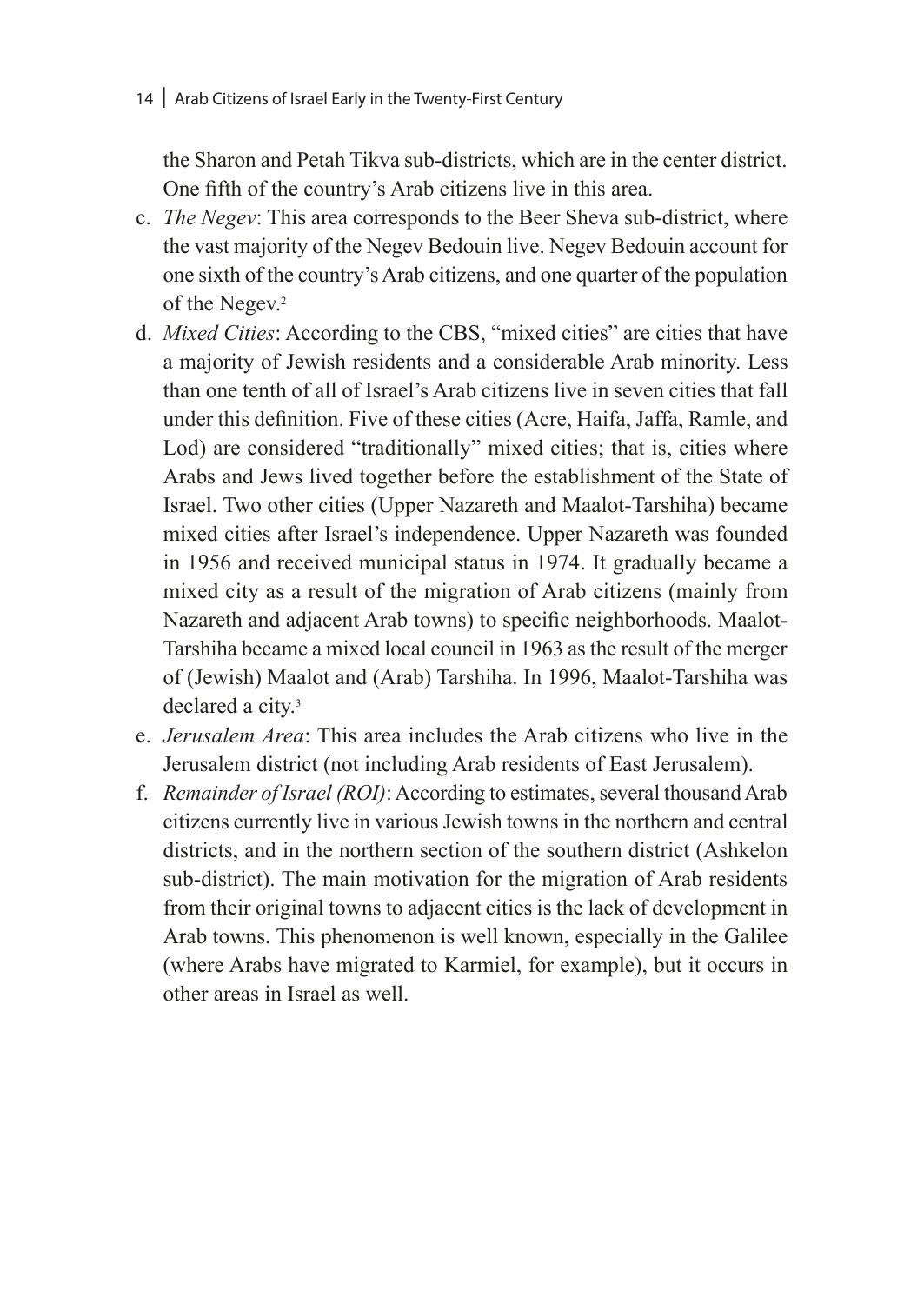| Area           | <b>Population (in thousands)</b> | <b>Percent of total Arab</b><br>population |
|----------------|----------------------------------|--------------------------------------------|
| North          | 734.2                            | 53.3                                       |
| Triangle       | 293.8                            | 21.3                                       |
| Negev          | 224.2                            | 16.3                                       |
| Mixed cities   | 109.8                            | 8.0                                        |
| Jerusalem area | 13.5                             | 1.0                                        |
| <b>ROI</b>     | 2.7                              | 0.2                                        |
| <b>Total</b>   | 1,378.2                          | 100.0                                      |

Table 1. Geographic distribution of Arab citizens of Israel (end of 2013)<sup>4</sup>

The vast majority of Israel's Arab citizens (81.7 percent) are Muslim; 8.6 percent are Christian and 9.7 percent are Druze (table 2). The Arabs living in the Triangle and the Negev, who together constitute more than one third of the total Arab population, are Muslims. In contrast, the Arab population in the North, the Jerusalem area, and the mixed cities includes Christians, Muslims, and Druze. Christian and Druze account for almost one third of the total Arab population in the North, yet less than one fifth of the total Arab population in Israel.

**Table 2.** Distribution of Israel's Arab citizens by religion and residence (end of  $2013$ <sup>5</sup>

| Religion       | <b>Percent of total Arab</b><br>population | <b>Percent of total Arab</b><br>population in the North<br>(Galilee and Haifa area) |
|----------------|--------------------------------------------|-------------------------------------------------------------------------------------|
| <b>Muslims</b> | 81.7                                       | 68.9                                                                                |
| Christians     | 8.6                                        | 14.0                                                                                |
| Druze          | 97                                         | 17.1                                                                                |
| <b>Total</b>   | 100.0                                      | 100.0                                                                               |

These figures are important for understanding the general political orientation of Israel's Arab population. Historically, the north became the center of political and cultural activism for the Arab population that remained in Israel after 1948. The traditional leadership institutions of Israel's Arab minority – headed by the National Committee of the Heads of Arab Local Governments (founded in 1974) and the Supreme Follow-Up Committee (founded in 1982) – have been located in the Galilee since, primarily in the city of Nazareth. Since Israel's independence, Christians have played a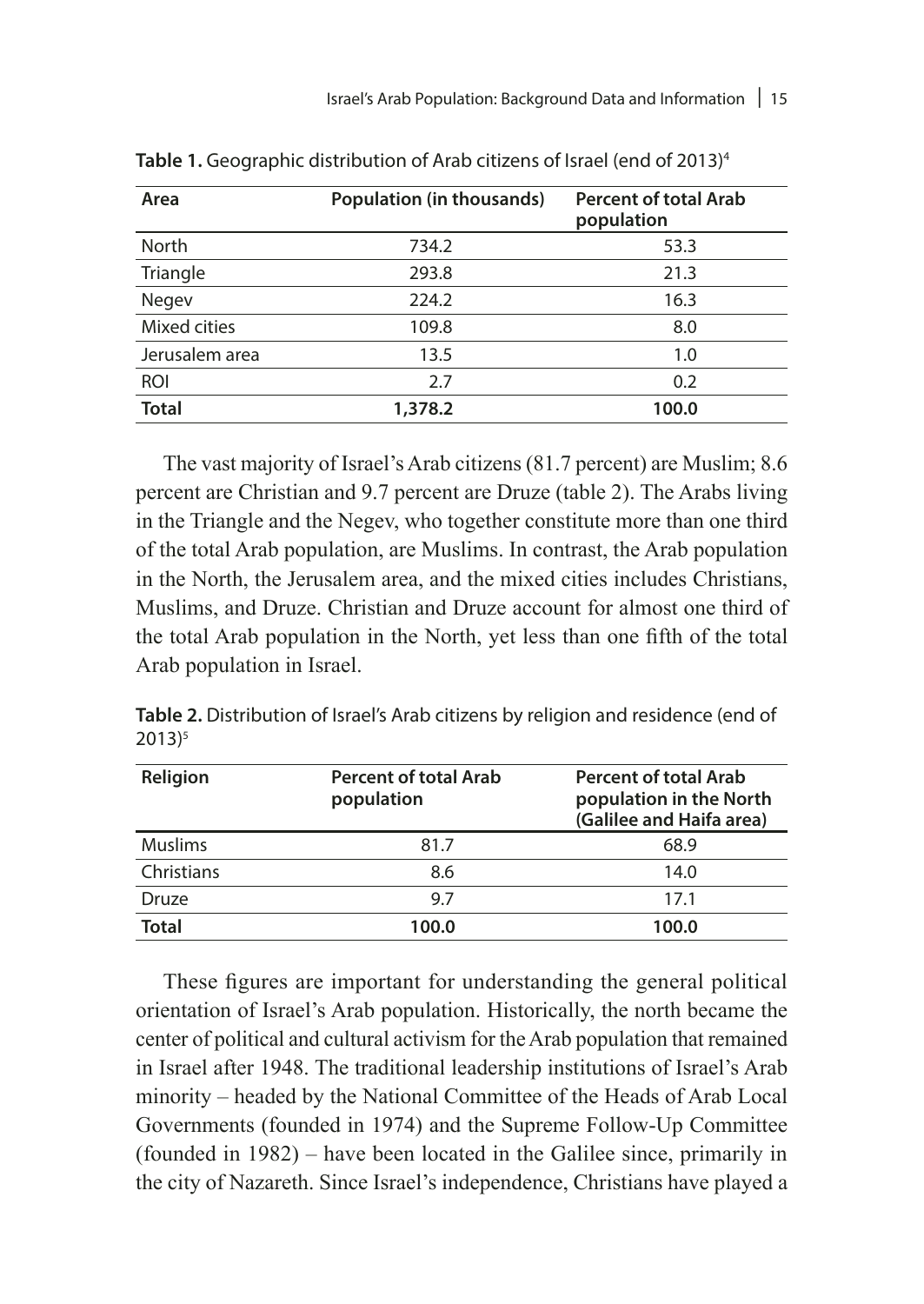prominent role in political parties that represented the Communist stream in Arab politics (Maki, the Israel Communist Party; Rakah, New Communist List; and later, Hadash, the Democratic Front for Peace and Equality), while the Druze typically joined the Zionist parties. As a result, Christians and Druze have had greater influence in parliamentary politics than their relative weight in the Arab population would suggest. The political significance of the Triangle and the Negev should not, however, be discounted, especially in view of the fact that the Islamic Movement – one of the leading political forces in Arab society today – emerged and became established in these areas (although its influence is mainly outside parliamentary politics, as discussed below).

#### **The Socioeconomic Index of Arab Towns in Israel**

The CBS uses an integrated index of economic indicators to represent the socioeconomic conditions in Israeli towns. These indicators include residents' financial sources, housing statistics, standard of municipal infrastructure, vehicle ownership, household ownership of durable goods, education, employment statistics, and demographic indicators.<sup>6</sup>

According to the socioeconomic index published by the CBS in June 2013, the vast majority of Arab towns fall in the lowest three socioeconomic clusters. The three regional councils in the lowest two socioeconomic clusters (clusters 1 and 2) are regional councils that comprise Arab towns exclusively. In the highest cluster that contains Arab towns (cluster 5), two of these towns have an exclusively Christian population. Of all the 60 towns in the top five socioeconomic clusters (clusters 6-10), none is an Arab town.

| Cluster | Total number of<br>towns per cluster | No. of Arab towns<br>in cluster | <b>Percent of Arab towns</b><br>in cluster |
|---------|--------------------------------------|---------------------------------|--------------------------------------------|
|         | 34                                   |                                 | 5.8                                        |
|         | 25                                   |                                 | 32.0                                       |
|         | 28                                   | フフ                              | 78.6                                       |
|         |                                      | 44                              | 93.6                                       |
|         |                                      |                                 | 60.0                                       |

**Table 3.** Socioeconomic status of Arab towns according to the socioeconomic index of towns in Israel (2013)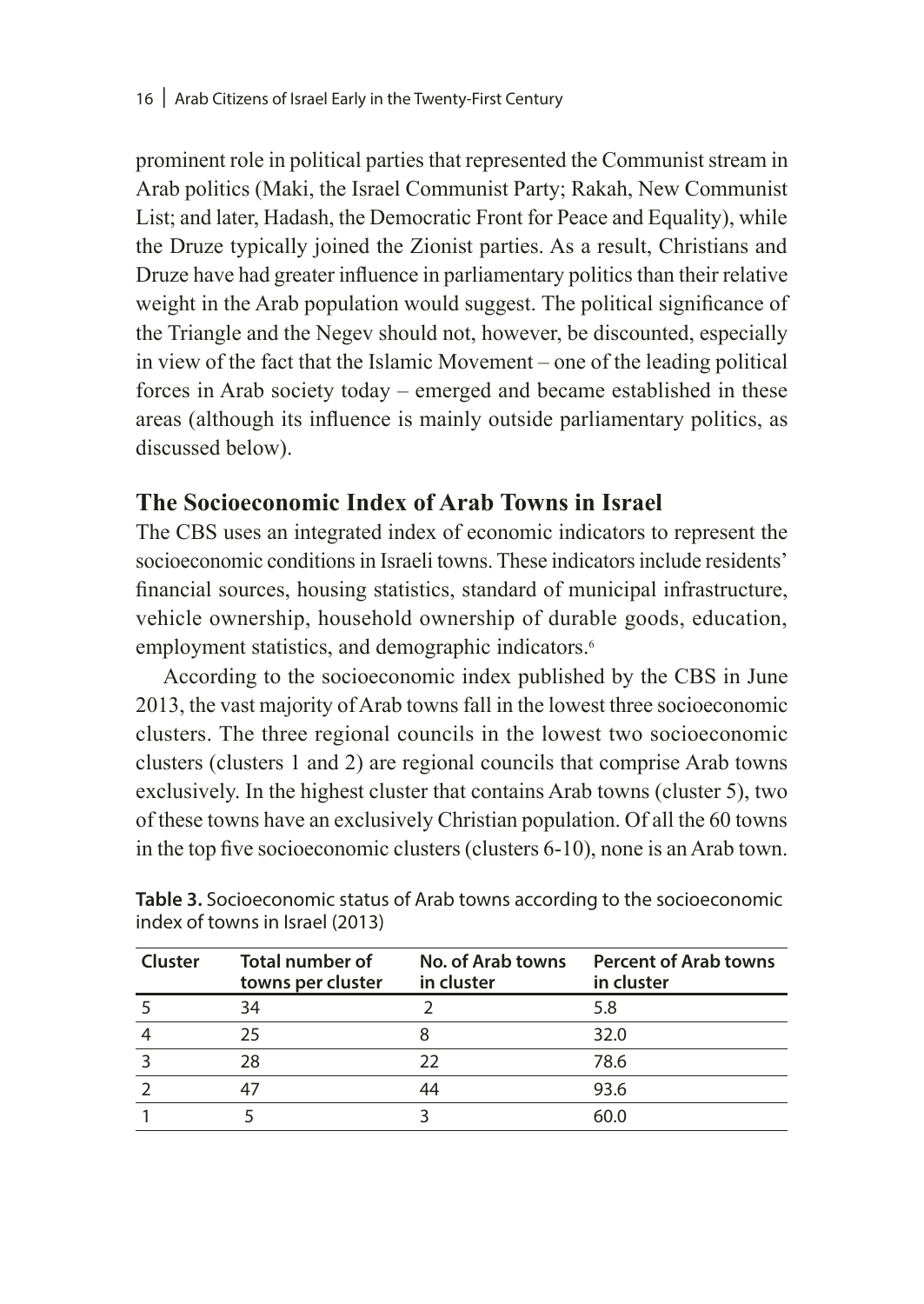The figures in table 3 indicate that the average standard of living in Arab towns is lower than the average standard of living in Jewish towns. Both internal factors, which are a function of the lifestyle of the population group in question, and external factors, which are mainly a function of government policy, account for this discrepancy. For example, Bedouin towns in the Negev and Haredi (ultra-Orthodox Jewish) towns have a comparable standard of living,<sup>7</sup> while the standard of living in towns with an Arab Christian population is similar to that in towns with a secular Jewish population. While the first case involves population groups that maintain a traditionalreligious lifestyle, including an average household size that is significantly greater than the national average, the second case involves population groups that have adopted a modern lifestyle, with an average household size that is lower than the national average. The practical implications of these statistics are that families that belong to the first group are at greater risk of economic hardship than families that belong to the second group (the social and economic aspects of this observation are discussed below). In contrast, the fact that adjacent Jewish and Arab towns persistently reflect significant socioeconomic differences (table 4) stems from the differential economic development in these towns, which is primarily a function of government policy.

| Geographical<br>region | Town                                                           | Town<br>population<br>(end 2013) | Socio-<br>economic<br>cluster (2013) |
|------------------------|----------------------------------------------------------------|----------------------------------|--------------------------------------|
| Carmel Coast           | Zichron Yaakov*                                                | 21,400                           | 8                                    |
|                        | Fureidis**                                                     | 11,900                           | 2                                    |
| Galilee                | Karmiel*                                                       | 44,700                           | 5                                    |
|                        | Al-Shaghour towns:<br>Majd al-Kurum, Bi'neh,<br>Deir al-Asad** | 33,200                           | $\mathfrak{D}$                       |
|                        | Rosh Ha'ayin*                                                  | 41,500                           | 6                                    |
| Triangle               | Kafr Kassem**                                                  | 21,000                           | 3                                    |
|                        | Meitar*                                                        | 6,900                            | 9                                    |
| <b>Negev</b>           | Hura**                                                         | 18,300                           | $\mathfrak{D}$                       |

\*towns with Jewish population

\*\* towns with Arab population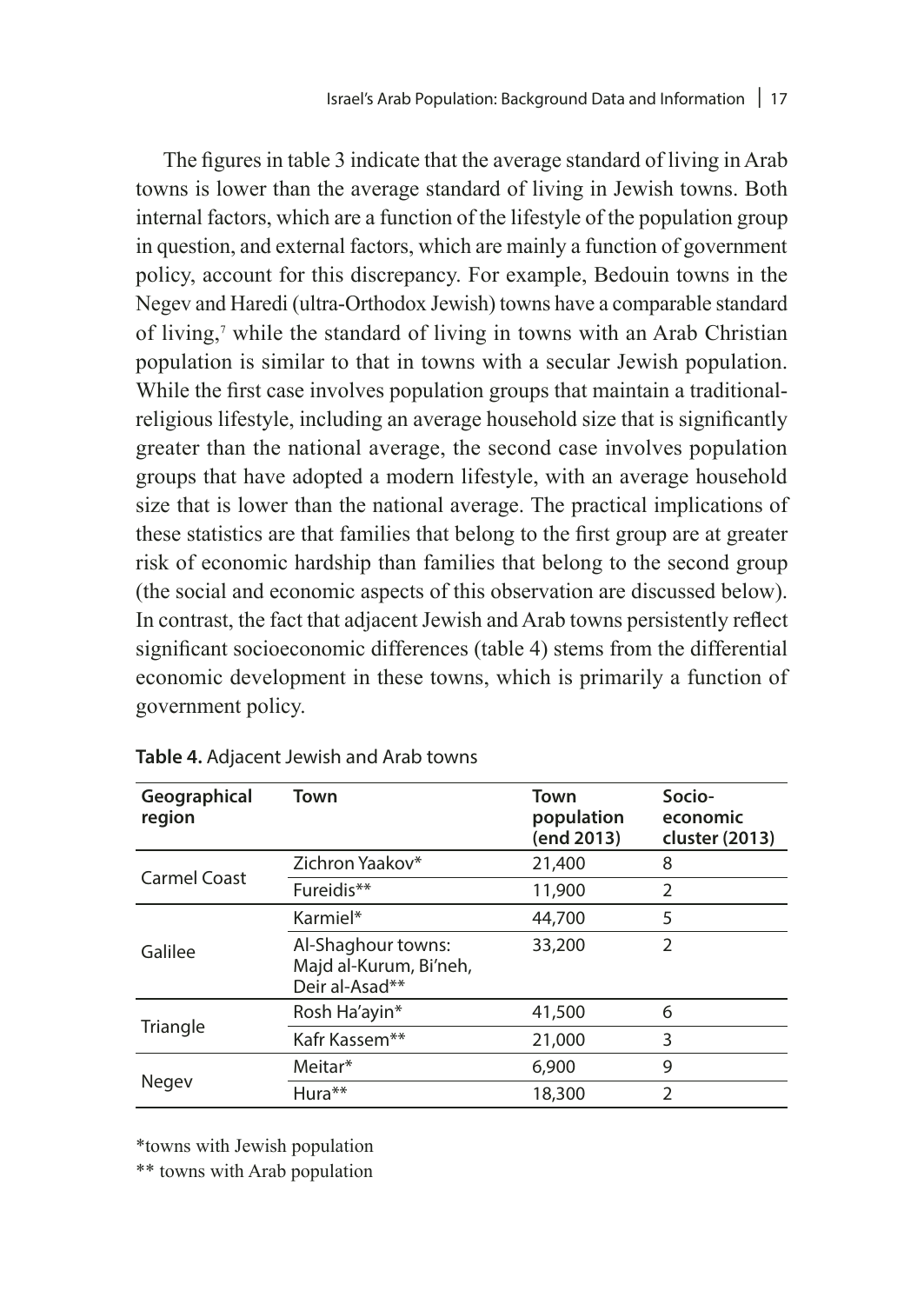#### 18 | Arab Citizens of Israel Early in the Twenty-First Century

Modernization and economic growth, reinforced by the Israeli-Palestinian peace process in the 1990s, left their mark on Arab and Druze villages in Israel, but despite the increased levels of education and healthcare, socioeconomic differences between the Arab and Jewish towns did not change significantly. Recent studies indicate that these differences are one of several factors that exacerbate the tension between the two population groups. For example, according to a study published by the Israel Democracy Institute (IDI) in 2007, the Arab public harbors a deep rooted sense of discrimination, due to the fact that poverty rates in the Arab population are much higher than the corresponding poverty rates in the Jewish population. This feeling in itself heightens tensions between these two population groups, which project onto other aspects of their relations (see below for an extensive discussion of social and economic indicators).<sup>8</sup> The Or Commission determined that this is not merely a feeling of inequality but rather actual discrimination.<sup>9</sup> The Commission discussed extensively the downward spiral that characterized the relationship between the country's majority and minority groups, which was fanned by a combination of politicization and national mobilization in the Arab minority, and poor socio-economic conditions in Arab towns.<sup>10</sup> These developments and their significance are discussed in the following chapter.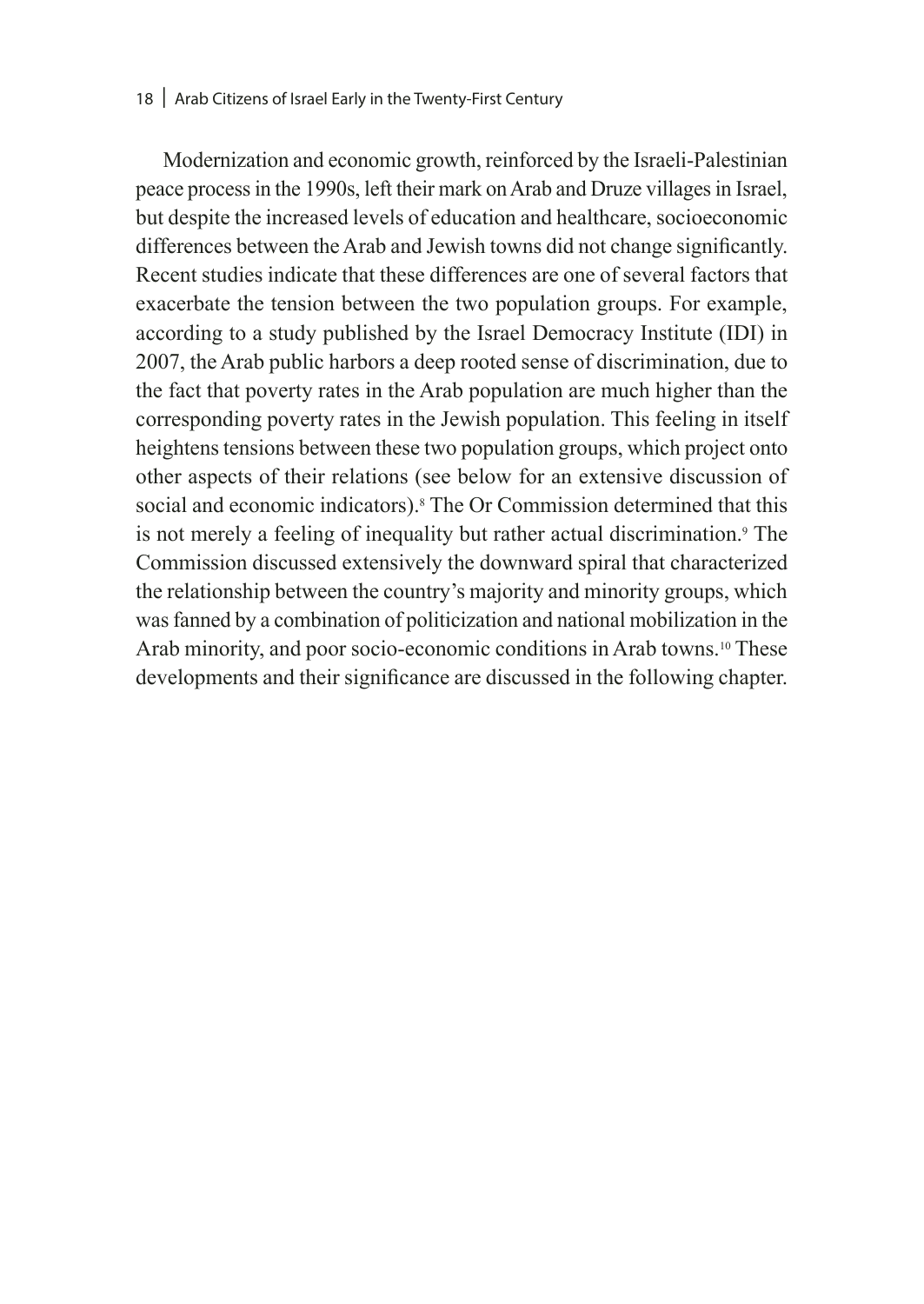#### Chapter 2

#### **Political and Ideological Transformations**

#### **Political and Ideological Streams in Arab Society**

Notwithstanding the establishment of the Joint List on the eve of the March 2015 Knesset elections, the Arab public in Israel is not a homogeneous political or ideological group. First of all, the use of collective nouns such as "Arab public," "Arab population," "Arab minority," or "Arab citizens" to describe a population comprising Muslims, Christians, and Druze is controversial in itself. Some include the Druze in the "Arab minority" to emphasize the Druze's Arab nationality and the concept that the Druze are an integral part of the national Arab minority in Israel. At the same time, these analysts argue that the state itself, through its policies since independence (such as application of mandatory conscription on the Druze in 1956), created an artificial wedge between the Druze on the one hand, and the Muslims and Christians, who make up the majority of the Arab minority in Israel, on the other hand.<sup>1</sup> Others contend that the political identity of the Druze developed distinctly from the remaining Arab population even before the establishment of Israel, and that the unique Druze identity should be respected.2 This debate is beyond the scope of our discussion. In this review, the terms "Arab public" and "Arab minority" are used as collective descriptions of the Arab population including Israel's Druze citizens solely for the sake of convenience. Such use should not be construed as support for a particular position in this debate.

The research on the political and ideological orientation of Israel's Arab citizens generally cites four main streams: (a) the Arab-Israeli (Zionist) stream; (b) the Arab-Jewish Communist (non-Zionist) stream; (c) the Islamist stream; and (d) the national stream.<sup>3</sup> This division corresponds to the main political streams in Arab society, although not all participate in parliamentary elections. For the purposes of this discussion, these streams are identified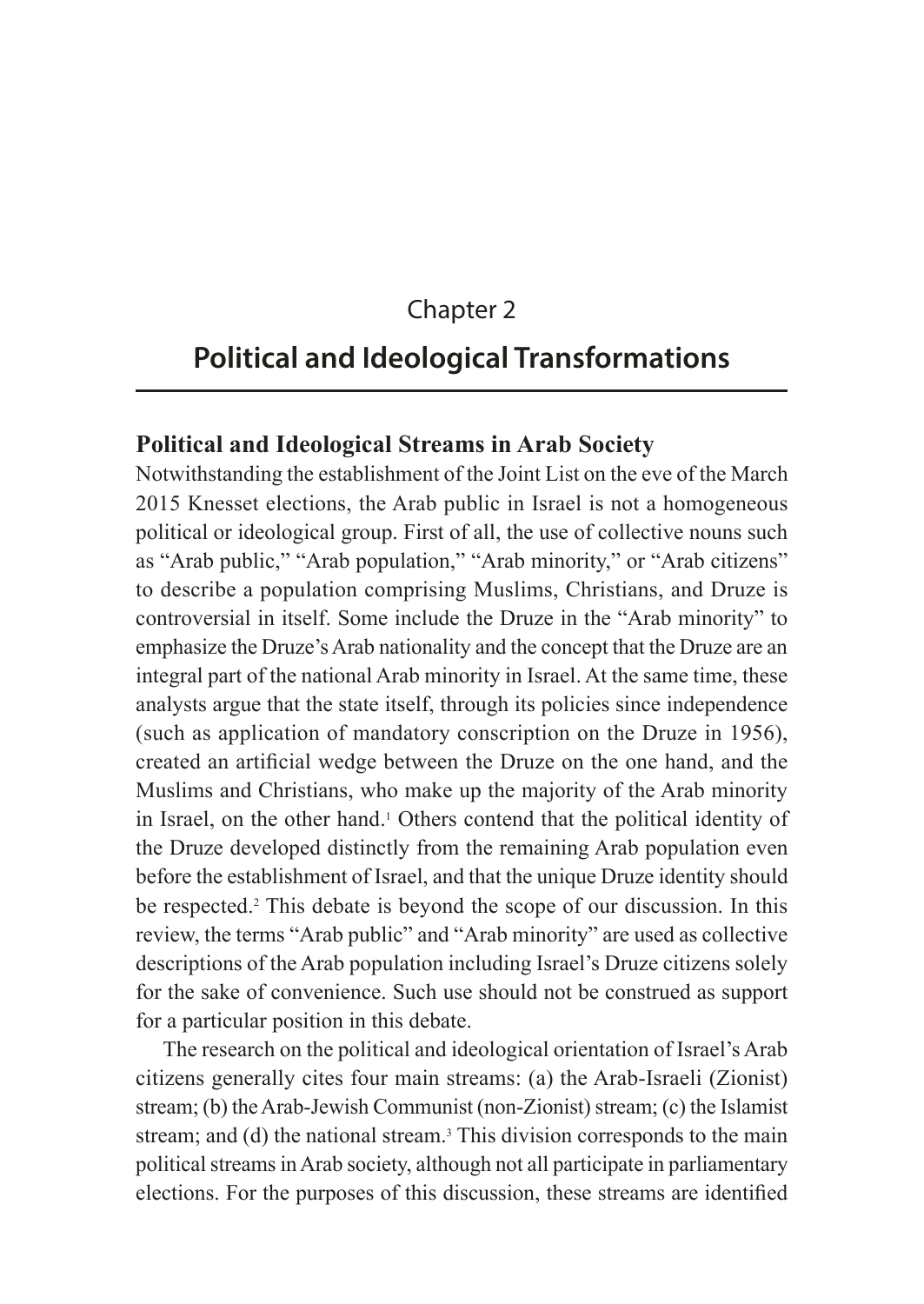by the dominant element in their worldview. While the national stream emphasizes the national Palestinian component in the identity of the Arabs in Israel, the Islamist stream stresses the religious (Islamist) component, and the Arab-Jewish Communist stream advocates a joint struggle by Israeli citizens of both national groups. Nonetheless, the supporters of these three streams all emphasize the national Palestinian identity of Israel's Arab minority.

#### *The Arab-Israeli (Zionist) Stream*

Supporters of the Arab-Israeli (Zionist) stream accept the minority status of Arab citizens within a Jewish majority state, and they do not aim to undermine the balance of power between the Jewish majority and the Arab minority, or upset the currently prevailing political order in Israel. They consider the Arab minority a national minority, but in contrast to the supporters of the other streams, voice no unequivocal demand for its recognition as such by the state.

Proponents of this stream do not demand fundamental changes in the definition of Israel as a Jewish nation state, and focus instead on a campaign for civic equality between Jews and Arabs within Israel, expressed in the demand for equal distribution of economic resources, equal opportunities in employment, and so on. Their tone is conciliatory and their demands for change are articulated in ways designed to appeal to the sensitivities of the Jewish majority. For these reasons, in the past this stream was known as the "moderate camp." Followers of the Arab-Israeli stream urge the establishment of a Palestinian state alongside Israel, based on the belief that combined progress in the peace process with the Palestinians and in the struggle for equality within Israel will improve the status of Israel's Arab citizens. The representatives of this stream are members of Jewish Zionist parties (on the left or right), and they categorically reject the use of illegal means or violence to achieve their political aims.

The Arab-Israeli stream has been active in the Arab population of Israel since early statehood, yet over the past two decades its political power has gradually declined and support among the Arab public has diminished (table 5). In this period, Arab voting for Jewish Zionist parties has declined considerably: from 52.3 percent in the elections for the  $13<sup>th</sup>$  Knesset (1992), to 30.8 percent in the elections for the  $16<sup>th</sup>$  Knesset (2003), and 16.8 percent in the elections for the  $20<sup>th</sup>$  Knesset (2015). The mainstay of the stream's political power currently comes from the Druze towns, which are traditionally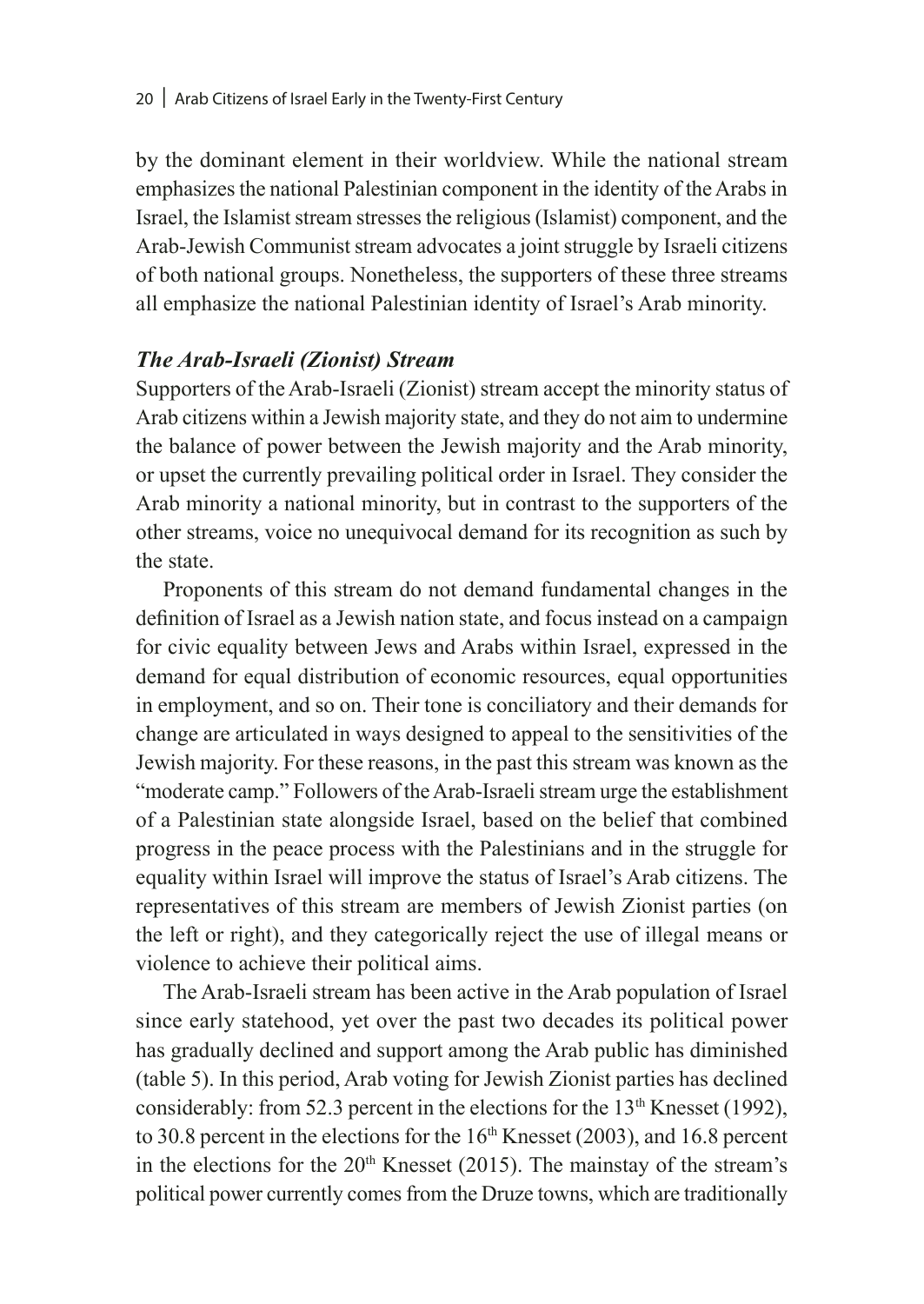identified with the Arab-Israeli stream (in elections in the past decade, 80 percent or more of Druze voters voted for Jewish Zionist parties). This stream has all but disappeared from the political map in the major Arab towns of the Galilee, the Triangle, and the Negev.

Supporters of the Arab-Israeli stream did not develop a distinct ideology. Instead, they embraced the political and ideological agenda dictated by their parent parties. They rarely addressed ideological issues related to the desired nature of the state for Arab citizens, and in any case did not challenge the definition of the State of Israel as a Jewish state.<sup>4</sup>

#### *The Arab-Jewish Communist Stream*

Supporters of the Arab-Jewish Communist stream, one of the oldest political and ideological streams in Arab society in Israel, have been part of the Israeli political scene since the 1st Knesset (1949), and continue to play a role in parliamentary politics as members of the DFPE (Democratic Front for Peace and Equality; in Hebrew: Hadash). Proponents of the Arab-Jewish Communist stream argue that discrimination against Arab citizens, which is intrinsic to the Zionist nature of the state, is effectively manifested in the privileging of Jewish over non-Jewish (i.e., Arab) citizens. Therefore, supporters of the Arab-Jewish Communist stream openly call for the elimination of Israel's Zionist character, a step that they consider a necessary condition for the country's transformation into a democratic state. At the same time, they have demanded recognition of the Arab minority as a national minority.

While proponents of this stream differ from the supporters of the Arab-Israeli stream on these two points, the Communist stream is similar to the Arab-Israeli stream in accepting the current balance of power in Israel between the Jewish majority and the Arab minority. Furthermore, proponents of the Arab-Jewish Communist stream hold joint Arab-Jewish action in high regard. For both ideological and pragmatic reasons, they object to separate political organizations on a national Arab basis, concerned that such separatism would undermine the promotion of Arab minority interests in Israel. As a result, this stream adopted a pragmatic approach: it is willing to cooperate with Jewish elements on the campaign to promote the peace process and equality for the country's Arab citizens, even if these elements hold different views on fundamental issues such as the right of return of Palestinian refugees. Supporters of the Arab-Jewish stream link progress in the Israeli-Palestinian peace process to the struggle for equal rights for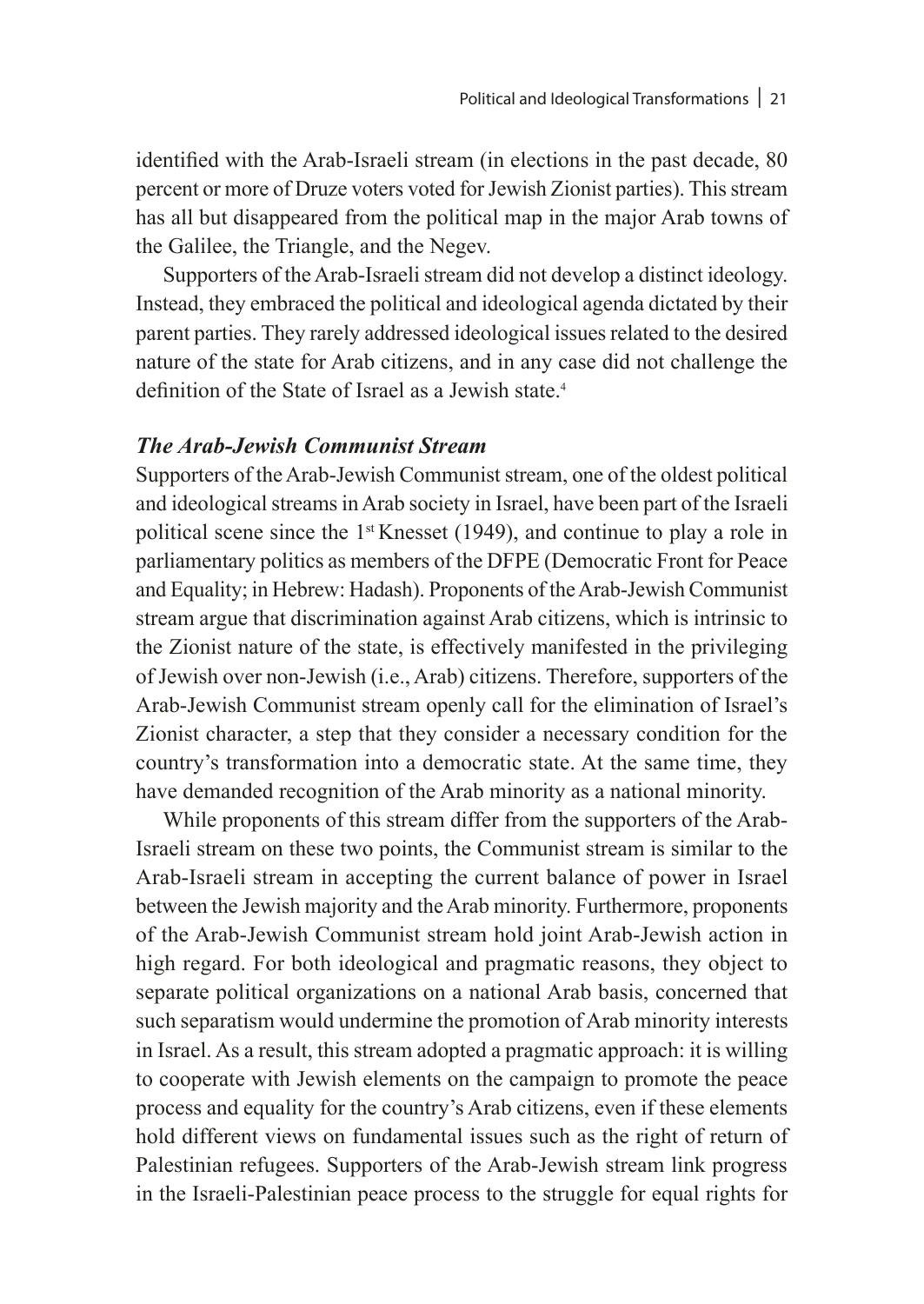Israel's Arab citizens, and consider the national (Palestinian) and the civic (Israeli) components of their identity as being complementary rather than mutually exclusive. They also support the establishment of a Palestinian state on the entire territory of the West Bank and the Gaza Strip (occupied in the 1967 war), alongside the State of Israel.

In the late 1970s and early 1980s, the Arab-Jewish Communist stream reached the height of its power. In the 1977 elections, the DFPE won more than 50 percent of the Arab vote, an achievement facilitated by Rakah's (later, DFPE) successful mobilization of the Arab public for mass protest activities that culminated in the Land Day events of March 1976. After the mid 1980s, the Arab-Jewish stream's influence declined due to the ascendance of the Islamist stream and the national stream in Arab politics in Israel.

It is difficult to assess the political power of the Arab-Jewish stream in the Arab public today. On the one hand, parliamentary election results in the past decade show that this stream has firmly established itself as the second strongest stream in Arab politics in Israel. On the other hand, while until the 2015 elections, when the participation of the Joint List led to an increase in the Arab voter rate, almost one half (45 percent) of all eligible Arab voters used to abstain from voting in parliamentary elections for ideological and other reasons, this group is presumably not supportive of the Arab-Jewish stream, which has traditionally advocated participation in Israeli politics, but rather identifies with circles in the Islamist and the national streams that do not support participation in elections, and even call to boycott the elections entirely. In any case, the stable majority in the Arab public that supports the "two states for two peoples" solution in the Israeli-Palestinian conflict, in the spirit of the traditional slogan coined by the Communists, is evidence of the strong influence of the Arab-Jewish Communist stream on the political climate in the Arab public.

#### *The Islamist Stream*

The ideology of the Islamist stream is grounded in three elements: (a) Orthodox Sunni sources of Islam, and especially the Qu'ran and Muslim traditions; (b) a reformist stream of Islam originating in the nineteenth century, which sought to balance between reliance on the tenets of Islam and acceptance of innovations of the modern era; (c) the ideology of the Muslim Brotherhood, which advocates the establishment of a Muslim state operating according to Islamic law (*sharia*). Proponents of the Islamist stream believe that the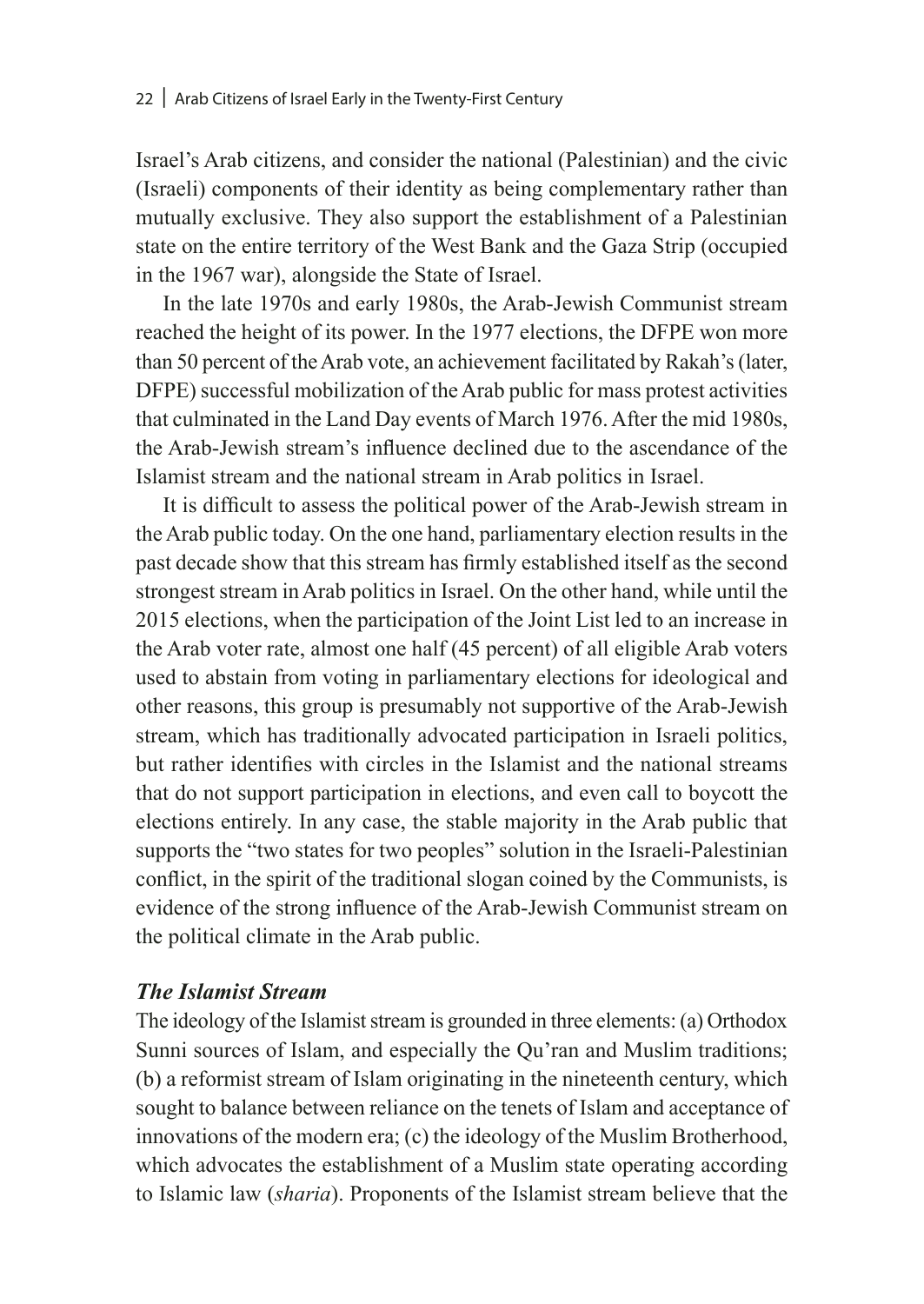Islamic religious component is the most important component of the identity of Arabs in Israel and therefore should be cultivated. They do not, however, deny that Israel's Muslim citizens are affected by a sense of affiliation with additional identities, such as Palestinian national identity, pan-Arab national identity, and even civic Israeli identity. They reject the Zionist nature of Israel, yet accept Israel's Jewish majority and dominant Hebrew culture as a fait accompli. Based on these understandings, proponents of the Islamist stream urge the Arab minority to organize itself along Islamic religious lines, taking into consideration Israel's existing political reality.

It is generally accepted that the Islamist stream's first steps in Arab politics in Israel can be traced to the establishment of the Islamic Movement in the early 1970s.<sup>5</sup> In 1996, the movement split on participation in parliamentary elections. One faction (the "parliamentary faction" or "southern faction") supports participation in parliamentary elections, and is part of the United Arab List (Ra'am-Ta'al), while the second faction ("the ex-parliamentary faction" or "the northern faction") opposes participation, and some faction members openly press for a boycott of elections.

According to several assessments, the Islamist stream (both factions) is one of the strongest political streams currently active in Arab society. These assessments are based on the results of public opinion polls conducted in the past decade, which show that public identification with the Islamic Movement as the faithful representative of the Arab minority in Israel is as strong as the total extent of identification with the Arab parties that are currently represented in the Knesset.<sup>6</sup> The massive participation in the annual rallies organized by both factions of the Islamic Movement offers additional support for these assessments. According to unofficial estimates, tens of thousands of individuals attend these annual gatherings. The major reason for these high attendance rates is presumably the fact that the Movement elected to focus its rallies on religious issues that have strong national overtones that play on the sensitivities of most of the Arab public in Israel (such as the "al-Aqsa in Danger" rally). In any case, these rallies attract more participants than any other popular gathering sponsored by an Arab party.<sup>7</sup> The Islamization of Arab society in Israel in recent decades is, indeed, marked. Recent public opinion polls among the country's Muslim citizens indicate that the religious component of their identity has strengthened significantly over time.<sup>8</sup>

The influence of the Islamist stream is not, however, fully reflected in Arab voting in parliamentary elections, as only members of the parliamentary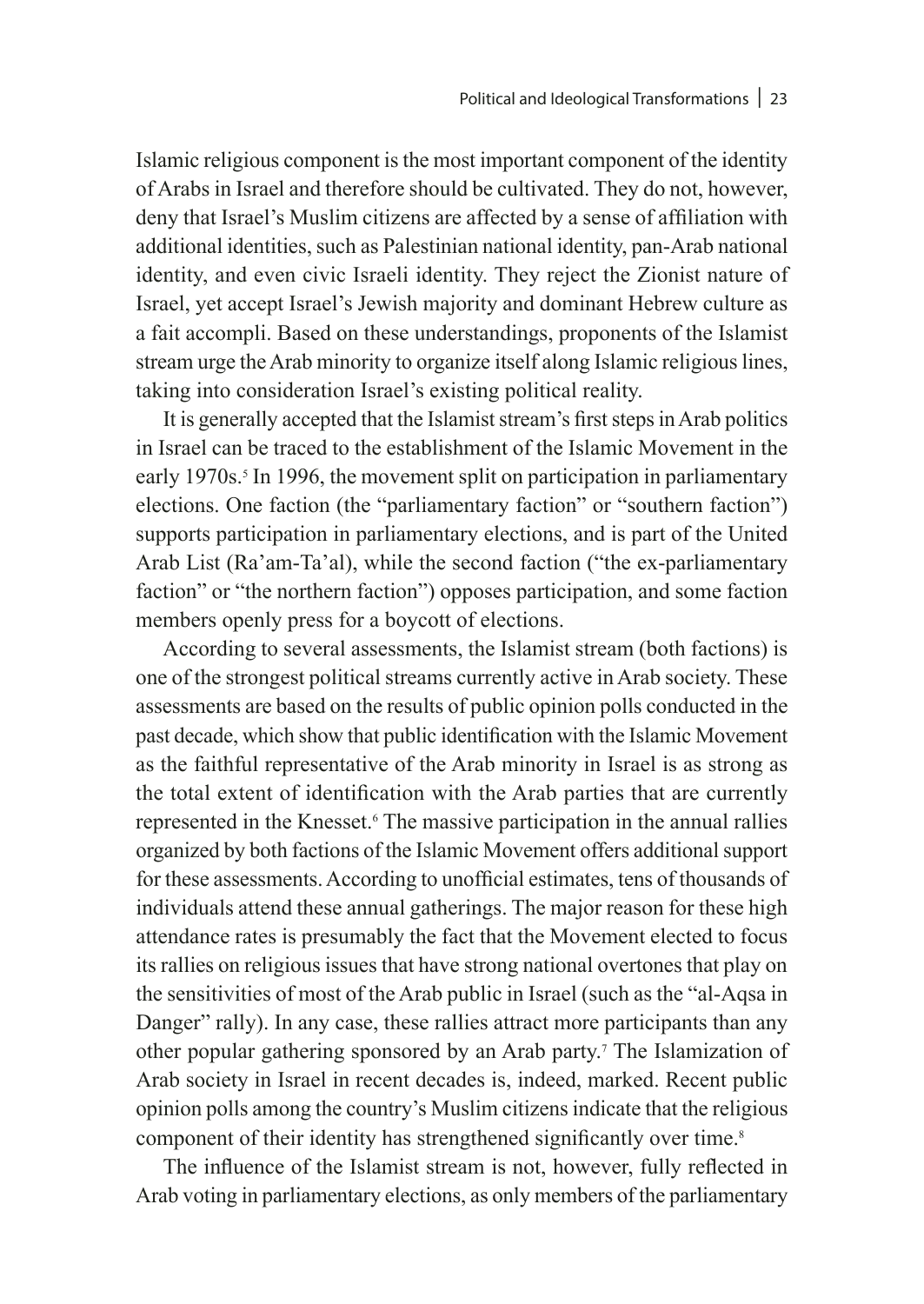#### 24 | Arab Citizens of Israel Early in the Twenty-First Century

faction of the Islamic Movement tend to vote, while members of the exparliamentary faction abstain. Still, for three consecutive election campaigns (2006, 2009, and 2013) Ra'am-Ta'al – the list in which the Islamic Movement was represented – has won the highest rate of support from Arab voters (compared to the other two parties, Hadash and Balad), although the Ra'am-Ta'al list includes political organizations that do not necessarily have an Islamic identity. The largest of these organizations is Ta'al (Arab Movement for Renewal), a party headed by Ahmad Tibi, whose positions are actually close to those of the DFPE.

#### *The National Stream*

The national stream is not a new political phenomenon in Arab society. In the 1950s and 1960s, its supporters initially organized themselves in the Arab Front and later in the *al-Ard* (The Land) movement; in the 1970s and 1980s, they organized the Sons of the Village Movement (*Abnaa' al-Balad*) and the Progressive National Movement, and subsequently the Progressive List for Peace (Ramal), which was represented in the Knesset in 1984 (11<sup>th</sup> Knesset) and 1988 (12<sup>th</sup> Knesset).<sup>9</sup> Today, the majority of national stream supporters are represented in the Knesset by the National Democratic Assembly (NDA, or Balad), a party that first participated in Knesset elections in 1996. Another group is represented by the Sons of the Village Movement, whose members boycott parliamentary elections. The ideology of the national stream is based on the principles of the national Arab movement, led in the 1950s and 1960s by then-Egyptian President Gamal 'Abd al-Nasser, and on the principles of the Palestinian National Movement. Officially, the ultimate goal of the national stream is to establish a single democratic state on the entire territory of Mandatory Palestine. Thus, its positions are identical with those of the Palestinian Front organizations established in the late 1960s (the Popular Front and the Democratic Front).

The basic assumption of the national stream supporters is that the Arabs in Israel are Palestinians for all intents and purposes, and therefore they will eventually unite with their brethren in a single political organization, even though such unification is currently limited to joint national and political aspirations. This stream has a definite anti-Israeli approach. For many years it refused to recognize Israel's legitimacy as a political entity, it boycotted Knesset elections, and it refused to recognize the status quo between Jews and Arabs in Israel. On this point, it differed from the Arab-Jewish Communist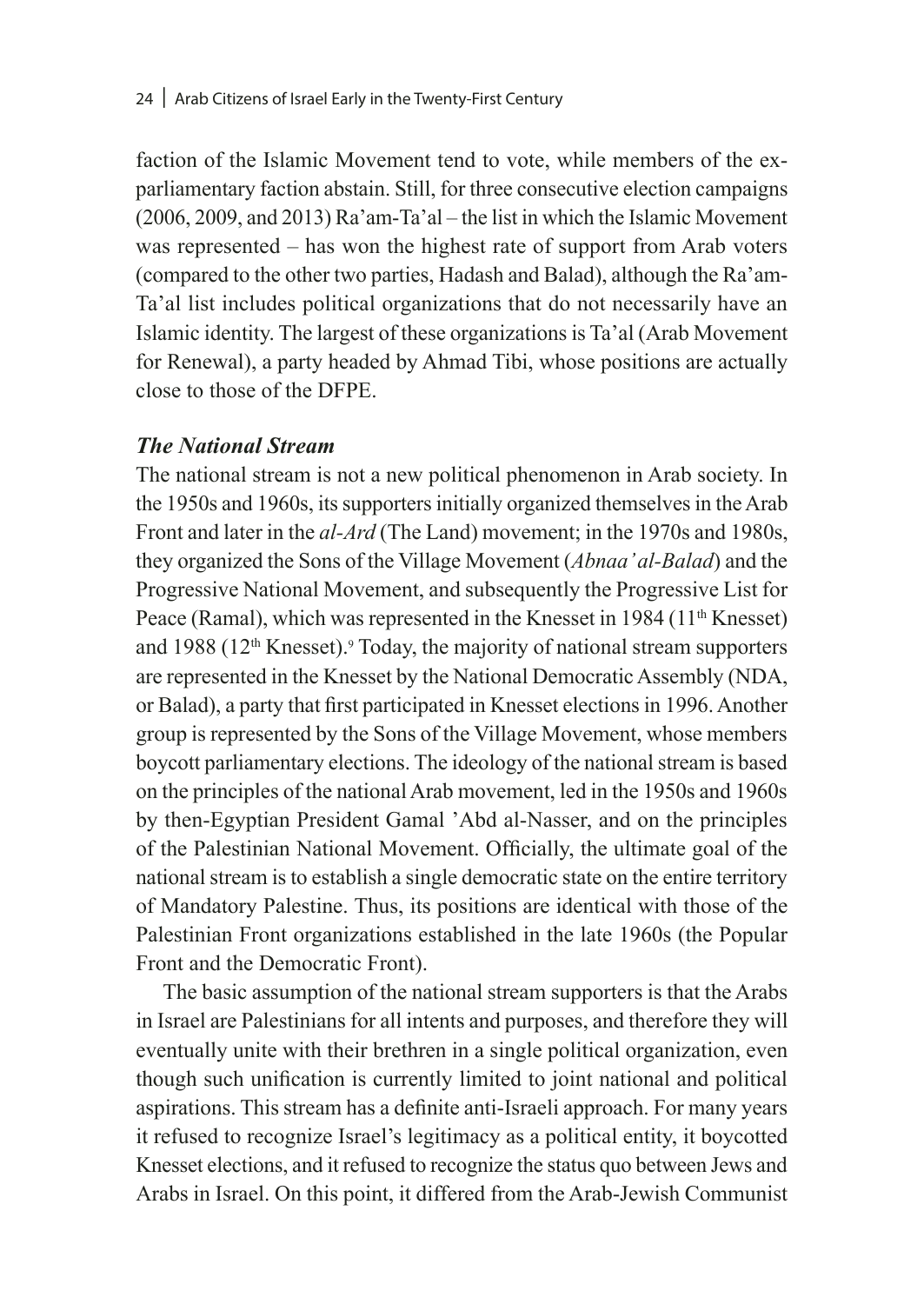stream and from the Arab-Israeli stream, which both acknowledge the Israeli political arena as the sole legitimate political framework for action, and accept the majority-minority relations between Jews and Arabs. While the proponents of the national stream are willing to accept Israel as a given, in the present circumstances, they also demand cultural autonomy for Arabs in Israel as the first step toward a bi-national arrangement within Israel. Although its supporters are organized for political action on a national Arab basis, they are not averse to Jewish-Arab collaboration at the tactical level.

According to Knesset election results in the decade 2003-2013, the national stream is the third strongest political force on the Arab street, following the Islamist stream and the Arab-Jewish Communist stream. The nationalists have managed to establish themselves as a distinct political stream with solid support from Arab voters, and have consequently maintained stable representation in the Knesset. Furthermore, the national stream's influence on public and political Arab discourse in Israel significantly exceeds its limited political clout. Nationalists have made an important contribution to the assimilation of key concepts such as "a state of all citizens," "cultural autonomy," and "indigenous minority," which have become prevalent in the national Arab discourse in Israel. These notions have won the solid support of the broad Arab public, which is reflected in public opinion polls conducted in recent years. Nationalists have been the prominent partners (together with members of the Arab-Jewish Communist stream) in developing the Future Vision documents, which introduced, on behalf of the Arab minority, a collective position on the nature of the state and the desired status of this minority in the state (an extensive discussion of these documents appears below).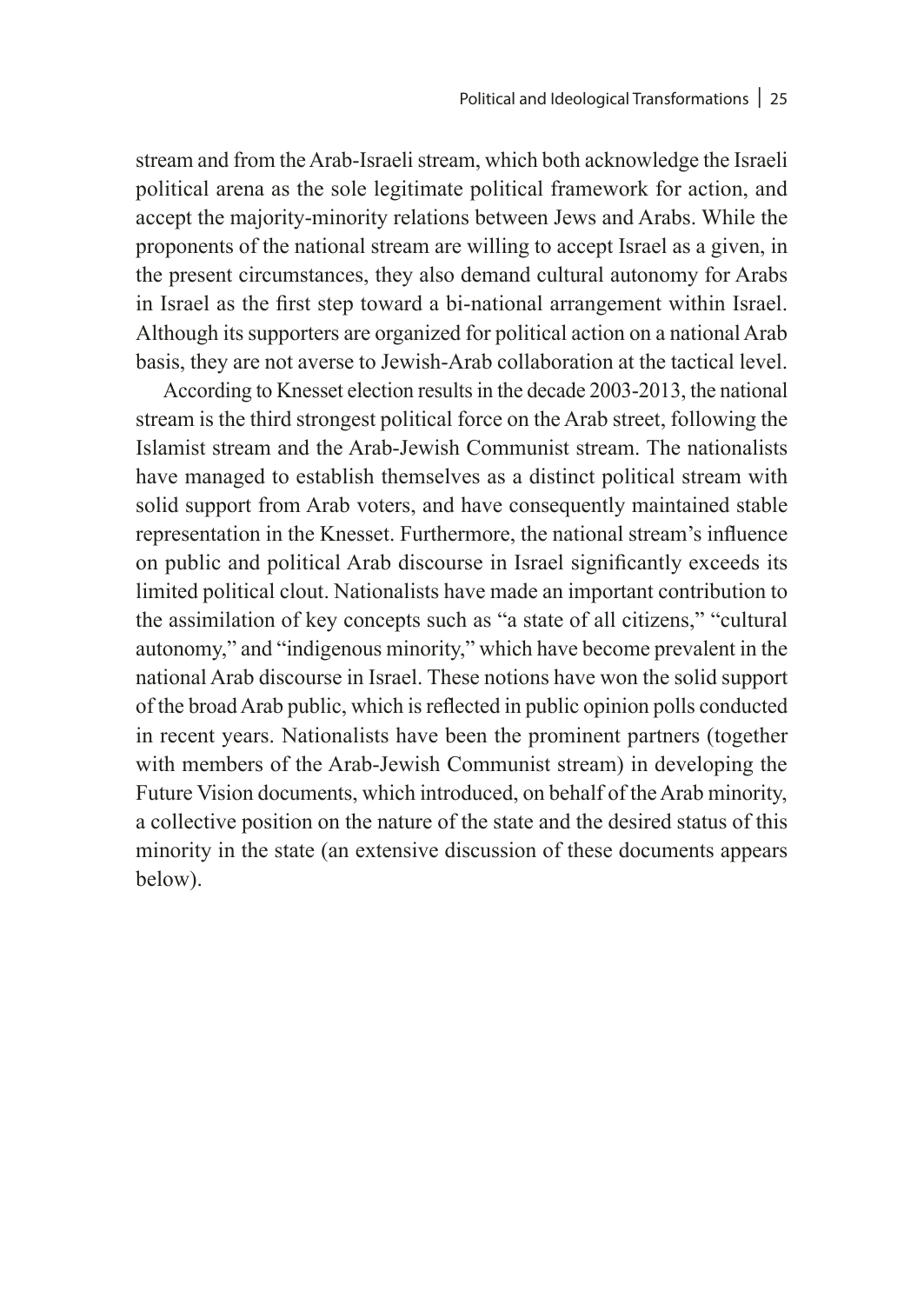| Geographical<br>region |                           | Percent<br>of total | <b>Percent of North</b><br>region |                   | Percent<br>οf   | Percent<br>of Negev |
|------------------------|---------------------------|---------------------|-----------------------------------|-------------------|-----------------|---------------------|
| <b>Political party</b> |                           |                     | Excluding<br>Druze                | Druze<br>villages | <b>Triangle</b> |                     |
|                        | Joint List                | 82.4                | 86.5                              | 18.8              | 94.0            | 87.3                |
|                        | Arab List                 | 0.6                 | 0.5                               | 0.3               | 0.4             | 1.7                 |
| Arab<br>parties        | Hope for<br>Change        | 0.2                 | 0.3                               | 0.0               | 0.1             | 0.4                 |
|                        | Total                     | 83.2                | 87.4                              | 19.1              | 94.5            | 89.4                |
| Jewish<br>and          | Zionist<br>Camp           | 4.9                 | 4.1                               | 21.8              | 1.2             | 2.7                 |
|                        | Meretz                    | 2.6                 | 2.4                               | 2.2               | 3.1             | 2.7                 |
|                        | Kulanu                    | 2.3                 | 1.0                               | 17.9              | 0.3             | 1.2                 |
|                        | Yisrael<br><b>Beitenu</b> | 2.3                 | 1.4                               | 16.6              | 0.0             | 0.1                 |
| <b>Zionist</b>         | Shas                      | 1.6                 | 1.4                               | 7.5               | 0.2             | 1.1                 |
| parties                | Likud                     | 1.5                 | 1.3                               | 6.6               | 0.3             | 0.8                 |
|                        | Yesh Atid                 | 0.7                 | 0.5                               | 3.6               | 0.1             | 0.6                 |
|                        | Other                     | 0.9                 | 0.5                               | 4.7               | 0.3             | 1.4                 |
|                        | Total                     | 16.8                | 12.6                              | 80.9              | 5.5             | 10.6                |

**Table 5.** Distribution of votes in the 20th Knesset elections, in Arab and Druze towns (2015)10

Results of the elections campaigns held in the decade 2003-2013, as well as the 2015 elections with the participation of the Joint List, indicate that all four of these streams and the worldviews that they represent enjoy strong support in the Arab public. At some level, activists in each group are making a conscious effort to preserve the distinctiveness of their stream compared to the other streams. For example, there is a gaping divide between the positions of the DFPE and the Sons of the Village Movement (the national stream) on participation of Arab citizens in parliamentary politics, and on the desired solution to the Palestinian problem. While the former justify participation in elections and political representation in the Knesset and also support a two-state solution, the latter totally reject the idea of electoral participation and advocate a single, bi-national state over the entire territory of Mandatory Palestine. Furthermore, each party represented in the Knesset maintains parliamentary independence and submits bills on its own behalf, although in some cases their bills deal with similar issues. For example, in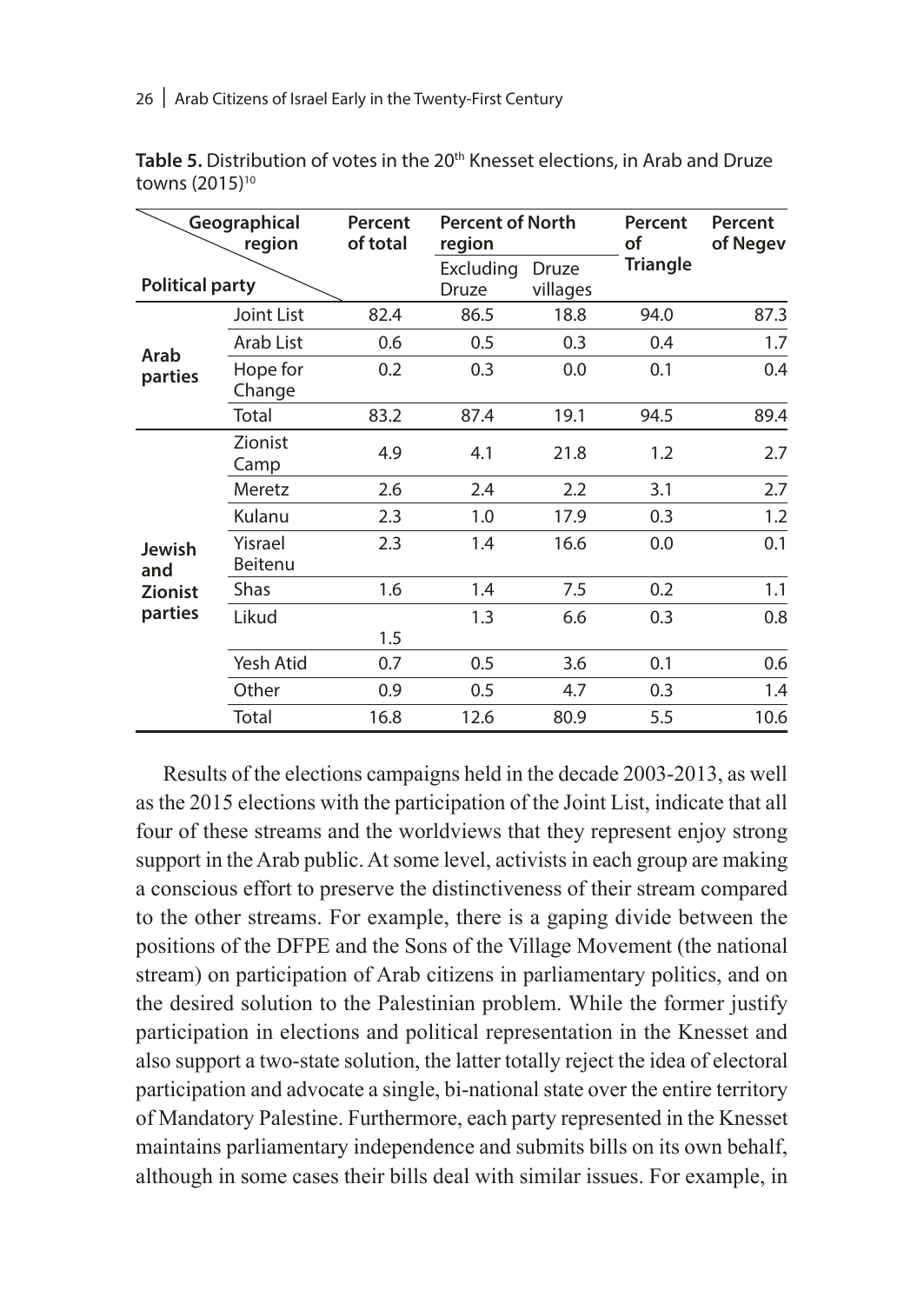the 16<sup>th</sup> Knesset, the NDA submitted a bill for a Basic Law, entitled "The Arab Minority in Israel as a National Minority." A similar bill was proposed by Ra'am-Ta'al in the 17<sup>th</sup> Knesset, entitled "Civic Partnership and Equality for the Arab Minority." Both bills were designed to establish a legislative foundation for the rights of the country's Arab citizens to full equality and respect for their cultural and national distinction.<sup>11</sup> Another example of similar yet separate parliamentary action is a series of bills submitted separately by each of the Arab factions in 2009, during the  $18<sup>th</sup>$  Knesset, whose common aim was to establish and protect Arabic as an official state language.<sup>12</sup>

Along with the efforts to maintain separateness, supporters of these streams, and especially party leaders, also collaborate in demonstrations of unity, mainly in response to demands from the Arab public that would prefer unity among the Arab representatives in the Knesset. The members of the various streams are all members of the Supreme Follow-Up Committee, and regularly attend the Arab minority's national events such as Land Day and Nakba Day, and events to commemorate the events of October 2000. Party members try to minimize their ideological differences and emphasize their common cause – the campaign for the national collective rights of the Arab public. In effect, even at the ideological level, substantial differences between the proposals adopted by the various streams regarding the status of the Arab minority in Israel are not easily identified, despite the semantic differences between them. Whether these proposals entail the NDA's state-of-all-its-citizens proposal, the traditional agenda of the Arab-Jewish Communist stream to fight for civic equality and recognition of the Arab minority as a national minority within its "two states for two peoples" concept, or the idea of "a state of all its nations" proposed by Ahmad Tibi in recent years (for more on these models, see below) – at the practical level, the proponents of these streams effectively demand that the state recognize the Arab minority as a national minority entitled to collective rights, and further demand equality of rights for Arab citizens as individuals. The fact that these streams have adopted different slogans is what allows each of them to maintain a facade of political singularity for the Arab voter public, while collaborating with the other streams on fundamental issues related to the status of Arab citizens in Israel.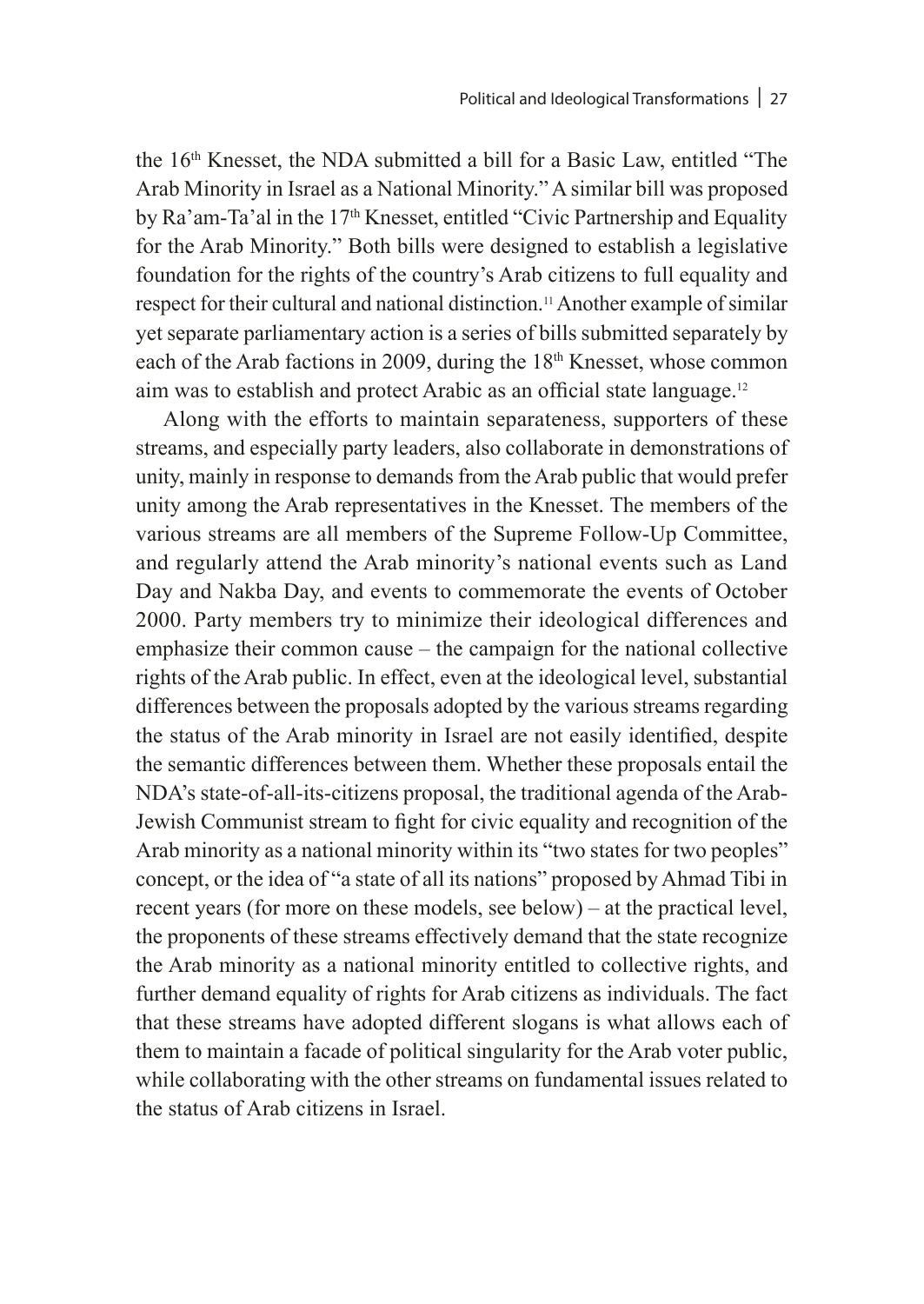#### **Trends in Political Participation**

The decade 2003-2013 was marked by a steep drop in the percentage of participation by Arab citizens in parliamentary elections. Arab voting rates plummeted from 77 percent and 75 percent in the 1996 and 1999 elections, respectively, to a mere 63 percent in 2003. Throughout the decade, voter turnout declined steadily, until it stabilized at around 55 percent in the past three elections: 56.2 percent in 2006, 53.4 percent in 2009, and 56.5 percent in 2013. In other words, within 10 years, voter turnout in the Arab public dropped by 20 percent (figure 1).



**Figure 1.** Voter turnout in parliamentary elections, 1992-201513

Although voter turnout in the Jewish public also decreased considerably between 1999 and 2006, this decline was attributed to increasing political indifference, and while some increase in Jewish turnout has been recorded more recently, Jewish voting rates remain significantly below levels of two decades earlier. Political indifference has become a feature of the Israeli voting public in general, Arab voters included,14 but additional factors explain the drop in turnout in the Arab public, and why the drop was so sharp in comparison with the Jewish public.

The main reason for the decline in voter turnout in the Arab public is the impact of the events of October 2000, after which the Arab public's frustration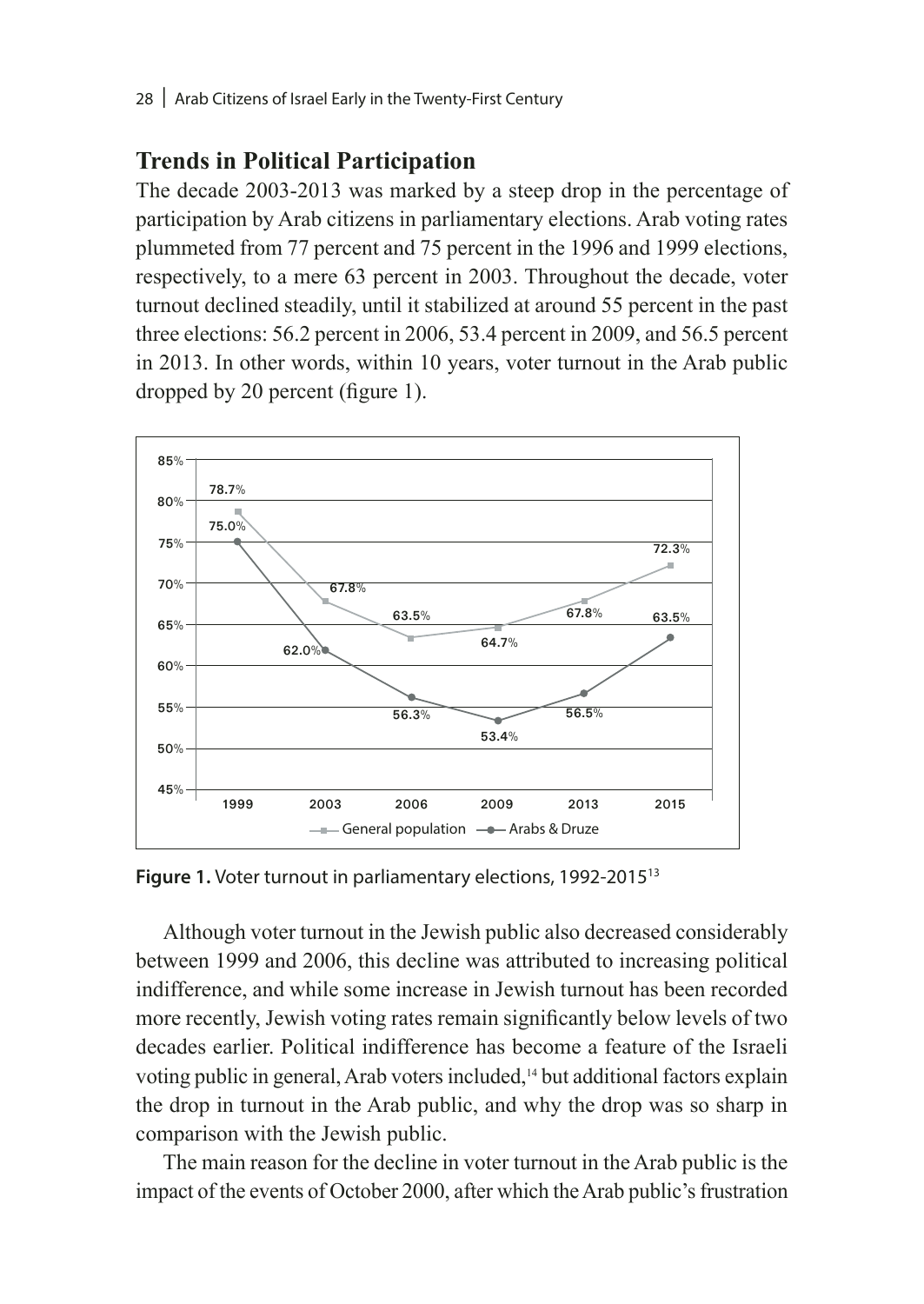and sense of alienation increased as a result of its lack of political influence. Their sense of political impotence surged particularly given the results of the 1999 elections, when then-Prime Minister-elect Ehud Barak totally ignored the Arab parties, despite his having won the votes of 95 percent of the Arab voters (in the direct prime ministerial elections).

Several key factors have motivated the Arab public's growing nonparticipation in parliamentary elections:<sup>15</sup>

- a. *Ideological grounds*: The standard bearers of election boycott are two ex-parliamentary movements: the Sons of the Village Movement and the northern faction of the Islamic Movement. The Sons of the Village Movement is a radical nationalist movement that has consistently called to boycott elections on the grounds that political participation of Arabs in the Knesset is pointless, since the Knesset is the supreme representational institution of the Jewish nation state founded on the ruins of the Palestinian people's catastrophe in 1948. On the eve of the 2003 Knesset elections, several members of the Sons of the Village Movement founded the Popular Committee for Boycotting the Elections. In all the election campaigns since then, the Committee has campaigned to persuade the Arab public to boycott Knesset elections. Members of the ex-parliamentary faction of the Islamic Movement ("the northern faction") oppose participation in elections on principle, on the grounds that such participation is a violation of the Islamic faith on two accounts: one, the Knesset represents the principle of human sovereignty, while Islamic faith recognizes only the sovereignty of Allah; and two, the Knesset represents Jewish sovereignty on the land of Palestine, which is considered *waqf* (Islamic endowment). From an Islamic perspective, recognizing such sovereignty is inconceivable since Islam recognizes the Jews as a religious group and not a national group entitled to territorial sovereignty, and even then, entitled to status only as *dhimmis* ("protected persons") under an Islamic ruler who is sovereign of a specific territory.
- b. *Disappointment with Israeli politics*: Based on their cumulative experience, Arab citizens have concluded that they are unable to create a positive change in their status in Israel through parliamentary action. This conclusion is bolstered by the fact that the parties that represent the Arab public in the Knesset have never been members of a government coalition, with the exception of the second Rabin government (1992-1996), and even then, they functioned as an ex-coalition bloc supporting the government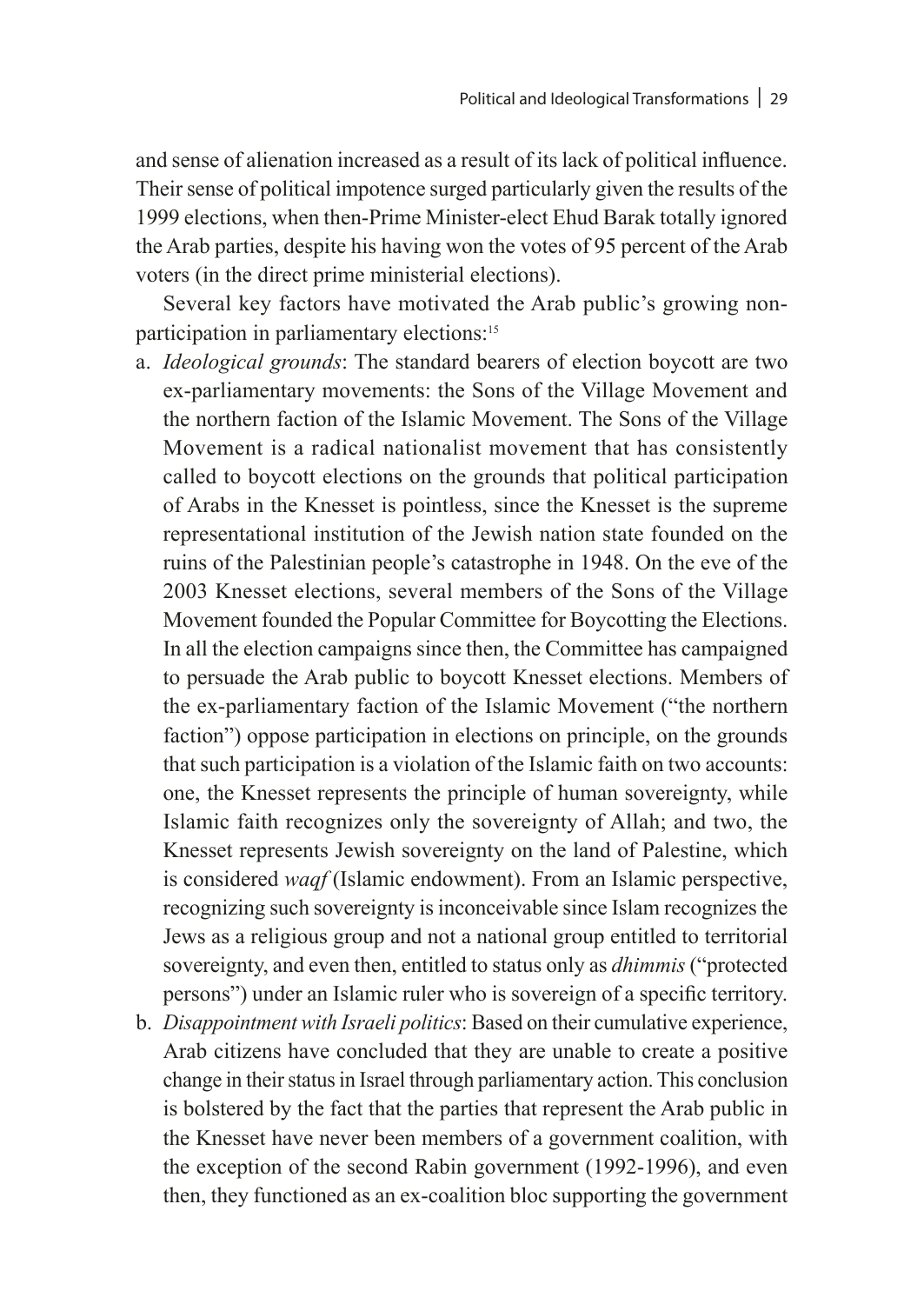on many issues. This situation, together with the perceived futility of their voting, reinforced the political indifference of eligible Arab voters. They concluded that with no benefit to be gained from participating in the elections, better alternatives to improve the condition of Arabs in Israel should be sought. One effective and increasingly popular alternative to the Knesset is activism through NGOs (see below for an extensive discussion of this topic).

c. *Protest against the Arab parties*: Criticism is voiced both against the Arab parties' inability to unite as a single list in the elections, a move that would presumably encourage many indifferent Arab voters to cast their vote on election day and help realize the full electoral potential of the Arab public, and against the parties' insufficient action to address the internal ills of Arab society. Critics believe that the parties' ineffectiveness, as well as their squabbling – which is sometimes motivated by personal rivalries of party leaders – undermines the Arab population's ability to develop an agreed national and civic agenda, and leaves in its wake Arab citizens who are confused and bereft of any clear cut political orientation.

While the drop in voting rates in the past decade is the most prominent feature of Arab politics in Israel in this period, representation of Arab and Arab-Jewish parties in the Knesset did not diminish. In fact, beginning with the 2003 elections, Arab representation consolidated into a stable tri-partite form that includes the three major political and ideological streams in Arab society: the Arab-Jewish Communist stream, the national stream, and the Islamic stream. Moreover, these three parties have steadily increased their electoral power, and the number of Arab and Druze MKs representing them in the Knesset has increased as well (table 6).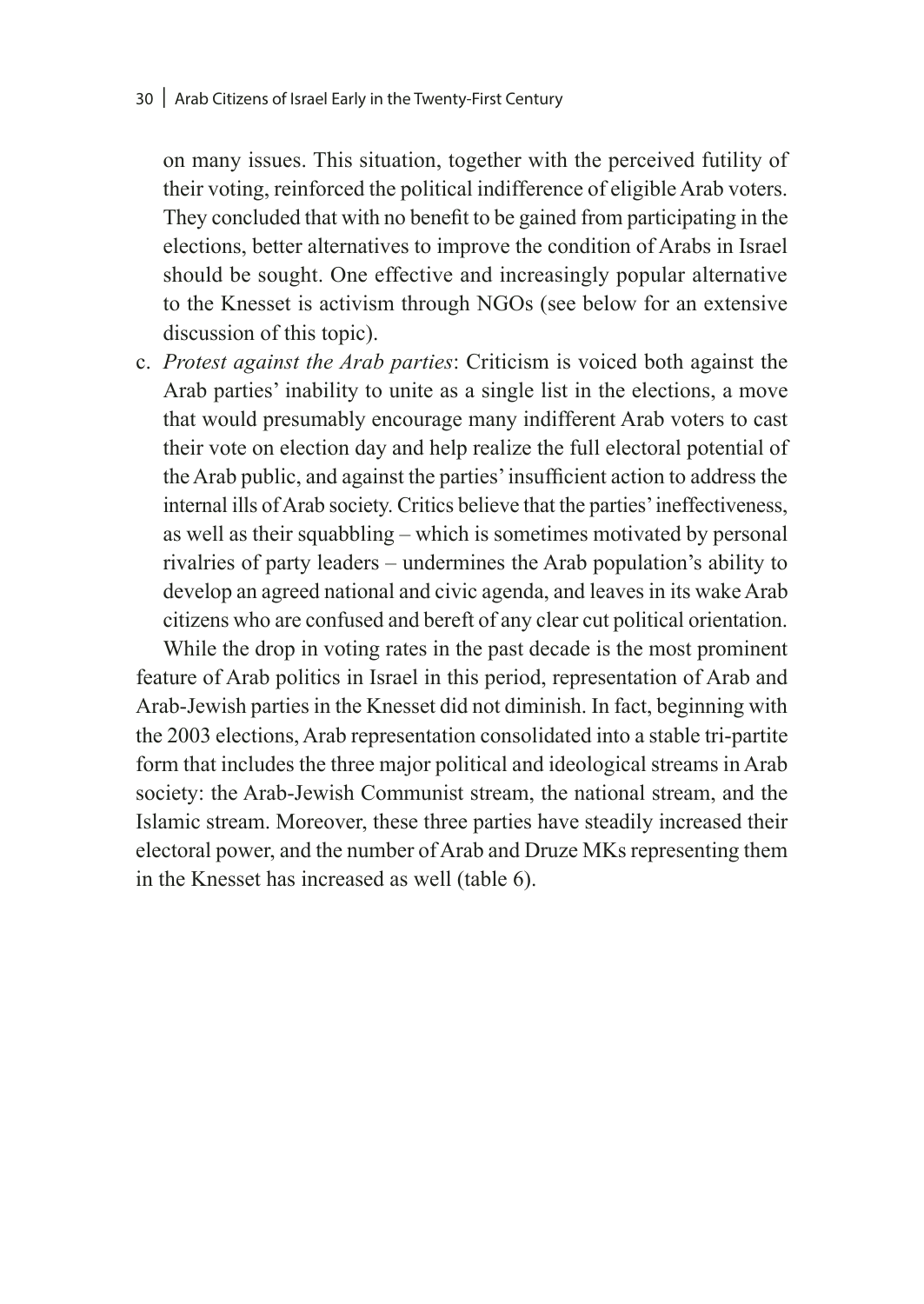|                        | 2003                | 2006                | 2009                  | 2013                    | 2015                |
|------------------------|---------------------|---------------------|-----------------------|-------------------------|---------------------|
|                        | elections           | elections           | elections             | elections               | elections           |
|                        | (16 <sup>th</sup> ) | (17 <sup>th</sup> ) | (18 <sup>th</sup> )   | (19 <sup>th</sup> )     | (20 <sup>th</sup> ) |
|                        | Knesset)            | Knesset)            | Knesset)              | Knesset)                | Knesset)            |
| Ra'am-Ta'al-           | $\overline{2}$      | 4                   | 4                     | 4                       | $12 (+ 1)$          |
| Mada*                  |                     |                     |                       |                         | Jewish MK)          |
| Hadash                 | $3***$              | $2(+1)$             | $3(+1)$               | $3(+1)$                 |                     |
|                        |                     |                     | Jewish MK) Jewish MK) | Jewish MK)              |                     |
| Balad                  | 3                   | 3                   | 3                     | 3                       |                     |
| <b>Arab and Arab-</b>  | 8                   | 9                   | 10                    | 10                      | $12 \overline{ }$   |
| <b>Jewish parties</b>  |                     |                     |                       |                         |                     |
| Labor                  | $\overline{2}$      | 3                   | $7***$                |                         |                     |
| Kadima                 |                     | 1                   | $7***$                |                         |                     |
| Likud                  | $\overline{2}$      | 1                   | 1                     |                         | 1                   |
| Meretz                 |                     |                     |                       | 1                       |                     |
| Yisrael Beitenu        |                     |                     |                       | $1*****$                | 1                   |
| Jewish and             | 4                   | 5                   | 6                     | $\overline{\mathbf{2}}$ | 4                   |
| <b>Zionist parties</b> |                     |                     |                       |                         |                     |
| <b>Total</b>           | 12                  | 14                  | 16                    | 12                      | 16                  |

| Table 6. Arab and Druze MKs, 2003-2015 <sup>16</sup> |  |
|------------------------------------------------------|--|
|------------------------------------------------------|--|

\* Until the 2003 elections, Ra'am only (a merger between Mada and the Islamic Movement southern faction). From the 2006 elections onward: a joint list of Ra'am and Ta'al.

\*\* In the 2003 elections: a joint list of Hadash and Ta'al. A Jewish candidate ran on the Hadash ticket (fourth place on the list). As the list won only three seats, the list had no Jewish representative in the Knesset for the first time since 1977, when Hadash was founded as a party representing the national Communist stream in Arab politics in Israel containing the Israeli Communist Party (Maki) and other left wing Arab-Jewish circles.

\*\*\* Two Labor MKs served for an incomplete term. One was a member of the Atzmaut ("Independence") faction, which split from Labor during the 18<sup>th</sup> Knesset.

\*\*\*\* One Kadima MK served for a partial term.<br>\*\*\*\*\* One MK on the joint Likud-Beitenu list orig

One MK on the joint Likud-Beitenu list originally belonged to Yisrael Beitenu.

How is this possible? The answer lies in Arab voting patterns. In the past two decades, the percentage of Arab voters voting for Jewish and Zionist parties declined significantly: from 52.3 percent in the 1992 elections to a record low of 18.1 percent in the 2009 elections. Moreover, in the 1996 and 1999 elections, voters had two votes (according to the Direct Election Law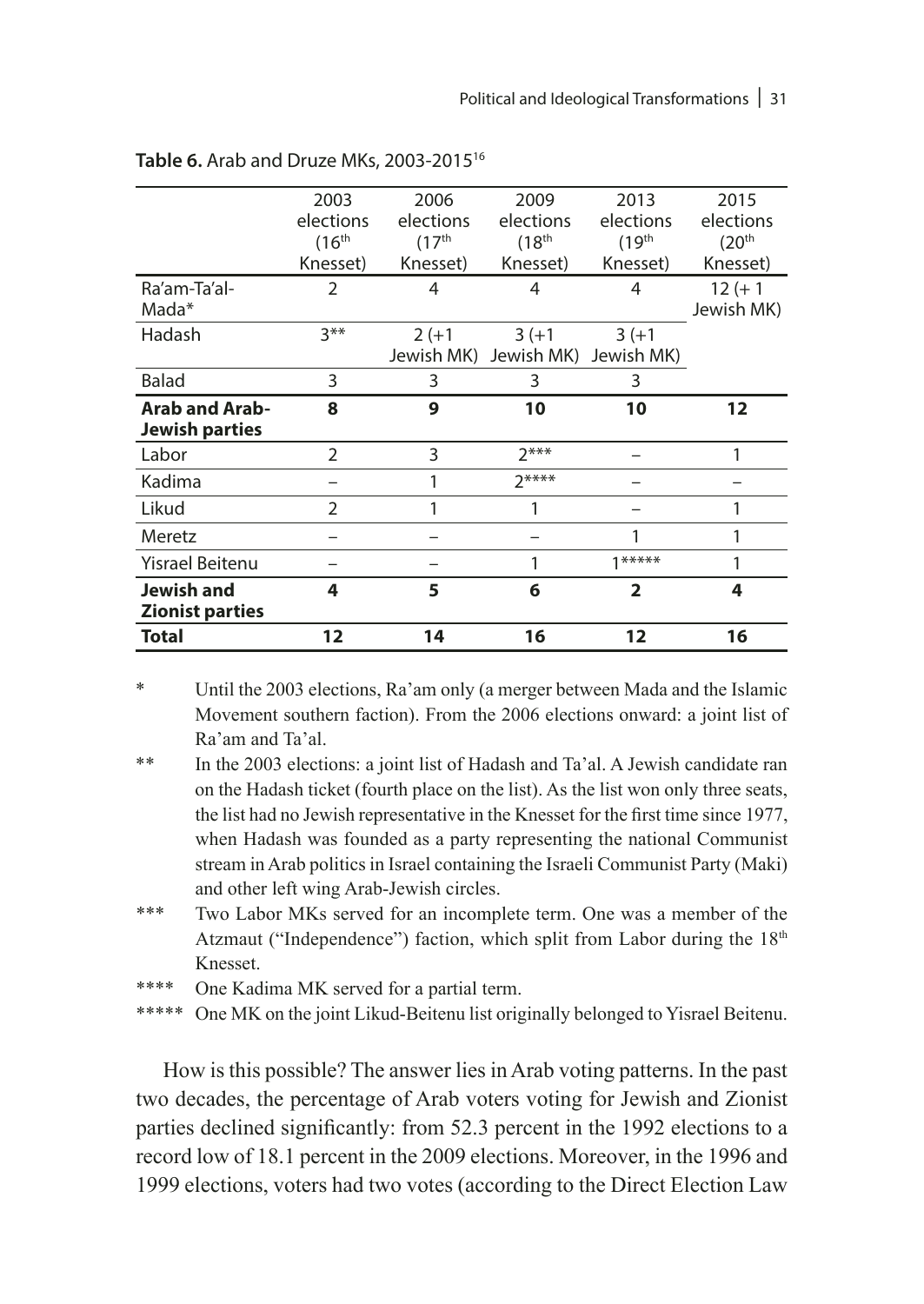#### 32 | Arab Citizens of Israel Early in the Twenty-First Century

for Prime Minister). In these elections, Arab voters, in line with the general voting public in Israel, preferred to cast one vote for an Arab party of their choice, and use the second vote to support one of the candidates for prime minister (and in fact, the greatest drop in Arab votes cast for Jewish and Zionist parties was recorded between the 1992 and 1996 elections). Many Arab voters may have believed at the time that by voting for Arab parties, there was a chance of creating an independent political force that might be a significant player in the Israeli political arena. The impact of October 2000 should also not be discounted in this context: ties between Arab voters and Zionist parties disappeared almost entirely (although the traditional mainstay of support in Arab society for Zionist parties continues to be the Druze towns of the Carmel and the Galilee). In practical terms, Arabs relinquished active participation in Israeli politics, since they believed that Arab parties would not be asked to join a government coalition and would therefore be excluded from decision making. The decline in Arab voting for Jewish and Zionist parties appears irreversible, especially following the establishment of the Joint List.



**Figure 2.** Distribution of voting in Arab and Druze towns, 1992-201517

The recent election campaign (2015) may indicate a turning point in the political behavior of the Arab public (table 7). While the elections in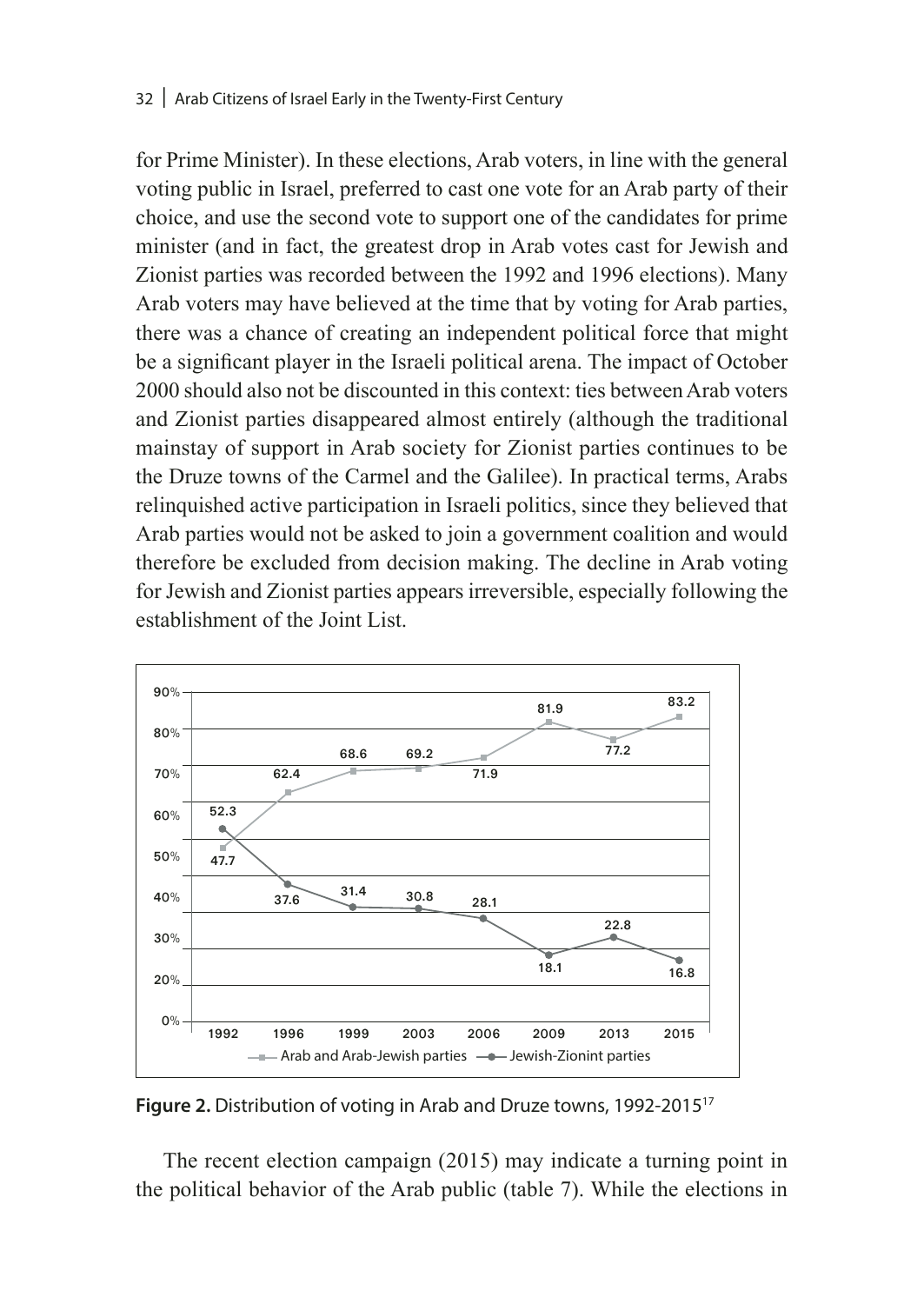the decade 2003-2013 were eclipsed by the events of October 2000, and voter turnout among the Arab public has shown a steady decline, the recent election results indicate that once again, for the majority of the Arab public, the Knesset has become a relevant arena of political influence. This change was spurred by the participation in the elections of the Joint List, which positioned itself as a political union representing the Arab public as a united collective in Israeli politics.

An analysis of the 2015 election restuls clearly indicates that the Joint List's participation in the elections had a direct impact on the rising voter turnout in the Arab public. Turnout increased in all Arab localities in which the Joint List received the vast majority of the votes (with the exception of Bedouin localities in the Negev). The most dramatic rise in voting and in support for the Joint List was recorded in the Triangle and Jerusalem areas. In both areas, voting for the Joint List restored the level of support for the Arab parties of 2009, although the turnout in these two areas increased by 12 percent in the 2015 elections. In the North, the increase in turnout from 2013 was more moderate (7 percent), although this area includes the Druze localities that primarily voted for Jewish-Zionist parties.<sup>18</sup>

| Year      | 2009             |                               | 2013             |                               | 2015             |                                               |
|-----------|------------------|-------------------------------|------------------|-------------------------------|------------------|-----------------------------------------------|
| Region    | Voter<br>turnout | Voting<br>for Arab<br>parties | Voter<br>turnout | Voting<br>for Arab<br>parties | Voter<br>turnout | <b>Voting</b><br>for the<br><b>Joint List</b> |
| General   | 53.4             | 79.1                          | 56.5             | 77.0                          | 63.5             | 82.4                                          |
| North     | 53.5             | 76.7                          | 58.3             | 72.2                          | 65.2             | 77.2                                          |
| Triangle  | 59.1             | 94.3                          | 57.6             | 85.3                          | 69.1             | 94.0                                          |
| Jerusalem | 44.1             | 79.5                          | 48.2             | 68.5                          | 60.4             | 83.0                                          |
| Negev     | 35.9             | 85.3                          | 45.8             | 88.8                          | 47.0             | 87.3                                          |

**Table 7.** Voting patterns in Arab and Druze localities, 2009-2015 (percent)

#### **Significant Ideological Developments**

The past two decades unfolded against the backdrop of far reaching changes in the national consciousness of Arabs in Israel. The tangible expression of these changes has been the efforts of Arab politicians and intellectuals to challenge the majority-minority paradigm in Israel that has taken root since 1948 and, in their view, preserved the inferior status of Arabs as citizens and as a national collective. The beginning of the historical change is typically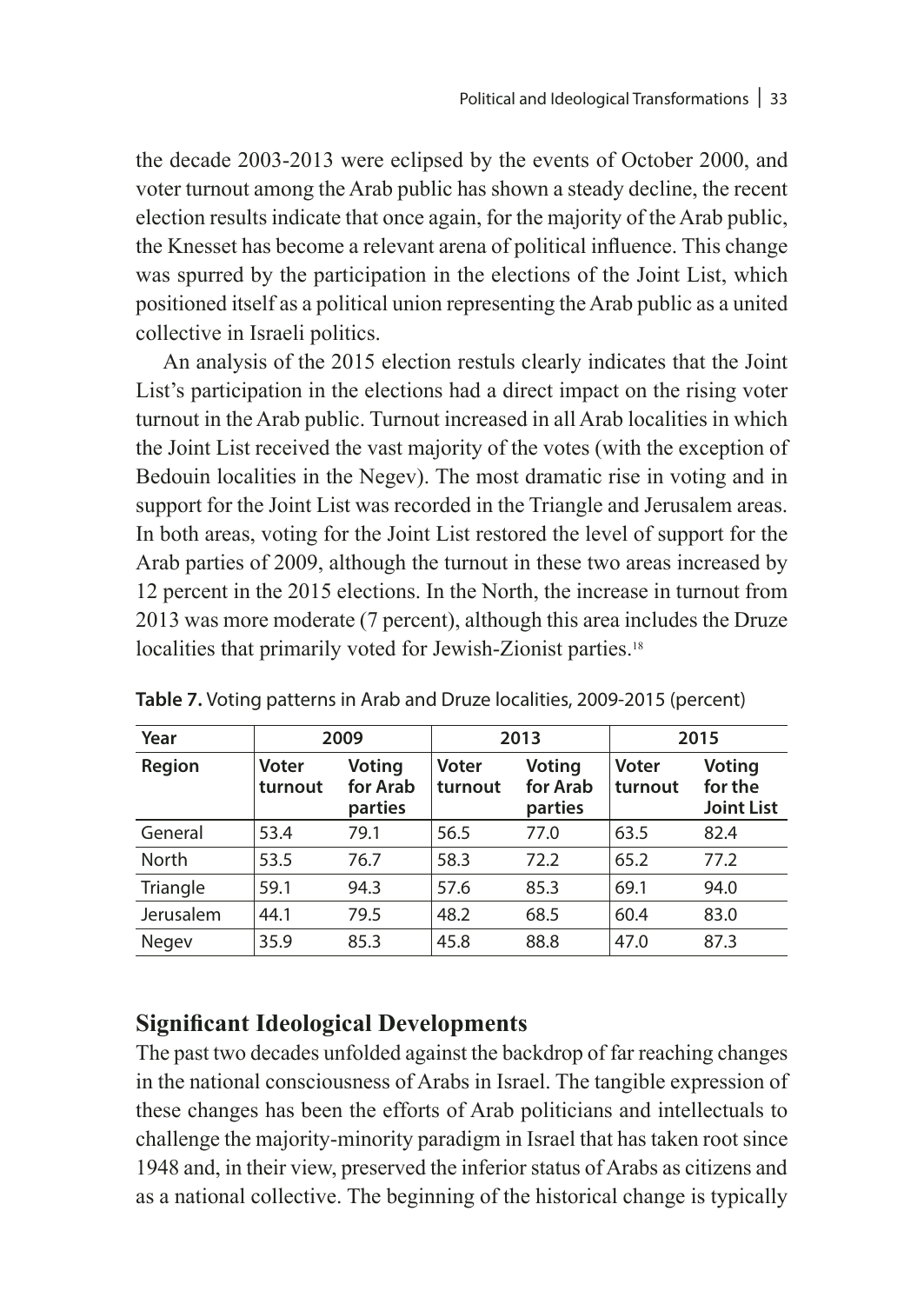traced to the early 1990s and the initiation of diplomatic negotiations between Israel and its neighbors, especially the Oslo Accords signed by Israel and the Palestinians in September 1993. One prominent milestone that marks the maturation of a solid national consciousness is the publication of the four Future Vision documents between December 2006 and May 2007. Arab national consciousness was influenced by developments in the local arena, which stemmed from the Israeli-Palestinian peace process, and by global developments relating to the emerging global discourse on the status of national and ethnic minorities in European nation states.

#### *Transformations at the Local Level: The Impact of the Israeli-Palestinian Peace Process*

The peace process had contradictory effects on the Arabs in Israel. Initially it seemed that the mutual recognition of Israel and the PLO in the Oslo Accords to some extent eased the identity dilemma that had accompanied the Arab citizens since 1948,19 namely, a choice between a civil Israeli identity focus and a national Palestinian identity focus. However, in time, the Arabs in Israel sensed that the Accords had trapped them, using a term coined by Majid al-Haj, in a state of "double periphery."20 Not only were they excluded from the emerging settlement between Israel and the Palestinians (the national status of Israel's Arab citizens never was an issue in the Israeli-Palestinian negotiations, and did not feature in the list of topics deferred to a later stage of the final settlement discussions), but there was also no progress on the issue of the status of Arab citizens. Despite the mutual recognition of Israel and the PLO and the progress in their negotiations, the Jewish majority did not consider Arab citizens to be Israeli citizens with equal rights or as potential partners in a government coalition any more than before. As a result, the longstanding hopes that had linked peace and equality were dashed. The Arab citizens remained at the margins of Israeli society and politics.

The combined outcome of these developments prompted a process that Elie Rekhess has called "the localization of the national struggle." The Arabs in Israel gradually abandoned their traditional efforts to realize the national aspirations of their Palestinian brethren in the Palestinian territories, and instead, redirected all their resources to the territories within the Green Line and mobilized their forces on behalf of a campaign for their civil and national rights in Israel.21 As part of this redirection, Arab intellectuals and politicians began to rethink the status of the Arab minority in Israel. In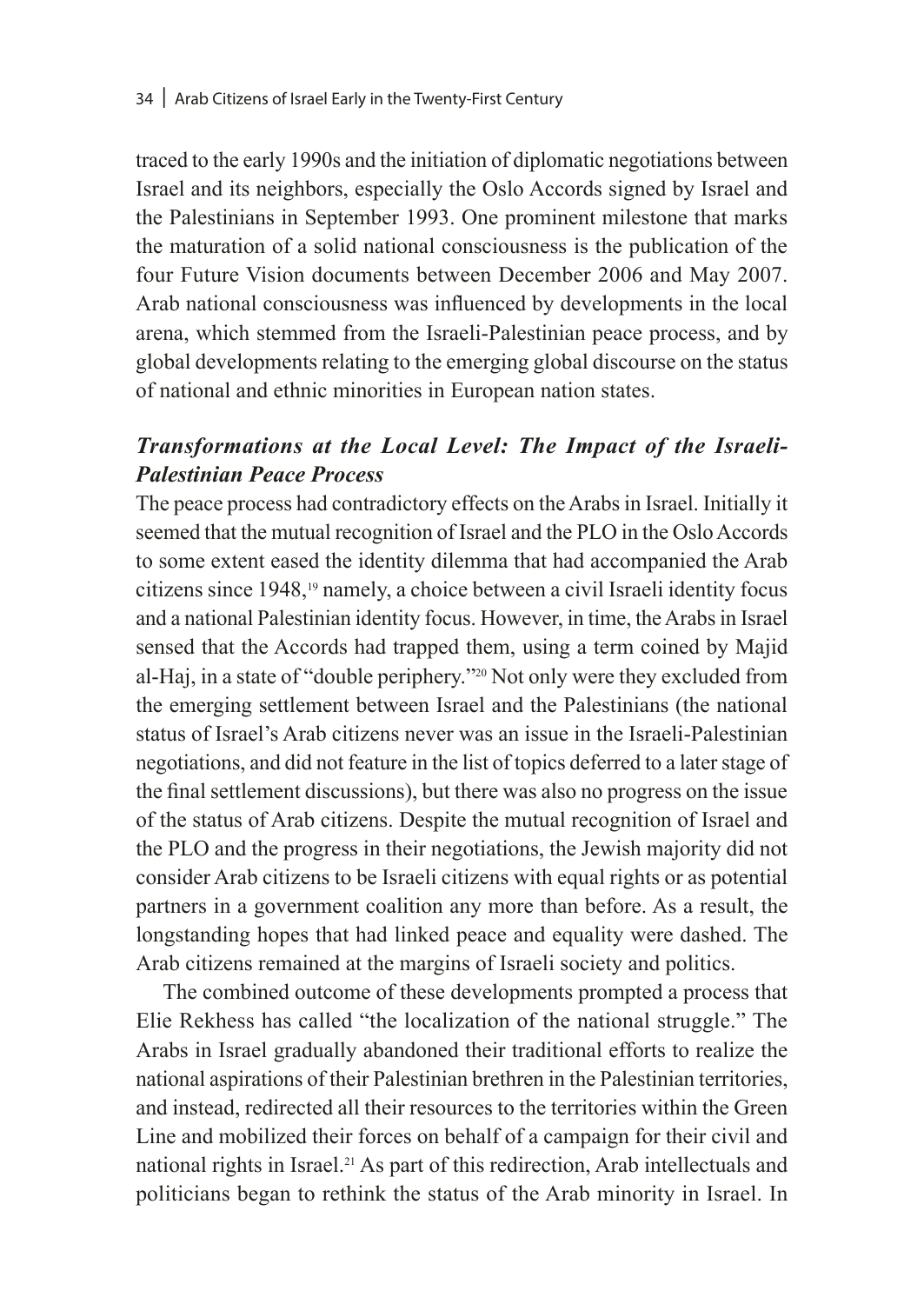contrast to the past, they now focused on the relationship patterns between the Jewish majority and the Arab minority that had petrified since 1948. This reexamination was designed to challenge the current pattern of relations – which, as many in the Arab public believed, perpetuated their inferior civil and national status – and to propose alternative models for majority-minority relations in Israel (see below for more on these models).

# *Transformations at the Global Level: The Effects of the International Discourse on Minority Rights*

Localization of the national struggle was also influenced by a concurrent process on the global level, specifically the political and scholarly debate over the status of ethnic and national minorities in nation states worldwide. Minority rights had been a topic of global interest since the 1960s and 1970s, yet interest heightened significantly in the early 1990s following changes in the European political map. The collapse of the USSR in 1991 and the disintegration of Yugoslavia as a result of the Balkan Wars (especially in the first half of the 1990s) led to the creation of more than 20 new nation states in Europe, each containing multiple national and ethnic minorities. This political turning point introduced several key concepts into the academic and public discourse relating to the nature of these minorities, including national minority, ethnic minority, homeland minority, and indigenous minority. Initially there was no consensus in academic research or in political-public discourse on how to define a "national minority," and a gradual process of two decades was required before these terms entered into common use.<sup>22</sup> In time, national minorities became known as "indigenous minorities" or "homeland minorities," to emphasize the singularity of indigenous groups that developed as minority communities in their homelands as a result of changing political circumstances, in contrast to minorities that were created by emigration to other countries.

The literature on indigenous people living as minority communities in their homelands worldwide offers several insights that are relevant to the Arab minority in Israel, likewise a homeland minority. First, indigenous nations stress their deep connection to the land they live on – the land of their ancestors. In their view, their connection to the land is stronger than the connection of any other population group living in the same territory. Second, indigenous nations tend to challenge the legitimacy and the implications of efforts to forcefully integrate them into the state. Third, indigenous nations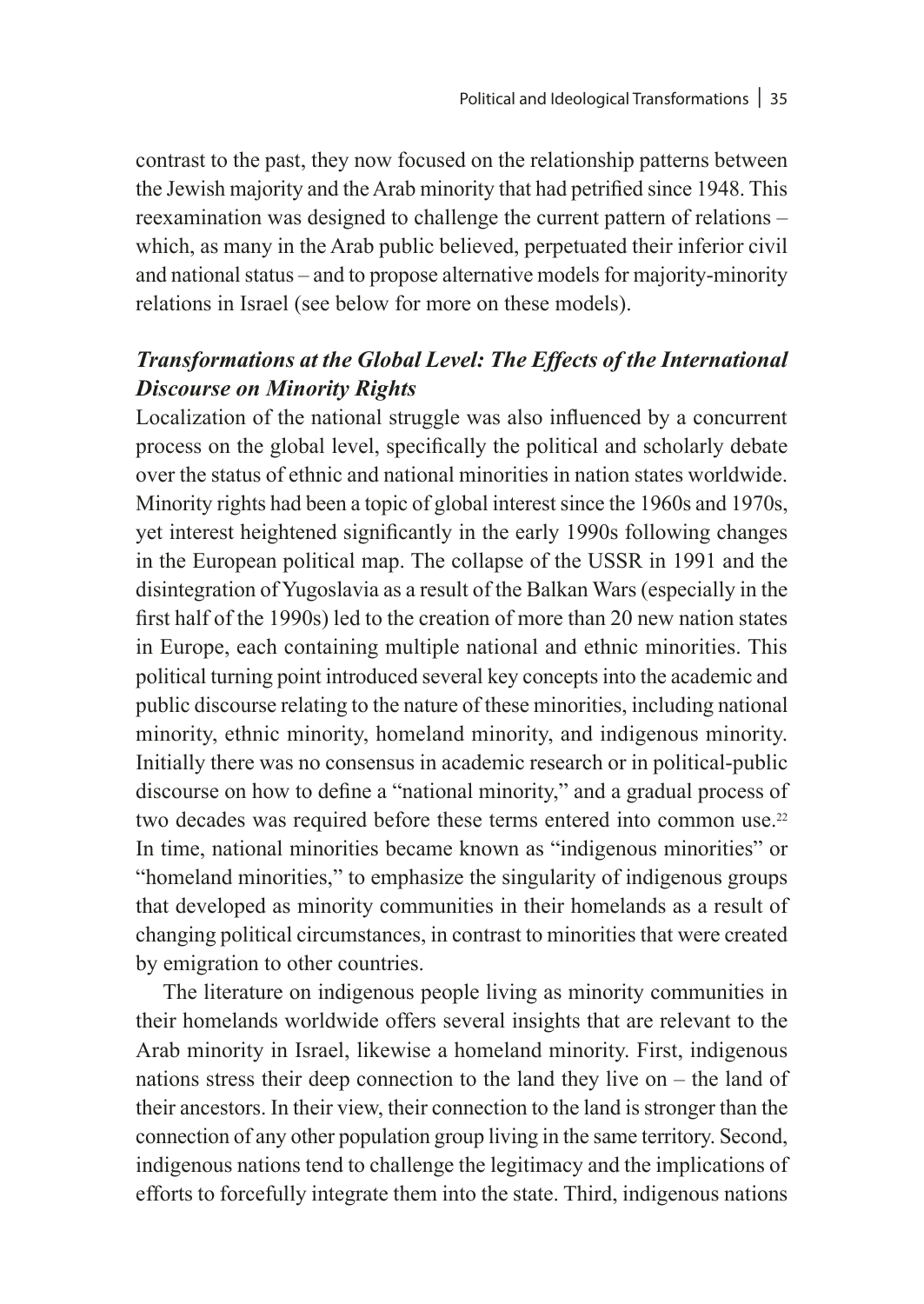tend to adopt a "discourse of rights" when they raise their demands to their state of residence. They base their demands on moral principles and political practices, which are not necessarily derived from the laws of the state in which they currently live; these are known as "indigenous rights." It has been argued that indigenous rights are merely human rights to which indigenous nations are entitled a priori, but are deprived them due to historical and political circumstances.23

The insights that emerged from the research discourse on indigenous nations worldwide had a far reaching impact on the Arabs' self-perception as an indigenous minority in Israel. According to a study by As'ad Ghanem and Mohanad Mustafa, one of the most significant developments to occur among the Arabs in Israel in the past two decades has been the shift from a "discourse of co-existence" – a discourse that seeks to emphasize the commonalities between the majority and the minority, and was motivated by the minority's desire to adapt to life in the state – to a "discourse of rights," where the Arab minority began to demand explicitly and openly its rights from the state and from the Jewish majority.24 In fact, the "discourse of rights" evolved into a critical motif in Arab politics in Israel in the past two decades. Although a discourse of rights was adopted as early as the 1970s and 1980s and the struggle for civil rights became interlaced with the struggle for national rights, current arguments now stress that the rights claimed by the Arab citizens are due to them by virtue of their indigenous status. Scholars such as Amal Jamal and Nadim Rouhana use the term "basic rights" or "natural rights" to describe the rights that derive from the Arabs' self-conception as an indigenous nation in Israel, and are grounded in their connection to the land on which they have lived from time immemorial, before the State of Israel was established.25

In summary, developments at both the local and global levels left their imprint on the national Arab discourse in Israel, which advanced in two parallel ideological directions: one, reconfiguration of national consciousness in a manner that incorporates the new insights mentioned above; two, a challenge to the "Jewish and democratic state" formula and development of alternative models of majority-minority relations in Israel. The following sections elaborate on the developments in each direction.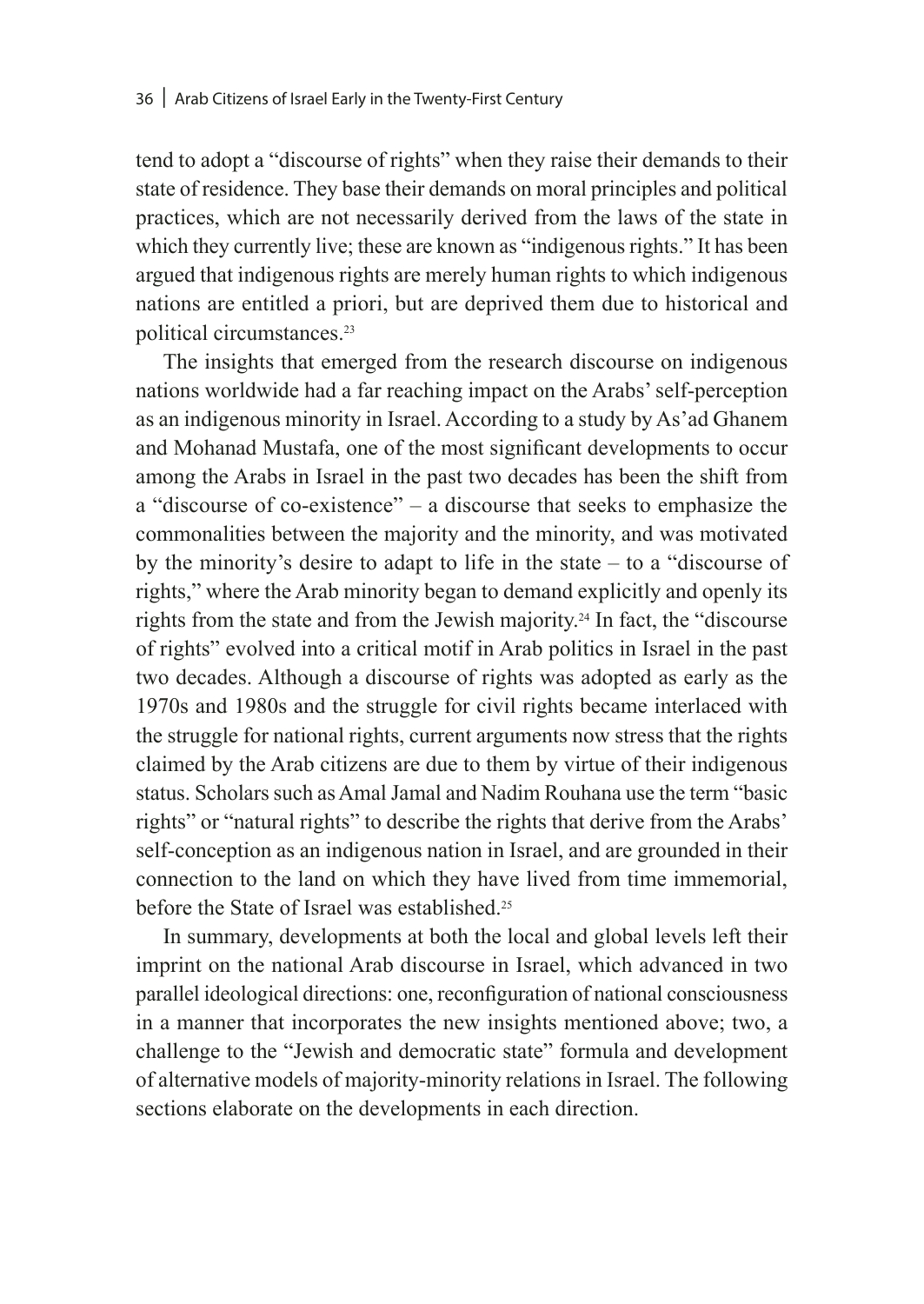#### *Restructuring National Consciousness*

The term "national minority" is not new to the national discourse of Arabs in Israel.26 Developments of the past two decades have, however, accelerated the internal debate in Arab society on the rights due to the Arab citizens, not only as citizens of the state, but also as members of an indigenous national minority, entitled as such to collective rights. The term "collective rights" generally implies the totality of such rights: the right of self-administration in the areas of religion, culture, and language; the right to elect representative institutions that represent the Arab minority as a national collective before state authorities; substantive equality for the use of the Arabic language in the public sphere within the state; and equality in the allocation of resources, including land and budgets and other resources, proportionate to Arabs' share in the population.<sup>27</sup> Although the state has granted several rights of a collective nature to its Arab citizens, such as recognition of Arabic as an official state language, recognition of the autonomous status of the religious tribunals of all religious sects, and respect for the rights of members of different religions to their days of rest and holidays, the state has nonetheless not anchored these rights in recognition of Arab citizens as members of a distinct national collective. On the contrary: state agencies typically treat the Arab population as a minority that is divided by sectarian or religious lines (see below for a comparative discussion on Israeli government policy in the past two decades regarding the status of the state's Arab population).28

The demand to recognize the Arab minority as a national minority, based on the belief that the members of this minority are the original inhabitants of this territory, has become especially popular in the national-political discourse of the Arabs in Israel in the last two decades. This demand is presented as a counter argument to Jewish claims to Israel based on the vision of the Zionist movement. Arab public figures and scholars, identified mainly with the national stream in Arab society, have stressed the authentic status of Israel's Arabs as indigenous inhabitants who were defeated in a war, similar to indigenous populations in other parts of the world (e.g., the Aboriginals of Australia).29 One development in the national discourse of the Arabs in Israel was an emphasis on the indigenous status of the Arab citizens, coupled with an emphasis on the argument that the State of Israel is the outcome of a colonialist process. Ghanem and Mustafa attributed this change to the effects of the collapse of the Oslo Accords and the events of October 2000, after which the Arab citizens abandoned their efforts to integrate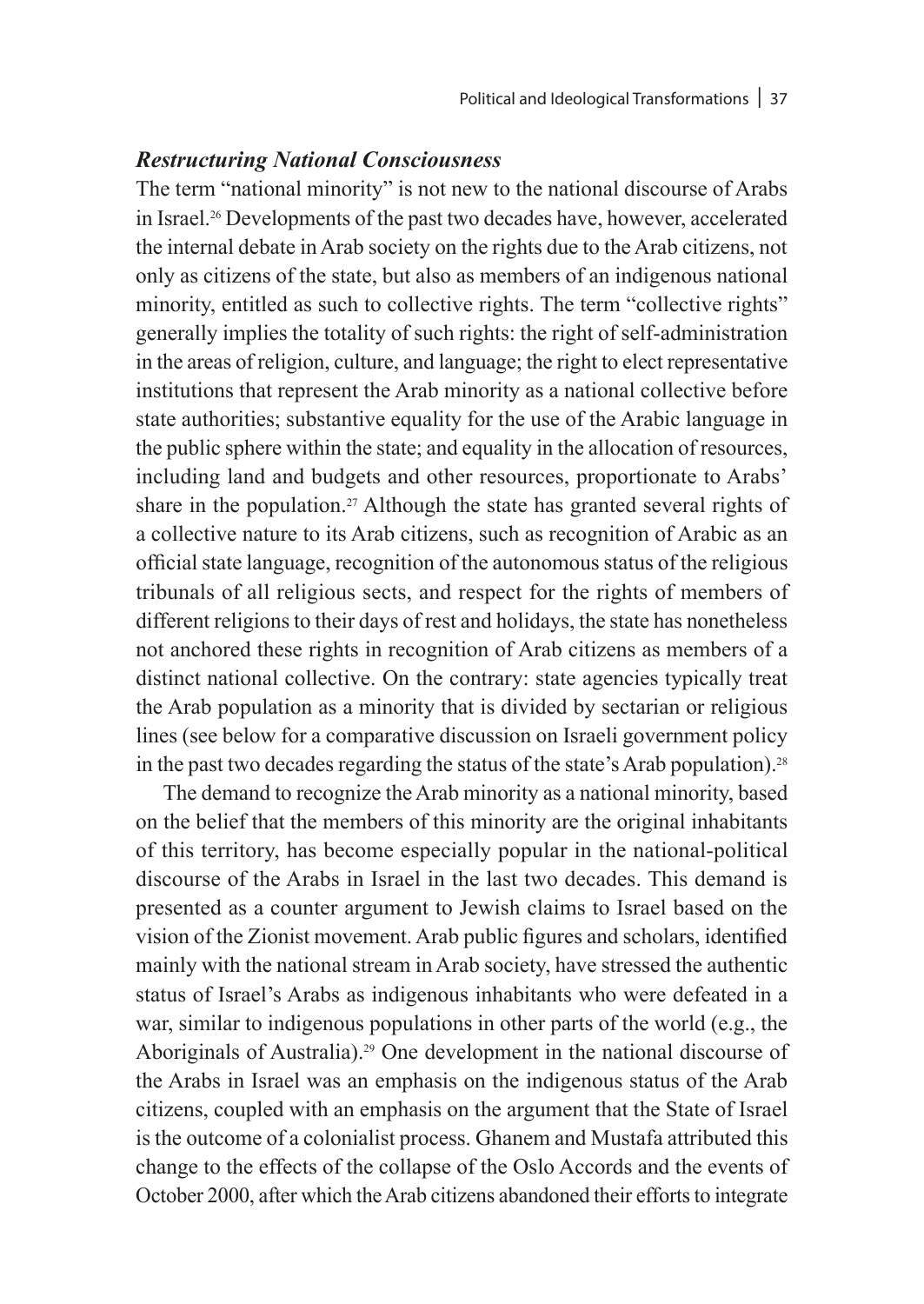into the state by emphasizing the civic element of their identity, and sought an alternative to define their relationship with the state. Consequently, the Arab citizens increasingly stressed the Nakba's impact on their destiny and their status as indigenous residents struggling against a colonialist authority that encroached upon their land.30 Emphasizing the indigenous nature of the Arab minority implicitly reinforced the understanding that the state is the product of a colonialist process, while in turn, highlighting the colonialist nature underlying the establishment of the state reinforced the Arabs' selfconception as an indigenous group.

Cultivation of the memory of the Nakba and its effects on the Arabs in Israel stands at the center of a major transformation, evident on the surface since the mid-1980s and especially from 1998 onward, when state agencies celebrated 50 years of statehood. Rekhess called this process "the re-opening of the 1948 files,"31 but Arab scholars and intellectuals emphasized that this was no "re-opening" of "1948 files," since, from the perspective of the Arab public, these "files" had never been closed, and the memory of the Nakba had persisted in full force.<sup>32</sup> Cultivation of the Nakba memory assumed several forms, the most prominent of which was the memory of the "Nakba and what remained" as a seminal historic event, unique to the Arab minority in Israel – that part of the Palestinian nation that survived the tribulations of the 1948 war and remained in its land. This motif looms large at all the annual rallies to commemorate Nakba Day, held every year on May 15.33 Extensive initiatives have also emerged to revive and preserve the national heritage of the pre-state period, particularly the Arab towns and villages that were destroyed and abandoned during the 1948 war. In this context, newly established non-profit organizations are actively preserving local rural heritage and maintaining contact with the original inhabitants of the villages razed in the war who now live in adjacent Arab towns and villages. The major organization that serves as an umbrella organization for these non-profits and also functions as a registered non-profit organization itself is the Association for the Defense of the Rights of the Internally Displaced in Israel (ADRID), which was established in 1995.34

Another major arena of activism related to what is known as the "re-opening of the 1948 files" is the struggle over land, led by a range of ex-parliamentary leadership organizations and registered non-profit organizations. Land is the most sensitive and emotionally charged of all issues that concern the Arab public. In the contemporary public and academic discourse in Arab society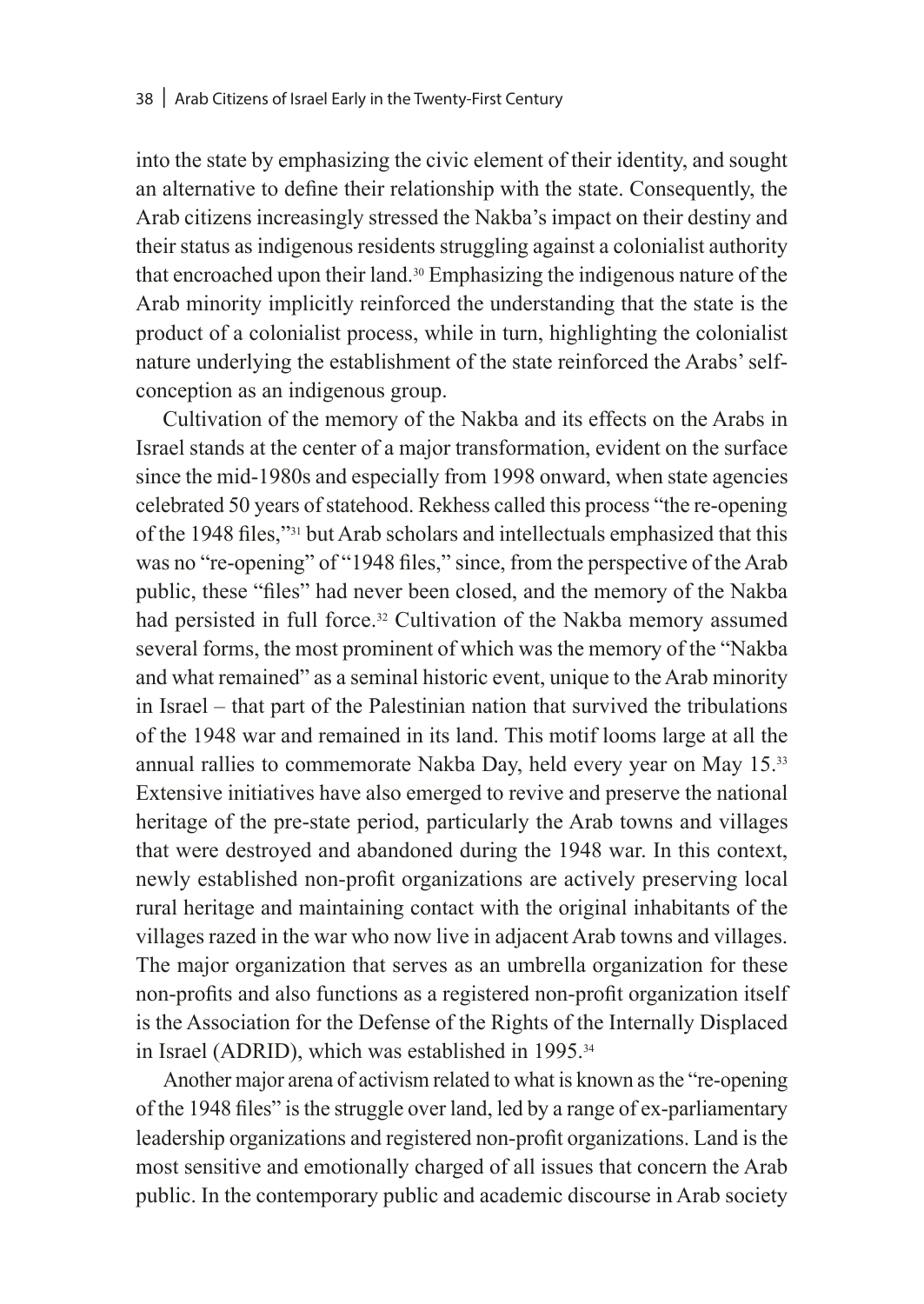in Israel, the expropriation of land in the 1950s and 1960s is described in a manner that emphasizes the land's seizure from the Arabs, the country's original inhabitants and owners, and its transfer to Jewish inhabitants.<sup>35</sup> In its report, the Or Commission extensively discussed the significance of land issues for the country's Arab minority and the devastating effects of land confiscations, which became indelibly etched in the collective memory of the Arab minority:

For the Arab citizens, land is the issue that is most sensitive, provocative, and unifying. On the one hand, land constitutes a precious, vital material resource, especially in Arab society that is originally agrarian, and on the other hand it is a symbolic national value that represents the Arabs' possession of the country and their struggle for rights and status in the state.…Confiscation activities were clearly and officially tethered to the interests of the Jewish majority.…In the collective consciousness of Arab society, the massive appropriations of the 1950s and 1960s were an act of dispossession.36

The National Committee for the Protection of Arab Lands, which was established several months before Land Day in 1976, was the major organization to sponsor land-related activities until its dissolution in 1993.37 After the Committee discontinued its operations, responsibility for landrelated issues moved to Arab civil society organizations such as the Arab Center for Alternative Planning (ACAP).38 In August 2011, the Follow-Up Committee announced its intention to establish several popular committees to handle land and housing issues in all Arab towns and villages in Israel, as well as a committee to steer the activities of all these popular committees at a national level<sup>39</sup>

Thus, these developments combined to leave their imprint on the collective consciousness of the Arab minority. Findings of periodic surveys conducted by Prof. Sammy Smooha of the University of Haifa (table 8) indicate that the national Palestinian element of identity among the Arabs in Israel has grown considerably in the past two decades, while the element of Israeli identity has largely declined.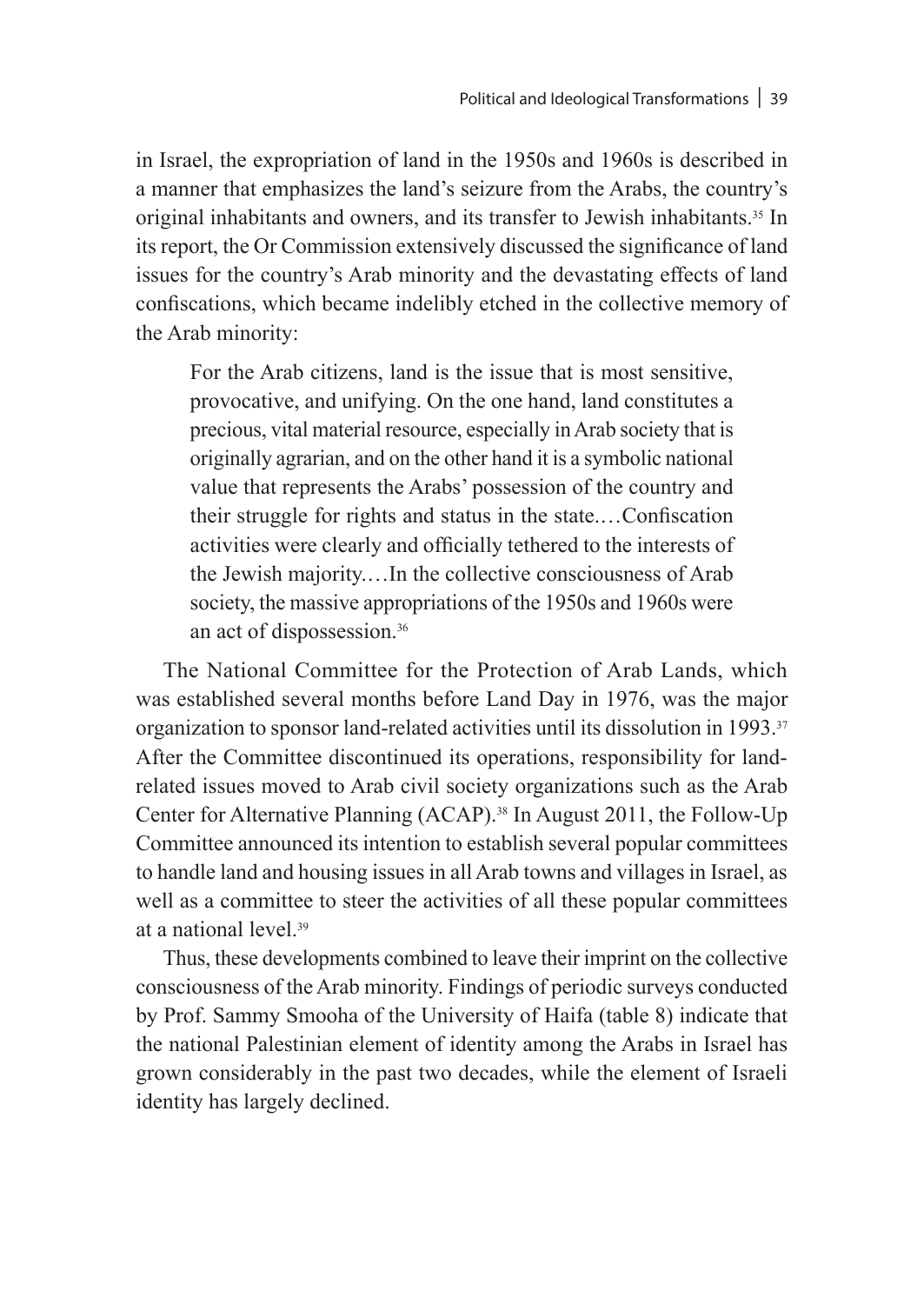| Year of survey<br><b>Identity</b>                 | 1995 | 2003 | 2012 |
|---------------------------------------------------|------|------|------|
| Israeli, Israeli-Arab, Arab in Israel             | 53.6 | 53.0 | 32.6 |
| Palestinian in Israel, Palestinian-Arab in Israel | 36.1 | 41.2 | 45.0 |
| Palestinian, Palestinian-Arab                     | 10.3 | 5.6  | 21.5 |
| <b>NA</b>                                         |      | 0 2  | በ ዓ  |

**Table 8.** Changes in the self-defined identity among Arabs in Israel, 1995-2012 (percent of Arab population)40

The dominance of the Palestinian element of identity emerged clearly in a 2012 survey. Comparing Palestinian and Israeli identities, 67.8 percent of the respondents defined themselves as being exclusively or mainly "Palestinian-Arab," while only 11.3 percent defined themselves as exclusively or mainly "Israeli." One fifth of the respondents (19.6 percent) selected a more balanced self-definition of "equally Palestinian-Arab and Israeli."<sup>41</sup>

# **Alternative Models to Israel's Definition as a "Jewish and Democratic" State**

In the early 1990s, the ideological critical debate in Arab society surged over the definition of Israel as a "Jewish and democratic" state. Arab intellectuals, politicians, and public figures pointed increasingly to what they believed was an inherent contradiction in this formulation, and aimed to undermine the axiom, widely accepted by the country's Jewish population, and challenge the belief that Israel's definition as a "Jewish and democratic" state is legitimate.<sup>42</sup> Criticism was directed against the Jewish Zionist nature of the state with growing frequency and vehemence, particularly each time Palestinians and Israelis conducted another round of the negotiations that, in recent years, included Israel's demand that the Palestinians recognize Israel as a Jewish state.43 In November 2007, for example, on the eve of the Annapolis Conference, the Follow-Up Committee publicly announced its opposition to Israel's definition as a Jewish state and stipulation of this parameter as a condition in the negotiations between Israel and the Palestinians.<sup>44</sup>

Criticism of Israel's definition as a Jewish state is based on both practical and principled reasons. At the practical level, the criticism is supported by the discrimination against the Arab citizens of the state, which is considered the practical expression of the state's definition as a Jewish nation state, headed by preference in the allocation of state resources to citizens who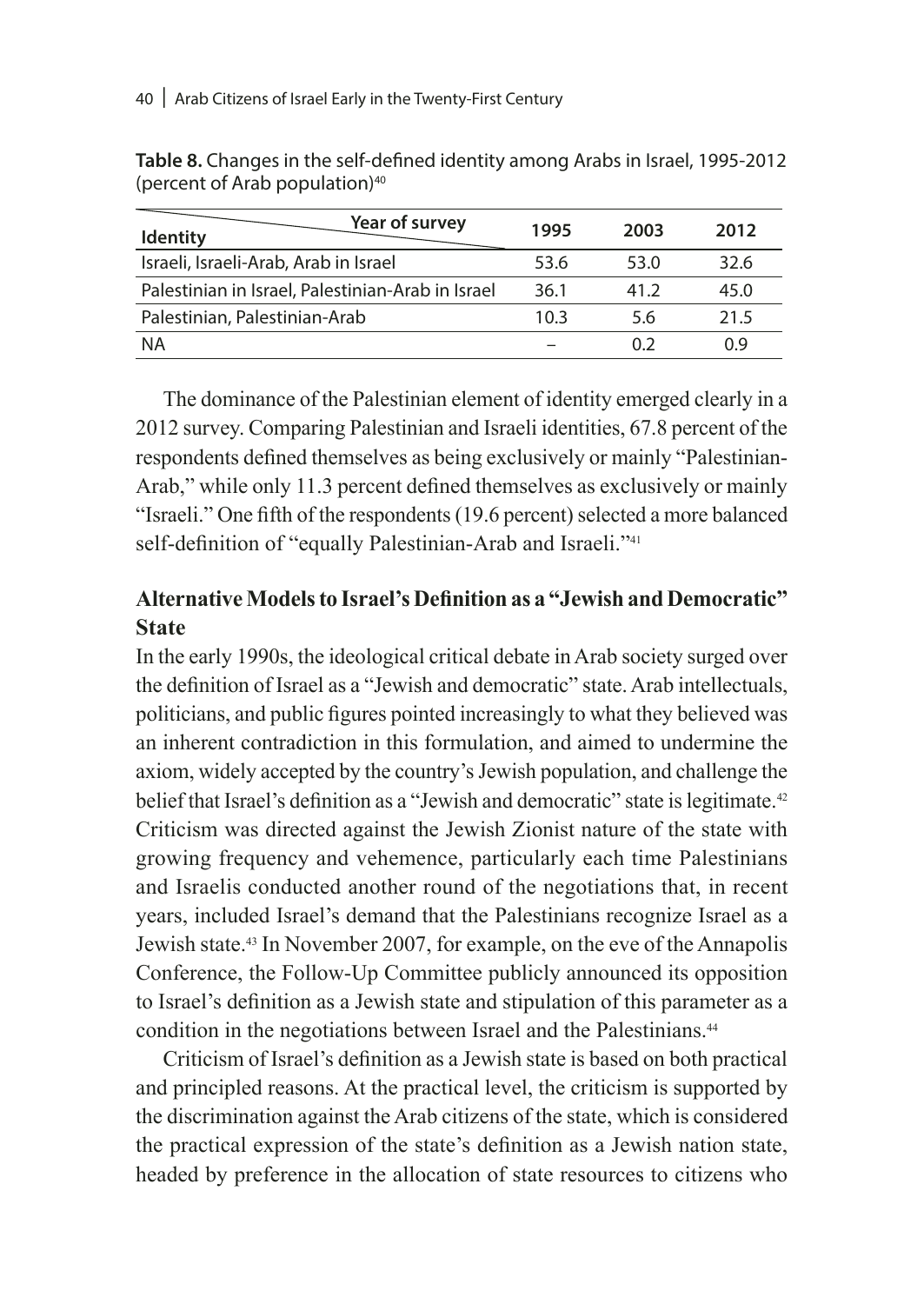belong to the Jewish national group. Non-acceptance of the Jewish state principle stems from concerns that such acceptance would open the door to greater discrimination against the state's Arab citizens.45 The ideological argument rests on the events of 1947-1949 and the belief that the historic injustice caused by the 1948 war to the Palestinians, who are inherently connected to the state's Arab citizens, was a direct result of the establishment of a Jewish state in Israel at the expense of the country's Arab inhabitants. Therefore, endorsement of the Jewish state concept might be interpreted as a retrospective justification of the Zionist movement's historical vision.<sup>46</sup>

In the mid 1990s, Arab intellectuals and politicians began to develop alternative models to replace the "Jewish and democratic" formula, motivated by the difficulty in accepting the definition and its ramifications. Another motive was the sense that the interests of Israel's Arab citizens were neglected while a final settlement for the Palestinians in the West Bank and the Gaza Strip was being developed, and that successive governments neglected to address the hardships experienced by the Arab public in Israel.47 In other words, while the Palestinians in the territories were making progress toward realizing their right to self-determination, the Arab minority in Israel had made no headway toward self-determination based on recognition of its collective rights as a national minority. The alternative models sought to normalize the status of Israel's Arab minority by giving expression to its collective rights. Three alternative models were proposed: (a) cultural and institutional autonomy; (b) redefinition of Israel as a "state of all its citizens"; and (c) bi-national state.

#### *The Autonomy Model*

The debate over institutional autonomy gained momentum in the 1990s, concurrent with progress in the Israeli-Palestinian negotiations and indications that the parties might reach a final settlement agreement. After the crisis of October 2000, circles identified with the national stream raised several proposals to establish autonomous representative national institutions. One proposal was to establish an Arab parliament as a substitute for the Knesset, which could represent the Arab public as a national collective before state agencies. The proposal was rejected by Hadash party members for its implied separatist orientation, which they believed might serve the interests of the extreme Jewish right and provide grounds for continued government discrimination and inequity.48 Another type of institutional autonomy was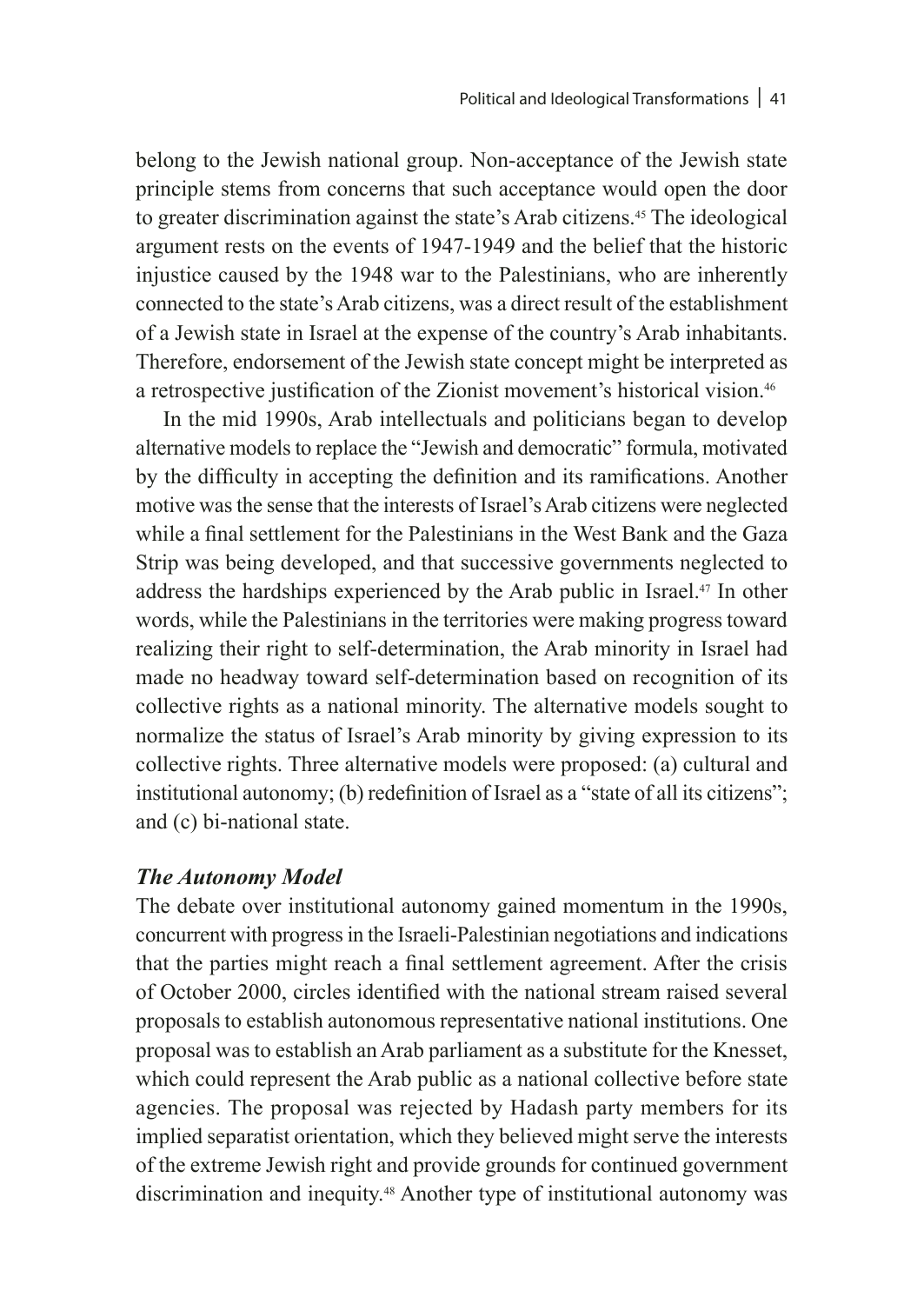proposed by the northern faction of the Islamic Movement. Faction leader Sheikh Ra'ed Salah developed the idea of establishing a "self-sustaining community" (*al-mujtama' al-'isami*), a community able to provide for its needs using its own resources in a broad range of fields, including agriculture, commerce, education, health, welfare, economics, sports, and religion. Such a community would no longer be dependent on favors from the state, would no longer be vulnerable to socio-economic sanctions imposed by the Jewish majority, and would allow the Muslim community in Israel to administer their lives in an autonomous, sovereign manner, in the spirit of Islam. The obstacle to implementation, however, came from Arab society itself: the idea was not welcomed by Christians, Druze, or non-observant Muslims.49

One direction in which a deep debate developed, and occasionally generated pragmatic suggestions, was cultural autonomy. The idea to grant cultural autonomy to Arabs in Israel was first developed by Azmi Bishara in the late 1990s, as part of his vision to transform Israel into a "state of all its citizens" (elaborated below). Bishara envisioned a type of cultural autonomy that would allow the Arab citizens to cultivate their Palestinian national identity within an Israeli political entity (the State of Israel within the 1967 ceasefire border), but outside Israeli culture. In such a framework, Bishara believed, the Arab population should be given control over its educational and religious institutions, and operation of independent media channels in Arabic.<sup>50</sup>

The most practical suggestion proposed within the debate on cultural autonomy, and one that became accepted and frequently cited by Arab scholars and politicians from the late 1990s onward, was to establish an independent administration for Israel's Arab education system, which would be autonomous in determining curricula, appointing teachers, and so forth. In July 2010, the Follow-Up Committee on Arab Education in Israel, a sub-committee of the Supreme Follow-Up Committee, announced the establishment of an Arab Pedagogical Council. Proponents of this initiative stressed that the Council's establishment was an expression of the Arab minority's right, as an indigenous minority, to preserve its heritage and national identity and independently determine educational policies and contents. Additional justification for the Council's establishment was that the status of Arab education in Israel should be on an equal footing with the status of the public-religious and Haredi education systems that enjoy curricular autonomy. Interested parties stressed that the establishment of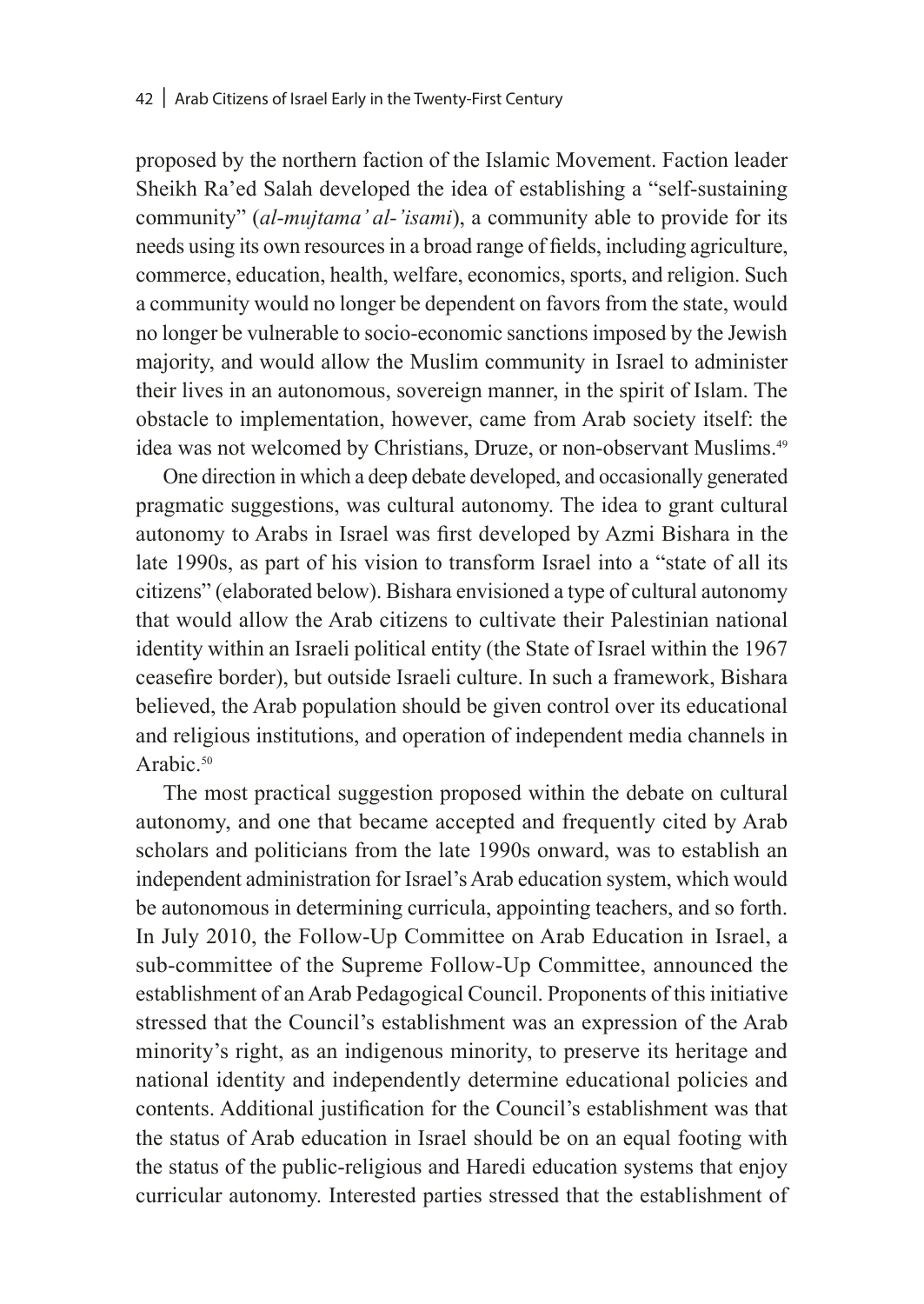an autonomous Arab education system is a mark of integration rather than separatism, expressing the collective identity of the Arab minority while ensuring interaction with the state, emphasizing commonalities, and aiming to create an inclusive civic culture in Israel.<sup>51</sup>

#### *A State of All its Citizens*

The idea of defining Israel as a "state of all its citizens" is most strongly identified with Azmi Bishara, who founded the NDA in the mid 1990s and contributed significantly to the introduction of this idea into Arab political discourse in Israel at the time.<sup>52</sup> Bishara argued that the fact that Zionism was the state's master ideology transformed Israel into a "state of the Jews" or "a state of the Jewish people," or in other words, a state of all Jews worldwide. As a result, not only is Israel defined as a state of only some of its citizens (Jewish but not Arab); it is also defined as a state of Jews who are not its citizens (realizing the vision of "a national home for the Jewish people"). This situation placed Arab citizens in an impossible situation, especially in view of their self-perception as the original inhabitants of the country. To resolve this anomaly, Bishara coined the term "a state of all its citizens" (or "the citizens' state"), in contrast to the Zionist nature of the state. The term "a state of all citizens" has a dual meaning: first, state borders rather than borderless national (Jewish) affiliations dictate the boundaries of its citizenship; second, all citizens within state borders should enjoy full equality of rights, with no institutional discrimination.

Bishara stressed that the concept of "a state of all citizens" is not designed to establish an "Israeli nation of citizens" that is devoid of any frameworks of national identification. On the contrary, the concept included a demand to grant collective rights and cultural autonomy to the state's Arab citizens by virtue of their belonging to an Arab national minority in Israel. He offered two justifications for his concept. First, cultural autonomy does not imply separatism; on the contrary, it is the only way to allow Arab society to genuinely integrate in Israel while preserving its national identity. Second, cultural autonomy will allow Arab society to increase its internal cohesion, organize itself as a consolidated national minority, and surmount the effects of narrower religious and sectarian groupings that might cause internal divisions.

Bishara himself did not believe that the "state of all citizens" is a feasible, implementable concept; he acknowledged that the state would not easily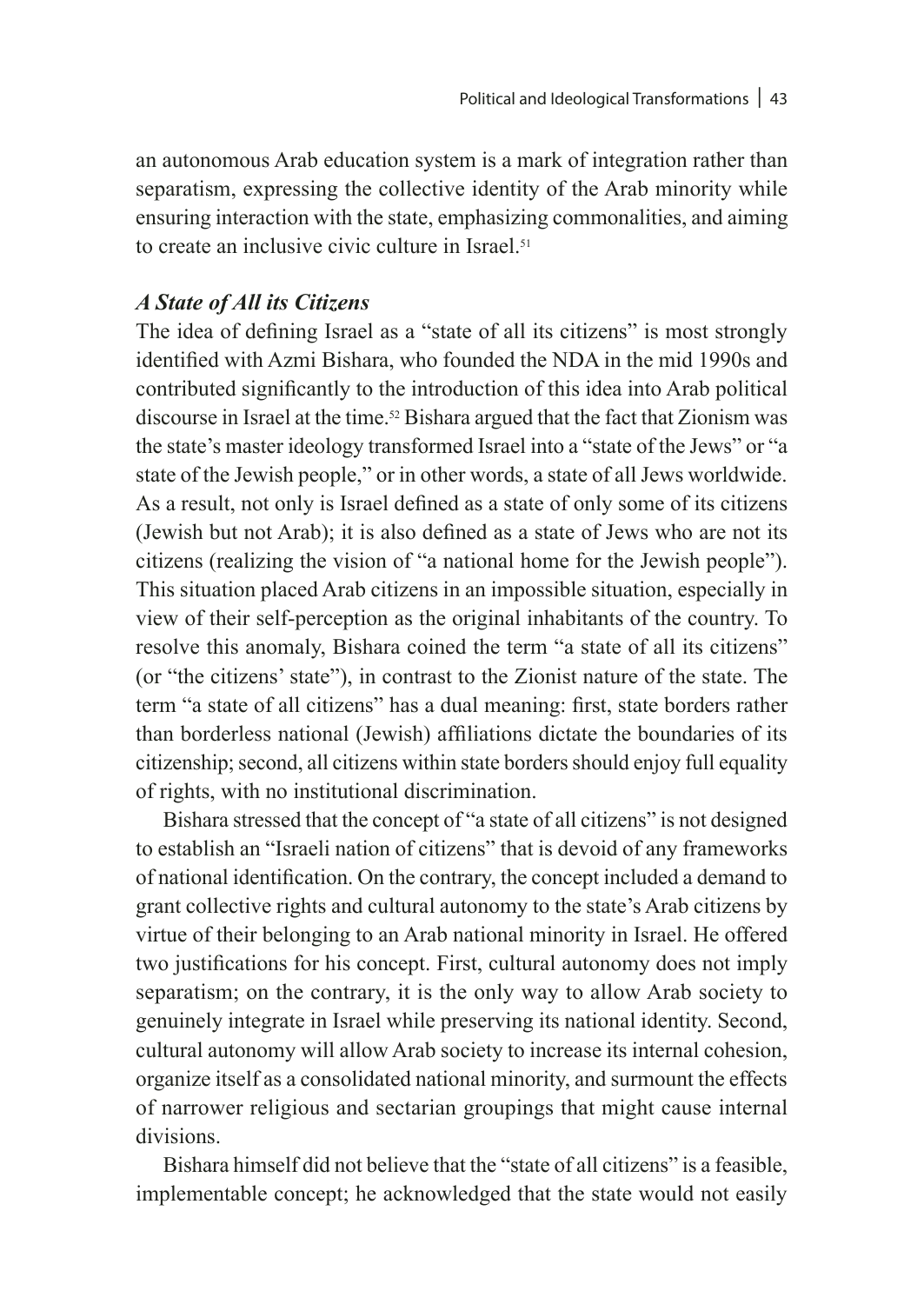relinquish its Zionist nature. Nonetheless, he argued that the demand for equality embedded in this concept and the attitude expressed toward the state's Zionist nature character are presented as a demand embodied within Israeli citizenship. Bishara's approach was adopted by the supporters of the national stream. In recent years they proposed the slogan "a state of all its citizens" as a counter-formula to "a Jewish democratic state," and especially to Israel's demand to recognize it as a Jewish state. Nationalists repeatedly contended that the Zionist character of the state is inherently discriminatory, and that the proposed concept of "a state of all its citizens" is intended as a viable alternative to Israel's definition as a Jewish state,<sup>53</sup> an inherently non-democratic possibility.

Although the concept of a "state of all citizens" became the topic of deep ideological debates among the members of the national stream, it did not gain currency among the other political and ideological streams in Arab society. Criticism focused mainly on semantics, based on the argument that the idea failed to give sufficient expression to the Arab citizens' singularity as a national collective.54 Ahmad Tibi, for example, argued that this model's shortcoming is its excessive focus on Arab citizens' individual rights and its neglect of their rights as a national collective. Tibi grounds his criticism on the argument that the majority of the Arab public in Israel effectively rejects the practical implications of the "state of all its citizens" concept, which implies elimination of the national and cultural singularity of the Arab minority in Israel and the establishment of a uniform civil Israeli framework. Instead, Tibi coined the slogan "a state of all its nationalities," reasoning that only such a formula could ensure the individual and collective rights of Arabs in Israel. He emphasized that their demand for civil equality in Israel would be honored by virtue of their status as a national minority.55

#### *A Bi-national State*

For more than a decade, the Arab political and intellectual elite have become embroiled in a serious debate on the question, what alternative to Israel's definition as a Jewish state would allow the Arab minority to optimally realize its right of self-determination as a national collective in Israel? The debate over this question also involved a secondary question: How can this alternative model become part of the final settlement between Israel and the Palestinians? Debating the status of the Arab citizens of Israel within a final settlement agreement between Israel and the Palestinians led to the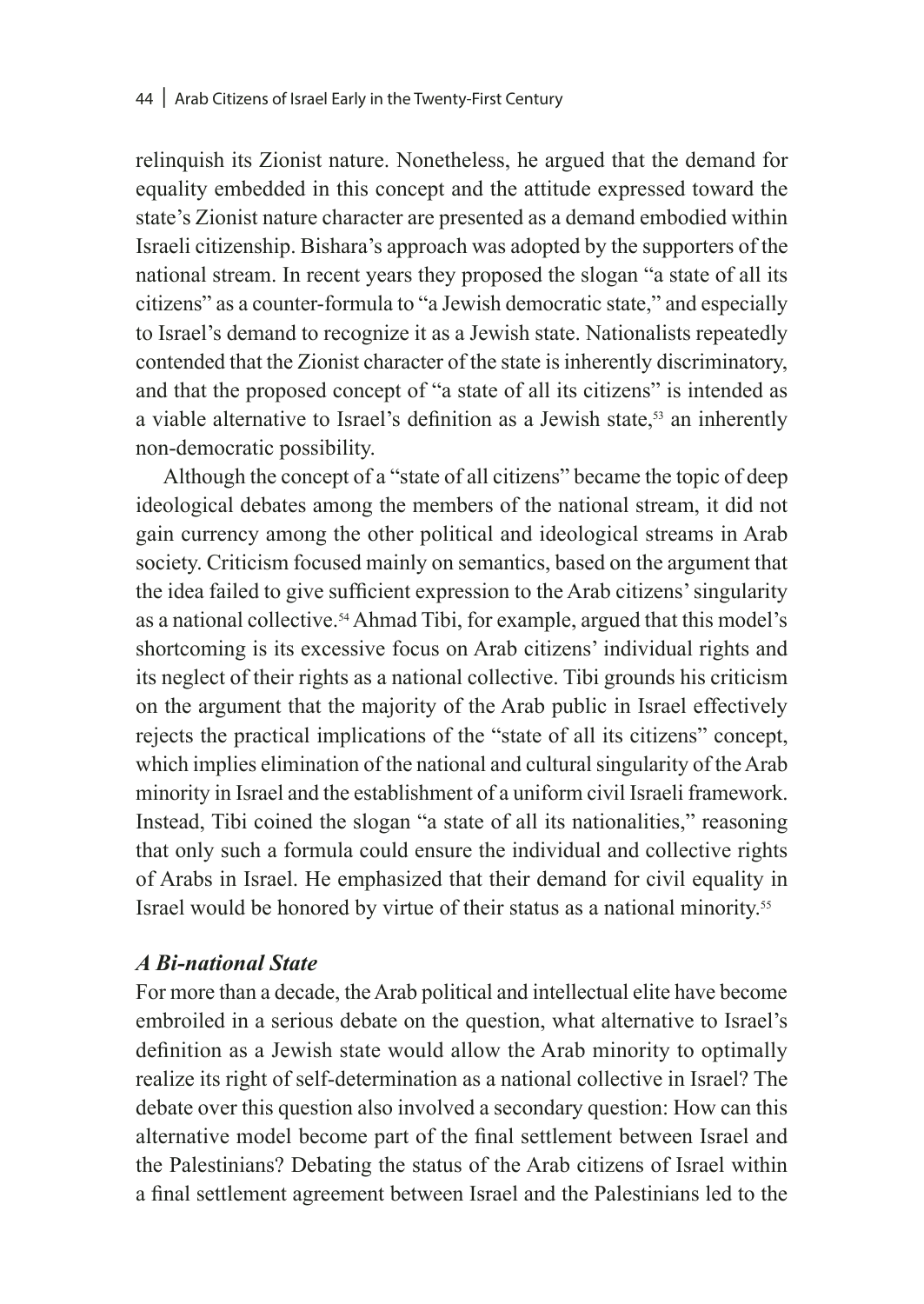formulation of two principled positions. On the one hand, supporters of the national stream developed proposals for a bi-national arrangement, either as part of a two-state solution (Israel within the Green Line border as a bi-national state, alongside a Palestinian state) or within a single binational state extending from the Mediterranean Sea to the Jordan River. Some state that the NDA uses the "state of all its citizens" slogan to call for implementation of the bi-national model first within the Green Line borders, leaving the door open to its future implementation over the entire territory of Mandatory Palestine.56 On the other hand, supporters of the Arab-Jewish Communist stream have remained loyal to the traditional "two states for two peoples" platform, i.e., a Palestinian state alongside Israel. As a result, although the DFPE rejects Israel's definition as a Jewish state, it also rejects the potential transformation of Israel into a bi-national state.<sup>57</sup>

The current debate over the bi-national option, which emerged in the late 1990s, is closely related to developments in the negotiations between Israel and the Palestinians. The understanding that the Arab minority's interests would not be a topic of discussion in the final settlement negotiations, and the emerging political settlement involving the 1967 territories, spurred Arab intellectuals who identified with the national stream to propose various bi-national arrangements as an alternative to the existing format of majorityminority relations in Israel.<sup>58</sup> As the years passed, the bi-national idea gained traction among Arab academics and intellectuals. The extent to which this idea has become assimilated into Arab public discourse in Israel is evidenced by the fact that the Future Vision documents (in the view of both Arab and Jewish analysts) proposed to implement a bi-national model within the 1967 ceasefire borders<sup>59</sup>

In recent years, bi-national advocates have tended to promote the solution of a single bi-national state extending from the Mediterranean Sea to the Jordan River, in line with two emerging conclusions: one, the feeling that the Israeli-Palestinian peace process has reached an impasse, and a final settlement in the form of a division of the territory into two states is no longer feasible, given the de facto bi-national nature of the area from the Mediterranean Sea to the Jordan River; two, the consolidation of a consensus among members of the national stream that a final settlement that limits the solution of the Palestinian problem to the 1967 territories only, in the form of a "two-states-for-two-peoples" format, and fails to resolve the fundamental issues created in 1948, including recognition of the Arab minority in Israel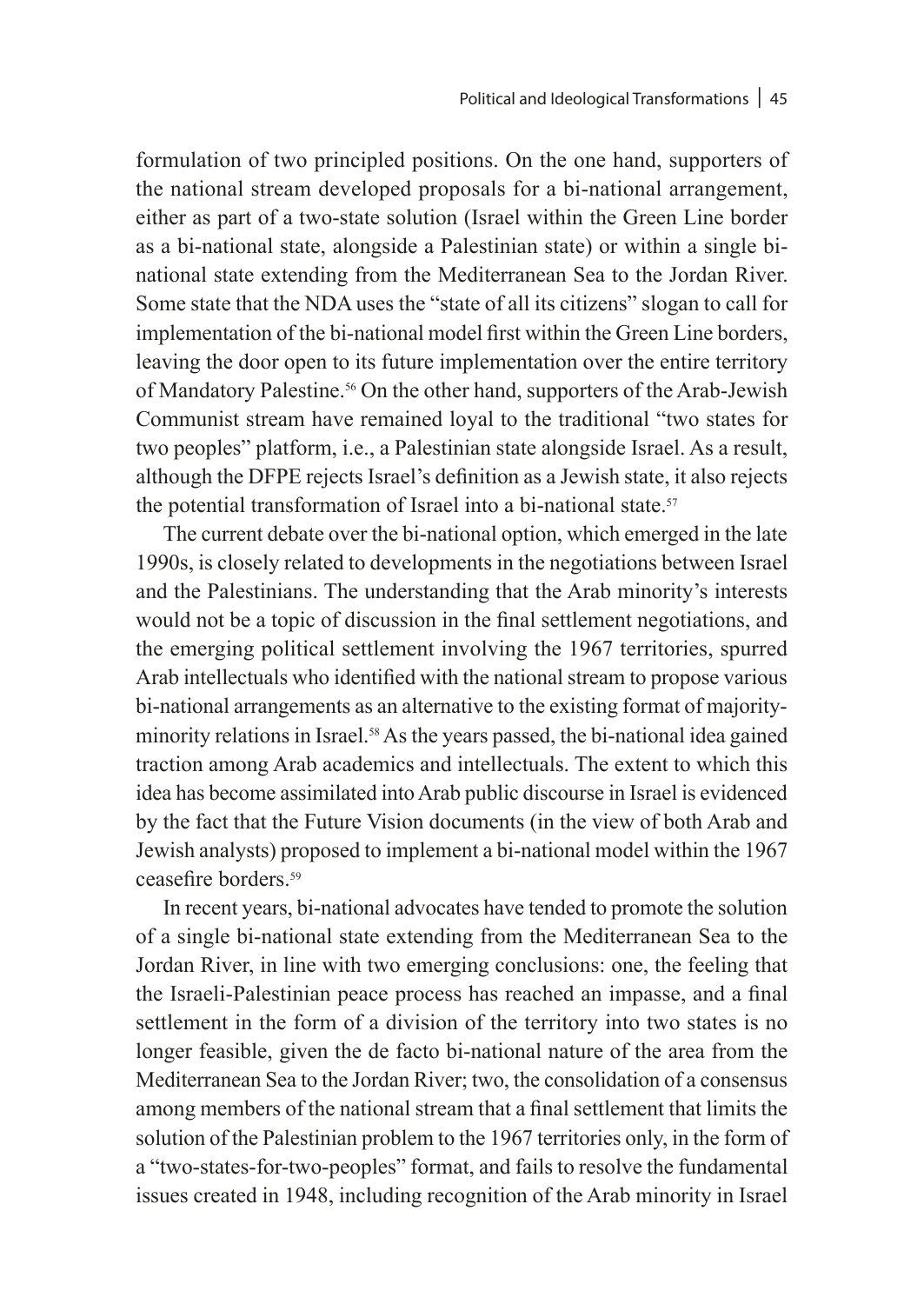as a national minority (alongside a resolution of the Palestinian refugee problem), will not lead to genuine conciliation or an end to the conflict.<sup>60</sup> For the proponents of the bi-national option, these insights enhanced the appeal of the bi-national arrangement within a single state. As a result, a fierce debate has waged between supporters of the one-state (bi-national) solution and the proponents of the traditional two-state solution.

Supporters of the bi-national option offered several practical and principled justifications for their arguments. At the practical level, their main contention is that the division of the territory from the Mediterranean to the Jordan River into two states has become entirely unfeasible in the current political and demographic circumstances. Another key argument was that historical experience from elsewhere in the world facing ethnic-based disputes between dominant and subordinate groups shows that the only just solution for the current complicated situation is the establishment of a bi-national government. South Africa is frequently noted as an example.

In addition, bi-national advocates contended that the familiar version of the two-state solution ("two states for two nations") fails to offer a fundamental solution for the national aspirations of Israel's Arab citizens, and even puts an end to the right of return of refugees from the original villages, most of which are located in the territory under Israeli sovereignty. The bi-national supporters' second claim includes arguments revolving on historic justice and morality and contends that a bi-national state is the most just and moral solution to the conflict between Jews and Arabs in the territory of what was Mandatory Palestine. This position is derived directly from the "discourse of rights," grounded in the understanding that indigenous populations' right of self-determination is an "indigenous right" that draws its legitimacy from the principles of justice and ethics of the indigenous populations themselves rather than from any political arrangement. As such, this right precedes any right of other non-indigenous national collectives in the country. Two conclusions emerge: The single bi-national state solution is a just solution, as it allows all parts of the Palestinian nation to ultimately realize their natural right of self-determination as indigenous people in this land (including sovereign existence in a given territory); it is also a moral solution, as it does not disregard the right of self-determination of the Jewish community that currently lives in Israel.<sup>61</sup>

DFPE members are the staunchest critics of the bi-national idea, while members of the Islamic stream voice implicit or explicit support for the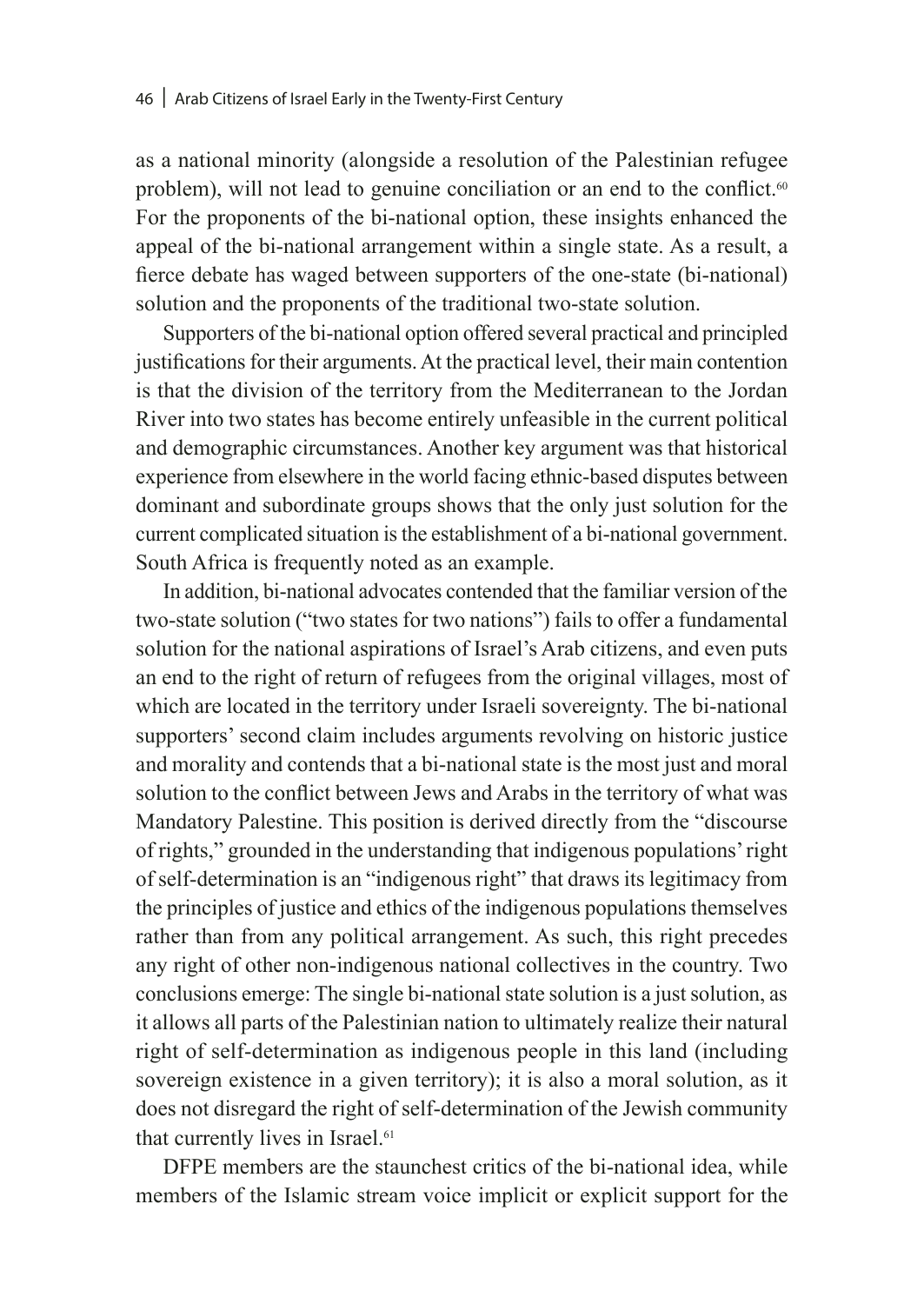two-state solution. Moreover, it is doubtful whether the bi-national model, as presented by its advocates, won significant support among the Arab public. While public opinion polls show that support for a "two states for two nations" solution has declined in recent years (from 88.8 percent in 2003 to 68.7 percent in 2012), a stable majority of the Arab public continues to support this solution.<sup>62</sup> Moreover, findings of a field study conducted in the summer of 2012 among Arab citizens of Israel and Palestinian residents of the territories indicate a deep social chasm dividing these two groups, reflected in various and sometimes contradictory conceptions of their own historical narrative. One of the major conclusions of the study was that each society seeks to maintain independence of the other.<sup>63</sup>

# *The Future Vision documents: A Milestone in the National Evolution of the Arabs in Israel*

The four position papers published between December 2006 and May 2007, which became known collectively as the Future Vision documents, are a significant milestone in the maturation of the national consciousness of Israel's Arab minority.64 These documents were not the first attempt to outline a national agenda for Arab society backed by a broad consensus. The Future Vision documents were preceded by a document published in December 1996 following the Equality Convention – The General Convention of the Arab Public in Israel, held in Nazareth that year, and by an internal document of the Follow-Up Committee dated July 2001, which proposed a reform of the Committee's structure. The first (1996) document called on the government to institute a policy of equality with regard to the country's Arab citizens, and enhance their civic integration based on recognition of their singularity as a national minority.<sup>65</sup> The second (2001) document urged the Arabs in Israel to organize as a national minority that elects its own national representative institutions.66 The significant contribution of the Future Vision documents was its development of a series of documents that, for the first time, defined the collective needs and aspirations of Israel's Arab citizens and formulated their position on what they viewed as the current vs. the desired character of the state.

Of the group of documents published in 2006-2007, the two documents that attracted the most public attention were "The Future Vision," published in December 2006 by the National Committee for the Heads of Arab Local Councils in Israel, and "The Haifa Declaration," published in May 2007 by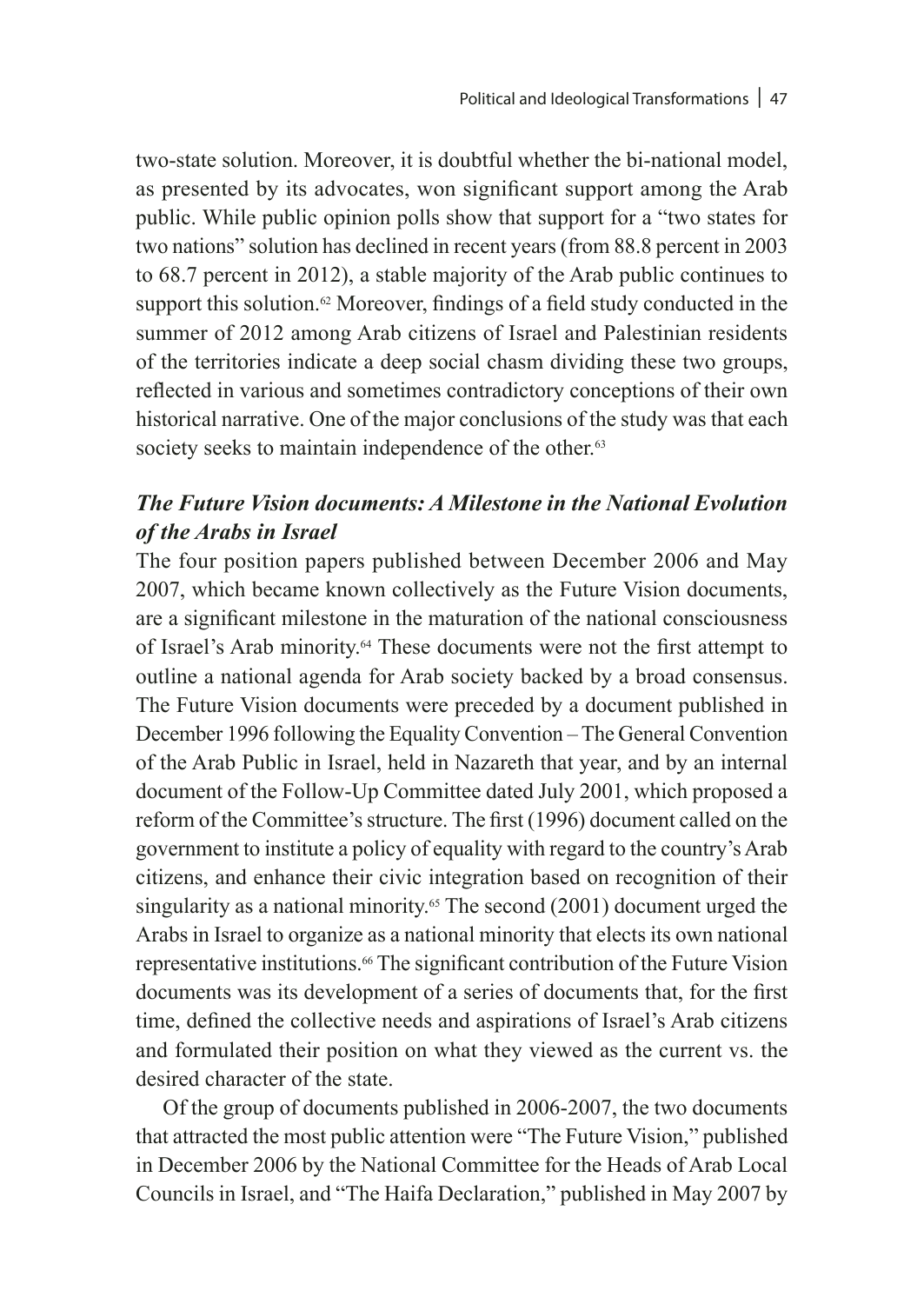Mada al-Carmel – Arab Center for Applied Social Research. Both documents challenged Israel's foundational Zionist narrative and its status as a Jewish nation state, and defended the Palestinian narrative concerning the 1948 events and the circumstances surrounding the establishment of Israel from the Palestinians' perspective. The Future Vision document argued that Israel is an ethnocracy that guarantees the majority's hegemony and the minority's marginalization by placing democracy at the service of the state's Jewish character. The first and focal chapter of the document, concerning the Arab citizens and their relations with the state, featured an explicit demand to recognize the Arab population as a national minority entitled to collective rights, including the right to national representative institutions. This chapter also included a proposal to change Israel's system of government to a consociational democracy, which is a type of bi-national regime. $67$ 

According to the Haifa Declaration, likewise based on the Palestinian narrative, the Zionist movement conducted its colonial enterprise in Palestine and was responsible for the hardships suffered by the Palestinian people in 1948, including massacres, population expulsions, and destruction of villages. In this document, the Nakba was depicted as a formative event that transformed the Palestinians in Israel into "citizens without the genuine constituents of citizenship, especially equality." Nonetheless, the Haifa Declaration addressed the need for an historical reconciliation between the parties, which would obligate the Arabs to recognize the "Israeli Jewish people's" right of self-determination. (The Haifa Declaration was the only one of the four documents that contained explicit reference to the selfdetermination of Israel's Jewish majority: "This historic reconciliation requires us, Palestinians and Arabs, to recognize the right of the Israeli Jewish people to self-determination and to life in peace, dignity, and security with the Palestinian and other peoples of the region."68) The vision expressed in the Haifa Declaration concerned the establishment of a democratic state based on equality between the two national groups. Such equality demands modification of the definition of Israel, from a "Jewish state" to a "democratic state"; revocation of citizenship laws based on ethnic affiliation (that is, Israel's Law of Return, which grants automatic citizenship to Jewish immigrants); recognition of Arabic and Hebrew as official languages of equal standing; and full veto rights of the Arab citizens on issues relating to their status, their rights, and the guarantee of their cultural autonomy. In its summary,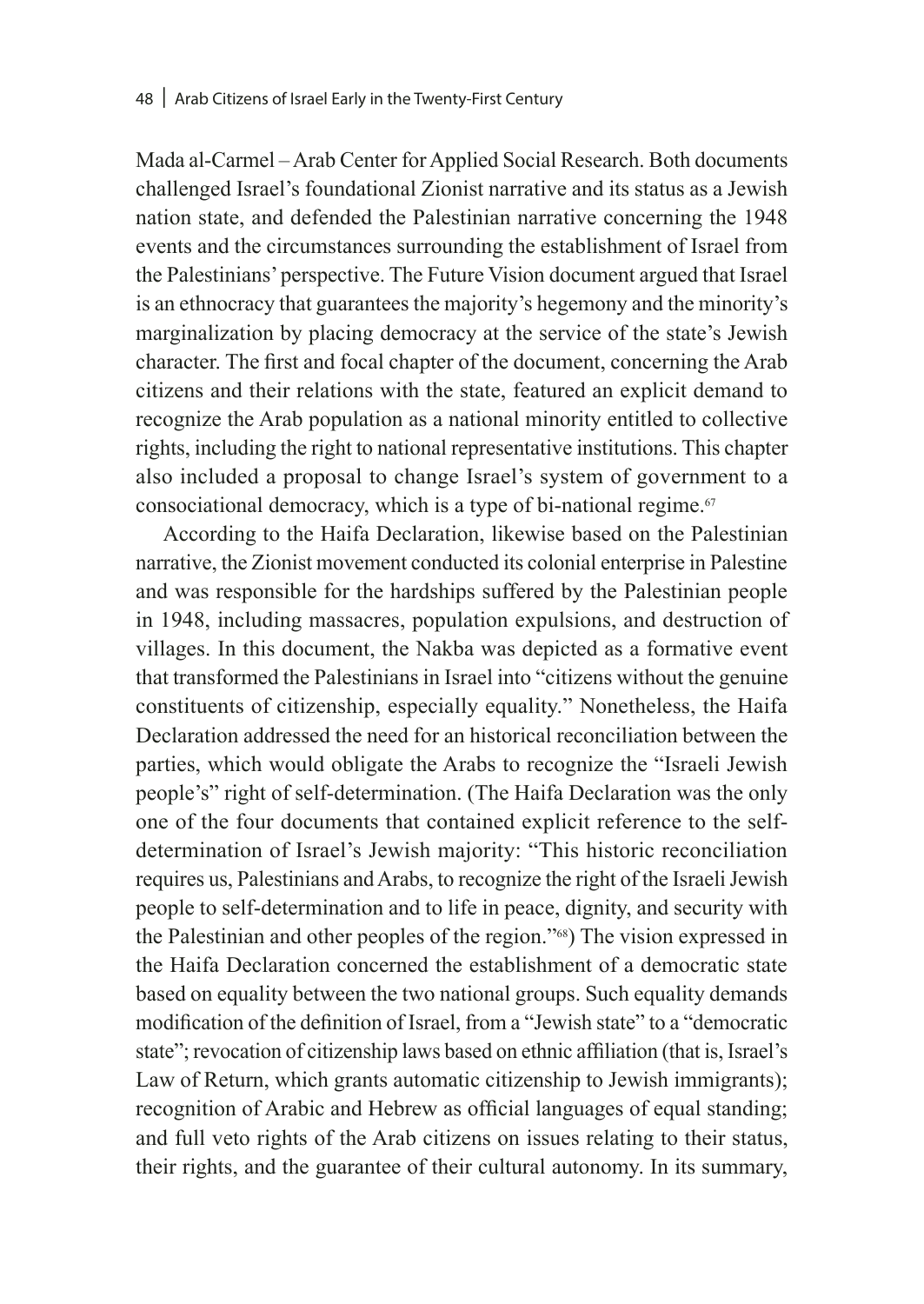the authors argued, "It is these principles that can guarantee our right to self-determination as a homeland minority."

The remaining two documents – "An Equal Constitution for All," published by Mossawa Center, and "The Democratic Constitution," published by Adalah – sought to outline the status of the Arab minority within a future constitution for Israel, emphasizing the collective rights to which the Arab minority is entitled, being a national minority. Both documents were drafted and published in response to public initiatives that addressed the state's constitutional future, such as the Kinneret Convention (October 2001), the "Constitution by Consensus" (published by the Israel Democracy Institute in July 2005), and the "Constitution for Israel" initiative of the Knesset Constitution Law and Justice Committee, which were prompted by the October 2000 events. According to Arab legalists, while these initiatives addressed the status of the Arab citizens in Israel's future constitution, they ignored the collective rights to which they were entitled as members of a national minority.69

The Future Vision documents were yet another effort to promote the idea of a bi-national state within the Green Line borders. The significance of these documents lay in the public platform that these proposals created. They prompted an avid public and academic debate, and their publication constituted a milestone in the national history of the Arab minority. Overall, the Future Vision documents were received favorably by the Arab public. The documents were lauded by Arab academics and public figures, including several contributing authors, who stressed their representative nature. As'ad Ghanem, one of the major contributors to the Future Vision documents, argued that the documents realistically reflected the demands of Israel's Arab citizens and their desire for integration, equality, and justice within, rather than outside, the State of Israel. Shawki Khatib, who served as chair of both the National Committee and the Follow-Up Committee when the documents were published, urged the Jewish majority to consider the documents an invitation to a candid, courageous dialogue that requires a large degree of tolerance and ideological pluralism. Notably, public opinion polls in recent years have shown that a solid majority in the Arab public (between 88 percent and 95 percent, according to Smooha's surveys) identify with the ideas that these documents represent.<sup>70</sup>

Nonetheless, voices in the Arab public have also criticized the documents for several reasons. MK Ahmad Tibi argued that the Future Vision was drafted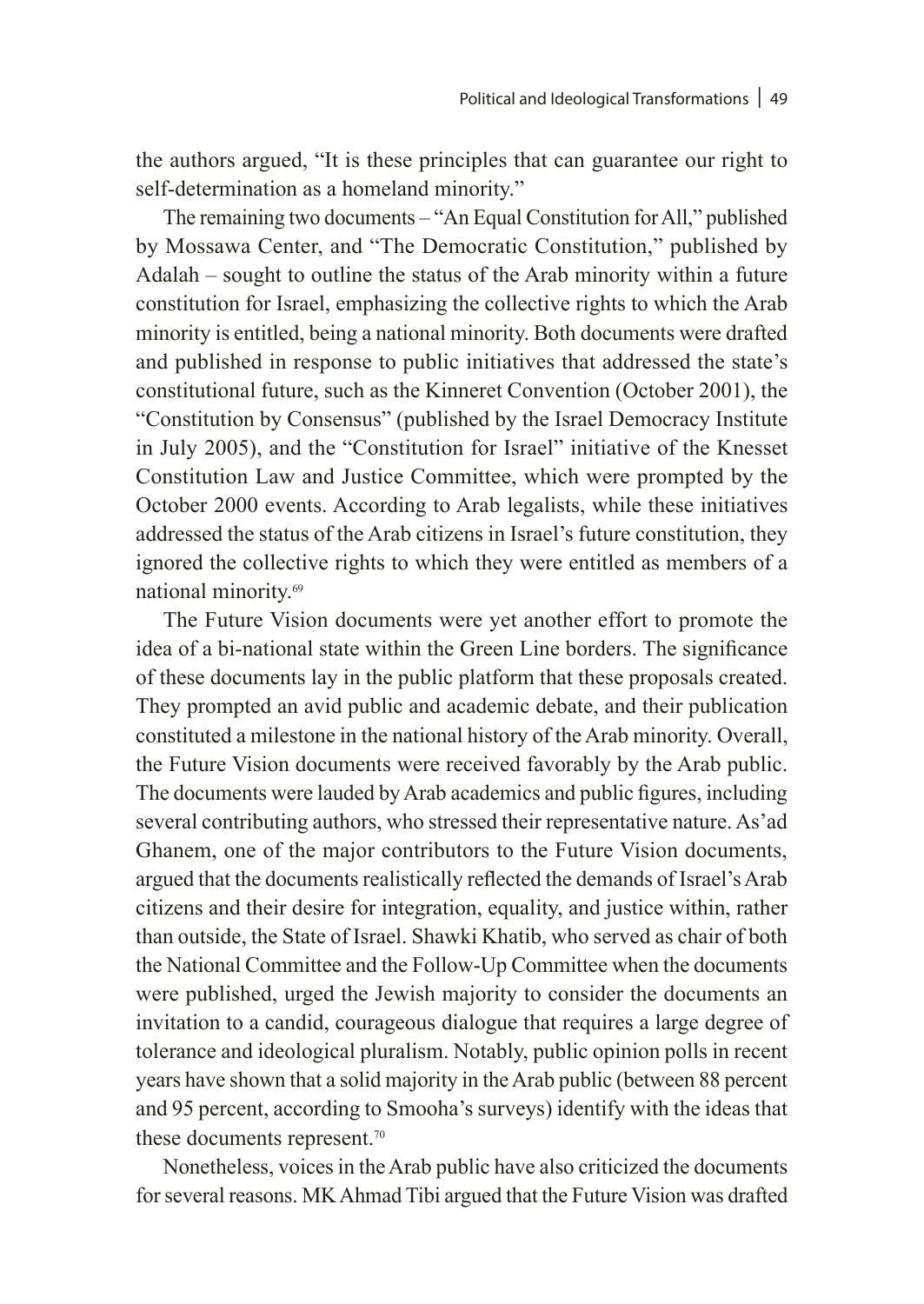by academics and private individuals and was not published on behalf of the Arab parties, and therefore should not be considered a representative document. Spokespersons who identify with the national stream believed that the documents actually reflected increased Israelization and greater acceptance of rules of the game of Israeli politics. Criticism from the opposite direction came from journalist and commentator Nazir Majalli who argued that the demand for autonomy was steeped in separatist tones that were inconsistent with the current situation of the Arabs in Israel, and merely played into the hands of the Jewish extreme right.

The Israeli public assumed a largely aggressive and defensive tone in response to what was taken to be the separatist intentions of the documents' authors. Although some Jewish academics affiliated with the political left showed sympathy for the civic (but not national) demands expressed in these documents, the majority of Jewish responses interpreted the Future Vision documents as no less than a "declaration of war" against the Jewish majority. They attacked what they called the documents' "aggressive, arrogant, and brazen" language.71 Criticism by the Jewish public focused on three main issues: (a) *the narrative*: Here criticism centered on the definition of Zionism as a colonialist enterprise born of imperialism, which completely ignored the Jewish people's historic roots in Israel and the centuries of Jewish yearning for Zion; (b) *delegitimization of the concept of a Jewish state*: The major argument raised by Jewish commentators was that he documents undermined Israel's legitimate existence as a Jewish nation state, and furthermore denied the right of self-determination of the Jewish people worldwide, not only those Jews currently living in Israel; (c) *the proposal to establish a consociational democracy*: Jewish critics noted that the historical experience of the bi-national model in divided societies in Europe generally ended in failure and was frequently accompanied by mutual acts of violence. Critics doubted the success of a consociational democracy model with two societies so polarized and alienated as the Jews and Arabs in Israel.

In summary, the Future Vision documents represented a new stage in the national evolution of the Arab minority in Israel. They marked a transition from a passive and responsive approach to proactive political action. Although the documents were not initiated by the Arab parties represented in the Knesset and therefore were not considered a political platform that would be determined by an Arab public vote, the initiative marked a change in national consciousness that reflected the growing self-confidence of the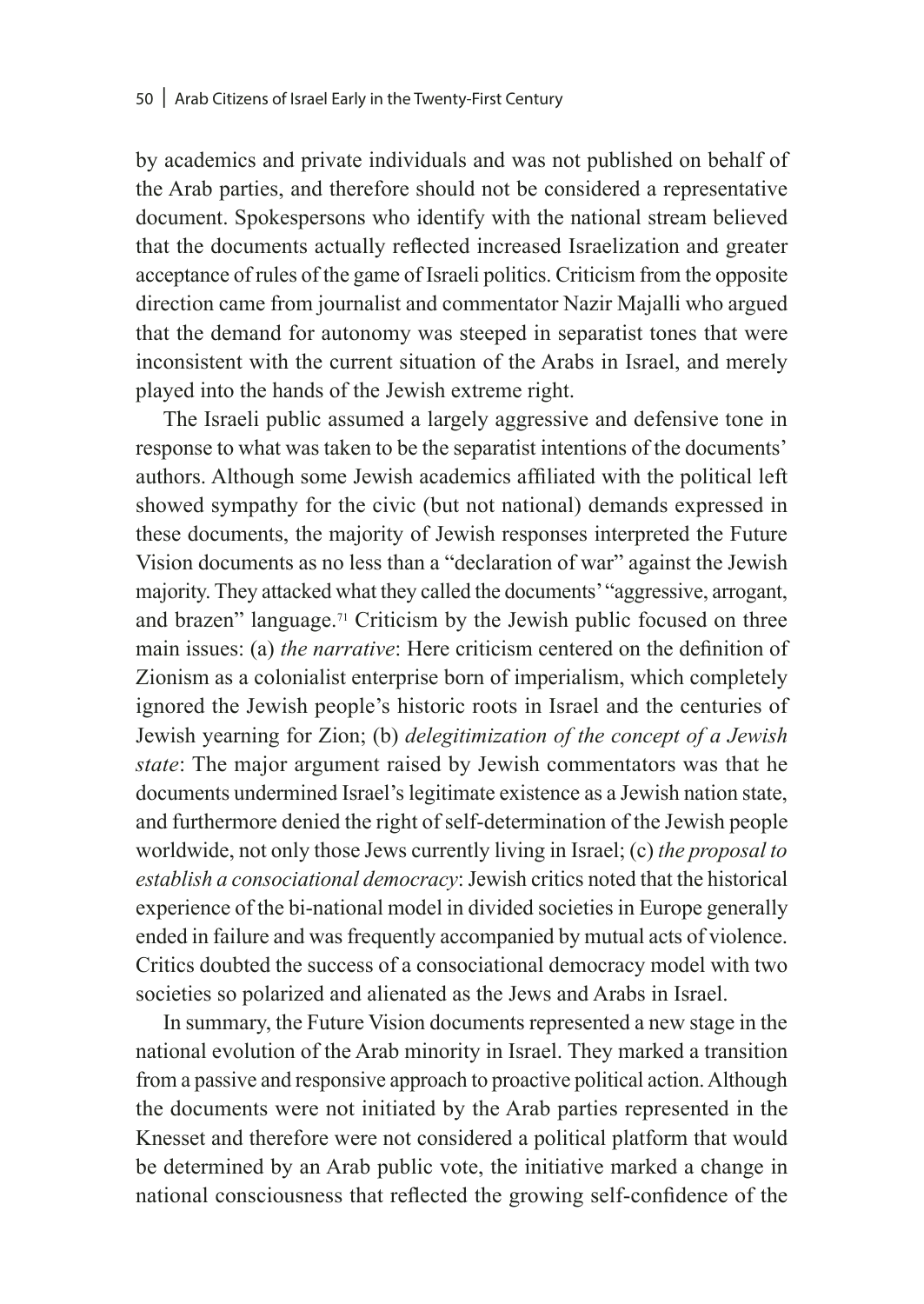Arab public. For the first time, representatives of the Arab public not only drafted a national political platform that concerned Arab society, but they also expressed a demand to reconfigure the Arab public's relationship with the state, which included a demand to introduce changes in the state's character.

# **Arab Civil Society Organizations and National Mobilization**

In the past two decades, the number of Arab NGOs in Israel has increased considerably.72 According to statistics of the Israeli Center for Third Sector Research, the proportion of Arab NGOs registered in Israel increased from 3.5 percent in 1998 (approximately 1,000 Arab NGOs) to 5.5 percent in 2004 (2,200 NGOs).73 As of the end of 2007, of the 3,000 registered Arab NGOs, 1,517 were classified as active organizations in six main categories: culture and leisure, education and research, welfare, religion, civic and social change, and housing and development (table 9).

| <b>Field of operations</b>                      | No.   | Percent |
|-------------------------------------------------|-------|---------|
| Culture and leisure                             | 476   | 31      |
| Education and research                          | 295   | 19      |
| Welfare                                         | 224   | 15      |
| Religion                                        | 183   | 12      |
| Civic and social change                         | 130   | 9       |
| Housing and development                         | 90    | 6       |
| Health                                          | 47    | 3       |
| Other (environmental protection, commemoration) | 72    | 5       |
| <b>Total</b>                                    | 1,517 | 100     |

Table 9. Active Arab NGOs in Israel (2007)<sup>74</sup>

Research studies point to a correlation between the national mobilization in Arab society in Israel and the growth of Arab civil society operations in the past two decades. Shany Payes noted the connection between the expansion of Israeli-Arab involvement in national protest activities in the 1980s and 1990s, and the rising number of Arab NGOs. Many members of the Arab public concluded that public campaigns conducted through ex-parliamentary organizations might impose pressure more effectively on state agencies to institute favorable changes in the conditions of the Arab public, compared to campaigns conducted in the Knesset.75 Amal Jamal explained that the numerical growth of Arab civil society organizations represents a new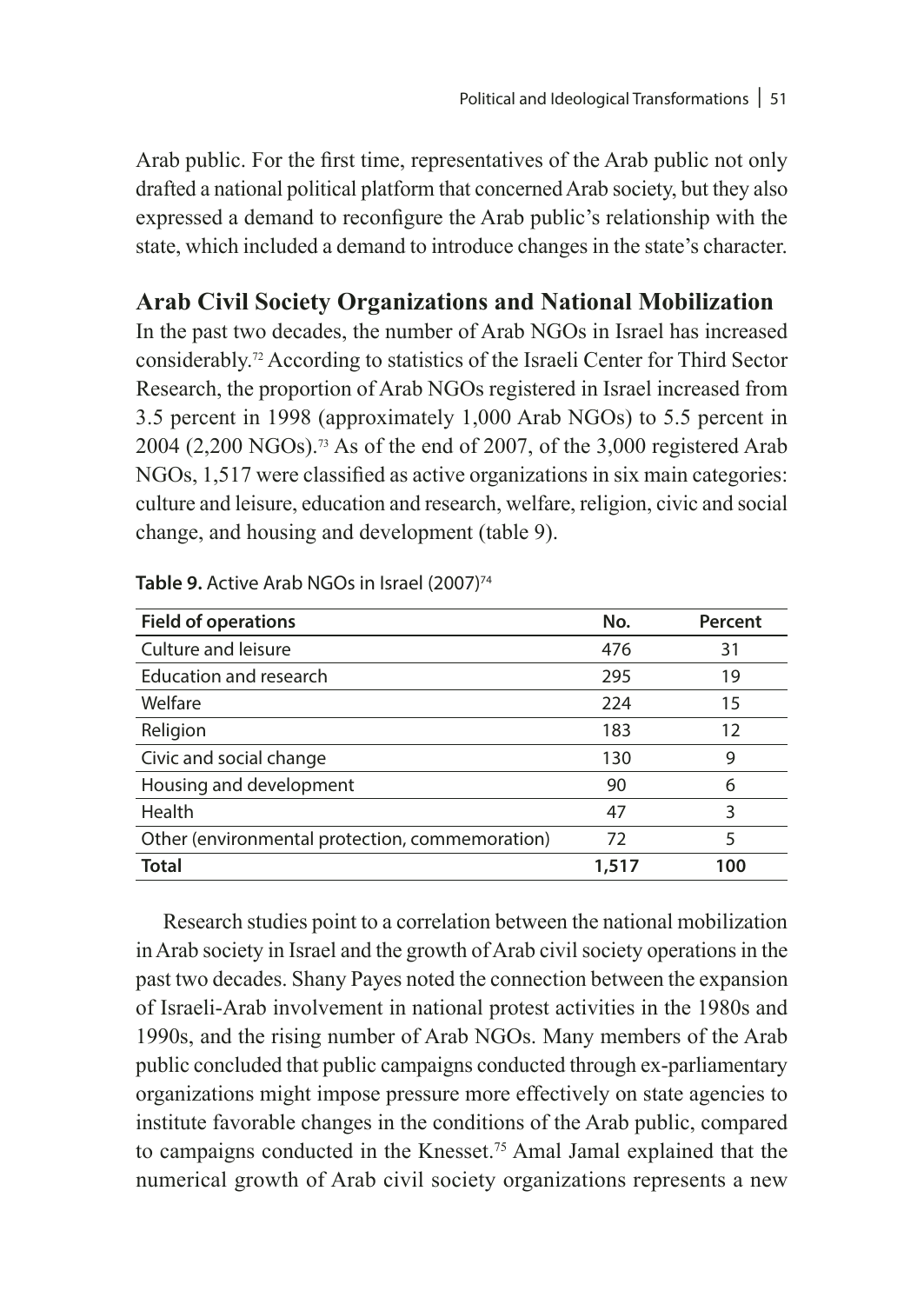#### 52 | Arab Citizens of Israel Early in the Twenty-First Century

model of political activism that is absent in the Knesset, and as a result, is not contingent on recognition of the Zionist nature of the state (in contrast to political parties, for which such recognition is obligated by law). Jamal also pointed to a connection between Arab citizens' growing indifference to parliamentary politics in the past decade (reflected in the decline in voter turnout in Knesset elections, as described above), and the growth in the number of Arab civil society organizations established in this period. According to Jamal, several of these organizations were established by Arab citizens who despaired of the political system and sought to kickstart a favorable change in the conditions of the Arab population through channels outside the Knesset.<sup>76</sup> Oded Haklai argues that the Arab civil society organizations are not only campaigning for civic equality, but also for Arab society's national empowerment. Alongside the efforts by Arab NGOs to reform state agencies and improve their treatment of the Arab population, these organizations are cultivating national awareness.<sup>77</sup>

Moreover, research has suggested a connection between disadvantage and discrimination of ethnic groups on the one hand, and these groups' proclivity for political activism. According to Haklai, a sense of discrimination and exclusion is sufficient incentive for political civil society activism – even more than any objective expressions of prejudice. He contends that the representatives of the Arab organizations in Israel that focus on social change believe that a strong Arab civil society is necessary to confront the implications of the Jewish nature of the state, which they view as the basis for the inferior status of Arab society.78

The organizational patterns of Arab NGOs in the past decade support the conclusions of the studies cited above. A comparison of NGO activity between 1998 and 2004 indicates that Arab civil society transformed considerably in the span of a few short years. In this period, the proportion of Arab NGOs focusing on religious matters dropped from 25 to 15 percent, while the proportion of Arab NGOs engaged in three other areas (culture and leisure, education and research, and welfare) increased considerably (table 10).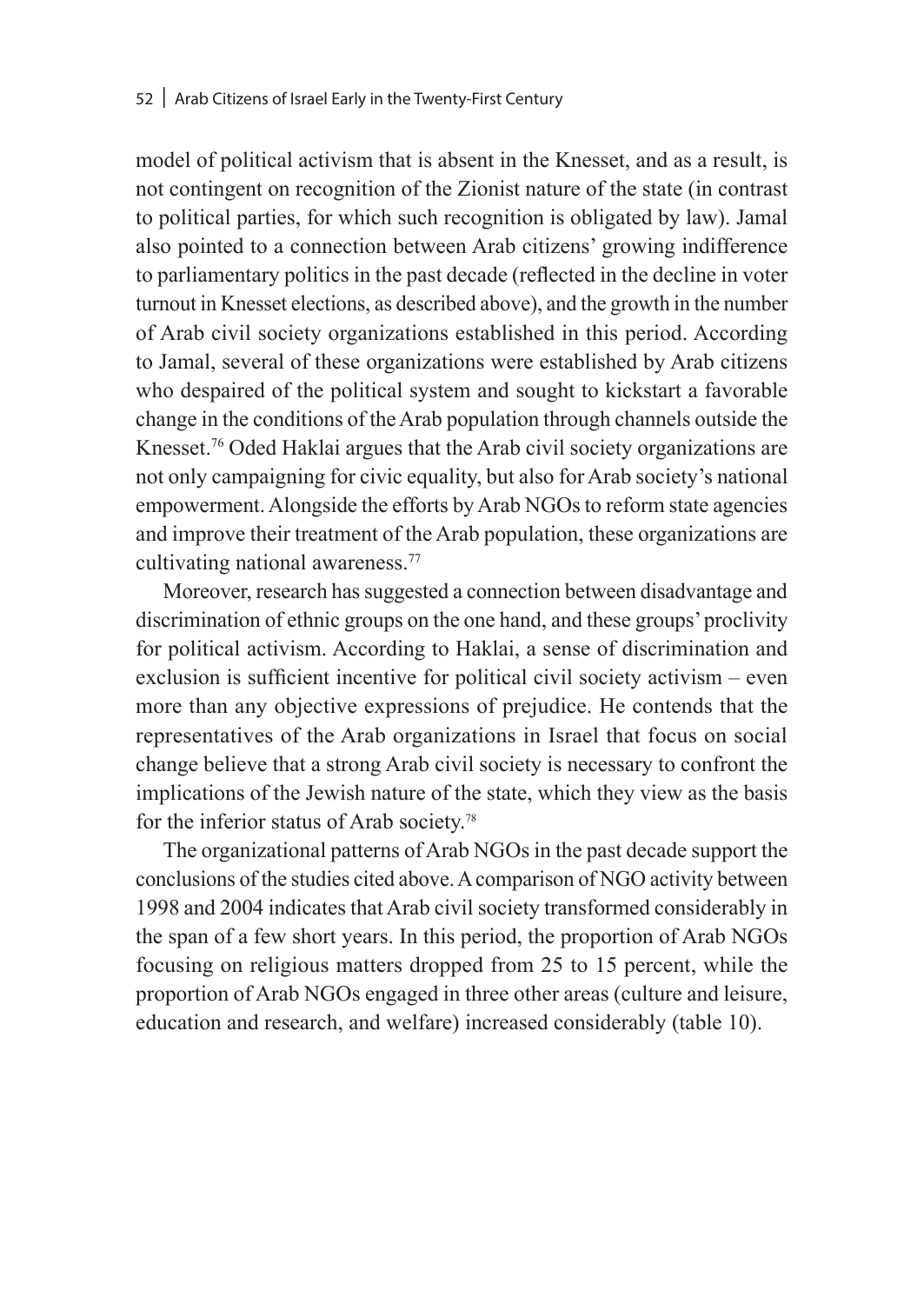|                            | <b>NGOs</b><br>(end 1998<br>figures) |      | <b>NGOs</b><br>(end 2004<br>figures) |                | <b>NGOs</b><br>(established<br>1998-2004) |      |
|----------------------------|--------------------------------------|------|--------------------------------------|----------------|-------------------------------------------|------|
|                            | Total                                | $\%$ | Total                                | $\%$           | Total                                     | $\%$ |
| Culture and leisure        | 221                                  | 22   | 683                                  | 31             | 462                                       | 39   |
| Education and<br>research  | 98                                   | 10   | 337                                  | 15             | 239                                       | 20   |
| Welfare                    | 116                                  | 11   | 308                                  | 14             | 192                                       | 16   |
| Religion                   | 250                                  | 25   | 340                                  | 16             | 90                                        | 8    |
| Civic and social<br>change | 98                                   | 10   | 135                                  | 6              | 37                                        | 3    |
| Housing and<br>development | 138                                  | 14   | 196                                  | 9              | 58                                        | 5    |
| Health                     | 14                                   | 1    | 52                                   | $\overline{2}$ | 38                                        | 3    |
| Other                      | 74                                   | 7    | 148                                  | 7              | 74                                        | 6    |
| Total                      | 1,009                                |      | 2,199                                |                | 1,190                                     |      |

**Table 10.** The changing composition of Arab civil society in Israel, 1998-200479

These changes are not incidental, and are instead additional evidence of Arab society's national and civil mobilization over the past two decades. An in-depth review of the operations of the NGOs engaged in the first two fields (culture and leisure, and education and research) shows that they focus on raising collective awareness and fostering a sense of national identity of the Arabs in Israel, while NGOs operating in the third field (welfare) represent efforts to rectify state agencies' failure to alleviate the hardships of the Arab population. Azmi Bishara's argument that preservation of the Arab-Palestinian culture of Israel's Arab citizens is a necessary condition for shaping their national consciousness is relevant in this context.<sup>80</sup> And indeed, the bulk of NGOs are engaged in culture and education and research.

A typical example of an NGO that works in culture and leisure and promotes national values in Arab society is the Arab Culture Association, established in 1998 in Nazareth. According to the Association's website, its goals are "to strengthen and consolidate the national and cultural identity of the Palestinians in Israel based on human and democratic elements, given our belief that every national minority should define itself in a manner that is appropriate for its contemporary challenges and vicissitudes."81 The Association is identified with the NDA party; its founders include Jamal Zahalka, who has served as an MK representing the NDA in the Knesset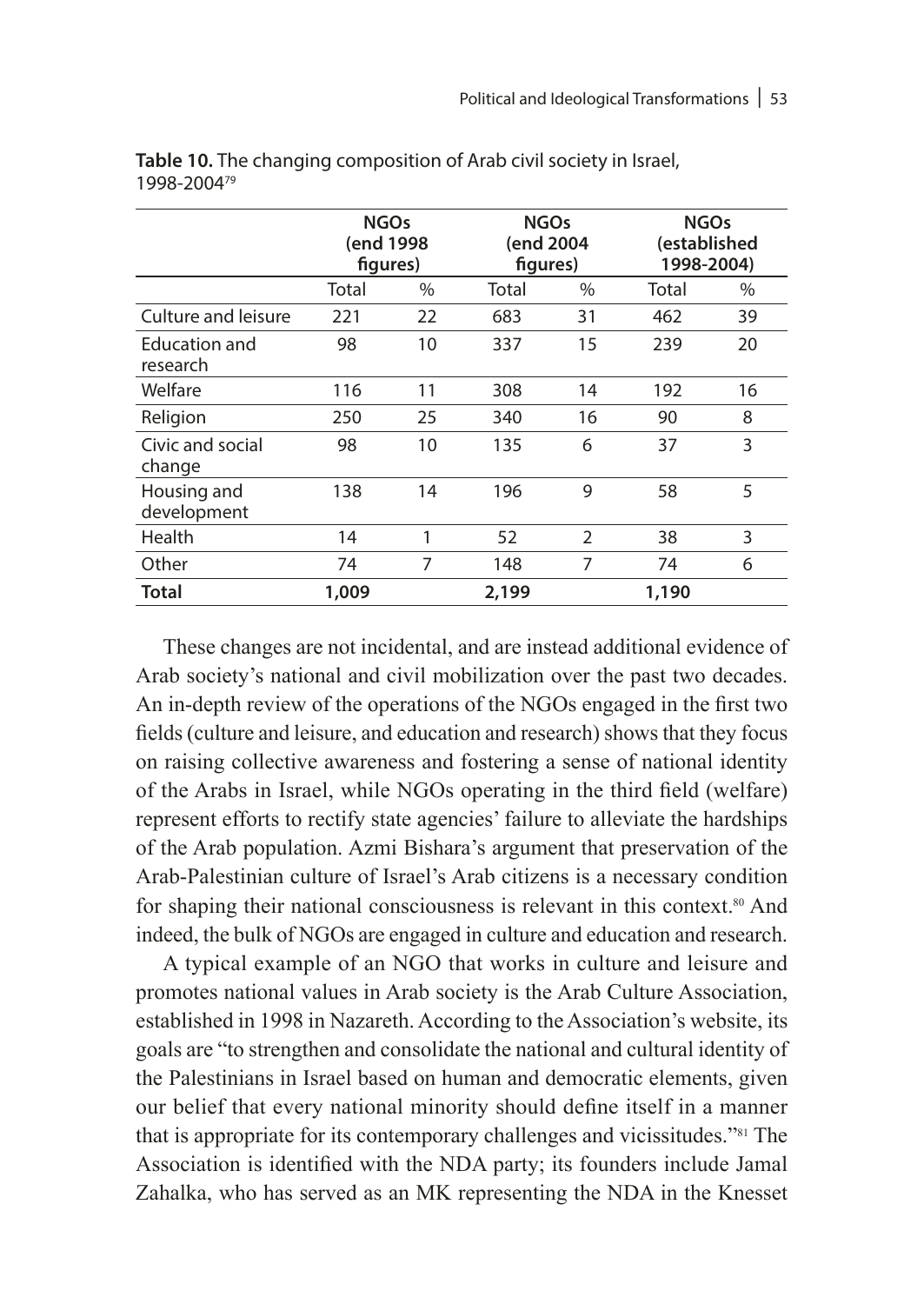since 2003, and Azmi Bishara, who was an MK for the NDA between 1996 and 2007 and thus when the Association was established. The Association operates a range of projects designed to reinforce national awareness in the Arab population, especially among the younger generation. Its most prominent activities include the Arabic language project, the young leadership and student scholarship project, the "Identity & Belonging" project that includes summer camps and field trips to become familiar with the homeland, and a project that monitors the curricula used in the Arab education system.

In another class of NGOs are organizations aimed to provide a comprehensive solution to the inferior status of Arab citizens in Israel. These NGOs operate primarily in three areas: education and research, civil and social change, and housing and development. These NGOs do not restrict themselves to tactical activities that offer local assistance to alleviate everyday hardships, but instead operate at a national level and resolve Arab society's hardships through strategic action. The organizations provide tools that help members of the Arab minority deal with the Jewish hegemony in Israel, and promote equality in a range of areas including law, housing, planning, and culture.<sup>82</sup> In the field of education and research, prominent NGOs include Mada al-Carmel in Haifa (established in 2000), the Ibn Khaldun Arab Association for Research and Development located in Tamra (established in 2002), and Dirasat – Arab Center for Law and Policy, located in Nazareth (established in 2006). Notable NGOs in the field of civil and social change include the Adalah Center in Shefaram (established in 1996) and the Mossawa Center in Haifa (established in 2000). In the field of housing and development, noteworthy is the Arab Center for Alternative Planning, located in Eilaboun and established in 2000.

The main thrust of these organizational efforts is to have a formative effect on the collective consciousness of Israel's Arab citizens as a national minority, emphasizing the rights to which they are entitled as an indigenous population. This aim is reflected in the official goals of these NGOs, which seek to analyze critically the civic and social status of Israel's Arabs and generate genuine change. The organizations that operate in the fields of academic research and social change function as intellectual incubators for Arab scholars and intellectuals, some of whom are senior lecturers at universities and academic institutions in Israel. In recent years, these NGOs have contributed immensely to the emergence of a new research discourse on the Arabs in Israel from an endogenous perspective of Arab society.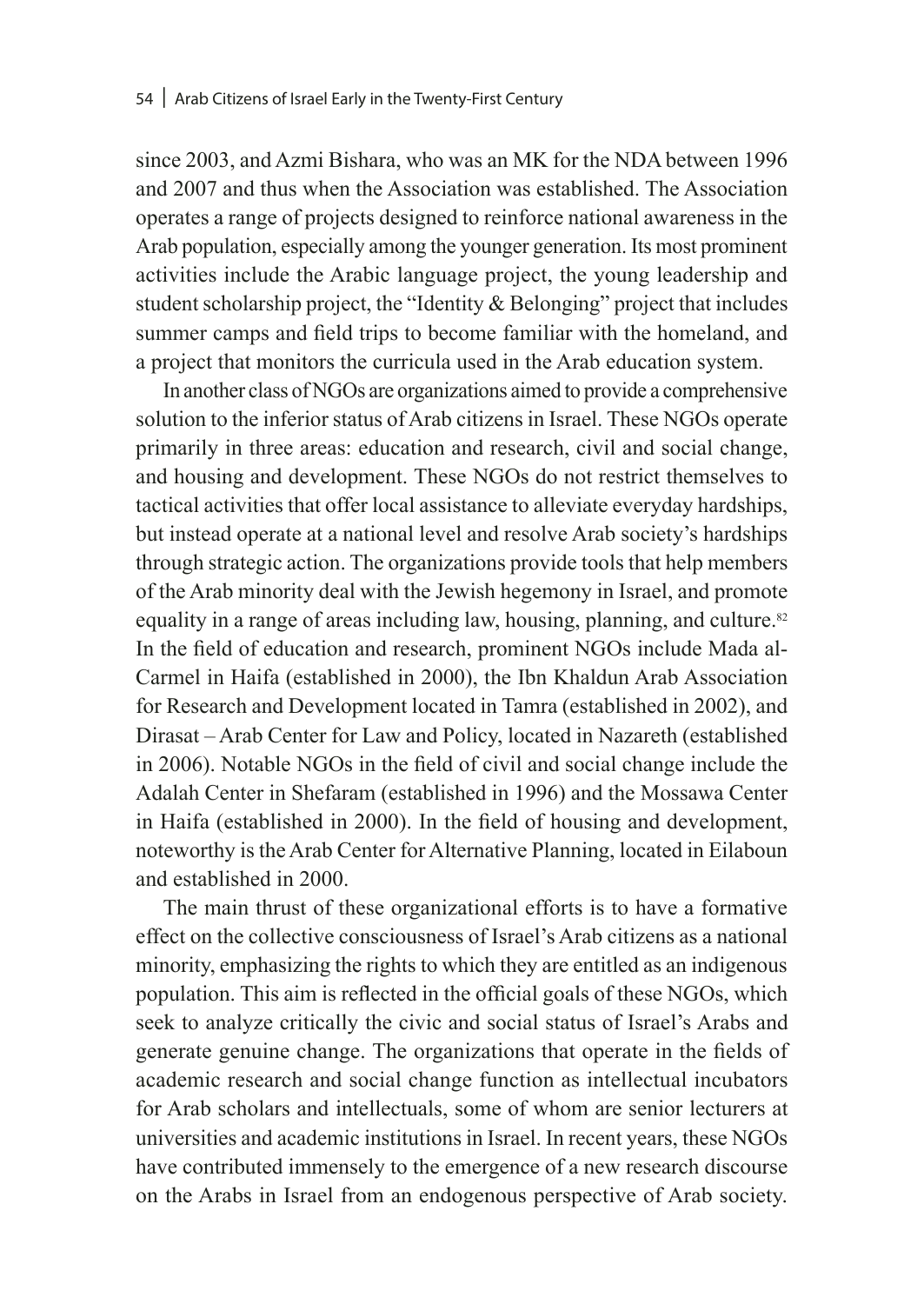Alongside its formative impact on the collective consciousness of the Arabs in Israel, this research discourse has also reinforced these organizations' status as knowledge agents: individuals seeking information on national, political, and social processes in Arab society cannot ignore the studies and reports published by these organizations, or the ongoing projects that they regularly initiate.<sup>83</sup>

One of the clear indications of the growing impact of these civil society organizations on the public agenda of Arab society in Israel is the organizations' growing role in determining the national agenda. The fact that the four Future Vision documents published between December 2006 and May 2007 were drafted and sponsored by four ex-parliamentary organizations – all registered non-profit associations – is sufficient to indicate the major formative role played by Arab civil society organizations in recent years in the development of the national consciousness of the Arab minority in Israel.

Thus the question arises: Are the civil society organizations gradually replacing the Arab parties in the Knesset in determining a national agenda for Arab society? In other words, have these organizations become a genuine alternative to political parties? Opinions on this question are divided. Amal Jamal believes that the political and social elites in the Arab public are investing more extensive efforts in civil society activities than in political activism in order to achieve the collective goals of the Arab population. He ascribes this change to the sector's disappointment with its political leadership and realization that institutionalized parliamentary politics has failed to satisfy their economic, political, and personal needs.<sup>84</sup> In contrast, Yousef Jabareen believes that the civil society organizations cannot be a political alternative for the parties. Instead, he considers these organizations as the civil leadership of Arab society, while the parties fill the role of its political leadership. In contrast to the Arab parties, the civil society organizations are not required to represent all the interests of the Arab public and are not subject to public scrutiny. Therefore, Jabareen believes that the role of the Arab civil society organizations is to empower civil society, and complement the operations performed by the parties in the Arab public.<sup>85</sup>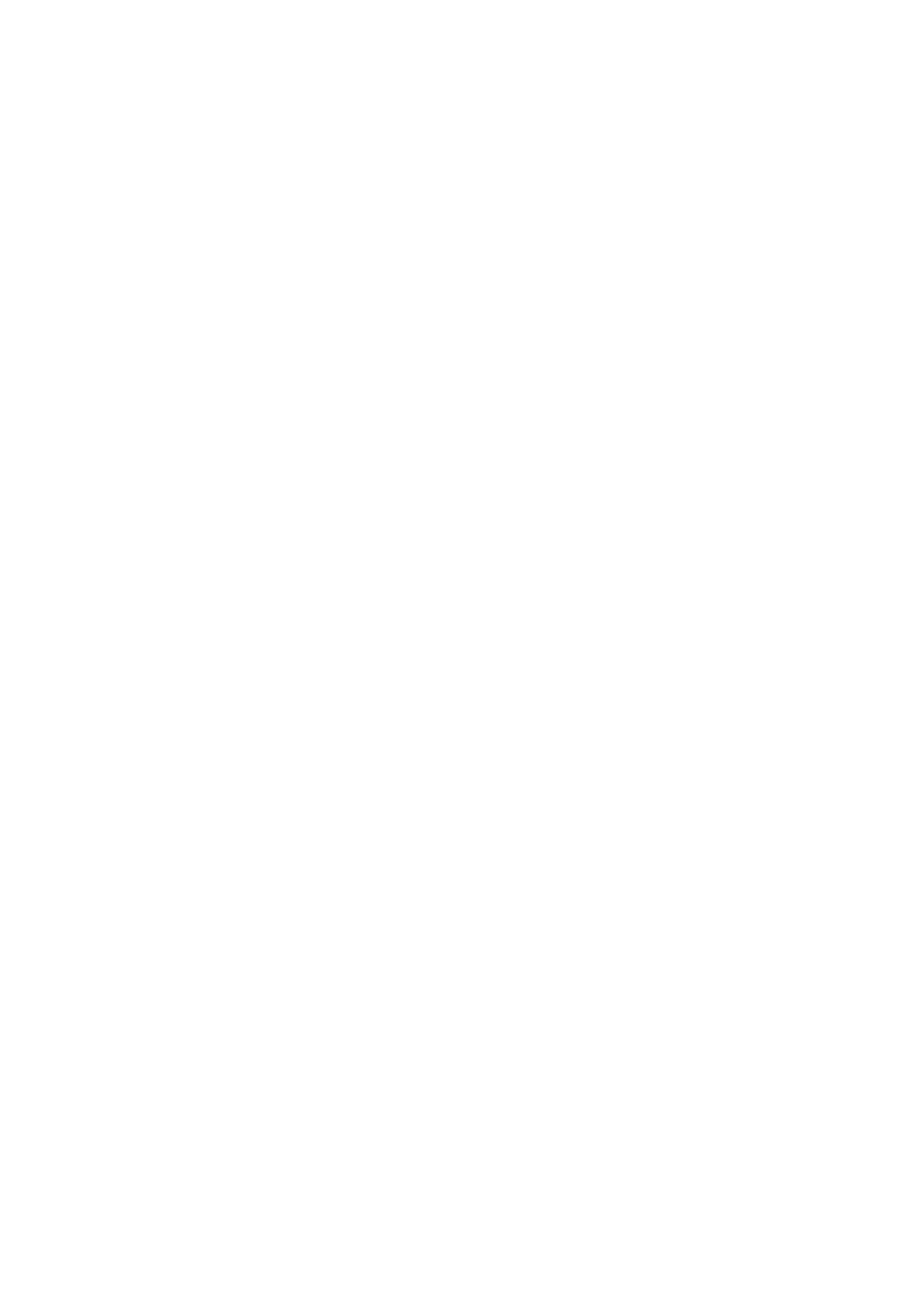# Chapter 3

# **Arab Society: Social and Economic Indicators**

## **Fertility Rates, Population Growth, and Age Groups**

As a result of its high fertility rates, Israel's Arab population is much younger than its Jewish population. According to 2010 figures, 0-14 year olds accounted for a much larger proportion of the Arab population than the Jewish population (37 and 26 percent, respectively). As a result, the median age of the Arab population is 21, while the median age of the Jewish population is slightly over 31 (table 11).

These figures have important socio-economic and political significance. From a socio-economic perspective, the civilian labor force (individuals age 15 and over) accounts for a smaller share of the total Arab population, compared to the relative size of the labor force in the Jewish population. As a result, Arab breadwinners carry a much heavier burden compared to Jewish breadwinners. In terms of political ramifications, the Arab population has a smaller percentage of individuals age 18 and over who are eligible to vote in parliamentary elections (56 percent, compared to 70 percent in the Jewish population; 2010 figures),<sup>1</sup> as a result of which the Arab population's electoral power (15 percent of all eligible voters in Israel) is smaller than its share of the country's total citizen population (17.5 percent).<sup>2</sup>

However, the past decade has seen a consistent decline in the total fertility rate and the rate of natural growth of the Arab population, while the opposite trend is evident in the Jewish population, reflected in a slight increase in these two indicators. The gap between the two populations is therefore closing: while the annual natural growth rate in the Arab population in 2000 was almost three times that of the Jewish population (3.2 and 1.2 percent, respectively), the annual natural growth rate in the Arab population was only 1.6 times that of the Jewish population in 2010 (2.4 and 1.5 percent, respectively).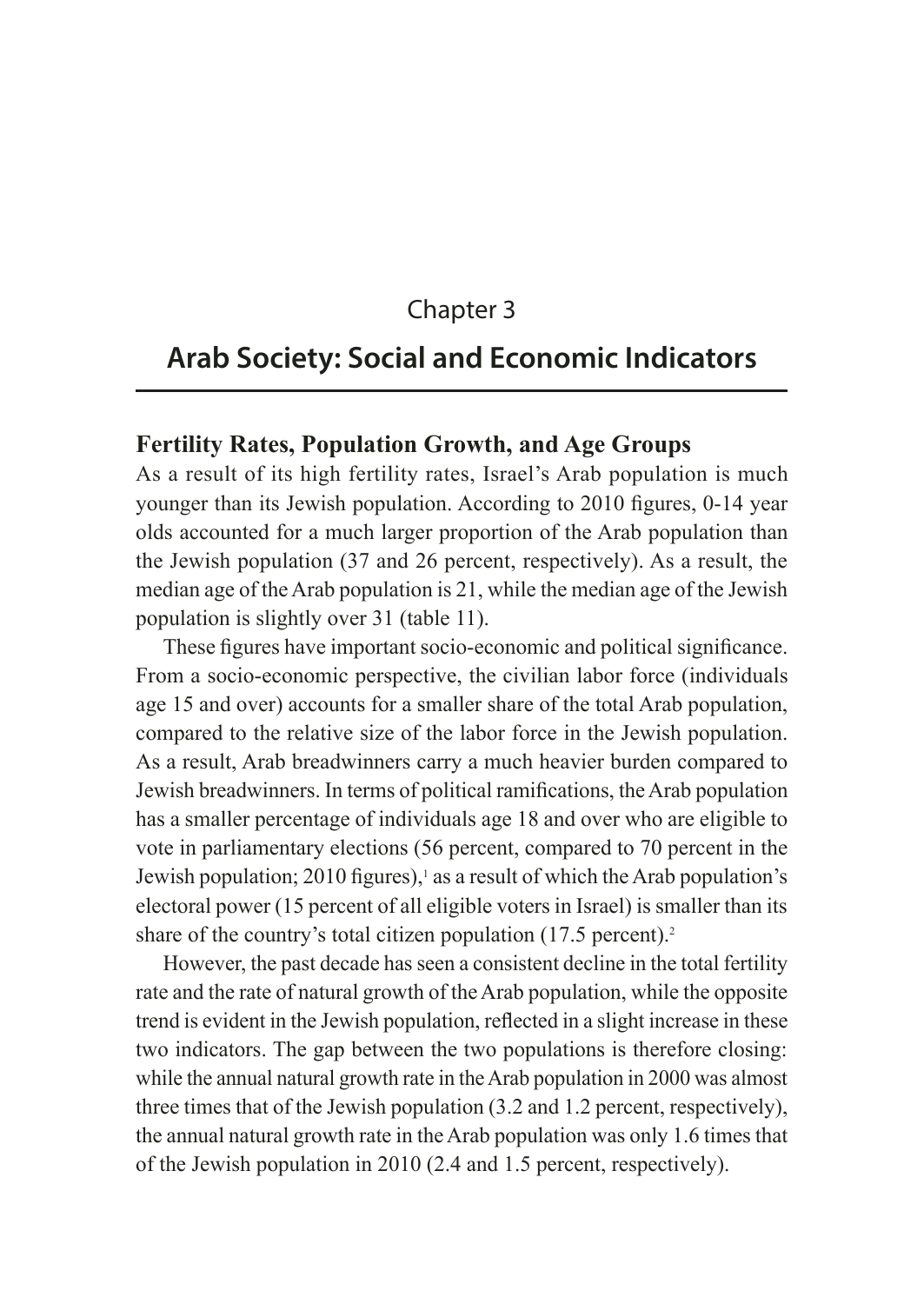#### 58 | Arab Citizens of Israel Early in the Twenty-First Century

According to Israel's Central Bureau of Statistics and National Insurance Institute reports, the decline in fertility and natural population growth in the Arab population is a steady trend that has persisted for more than two decades.3 The main reason is the Arab society's change in lifestyle: its growing tendency to adopt a modern lifestyle is reflected in increased education levels (the rate of individuals eligible for a matriculation certificate who continue academic studies in the Arab population has grown steadily in recent years), and greater participation of Arab women in the labor market. These changes affect the structure of Arab families, and as a result of these changes, the median age of the general Arab population has risen by 1.5 years in the past decade (a similar increase was recorded in the Jewish population). At the same time, religious groups within the Arab population show considerable differences. The median age among Christian Arabs is significantly higher than the median age in all other religious groups, and is similar to the median age of the Jewish population. In contrast, the Muslim population, and especially the Negev Bedouin population, is significantly younger (table 11).

| Index                       | Year | <b>Population group</b> |                  |        |              |                 |                 |
|-----------------------------|------|-------------------------|------------------|--------|--------------|-----------------|-----------------|
|                             |      |                         | <b>Muslims</b>   | Chris- | <b>Druze</b> | Arab            | Jewish          |
|                             |      | Total                   | Negev<br>Bedouin | tians  |              | popula-<br>tion | popula-<br>tion |
| Total                       | 2000 | 4.7                     | 9.8              | 2.6    | 3.1          | 4.4             | 2.7             |
| fertility rate <sup>5</sup> | 2010 | 3.8                     | 5.8              | 2.2    | 2.5          | 3.5             | 3.0             |
| Natural                     | 2000 | 3.5%                    | 5.4%             | 1.7%   | 2.4%         | 3.2%            | 1.2%            |
| growth <sup>6</sup>         | 2010 | 2.5%                    | 3.8%             | 1.1%   | 1.7%         | 2.4%            | 1.5%            |
| Median age                  | 2000 | 18.6                    | 12.5             | 26.9   | 21.7         | 19.6            | 29.8            |
|                             | 2010 | 20.0                    | 14.9             | 30.7   | 25.2         | 21.1            | 31.4            |
| $0-14$ age<br>group         | 2000 | 42.9%                   | 56.6%            | 29.5%  | 36.0%        | 41.0%           | 25.9%           |
|                             | 2010 | 39.3%                   | 50.4%            | 24.5%  | 30.8%        | 37.5%           | 25.9%           |

**Table 11.** Selected demographic indicators by religion and population groups: 2000 vs. 20104

A society's level of development and modernization is measured by two main indicators: healthcare and education. These indicators are frequently used by government policy supporters and their critics as a litmus test for government policy on issues relating to Israel's Arab population. Supporters highlight government policy achievements in improving healthcare and education levels in Arab society compared to 1948,<sup>7</sup> while critics of government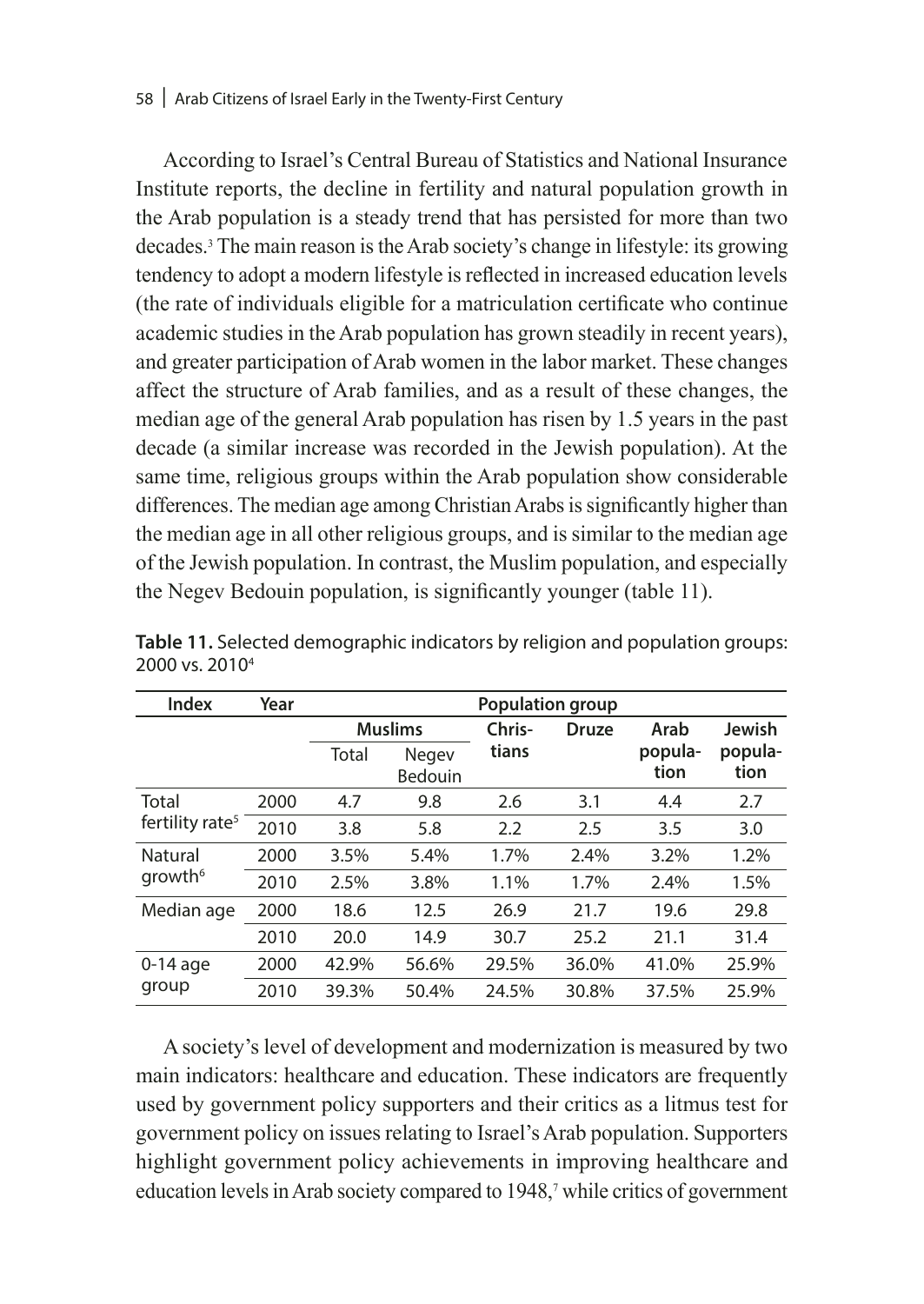policy castigate the government for not taking sufficient action to develop Arab towns, which consequently perpetuates the gaps between Arabs and Jews in Israel. Their basis of comparison is the Jewish population (rather than development levels in neighboring Arab states).8

# **Healthcare**

Life expectancy of the Arab population has risen over the years. In the past decade, Arab male life expectancy increased from 74.6 years (2000) to 76.6 years (2010), and life expectancy of Arab females increased from 77.9 to 81.3 years (figure 3). Rising life expectancy is explained by improved sanitary and healthcare services, changes in nutrition, and the growing education levels that have increased awareness in Arab society of the importance of healthcare and proper nutrition.

Rising life expectancy is characteristic of the entire population of Israel, and the gap between Arabs and Jews (three years) has remained steady, for both gender groups. However, Arab life expectancy figures show a 10-year lag behind the Jewish population. In 2010, life expectancy of Arab men and women reached life expectancy levels of the Jewish population in 2000.



**Figure 3.** Life expectancy by population group and gender (selected years)<sup>9</sup>

According to a November 2013 Ministry of Health report, the average life expectancy in major towns in Israel (population over 50,000) between 2005 and 2009 was 80.8 years — the two towns at the bottom of this list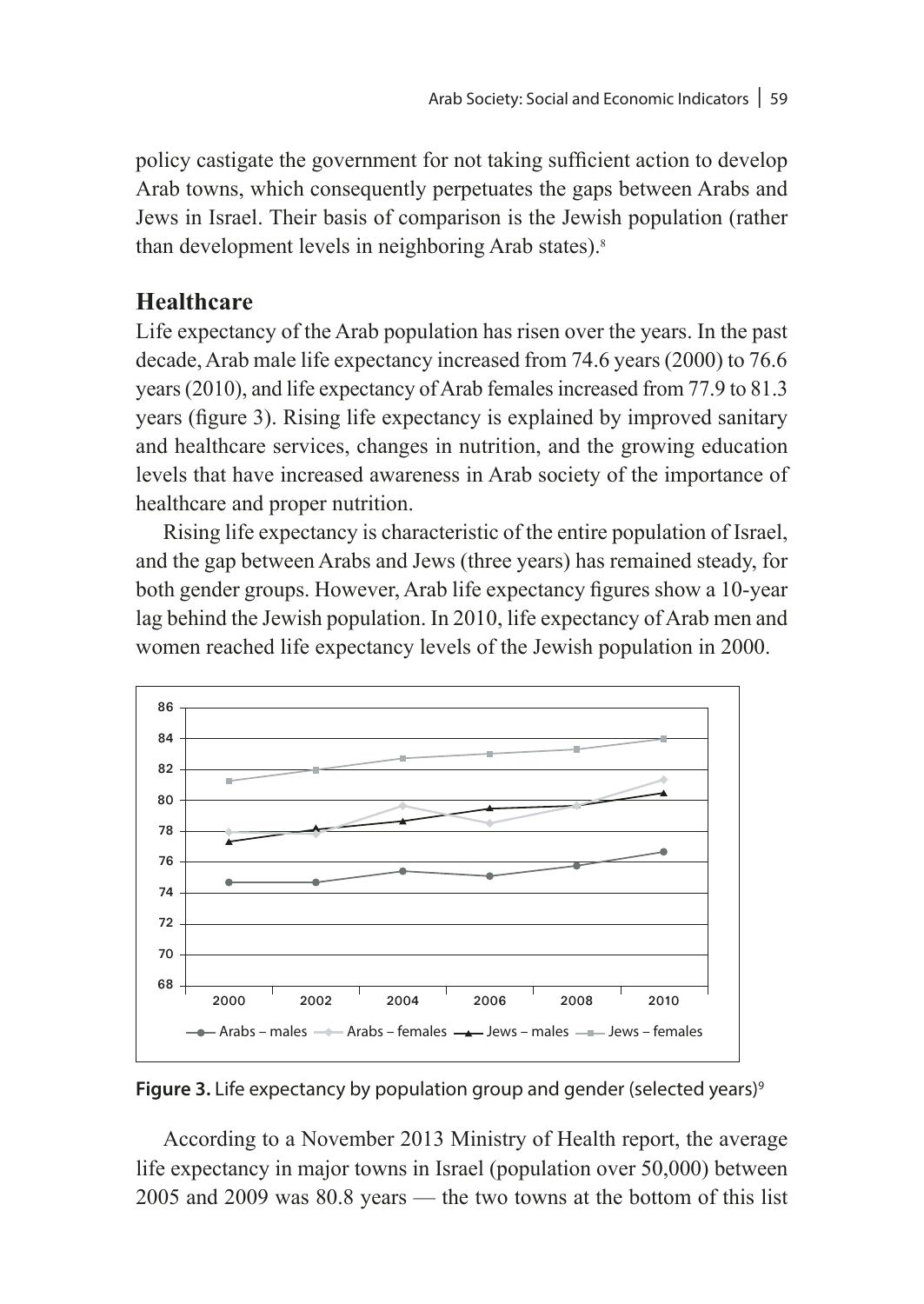were Arab towns: Nazareth and Rahat (77.9 and 77.1 years, respectively).<sup>10</sup> Nonetheless, Amnon Rubinstein believes that the real difference in healthcare services is not between the Arab and Jewish populations, but between affluent and impoverished populations. Rubinstein stated that significant differences also exist within the Arab population, between Christians and Muslims. Life expectancy in the Christian community is very high (81.3 years for women and 77.6 years for men), is close to the average in the Jewish population, and is significantly higher than life expectancy in the Muslim community. The life expectancy gap between the Muslim and Christian communities is three years.<sup>11</sup>

Another important healthcare indicator is the infant mortality rate, which is calculated as the number of deaths of infants less than one year old per 1,000 live births. According to a 2010 Ministry of Health report, infant mortality has declined steadily in all population groups in Israel in the past three decades, and differences between the Jewish and Arab populations are diminishing over time. Still, the infant mortality rate in the Arab population is almost twice as high as in the Jewish population (table 12). In 2008, infant mortality in the Arab population was 6.5 per 1,000 live births, compared to a rate of 2.9 in the Jewish population. Within the Arab population, the highest infant mortality rates are found among the Muslims and the Druze; infant mortality rates in the Christian population have significantly declined over the years and have even fallen below the infant mortality rate in the Jewish population.<sup>12</sup>

|                   |                | 1978 | 2008 | Rate of decline (%) |
|-------------------|----------------|------|------|---------------------|
| Arab population   | <b>Muslims</b> | 28.7 | 6.8  | 76                  |
|                   | Druze          | 24.4 | 5.5  | 77                  |
|                   | Christians     | 174  | 1.6  | 91                  |
| Jewish population |                | 13.8 | 29   | 79                  |

**Table 12.** Infant mortality per 1,000 live births by population group and religion (selected years)<sup>13</sup>

The differences in infant mortality rates in the Jewish and Arab populations stem from a combination of the standard of healthcare services, which is lower in Arab towns than in Jewish towns, and healthcare behaviors, which are the product of each group's lifestyle. According to a report sponsored by the Ministry of Health, the two main causes of infant mortality are premature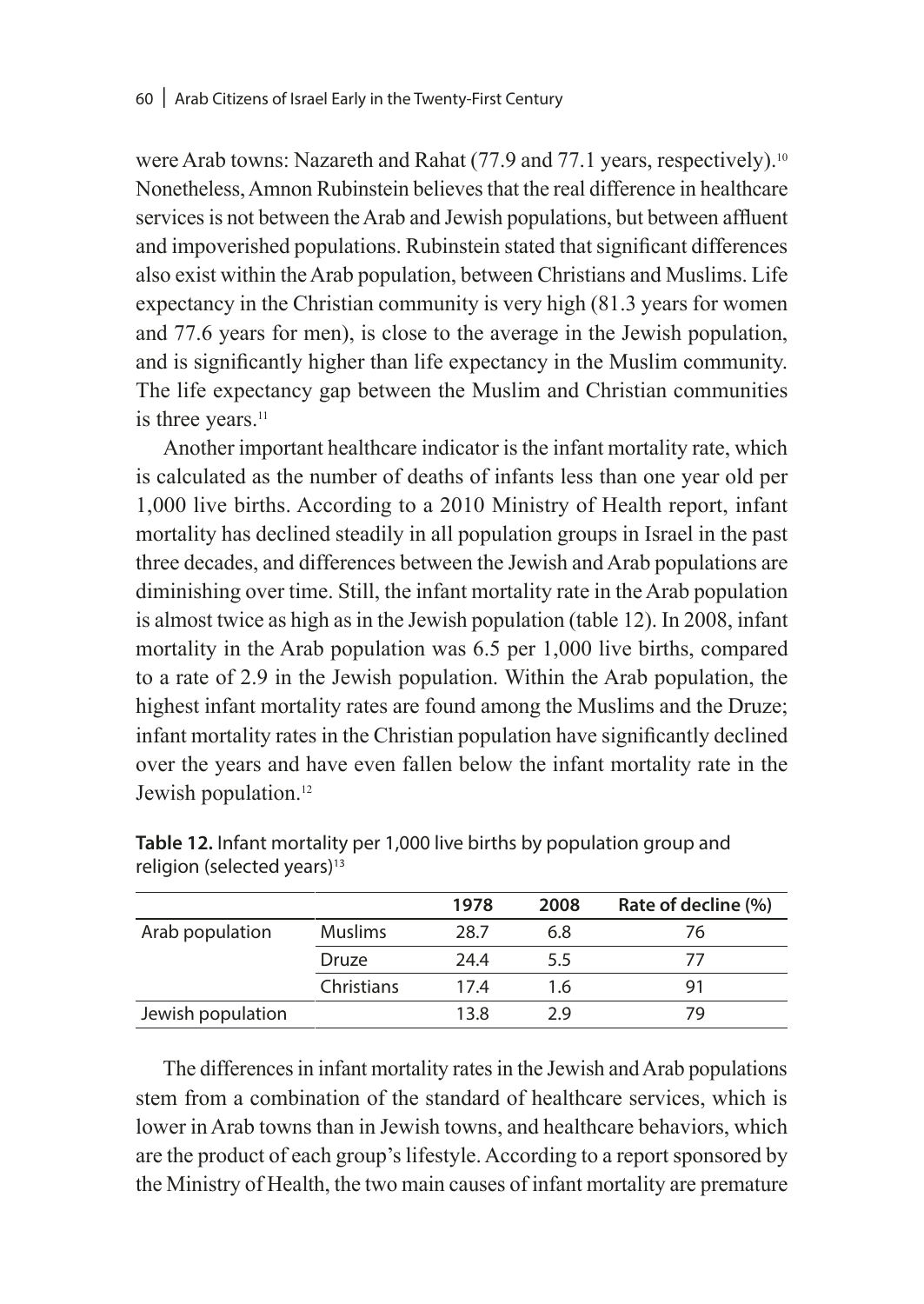births and congenital defects. The prevalence of such cases in Arab society is significantly greater than in Jewish society due to the large number of intra-family marriages, a common phenomenon in certain groups in Arab society. For example, the high rate of infant mortality among the Negev Bedouin stems both from a lack of accessible medical services (especially in the Bedouin area), and the high rate of intra-family marriages in this society. Consanguineous marriage significantly increases the probability of congenital defects, which are a major cause of infant mortality.14

# **Education**

Education levels in the Arab population have risen steadily in the past decade (table 13). On several indicators, gaps between the Arab and Jewish education systems have closed. According to 2011 statistics, the median educational attainment in the Arab and Jewish populations is now equal (12 years of schooling). In addition, the high school dropout rate in grades 9-11 in the Arab education system (when dropout rates typically peak) has declined significantly, and more rapidly than the decline in the dropout rate in the Jewish education system. Furthermore, eligibility for a matriculation certificate rose considerably in the Arab education system. However, despite the improvement in academic achievements, significant differences between the two education systems prevail. The dropout rate in the Arab system is twice as high as the dropout rate in the Jewish system, and eligibility for a matriculation certificate in the Arab education system is lower than in the Jewish education system.

| Indicator                                   | Year | Arab<br>education<br>system | Jewish<br>education<br>system |
|---------------------------------------------|------|-----------------------------|-------------------------------|
| Median number of school years               | 2000 | 11.1                        | 12.5                          |
|                                             | 2011 | 12.0                        | 12.0                          |
| Eligibility for a matriculation certificate | 2000 | 41.8                        | 52.1                          |
| (% of all grade 12 pupils)                  | 2011 | 49.9                        | 58.5                          |
| Dropout rate (grades 9-11)                  | 2000 | 11.9                        | 5.8                           |
|                                             | 2011 | 6.6                         | 3.3                           |
| Met minimum university entrance             | 2000 | 25.4                        | 44.1                          |
| requirements (% of all grade 12 pupils)     | 2011 | 36.0                        | 49.7                          |

**Table 13.** Indicators of improvements in the education system (Arab and Jewish education systems, selected years)<sup>15</sup>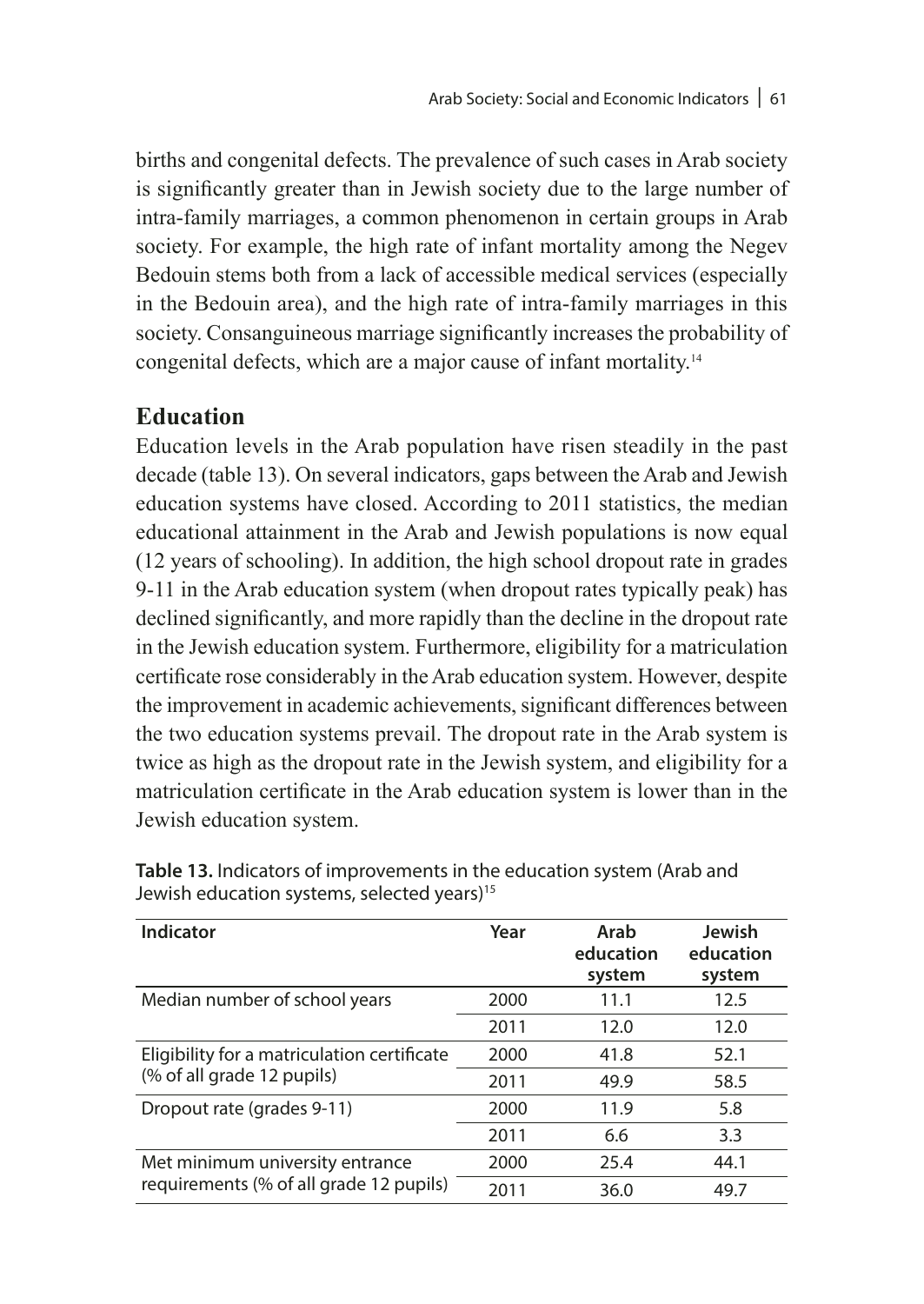Indicators show significant differences between Muslim, Druze, and Christian pupils (table 14). Education level among Christians is significantly higher than average achievement figures for both the Arab and the Jewish education systems. Christian pupils show the highest rates of eligibility for matriculation certificates and fulfillment of university admission requirements, which is explained by the fact that many Christian pupils attend sectarian private schools, where standards of teaching and education are higher than in public schools. In the Arab education system, differences in standards of private sectarian schools and public schools are prominent, and therefore, affluent parents prefer to send their children to private schools.<sup>16</sup>

| Indicator                                                         | Year | <b>Muslims</b><br>(%) | <b>Christians</b><br>(%) | Druze $(\% )$ |
|-------------------------------------------------------------------|------|-----------------------|--------------------------|---------------|
| Eligibility for matriculation                                     | 2000 | 39.2                  | 63.5                     | 38.7          |
| certificate (% of all grade<br>12 pupils)                         | 2011 | 47.8                  | 63.8                     | 54.9          |
| Achievement of minimum                                            | 2000 | 22.1                  | 51.8                     | 22.5          |
| university entrance<br>requirements (% of all<br>grade 12 pupils) | 2011 | 33.8                  | 56.0                     | 36.4          |

**Table 14.** Indicators of improvement in the Arab education system, by religion (selected years)<sup>17</sup>

As a result, educational achievement rates in the Christian population are significantly higher compared to the Muslim and Druze populations. Statistics for 2010 indicate that high school and higher education levels in the Christian population are twice as high as in the Muslim and Druze populations, and 2.2 times as high as in the Negev Bedouin population. Nonetheless, the proportion of individuals with a higher education in the Christian population is lower than in the Jewish population (table 15).

Arab researchers explain that many Arab students prefer to acquire their academic education in Jordan or the Palestinian Authority. The Israeli psychometric exam, which constitutes the main admission criterion of Israeli universities and colleges, is one of the primary explanations for this preference. Arabs have argued that the psychometric exam is culturally biased and reduces the chances of Arab high school graduates gaining admission to Israeli universities and colleges.<sup>18</sup>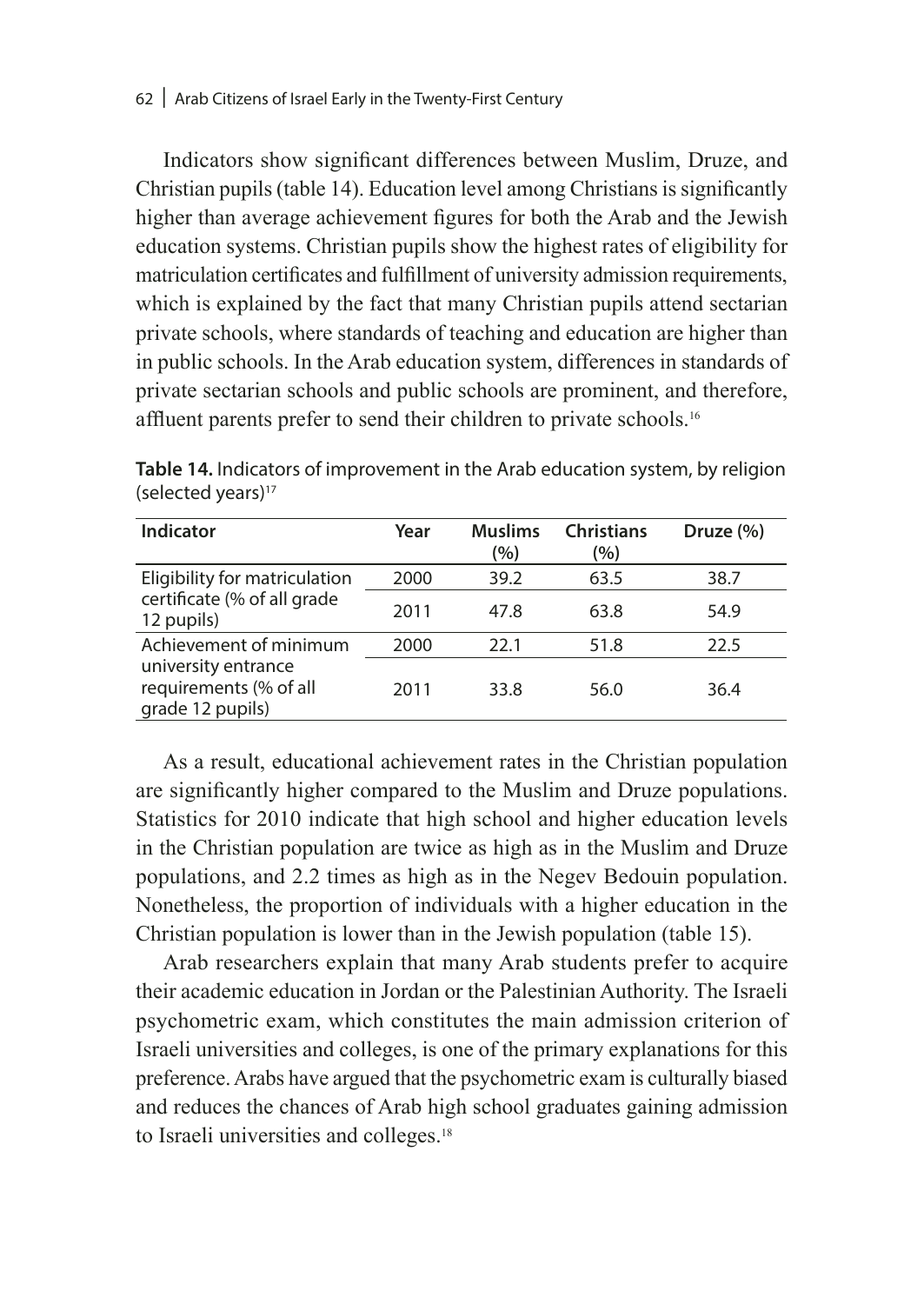| <b>Educational attainment</b>                                               | <b>Muslims</b> |                                       | <b>Christians</b> | <b>Druze</b> | Jews |
|-----------------------------------------------------------------------------|----------------|---------------------------------------|-------------------|--------------|------|
|                                                                             | Total (%)      | <b>Negev</b><br><b>Bedouin</b><br>(%) | (%)               | (%)          | (%)  |
| 0-8 years of education                                                      | 27.7           | 38.9                                  | 17.7              | 22.6         | 7.6  |
| 9-12 years of education<br>(with and without<br>matriculation certificate)  | 53.3           | 45.4                                  | 47.1              | 57.5         | 43.3 |
| 13 years of education or<br>more (post-secondary<br>and tertiary education) | 19.0           | 15.7                                  | 35.2              | 19.9         | 49.1 |

Table 15. Educational attainment by population group and religion, 2010<sup>19</sup>

# **The Labor Force**

Arab and Jewish populations also differ in their rates of participation in the civil workforce.20 Workforce participation in the Arab population is significantly lower than in the Jewish population, and statistics indicate a stable trend, spanning several years. Figures for 2012 indicate that workforce participation is 67 percent in the Jewish population but only 47 percent in the Arab population. The true differences are revealed when comparisons are based on gender: Workforce participation of Arab women is almost one third of the corresponding rate for Jewish women (table 16).

**Table 16.** Civil workforce participation by population group and gender, 201221

| <b>Population group</b> | Total (%) | Male $(\% )$ | Female (%) |
|-------------------------|-----------|--------------|------------|
| Arabs                   | 46.7      | 66.1         | 27.1       |
| Jews                    | 66.9      | 69.7         | 64.3       |

Studies have identified internal and external factors that impede the integration of Arab women in the labor market. The difference between workforce participation rates of Arab men and women stems from the traditional division of roles in Arab households, which are typically larger than Jewish households and in which men are sole breadwinners, while women are homemakers in charge of raising the children. In addition to these internal factors related to culture and tradition, Arab women's integration in the workforce is also impeded by external factors, such as lack of daycare centers or public transportation infrastructure connecting Arab villages to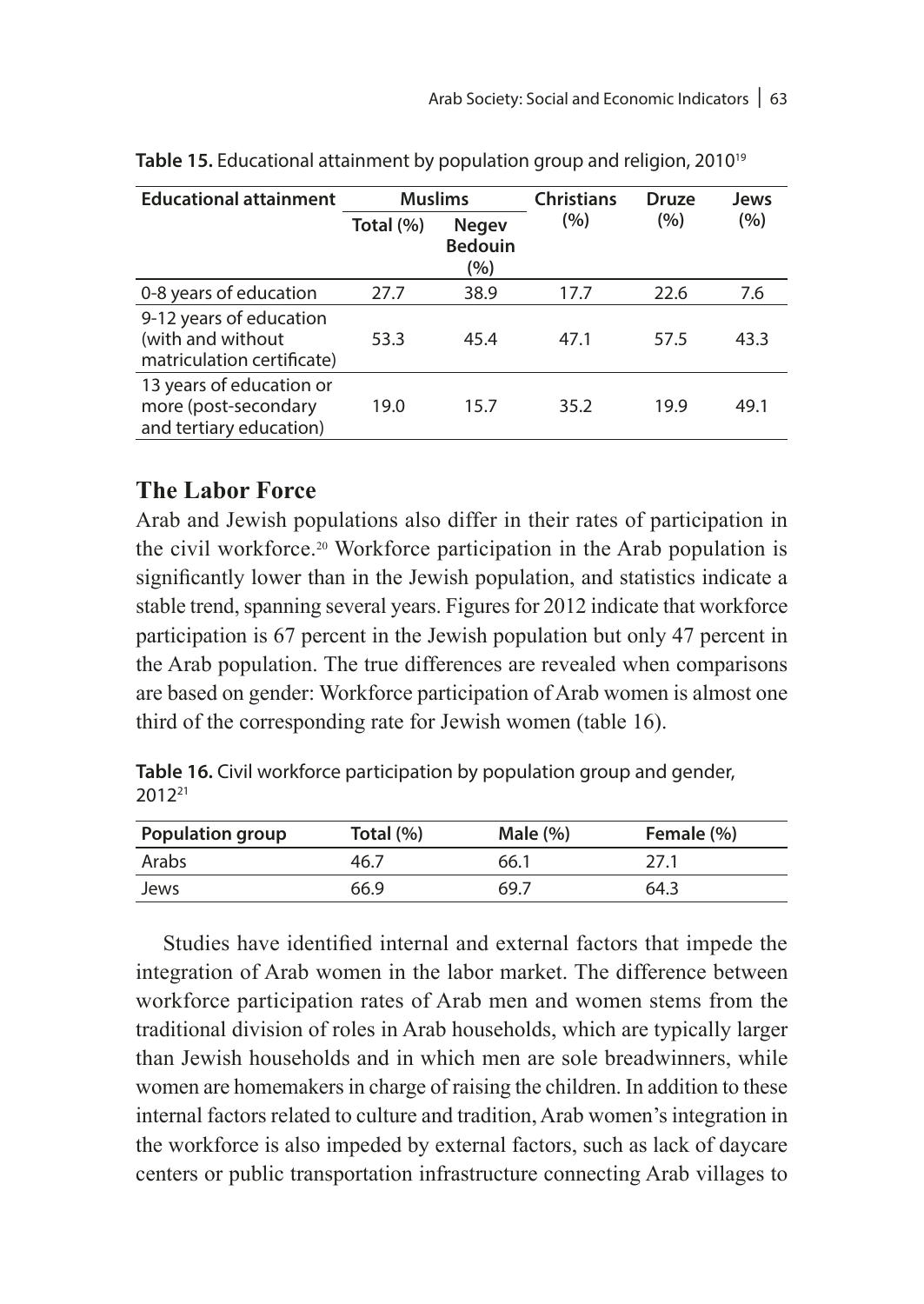work hubs. The result is that Arab households face a much heavier burden of breadwinning than Jewish households, due to the high dependency rate<sup>22</sup> in Arab households and the fact that Arab households typically have a single breadwinner<sup>23</sup>

# **Unemployment**

In the past decade, unemployment in the Arab population has generally been significantly higher than in the Jewish population. At the same time, since the mid-2000s, unemployment rates in the Arab and the Jewish populations have declined steadily. According to statistics for 2011, both groups have similar unemployment rates, reaching a two-decade record low. 2011 unemployment rates even fell below 1995 rates (6.2 percent and 6.3 percent for Arabs and Jews, respectively), when the Israeli economy flourished in response to progress in the Israeli-Palestinian peace process (figure 4).<sup>24</sup>



**Figure 4.** Unemployment rates by population group, 2001-201125

Note that the decline in unemployment does not necessarily attest to an improvement in employment rates or that formal unemployment in the Arab population was alleviated. Arab economists and researchers estimate that informal unemployment in the Arab public is significantly greater than in the Jewish public. The term "informal unemployment" refers to job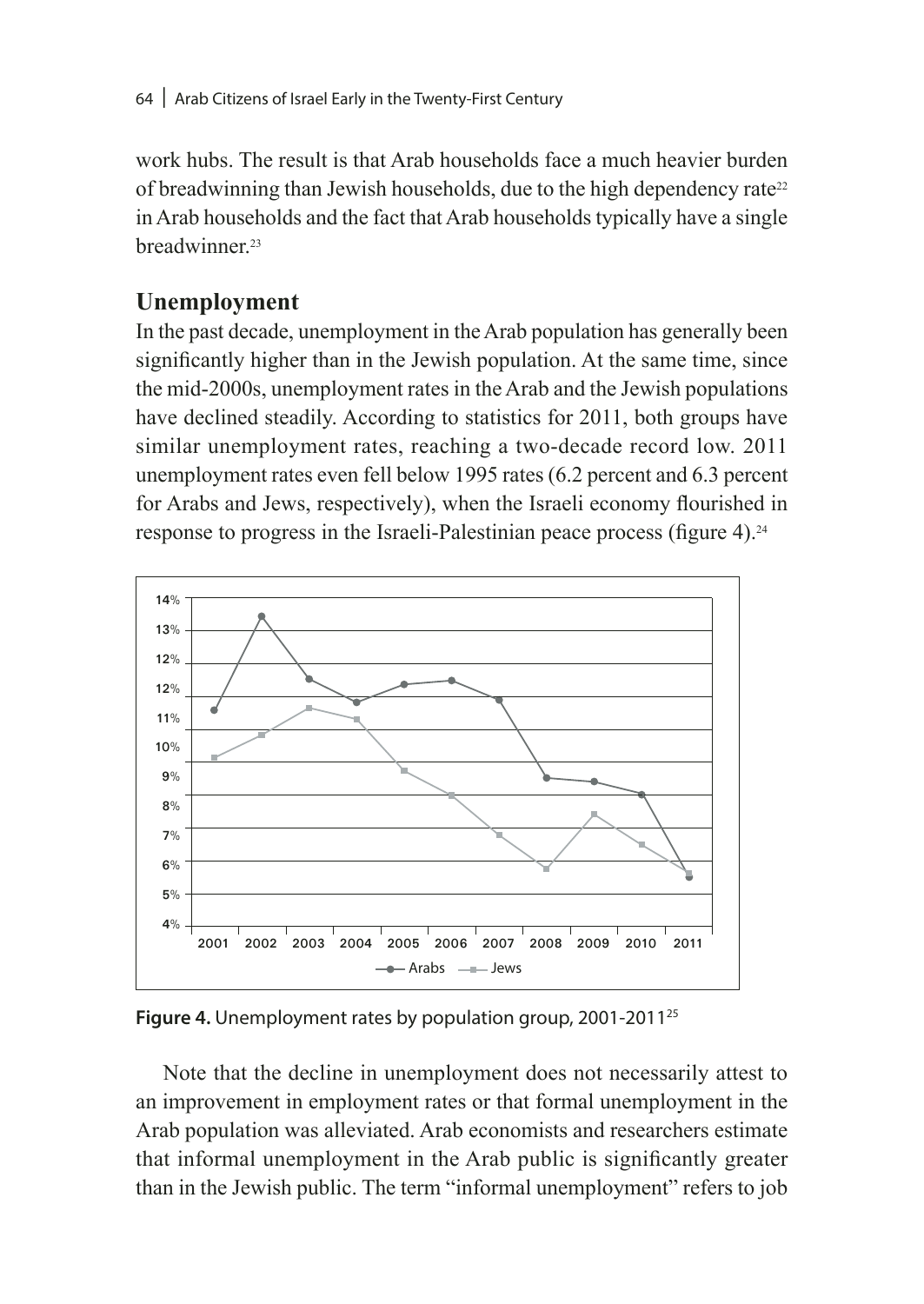seekers who have stopped looking for work and are therefore no longer classified as unemployed; in fact, they are no longer counted as part of the civil workforce. Figures from the Central Bureau of Statistics' Labor Survey for 2011 show that 39,000 job seekers gave up looking for work that year: 11,600 Jewish individuals stopped looking for work, while the number of non-Jewish (mainly Arab) job seekers who despaired of finding a job was almost three times that  $-28,300^{26}$  (or 0.4 and 5.5 percent of the respective populations).27 Furthermore, many Arab job seekers encounter a two-pronged problem: on the one hand they suffer from a shortage of appropriate employment opportunities in their vicinity (this is especially true in peripheral settlements such as the Bedouin villages of the Negev) or employment opportunities that match their education and qualifications. On the other hand, they are subject to discrimination by Jewish employers.<sup>28</sup>

# **Poverty Rate**

The poverty rate<sup>29</sup> (the percentage of the population below the poverty line) of the Arab population is significantly higher than the poverty rate of the total Jewish population. According to National Insurance Institute figures, both the poverty rate of the total Arab population and the poverty rate of Arab children have shown an increasing trend in recent years. In contrast, the poverty rates of the total Jewish population and of Jewish children show a slight decline (table 17).

| Population<br>group | Year             | 2004(%) | 2008(%) | 2012(%) |
|---------------------|------------------|---------|---------|---------|
|                     | Children         | 59.2    | 62.1    | 67.9    |
| Arabs               | Total population | 51.6    | 53.1    | 57.9    |
|                     | Children         | 23.9    | 23.6    | 22.9    |
| Jews                | Total population | 17.1    | 16.4    | 15.5    |

**Table 17.** Poverty rates of total populations and children, by population group (selected years)<sup>30</sup>

According to 2012 statistics, Arab families below the poverty line account for 36.6 percent of all families living in poverty in Israel, almost three times the share of Arab families in Israel's population (13.0 percent). Similar poverty rates are measured in the Arab population and in the Haredi population. Similar to Arab families, Haredi families below the poverty line account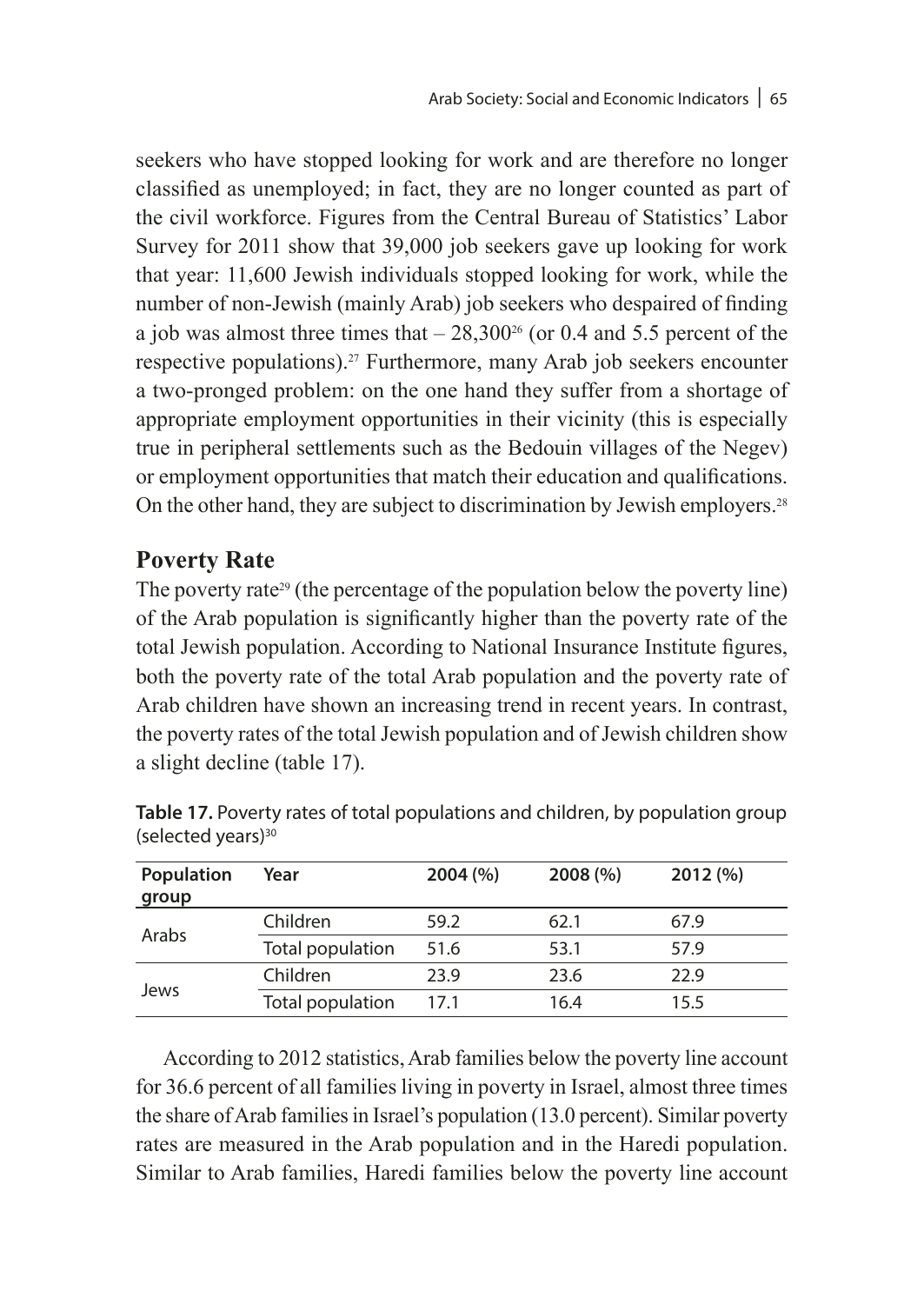for 11.8 percent of all families below the poverty line in Israel, almost three times their rate in the population (Haredi families account for 4.3 percent of the country's total families).<sup>31</sup>

Nonetheless, poverty in the Arab population is much more extensive than in any other population segment, as anti-poverty policy measures have a much more limited impact in the Arab population compared to their impact in the Jewish population. According to 2012 figures, the decline in poverty rates as a result of transfer payments (welfare benefits, pension payments, and so on) was a mere 5.8 percent among Arab families, compared to a decline of 36.5 percent among Jewish families. Transfer payments to the Haredi population led to a decline of 18.2 percent in the poverty rate, which also exceeds the decline in the Arab sector.32 According to a study conducted by the National Insurance Institute, these differences are explained by the differences in the composition of the Arab and Jewish populations. The Jewish population, which has a greater share of individuals age 65 and over compared to the Arab population, are the main beneficiaries of old age and survivor benefits, which account for the largest share of the total benefits awarded by the National Insurance Institute. In contrast, the Arab population is younger and household size is larger, and therefore households are more strongly affected by government policies such as the cut in National Insurance child benefits<sup>33</sup>

Especially high poverty rates are recorded in the Bedouin towns and villages of the Negev. Studies in recent years focusing on the Negev Bedouin consistently point to 70-75 percent poverty rates, with poverty rates among Negev Bedouin children reaching 80 percent or more.<sup>34</sup> In other words, three of every four members of the Negev Bedouin population live below the poverty line. As the proportion of children in this population is especially high, four of every five Bedouin children live in poverty.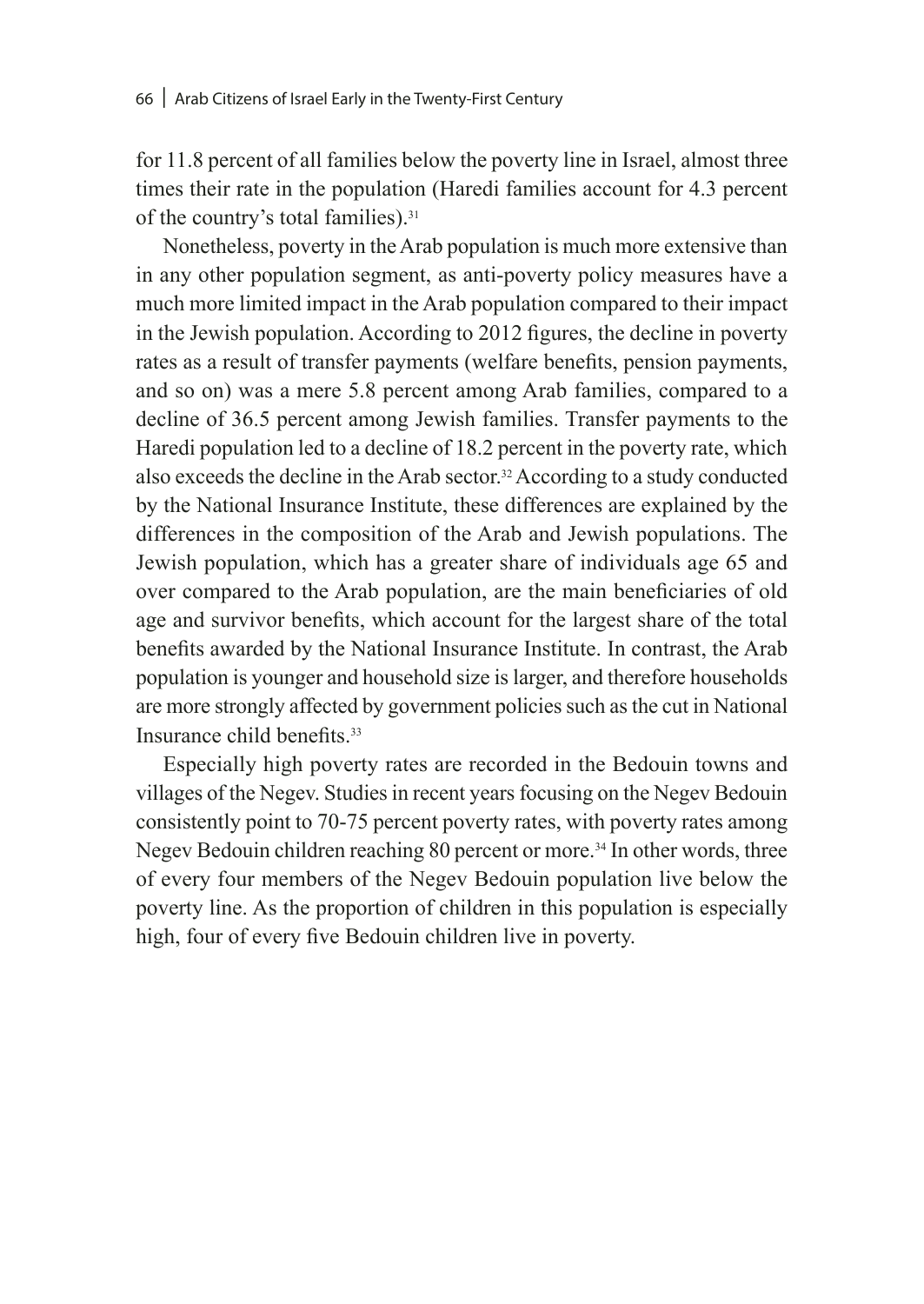# Chapter 4 **Government Policy**

## **Research Approaches to Government Policy**

The study of government policy toward Israel's Arab population is a controversial field, open to interpretations that are grounded in the political worldviews of analysts and pundits. This situation stems from the unique circumstances surrounding the development of Israel's majority-minority relations after the 1948 war, which strongly influenced the self-perceptions of these groups (the Jewish majority and the Arab minority), and had a formative impact on government policy toward the Arab population that remained within state borders. A comparative review of the changes in Israeli government policy toward the Arab minority since statehood is beyond the scope of this review, and focus here is on the past two decades. At the same time, the contemporary public and academic discourse on government policy is largely influenced by the polemics that have developed on this topic since 1948. Below are the main points of the debate between the supporters and detractors of government policy on Israel's Arab population, a debate that continues to the present day.<sup>1</sup>

Government policy supporters consider the issue from a standpoint of modernization theory, which is anchored in the assumption that human society experiences historical evolutionary progress and development toward a better future. The supporters, typically belonging to or identified with Israel's political or security establishment, tend to emphasize the modernization that Arab towns have experienced under Israeli rule and the government contribution to the development of Arab society, certainly compared to the initial condition in 1948. The common assumption of government policy supporters is that government policy toward the Arab minority has been reasonable and appropriate, when taking into consideration the political and security-related background to the majority-minority relations in Israel, and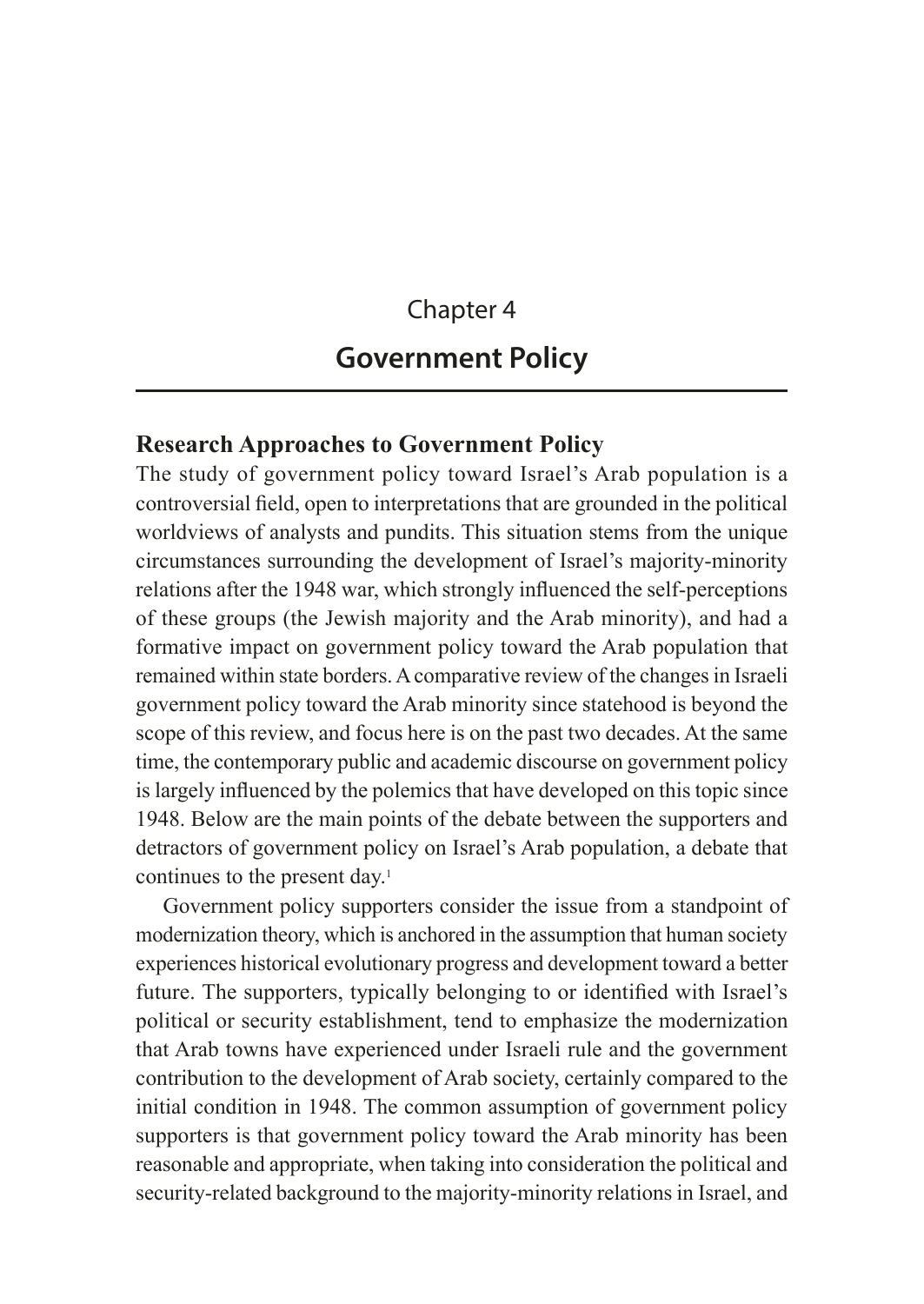in view of the conflict between Israel and the Arab countries (and especially between Israel and the Palestinians). In their opinion, this conclusion remains true even in comparison to the conditions of national minorities in other countries where political and national majority-minority tensions ensue. The supporters do, however, recognize that government policy toward the Arab population is not faultless, and they urge that these faults be corrected.

The detractors are harsh judges of government policy. To explain the rationale underlying the government's policy toward the Arab minority, they base their arguments on the model of supervision and control developed by Ian Lustik,<sup>2</sup> and play down the potential influence of external political circumstances on government policy. In recent years, and especially after the events of October 2000, scathing criticism has increased and assumed anti-Zionist, post-Zionist overtones in the efforts to trace government policy toward Israel's Arab population – then and now – to what are seen as the immoral beginnings of the State of Israel. Detractors stress that the Arabs in Israel are a homeland minority, and thus are entitled to a unique status, in contrast to minority communities that develop as a result of migration. The detractors equate the Arab minority in Israel with indigenous groups in other places in the world that are also struggling to achieve equal rights after longstanding discrimination by state agencies. According to these critics, government policy, which serves Israel's foundational rationale as the Jewish nation state, is no longer justified today – even if such policy had some justification in the first decades of statehood – as it causes injustice to the Arab minority. Such a policy, they argue, is inconsistent with the democratic principles that the state is obliged to uphold under the Declaration of Independence.

How can government policy toward the Arab minority be characterized? Smooha identified four main models to be used to analyze policymaking in states with ethnic, religious, or national divisions between the majority and the minority.3

- a. *State-building or consensus-building*: According to this model, policymaking is designed to develop a common identity based on a single language, culture, and nationality. This model may be implemented through assimilation and a melting pot strategy. France and the United States are distinct examples of this model.
- b. *Consociational democracy*: According to this model, sectarian divisions are maintained and distinct cultures and identities are recognized, based on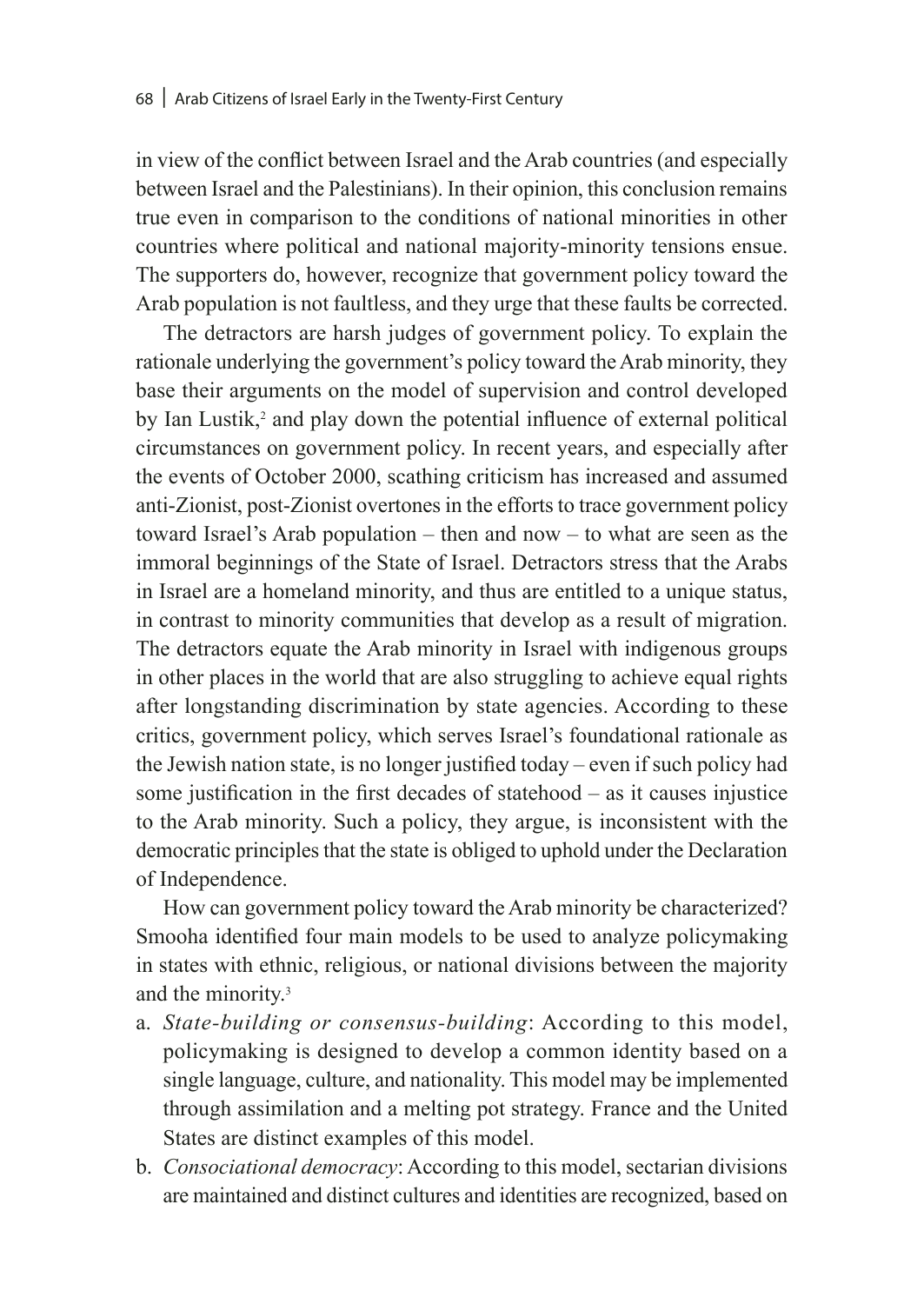a division of power between social groups and a politics of compromise. Switzerland and Belgium are examples of this model.

- c. *Unequal pluralism*: This model is typically identified with the principle of power. Ethnic divisions remain, but instead of compromise and coexistence, the majority rules state institutions, imposes its culture, allocates resources, and tends to disregard minority needs.
- d. *Marginalization*: This is an extreme model, designed to exclude the minority from majority settings.

The fundamental contradiction between the principles of a majoritarian nation state (a state that serves the interests of the majority, which also determines the national identity of the state) and the principles of liberal democracy was already noted in the Or Commission Report.4 In fact, the detractors of government policy agree that government policy toward the Arab citizens typically moves within the range extending from the unequal pluralistic model (c) to the marginalization model (d). They argue that the democracy practiced in Israel makes it impossible to create fundamental equality for its Arab citizens, as it gives the majority the power to impose its will on the minority in the name of the democratic principle of majority rule (in a process that transforms this principle into a "tyranny of the majority"). In contrast, the supporters believe that even if government efforts to reduce the socio-economic differences between majority and minority are inadequate, government policy does in fact respect diversity and seeks to gradually integrate the Arab population into Israeli society. The supporters' position is based on their conviction that all Israeli governments have been committed to an ethos of liberalism and equality and the democratic principles on which Israel was founded<sup>5</sup>

# **Government Policy toward the Arab Population 1992-2015: A Comparative Overview**

In the 1990s, a substantial change occurred in the governmental approach to the country's Arab population, and attention to its hardships appeared to be on the rise. One aspect of this change was that the official basic policy guidelines of most of the governments in this period included, in great detail, the urgent concerns of the country's Arab and Druze citizens (table 18). These governments also acknowledged the existence of persistent inequality and the need to reduce the gaps between the population groups. Another aspect of this change was tangible allocations of government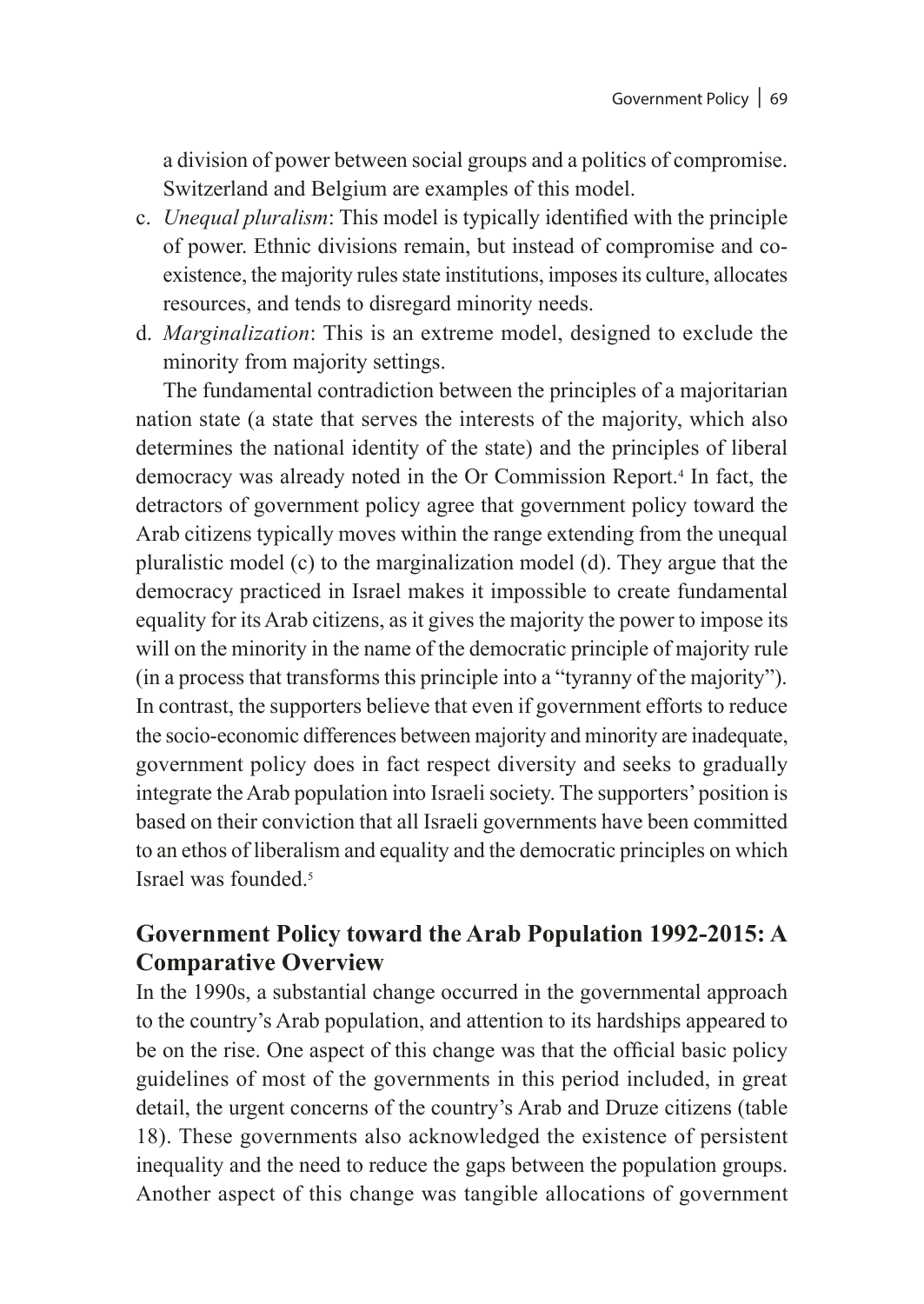ministry budgets. The Rabin-Peres government (1992-1996) was marked by a period of affirmative action toward the Arab population. Another indication of the growing significance of the "Arab issue" in government policymaking is that Arab population affairs were handled by increasingly senior level government officials, whereas formerly most of the advisors for Arab affairs in the Prime Minister's Office and other government ministries were junior officials. In the past two decades, however, matters relating to the Arab population have been handled at the ministerial level (ministerial committees), and the development of the Arab population is defined as an issue that the Prime Minister's Office seeks to promote.

**Table 18.** Comparison of Israeli government policies on the Arab population 1992-20156

| Government                                | Main points of government policy on the Arab and Druze<br>citizens                                                                                                                                                                                                                                                                                                                                                                                                                                                                                                                                                                                                                                                                                                                                                                                                                                                                                                                                                                                                                                                                                                                                                                                                                              |
|-------------------------------------------|-------------------------------------------------------------------------------------------------------------------------------------------------------------------------------------------------------------------------------------------------------------------------------------------------------------------------------------------------------------------------------------------------------------------------------------------------------------------------------------------------------------------------------------------------------------------------------------------------------------------------------------------------------------------------------------------------------------------------------------------------------------------------------------------------------------------------------------------------------------------------------------------------------------------------------------------------------------------------------------------------------------------------------------------------------------------------------------------------------------------------------------------------------------------------------------------------------------------------------------------------------------------------------------------------|
| Rabin-Peres<br>government (1992-<br>1996) | Significant change compared to policies of previous government<br>administrations. This change was reflected in a very broad and<br>detailed platform, which referred to "Arabs and Druze," in contrast<br>to "the minorities," a term used by previous governments. The<br>government acknowledged the discrepancies between Jewish<br>and Arab towns in a variety of areas, including education, welfare,<br>industry, agriculture, housing, youth, and healthcare services,<br>and declared that it would take steps to close these gaps.<br>The government expressly acknowledged the need to resolve<br>a series of urgent problems, including: the unrecognized Arab<br>settlements, inequality in budget allocations to Arab and Druze<br>local governments, the Negev Bedouin, and the housing problem<br>in Arab and Druze towns. Therefore, the government committed<br>to expedite plans to enlarge existing Arab and Druze towns. In<br>the matter of Muslim endowment funds (waqf), the government<br>did not content itself with the general, vague statements made<br>by previous governments, and instead committed to take<br>effective action by establishing a special committee on the<br>Muslim endowment to regulate its administration by members<br>of the Muslim sect. |
|                                           |                                                                                                                                                                                                                                                                                                                                                                                                                                                                                                                                                                                                                                                                                                                                                                                                                                                                                                                                                                                                                                                                                                                                                                                                                                                                                                 |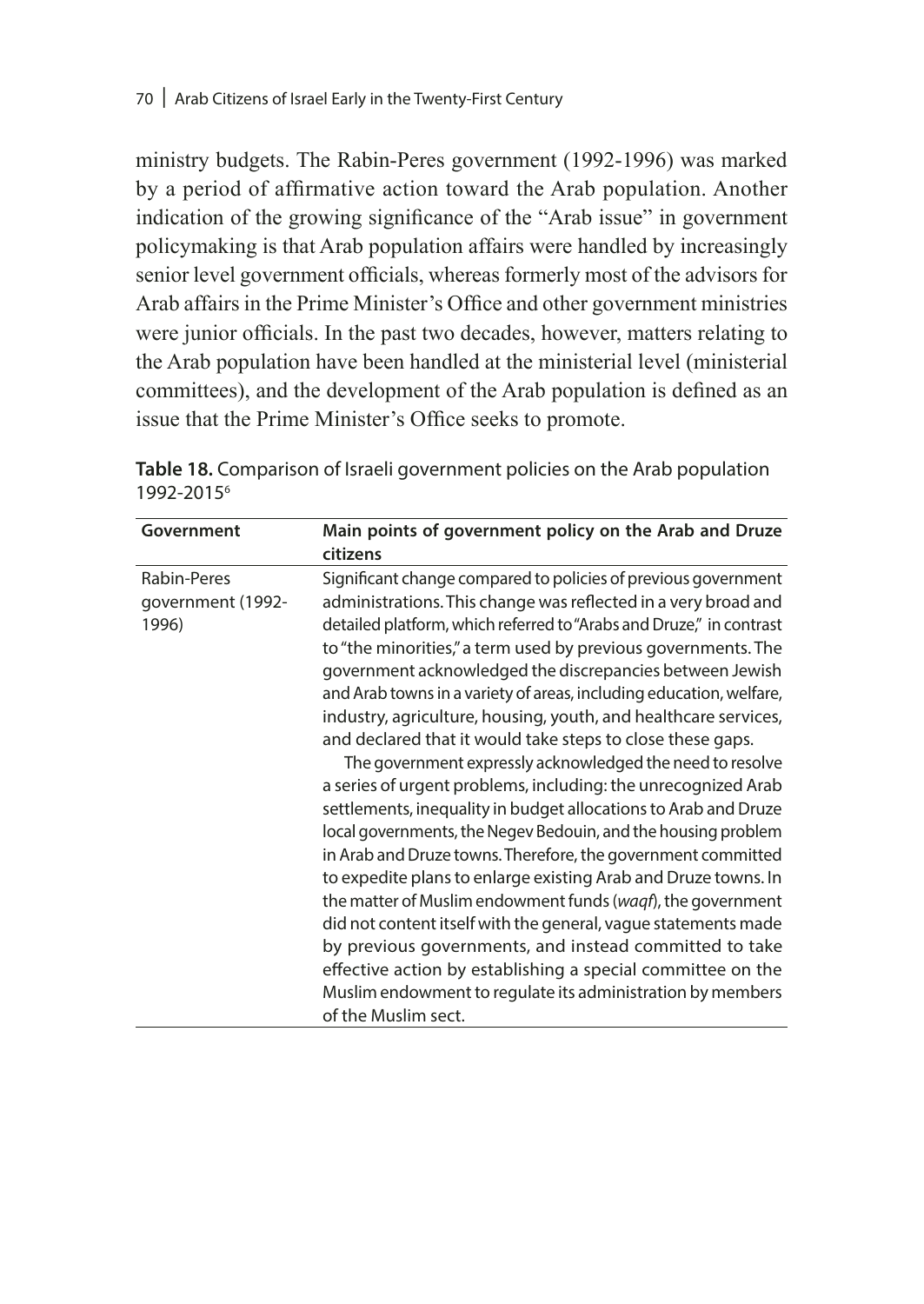| Government                                  | Main points of government policy on the Arab and Druze<br>citizens                                                                                                                                                                                                                                                                                                                                                                                                                                                                                                                                                                                                                                                                                                                                                           |
|---------------------------------------------|------------------------------------------------------------------------------------------------------------------------------------------------------------------------------------------------------------------------------------------------------------------------------------------------------------------------------------------------------------------------------------------------------------------------------------------------------------------------------------------------------------------------------------------------------------------------------------------------------------------------------------------------------------------------------------------------------------------------------------------------------------------------------------------------------------------------------|
| Netanyahu<br>government<br>$(1996 - 1999)$  | Semantically, the government regressed and reverted to use of<br>the by-then obsolete term "minorities." This government's policy<br>was also characterized by a patronizing attitude, reflected in<br>statements such as "it would make special efforts to promote<br>the members of the minorities who tied their destiny with the<br>Jewish people and the State of Israel and served in the state's<br>security forces."<br>The government declared its intention to take action to<br>increase budgets of local Arab governments in need of improving<br>their basic infrastructures, in order to close the gaps between<br>them and other towns. In contrast to the policy of the Rabin-<br>Peres government, this government policy made no reference<br>to the urgent problems on the agenda of the Arab population. |
| Barak government<br>$(1999 - 2001)$         | In general, this government acknowledged the need to take<br>action "to correct past distortions in the allocation of resources<br>and public services" in order to reduce the unequal treatment<br>given to Arabs and Druze in Israel.<br>Similar to the Rabin-Peres government, the Barak government<br>explicitly acknowledged the existence of "disturbing issues such<br>as the recognition of unrecognized Arab villages; expropriation<br>of lands for public needs; the Negev Bedouin issue; the need to<br>expedite approval of framework plans; the need to determine<br>boundaries of disputed zones; solutions to housing problems<br>for young couples and needy individuals; and reinstatement<br>of the displaced residents of Ikrit and Biram."                                                              |
| Sharon governments<br>$(2001 - 2006)$       | The platforms of the two Sharon governments were similar<br>to that of the Barak government, but in contrast to the Barak<br>government and the first Sharon government, the second<br>Sharon government (2003-2006) did not explicitly define the<br>urgent problems on the agenda of the Arabs in Israel, and<br>merely declared that it "would study the problems that concern<br>Israeli-Arabs and take steps to resolve the issues."                                                                                                                                                                                                                                                                                                                                                                                    |
| Olmert government<br>$(2006 - 2009)$        | This government returned markedly to its intention to institute<br>equality toward the Arabs, integrate them in civil society, and<br>"immediately implement a policy of equality in access to<br>education, infrastructure, and healthcare and welfare services."                                                                                                                                                                                                                                                                                                                                                                                                                                                                                                                                                           |
| Netanyahu<br>governments<br>$(2009 - 2015)$ | The governments' policy emphasized their intention to preserve<br>Jewish heritage and the Jewish character of the state. Members<br>of the Arab public were considered "members of other religions";<br>the government would "respect the religions and traditions of<br>all the other religions in Israel according to the values of the<br>Declaration of Independence."                                                                                                                                                                                                                                                                                                                                                                                                                                                   |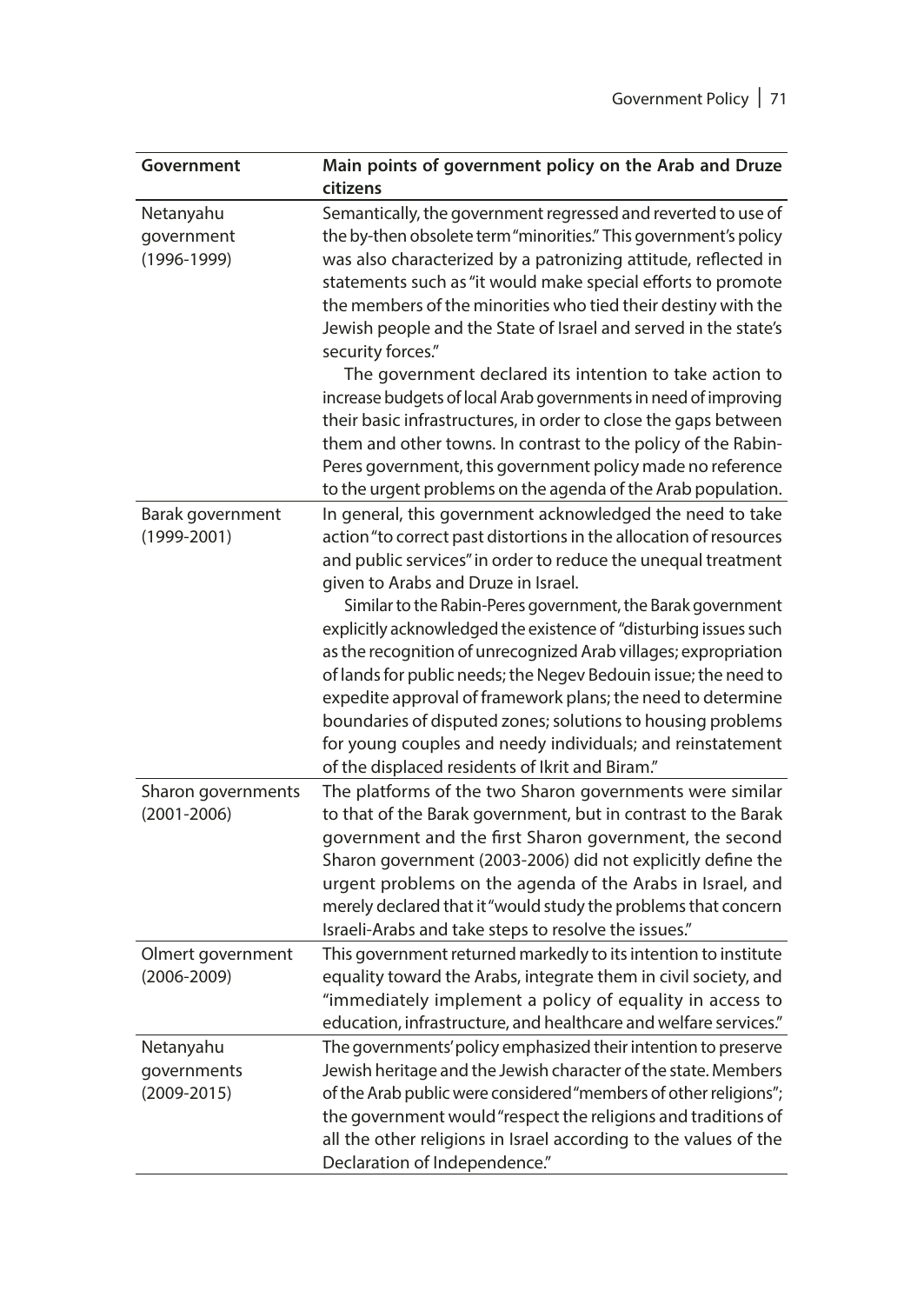A semantic regression is evident in the policies of recent governments, which treat the Arab population as an assemblage of sects and religions, "members of other religions," or have even reverted to use of the obsolete term "minorities." This position contrasts sharply with the self-perception of Israel's Arabs, who consider themselves a full-fledged national minority, and also contrasts with the policy on the Arab population of several of the governments of the 1990s.

Nonetheless, recent governments have clearly adopted a pragmatic approach, which is reflected in their efforts to redress the hardships of the Arab population in effective, practical terms (table 19). The most notable manifestation of this trend is the multi-annual development programs for Arab towns. In the past decade, a series of programs have been developed that focus on the advancement of the Arab towns, including the Bedouin towns of the Galilee and the Negev, and Druze and Circassian villages, and a five-year plan for 12 of the country's major Arab towns whose population accounted for one third of the total Arab population in Israel. The programs defined a development budget and targets for Arab towns in the following areas: infrastructure and sewage, road infrastructure, public buildings, employment development, reduced gaps in education, and solutions to the budgetary problems in the Arab local governments. The official aim of these plans is to bring the level of development in the Arab towns to the national level of development.

The pragmatic approach of successive governments also found its expression in the establishment in February 2007 of the Authority for Economic Development in the Arab, Druze, and Circassian Sector under the Prime Minister's Office, designed to promote integration of the Arab population in the country's economy. Pragmatism likewise underlies efforts to resolve one of the most emotionally charged issues dividing state authorities and the Arab population: regulation of the status of the Bedouin settlements in the Negev.7 The government officially acknowledged the discrimination experienced by the Arab population for many years, and expressed its desire (for example, at the Prime Minister's Convention in Haifa in July 2008) to rectify the situation.

Official statistics, however, show that actual budget distribution in recent years has been typically below original budget allocations, and development plan implementation typically lags behind original schedules. For example, a 2005 report of Sikkuy, the Association for the Advancement of Civic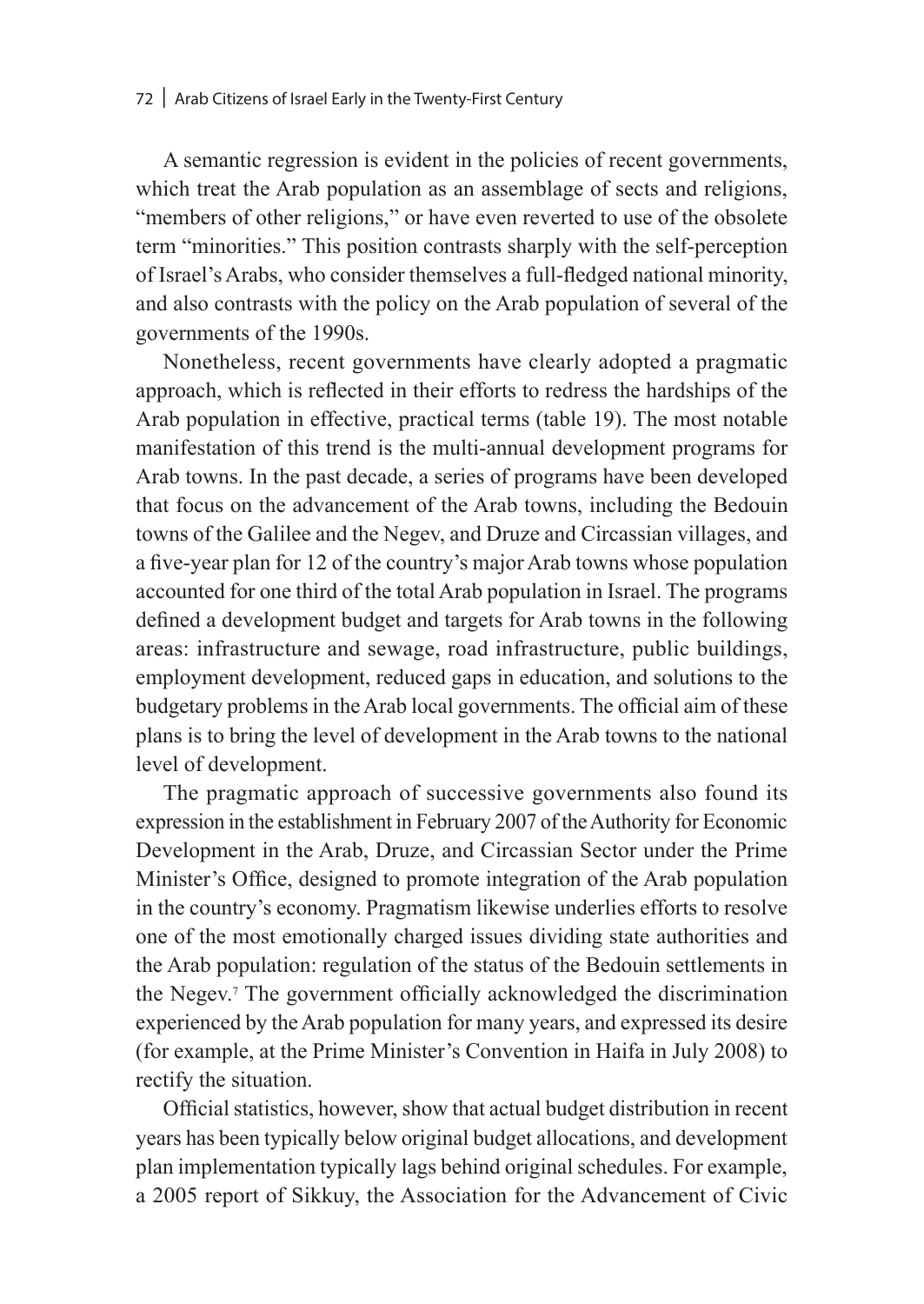| Table 19. Major government resolutions on development of Arab towns, |
|----------------------------------------------------------------------|
| 2000-2012 <sup>8</sup>                                               |

| Government<br>resolution (date) | Title                                                                                                                | Implementa-<br>tion period | Earmarked<br>budget<br>(NIS<br>millions) |
|---------------------------------|----------------------------------------------------------------------------------------------------------------------|----------------------------|------------------------------------------|
| 2467<br>(October 20, 2000)      | Multi-annual program to<br>develop the Arab settlement<br>("the 4-billion plan")                                     | 2001-2004                  | 3,947                                    |
| 1881<br>(September 25, 2003)    | Development plan for<br>existing Bedouin settlements<br>in the Negev                                                 | 2003-2008                  | 1,085                                    |
| 1403<br>(January 27, 2004)      | Development plan for the<br>Bedouin settlements in the<br>North                                                      | 2004-2005                  | 172                                      |
| 3956<br>(July 22, 2005)         | Development plan for the<br>new Bedouin settlements<br>in the Negev (Abu Basma<br>settlements)                       | 2005-2008                  | 388                                      |
| 1539<br>(March 21, 2010)        | Five-year economic<br>development plan for the<br>settlements of the minorities<br>sector                            | 2010-2014                  | 800                                      |
| 2861<br>(February 13, 2011)     | Multi-annual plan to develop<br>and empower the Druze and<br>Circassian settlements                                  | 2011-2014                  | 665                                      |
| 3211<br>(May 15, 2011)          | Multi-annual plan to develop<br>and empower the Bedouin<br>settlements of the North                                  | 2011-2015                  | 338                                      |
| 3708<br>(September 11, 2011)    | Program to promote<br>economic growth and<br>development of the Bedouin<br>population in the Negev                   | 2012-2016                  | 1,263                                    |
| 4193<br>(January 29, 2012)      | Increasing participation<br>in the labor force and<br>employment rates in the<br>Arab population                     | 2012-2016                  | 730                                      |
| 4432<br>(March 18, 2012)        | Development plan for<br>the minorities sector<br>(continuation and extension<br>of the March 2010 five-year<br>plan) | 2012-2016                  | 250                                      |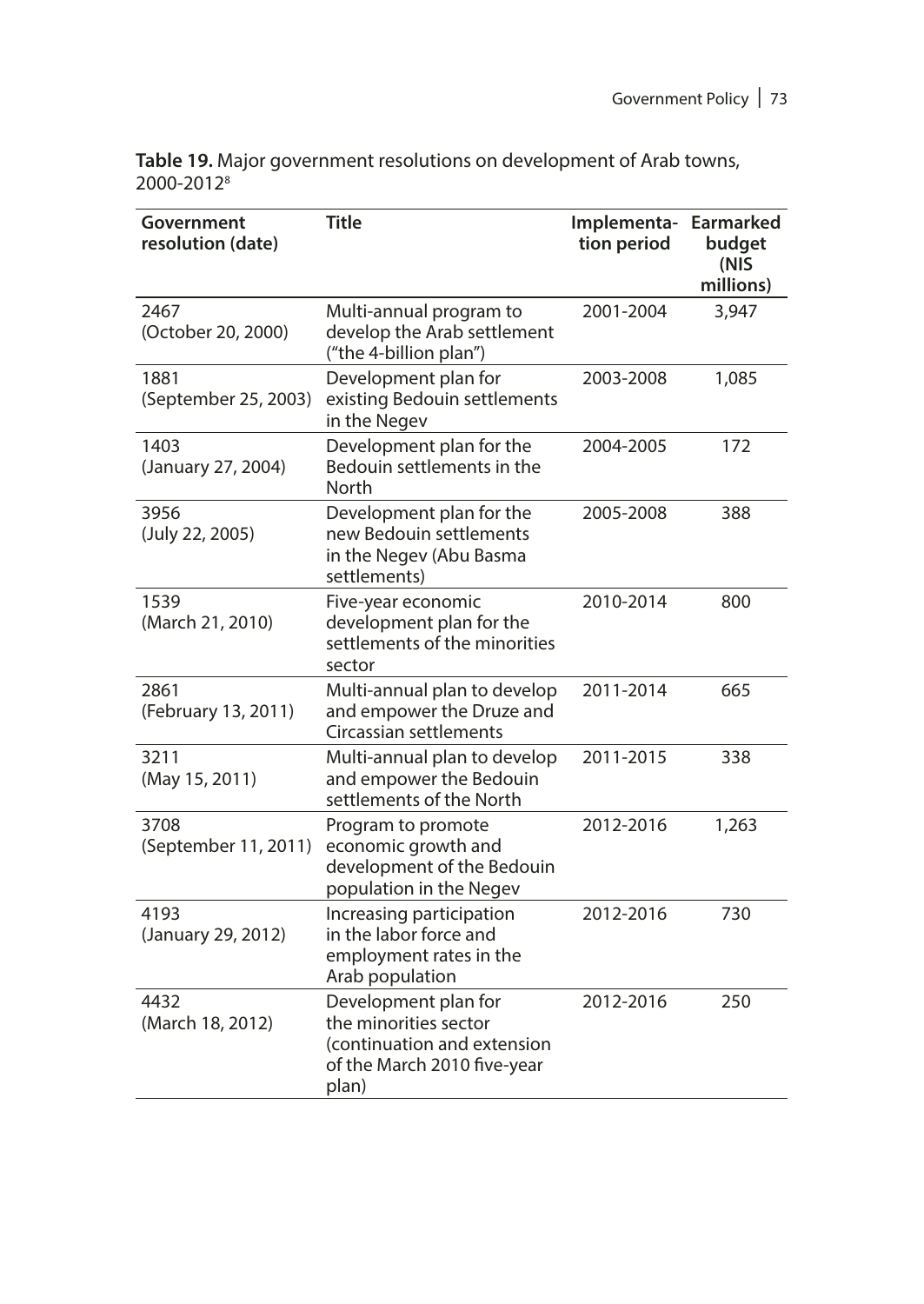Equality, reviewing execution of the "4-billion Plan" – the five-year plan for 2000-2004, considered one of the most comprehensive development plans drafted by the government for the Arab towns – found that only 70 percent of the original budget was implemented.9 Another example concerns the 2010-2014 five-year plan approved by the government in March 2010, whose implementation was assigned to the Authority for Economic Development in the Arab, Druze, and Circassian Sector. According to the State Comptroller's Report, by late 2012, after the halfway mark for plan execution, only 16.5 percent (one sixth) of the original budget for housing, one of the major items in this plan, was effectively executed.10

It is undeniable that governmental development plans for the Arab population are underbudgeted and inadequate to address this population's needs. According to a report drafted by Mossawa, the Advocacy Center for Arab Citizens in Israel, which studied the 2012 government budget, only NIS 1 billion (6 percent) of the NIS 17 billion of the government's development budget that was earmarked for development plans for the Arab population had been approved by the government in 2010-2012 (table 19). According to calculations presented in the report, an additional NIS 6 billion was needed in 2013 (1.6 percent of the state budget approved that year of NIS 366 billion) for the development budget items pertaining to the Arab population.<sup>11</sup>

As a result, the cumulative impression of these foundering efforts have fueled Arab public leaders' concerns that government administrations never intended to implement affirmative action, and only sought to appease the Arab public's soaring rage in view of the significant socio-economic gaps between Jews and Arabs in Israel (as discussed in chapter 1).<sup>12</sup>

# **Obstacles in Implementing Government Policy**

What are the barriers that impede execution of government resolutions and policies to promote equality for the Arab population in Israel? Four main obstacles can be identified:

a. *The Jewish character of the state*: Most professionals in the field concur that the Jewish-Zionist nature of the state poses an obstacle to full equality for the state's Arab citizens. Critics argue that inequality between Jews and Arabs in Israel can no longer be attributed to the different starting points of modernization and development in Arab and Jewish towns, or to external political circumstances. Instead, the Jewish-Zionist nature of the state, which is reflected in prioritization of the interests of the Jewish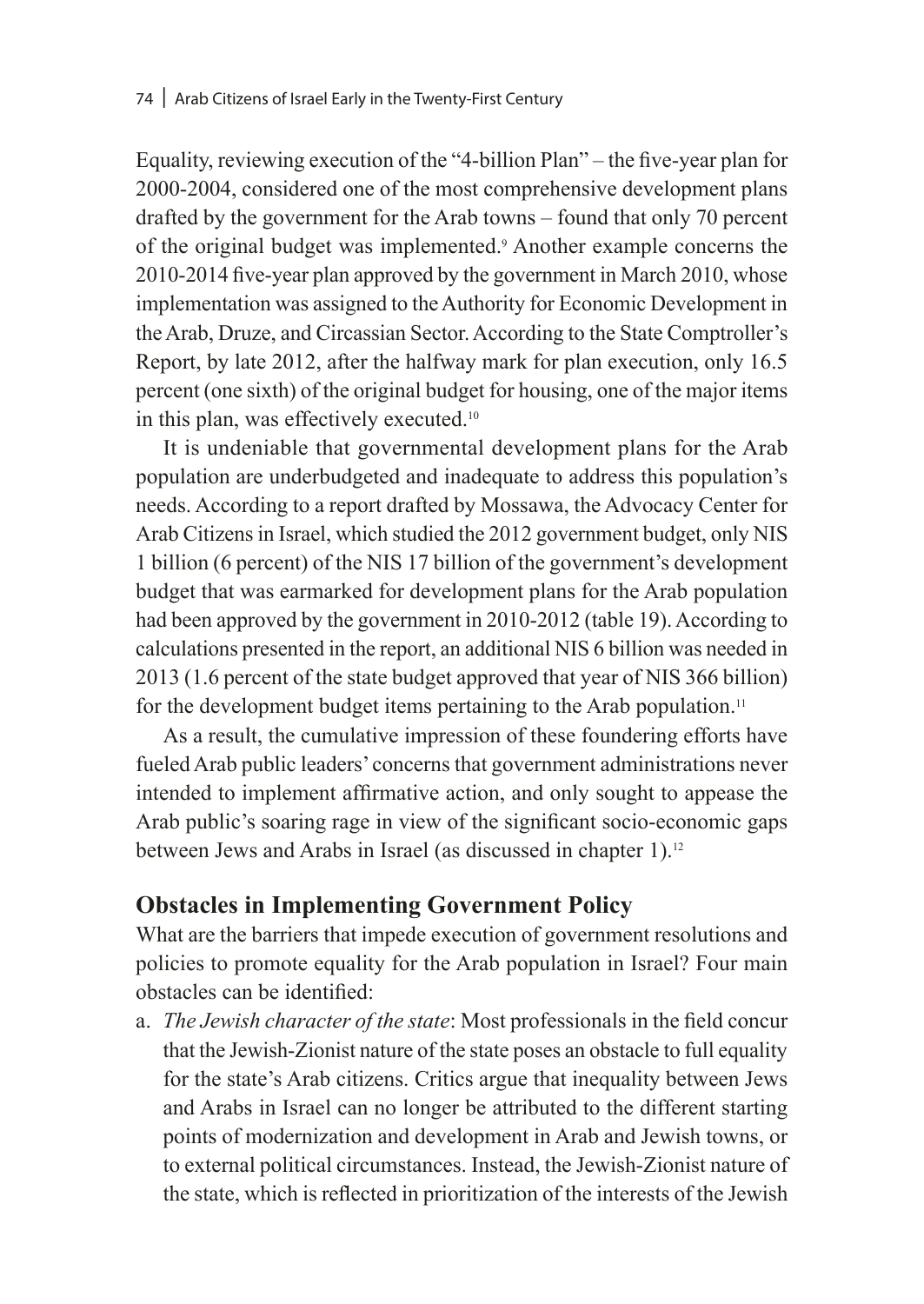majority over all other considerations, is the source of the inferior status of the Arabs in Israel<sup>13</sup>

- b. *Security constraints*: It seems that the longstanding treatment of Arab interests in Israel as a security issue has left an enduring imprint. Because of the enormous proportions that security considerations have traditionally assumed in government policies, with roots back to the military administration (1948-1966), Arab consciousness is pervaded by a deep mistrust of the government's intention to achieve equality. The sector's misgivings were reinforced by the repercussions of the events of October 2000, when the government assigned the task of developing policy proposals regarding the Arab population to the National Security Council. This measure prompted sharp criticism among the Arab public, as it was considered confirmation that state authorities considered the Arab citizens to be a security threat.<sup>14</sup>
- c. *Bureaucratic constraints*: It is sometimes the case that ministerial-level resolutions to allocate resources for the Arab population filter down incompletely to the junior official or executive level, only to dissipate. The Or Commission addressed this phenomenon in its report: "Even [though] there was willingness on the authorities' part to initiate action to reduce discrimination, and planning authorities were activated to prepare multiannual development plans for the Arab sector…the practical execution of these plans and recommendations was no more than negligible in many cases. Numerous good intentions were eroded in the rigid bureaucratic processes."15 Rekhess and Navot have explained that bureaucratic officials may become an obstacle if they have no interest, knowledge, ability, or willingness to implement the government's anti-discrimination policy, even if the government decides on it.16
- d. *Fragmentation of the political system*: The decline in the power of the major political parties following the implementation of the Direct Elections for Prime Minister Law led, after 1996, to increased political fragmentation. The political system became more strongly divided along sectarian lines, and political parties focused more intensely on specific topics or representation of specific interest groups. Most of the energy and resources of political parties were directed to coalition commitments. As a result, the Arab issue was relegated to the sidelines.<sup>17</sup>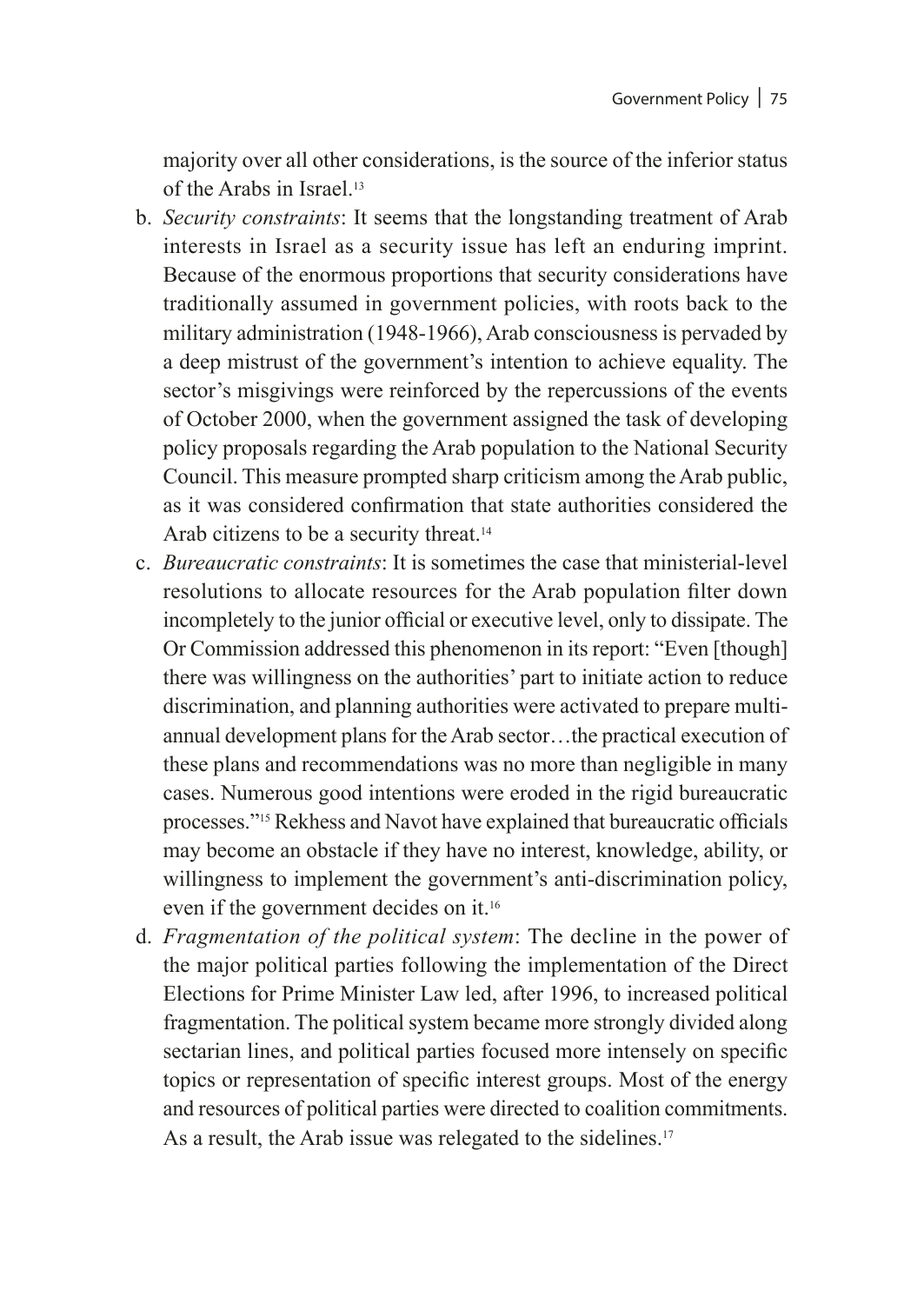Notably, state agencies are not the only source of obstacles that impede execution of government plans. The precarious financial situation of the local Arab governments also affects their ability to maintain and operate infrastructure projects that are under construction, and also constrains their access to government budgets based on matching funds. One of the reasons for the financial instability of the local Arab governments is mismanagement of local affairs, which largely stems from a poor organizational culture and local power struggles that divide the population on clan or sectarian lines.18 At the same time, Arab residents' willingness to cooperate with the development efforts in their towns is dampened by their misgivings of the true intentions of state authorities.<sup>19</sup>

## **Laws and Legislative Initiatives Involving the Arab Population**

Arab citizens' mistrust of the government's intentions is not without grounds. In recent years, various legislative initiatives have been perceived by the Arab public and its leaders as attempts to entrench the Jewish character of Israel through legislation, at the expense of the state's democratic character. One example is the amendment to the Citizenship Law, approved by the government in October 2010, which determined that non-Jews (and only non-Jews) who apply for Israeli citizenship must make a pledge of allegiance to the State of Israel defined as a Jewish, democratic state.<sup>20</sup> Another example is the approval of the "Nakba Law," which prohibits public organizations or organizations that receive government funding to organize or finance activities that depict Israel's Independence Day or the establishment of the State of Israel as a day of mourning. Other bills in areas such as employment, housing, official state languages, and the nature of the state – some of which have been adopted by the government – are also interpreted as efforts to entrench the state's Jewish character in a manner that is prejudicial to the rights of Arab citizens. Notable examples of such legislative initiatives include a bill concerning prioritization of IDF veterans in access to civil service jobs; a bill that permits small communities to reject admission to applicants that are incompatible with the town's "social fabric" ("the Admission Committees Law"), which was approved in March 2011; bills seeking to define Hebrew as Israel's sole official language and Arabic as a secondary official language only (similar in status to Russian and English); and bills seeking to explicitly define Israel as a Jewish state or "the nation state of the Jewish people" in a Basic Law.21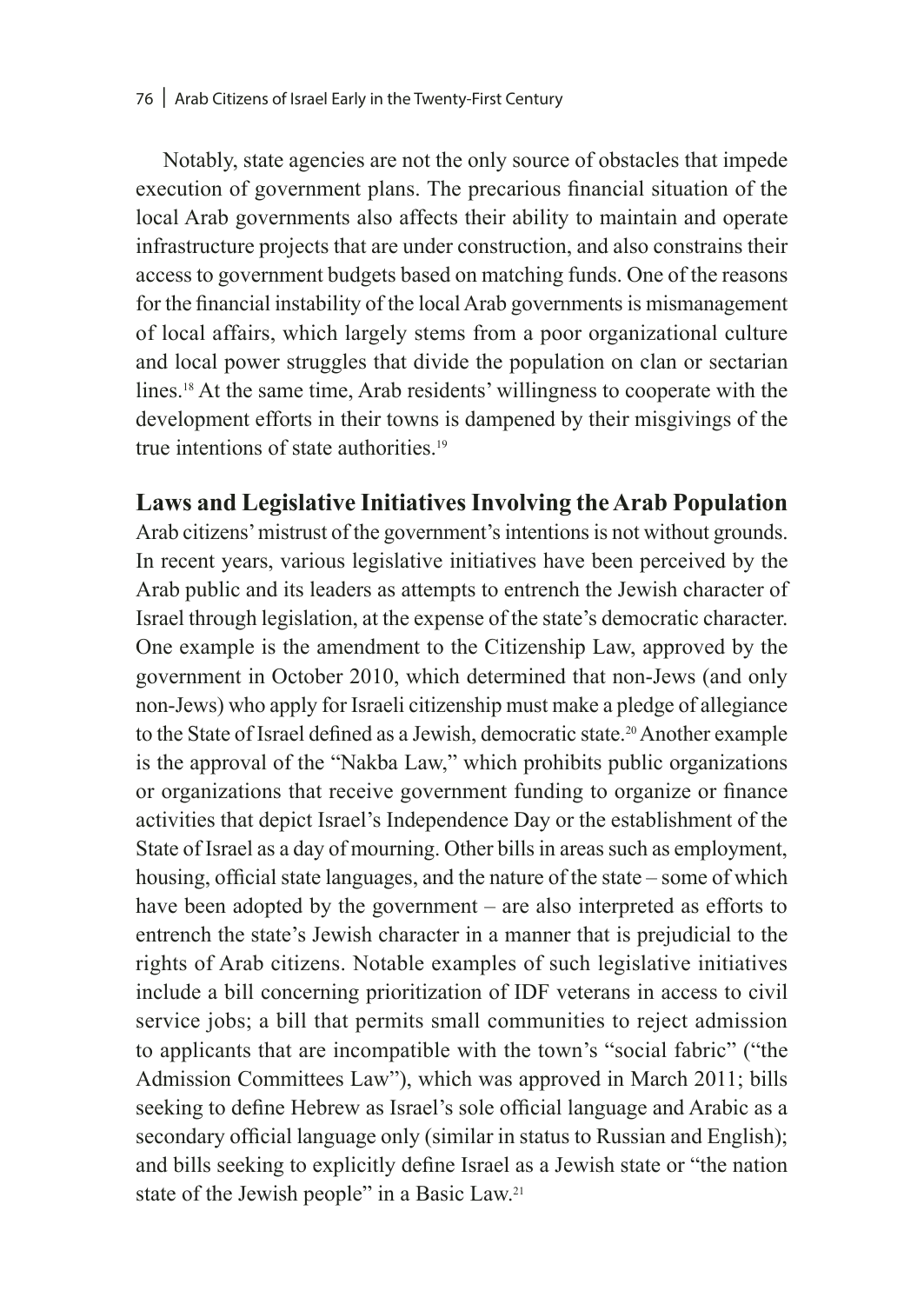Such initiatives were received with rancor by the Arab public and its leaders and laid ground for Arab citizens' growing distrust of the government (according to public opinion polls, mistrust toward the government is higher in the Arab population than in the Jewish population  $-70$  and 50 percent, respectively). Smooha attributed the high level of Arab citizens' distrust of the government to their perception that the right wing government represents the state's Jewish citizens more than it does the Arab citizens.<sup>22</sup> Ahmad Tibi famously recalled that the State of Israel is "Jewish and democratic" in terms of being "democratic for the Jews, and Jewish for the Arabs."23 Tibi repeated this aphorism on several occasions in recent years at forums that he believed represented the full force of deep-seated discrimination against the Arab citizens in legislative procedures, including the Knesset Constitution, Law, and Justice Committee in December 2009, during a hearing on the Admissions Committee Law,<sup>24</sup> and when he responded to the government's approval of the amendment to the Citizenship Law in October 2010.25 Tibi's aim was to highlight the contrast between Israel's definition as a democratic state and its character as a Jewish state, and to stress that the state prefers its Jewish character at the expense of democratic considerations whenever it is forced to choose between the two.<sup>26</sup>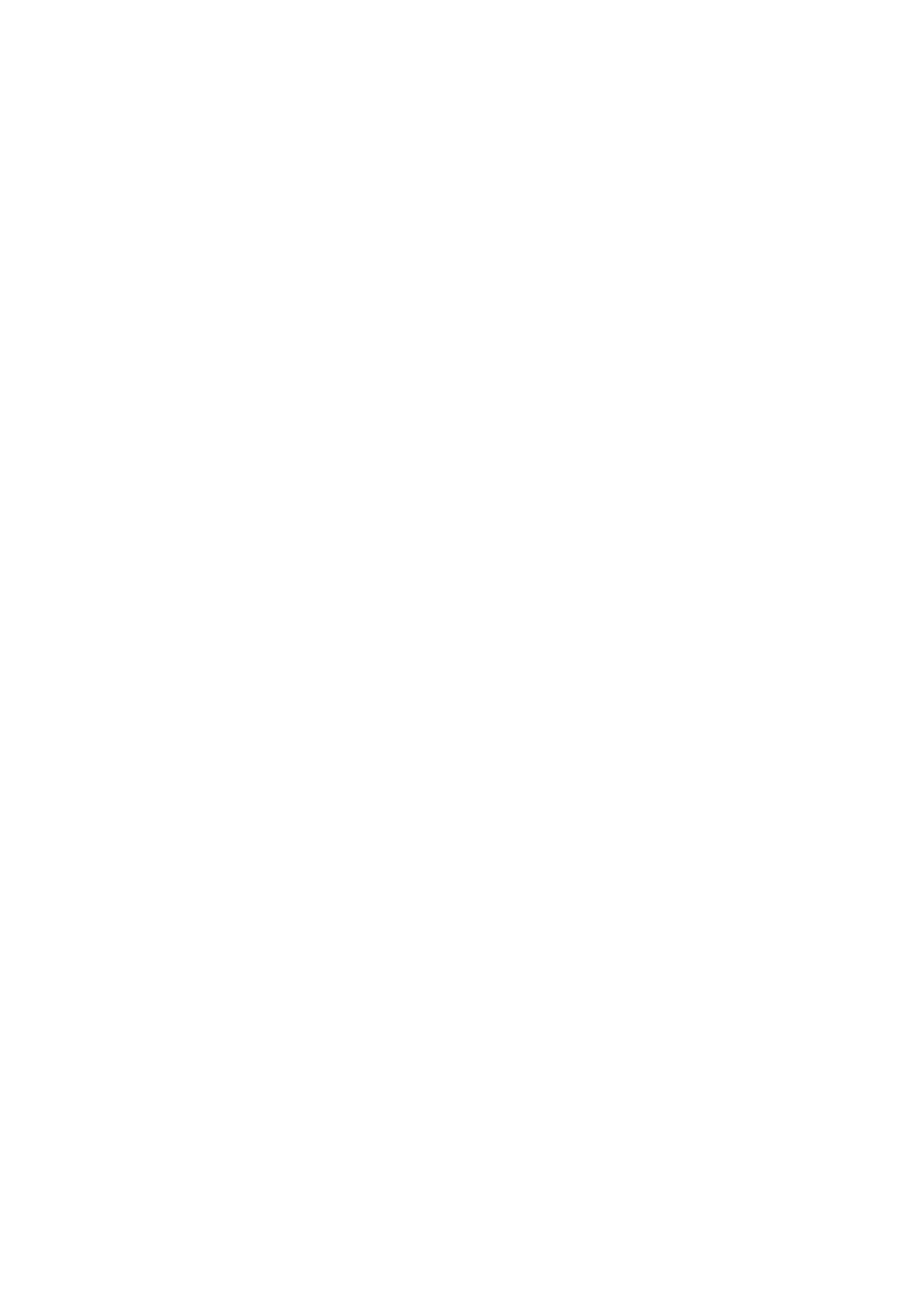# Chapter 5 **Jewish-Arab Relations in Israel**

Academic scholars and public figures engaged in the relations between Israel's Jewish and Arab citizens concur that the Jewish-Arab divide is deep and has a significant impact on developments in Israeli society in general. In addition, it is clear that the issue of Jewish-Arab relations has become more pronounced and serious in the past decade, largely in the wake of the events of October 2000. In several respects, the case of the Arabs in Israel is similar to that of minorities in other bi-ethnic societies that have cultural and political ties with neighboring countries, such as the Tamils in Sri Lanka, the Catholics in Northern Ireland, and the Turks in Cyprus.<sup>1</sup> Deep cleavages of the type that exists in Israel have led several countries to civil war or government collapse.

In the case of Israel, several underlying factors exacerbate majority-minority relations: (a) The tension between the Arab minority's self-perception as an "indigenous minority" that views the Jewish majority as largely a "migrant majority," and the self-perception of the Jewish majority, which similarly considers itself an indigenous population that returned to the land of its forefathers after 2000 years in exile;<sup>2</sup> (b) The sharp upheaval experienced by the Arabs once they became a minority after the 1948 war. This reversal in status seared an indelible trauma in the Arab minority's collective memory, succinctly represented in the slogan "Your day of independence – our day of catastrophe"; $3$  (c) The impasse in the negotiations between Israel and the Palestinians. The Arab minority supports the drive to establish an independent Palestinian state, and largely believes that Israeli policy is the main obstacle in realizing this goal. The Jewish majority considers the Arab minority's undeniable identification with the Palestinians on final settlement issues a threat to the state's strategic interests; (d) The nature of the state, which is a function of its definition as a Jewish state, grants collective rights only to the Jewish national group and not to the Arab national group. Moreover,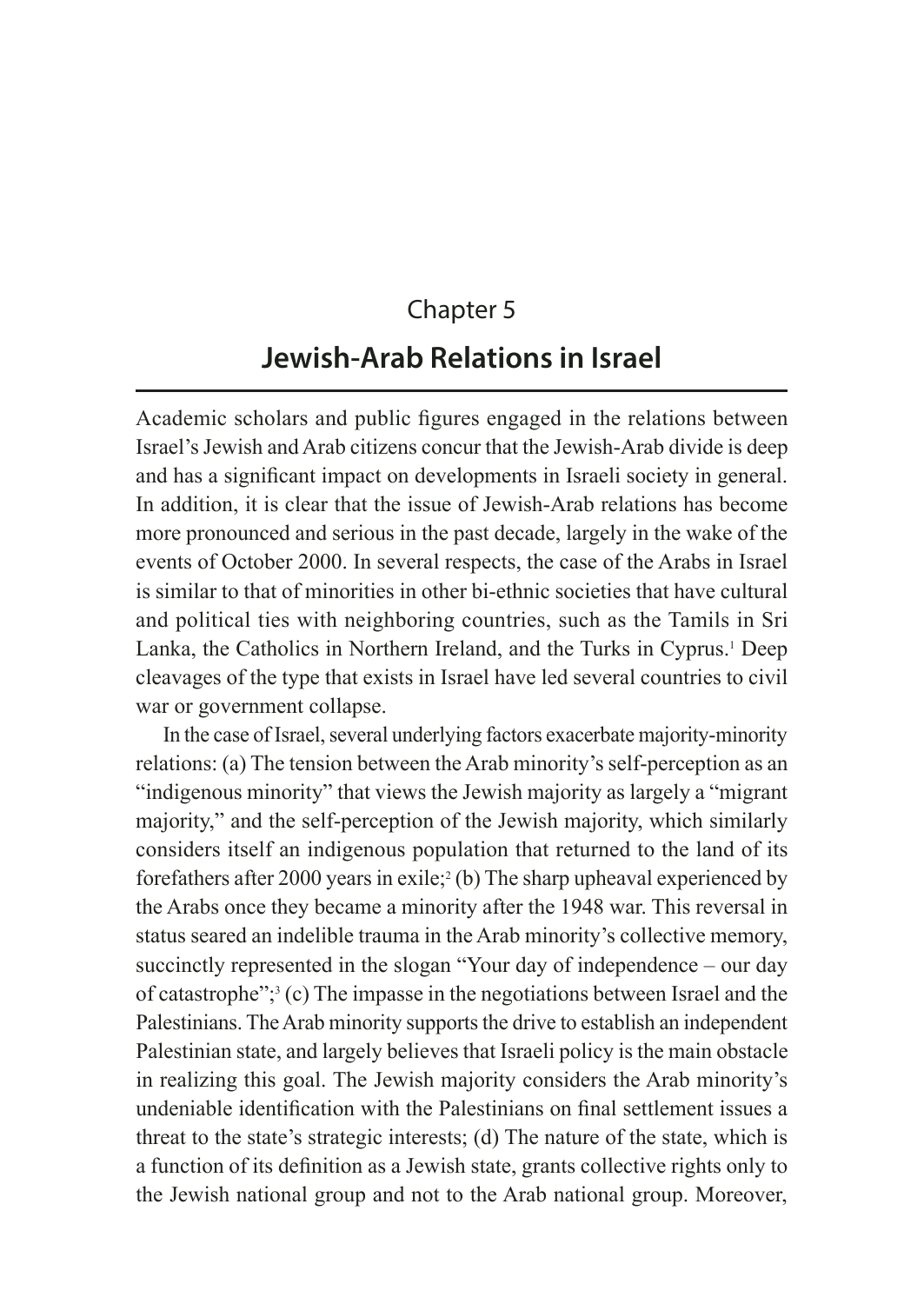the Arab public believes that government policy does not fully implement the principle of civic equality between Jews and Arabs.

# **Approaches to the Study of Jewish-Arab Relations in Israel** *The Politicization Thesis*

Two main analytical approaches dominate the literature on the relations between Jews and Arabs in Israel: "politicization" versus "radicalization."<sup>4</sup> According to the politicization thesis, which was developed by Sammy Smooha,<sup>5</sup> the Arabs and Jews in Israel are simultaneously influenced by positive and negative forces that balance each other to prevent confrontations between the two parties. The politicization thesis does not ignore the impact of the negative forces that alienate the two parties, but contends that the positive forces that affect both parties mitigate the negative effects, and as a result, confrontations between the country's majority and minority groups do not inevitably lead to conflict, crisis, or violence, as anticipated by the radicalization thesis (see below). Smooha contends that the Jews and Arabs have surpassed a threshold of adjustment and are mutually resigned to each other's existence. The Jewish majority has become resigned to a sizable Arab minority, while the Arabs have resigned themselves to their being a minority in the State of Israel. The historical trends in Jewish-Arab relations, including the deterioration triggered by the assassination of Prime Minister Yitzhak Rabin and the subsequent rise to power of the right wing Likud party in 1996, reinforced by the events of October 2000, never undermined the "Jewish and democratic state" setting in which these relations take place to the point of provoking a civil war. Smooha listed several factors that contribute to the stability of the current situation: a sustained demographic balance between the Jewish majority and the Arab minority; the Jewish majority's determination to maintain the character of the state as a Jewish, democratic state; the numerous benefits that accrue to Arab citizens as a result of their life in a modern, democratic state, and the absence of a superior political alternative (whether in the form of annexation to the Palestinian Authority or physical translation to PA territories); and especially, what Smooha described as the "balance of threat" between the state and the Arab population. Both parties are well aware of the heavy toll that they might be forced to pay in a state of conflict, and therefore do their best to maintain the peace.<sup>6</sup>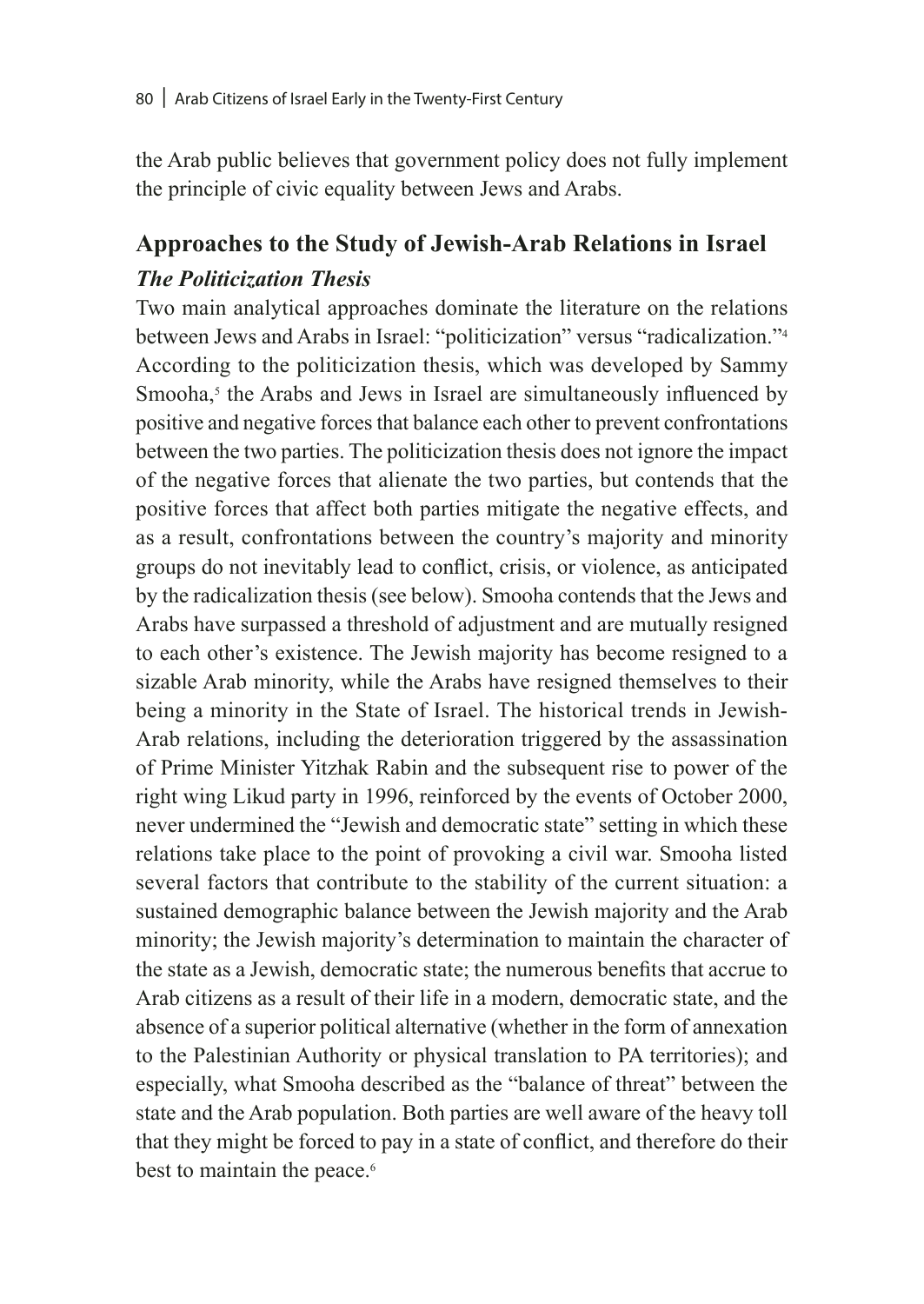Smooha argues that politicization is fueled by two fundamental developments in Arab society. The first process, which has become known as "Israelization," increasingly ties the Arabs to the state and the Jews in numerous areas of life by emphasizing the civic dimension of their identity.<sup>7</sup> The second process, democratization of Israeli society and government, reinforces Arab citizens' political consciousness and facilitates their organization as an interest group, expressions of protest, and vigorous campaigns for equality and improved status without encountering violent oppression on the part of the establishment or the Jewish majority.8 The Arabs accept Israel's existence, not only because they have no choice, but also because they have gradually adjusted to life in Israel and its benefits, including high standards of economic development, good welfare services, and democracy.9

According to the politicization thesis, the Jewish public is likewise influenced by trends that do not necessarily have an adverse impact on its relations with the Arabs. Based on public opinion surveys, Smooha argued that Jewish citizens are more aware than ever of the discrimination that afflicts the Arabs, and express greater willingness to grant Arabs civic equality. The Jewish majority has come to distinguish between the Palestinians on the two sides of the Green Line, and consequently has resigned itself to the existence of an Arab minority inside Israel as an integral part of Israeli society. State agencies are also more aware than ever of the need to implement a policy of equality toward Arab citizens.10

One finding that supports the politicization thesis is the fact that nationalist violence involving Jewish and Arab citizens has declined since 1948 and is currently very low.11 Considering the circumstances surrounding the persistent violent conflict between Israel and the Palestinians, which still awaits final resolution, a violent relationship between the Jewish majority and the Arab minority in Israel might have been expected, but this is not the case. The Arabs in Israel never turned to a full-blown civil rebellion. According to the politicization thesis, the sporadic outbursts of violence on Land Day (March 30, 1976) and the events of October 2000 were relatively minor incidents compared to other global incidents in which national conflicts between majority and minority groups erupted into violence (such as the case of the Basques in Spain and the Tamil minority in Sri Lanka).<sup>12</sup>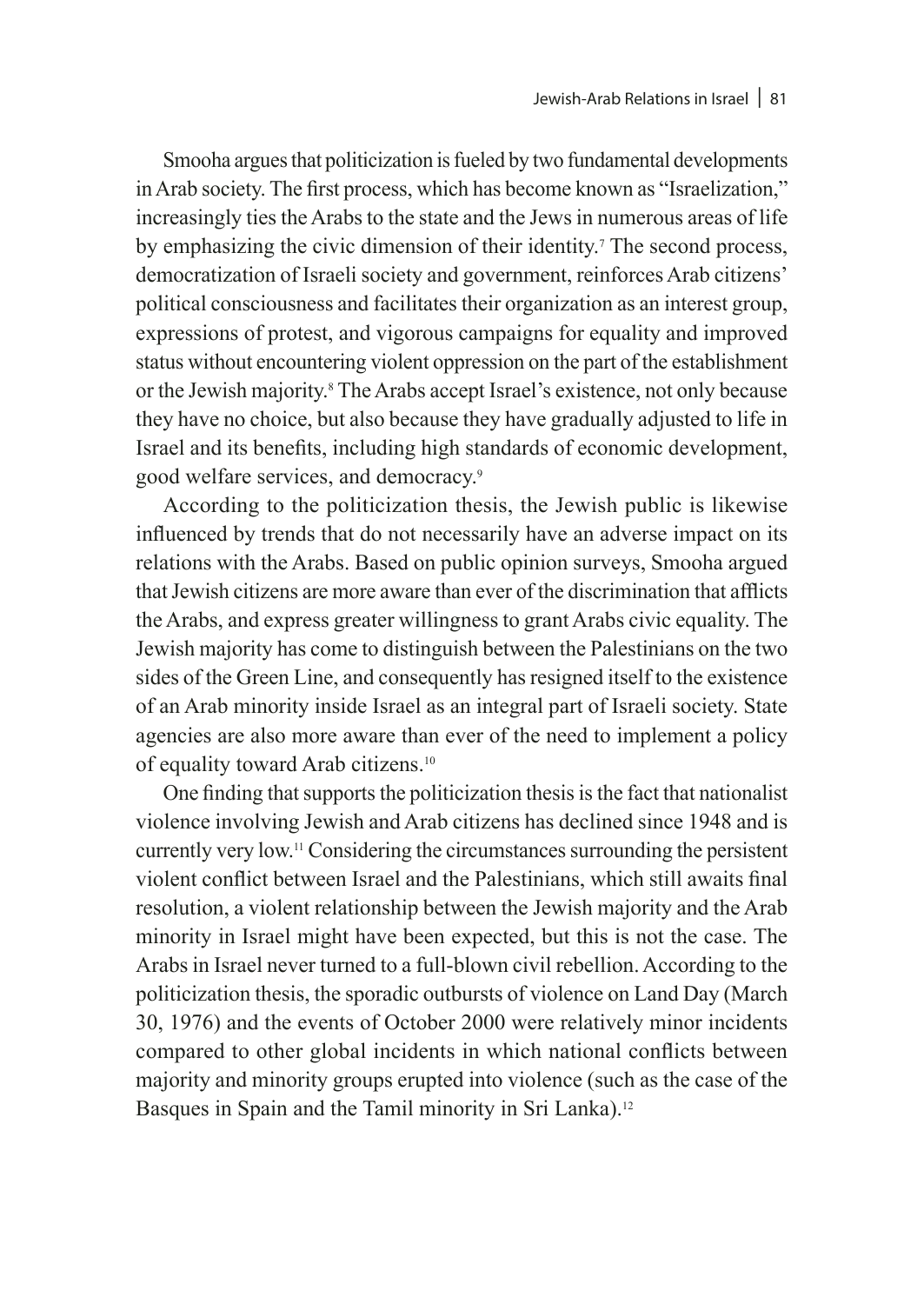#### *The Radicalization Thesis*

According to the radicalization thesis, Arab and Jewish citizens are involved in an historic process of mutual alienation, estrangement, and potential confrontation. Therefore, a violent dispute between the parties is sure to occur, and the only question is when.13 The radicalization thesis contends that since 1967, the collective identity of Arab citizens has been transformed by Palestinization and Islamization. These processes, which began to ripen in the late 1980s during the first intifada and more intensely so after the Oslo Accords between Israel and the PLO in the early 1990s, led to the emergence of a new generation, the "Stand Tall" generation. In contrast to earlier generations that submissively accepted the dictates of the Israeli government without challenge, this new generation is more sophisticated and aware of its public power and civic rights.14 The Stand Tall generation demands that the state be more "democratic" and less "Jewish," and at the same time, calls to end the occupation of the territories and sign a peace treaty based on the conditions posed by the Palestinian Authority. These developments have alienated the Arab minority from Jewish society. The positions of the vast majority (81 percent) of the country's Arabs, who are Muslims, are represented by the two factions of the Islamic Movement. Both factions reject Jewish hegemony over land that is sacred to Islam as a matter of principle, even if they practically and tactically accept the Arabs' minority status in a Jewish nation state. Furthermore, certain circles that identify with the national stream in Arab society are no longer willing to accept the Arab minority's status in the Jewish state, as they consider themselves part of the regional Arab majority. At the social level, the Arab citizens are frustrated by the process of modernization that raised their expectations yet denied them the opportunities and possibilities to realize these expectations. At the Palestinian level, they are enraged by the Israeli occupation and the oppression, humiliation, and killing of their brethren in the Gaza Strip and the West Bank. According to Rabah Halabi, the combined outcome of these developments is that the two nation groups in Israel are on an inevitable collision course, especially in view of the contention that the Arab minority will no longer agree to its status as a disenfranchised minority as in the past.<sup>15</sup>

The first decade of the new century was eclipsed by two significant milestones that support the radicalization thesis: the events of October 2000, which erupted concurrently with the second intifada, and publication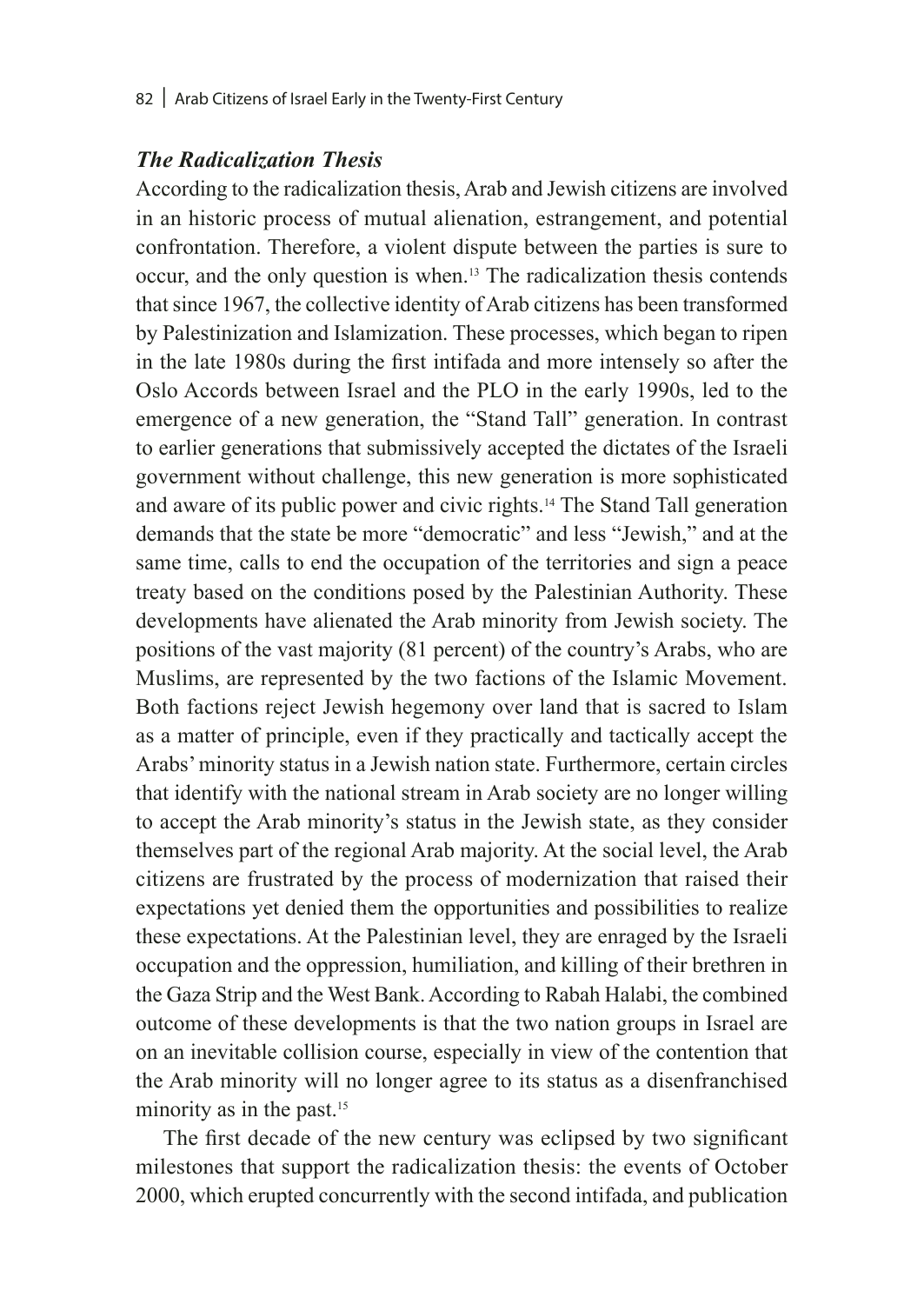of the Future Vision documents in late 2006 and early 2007. While many members of the Jewish public viewed the October 2000 events as a genuine threat to state security, the Future Vision documents were considered an ideological effort to undermine the state's fundamental justification as a Jewish nation state. Growing extremism has also affected Israel's Jews, who have gradually drifted to the political right (and the extreme right) in the past two decades. Dan Schueftan concluded that the mainstream of the Jewish public has gradually realized that Israel's Arabs constitute a threat, if not the enemy. According to Scheuftan, increasing sections of the Jewish population have become disenchanted with a "conciliatory solution" to the national aspirations of the Arab citizens, and instead, demand that the state adopt more aggressive solutions.16 Yitzhak Reiter states that the Jewish majority believes that it is paying a high price for peace and demands compensation in the form of increased emphasis of the Jewish character of the state and its Zionist symbols.17 According to Smooha, the government has also failed to properly do whatever is expected of it to mitigate the conflict between the majority and minority, and as a Jewish nation state, it favors the Jewish majority instead of maintaining a neutral stance. The state maintains a policy of neglect and discrimination, and has created no organized educational activities to promote tolerance or co-existence between both groups.18 By doing so, the state's actions support the radicalization thesis.

#### *The Crisis Thesis*

Along with the two main approaches described above, other theses have been developed to analyze majority-minority relations in Israel. Most notable of these are the thesis of "double periphery"– a term coined by Majid al-Haj in the late  $1980s$ ,<sup>19</sup> and the crisis thesis developed by As'ad Ghanem in the 1990s.<sup>20</sup> Both theses share a common assumption that the Arab minority's atypical development was the reason it failed to adjust and adapt to Israeli society, notwithstanding the national differences between the Arab minority and the Jewish majority (as the politicization thesis claims), or failed to develop a comprehensive Palestinian national identity distinct from the remainder of the Palestinian people, in a manner that would allow it to respond optimally to the Jewish majority and the Jewish character of the state (as the radicalization thesis contends). In contrast, the double periphery and crisis evolution theses both argue that the Arabs' civic and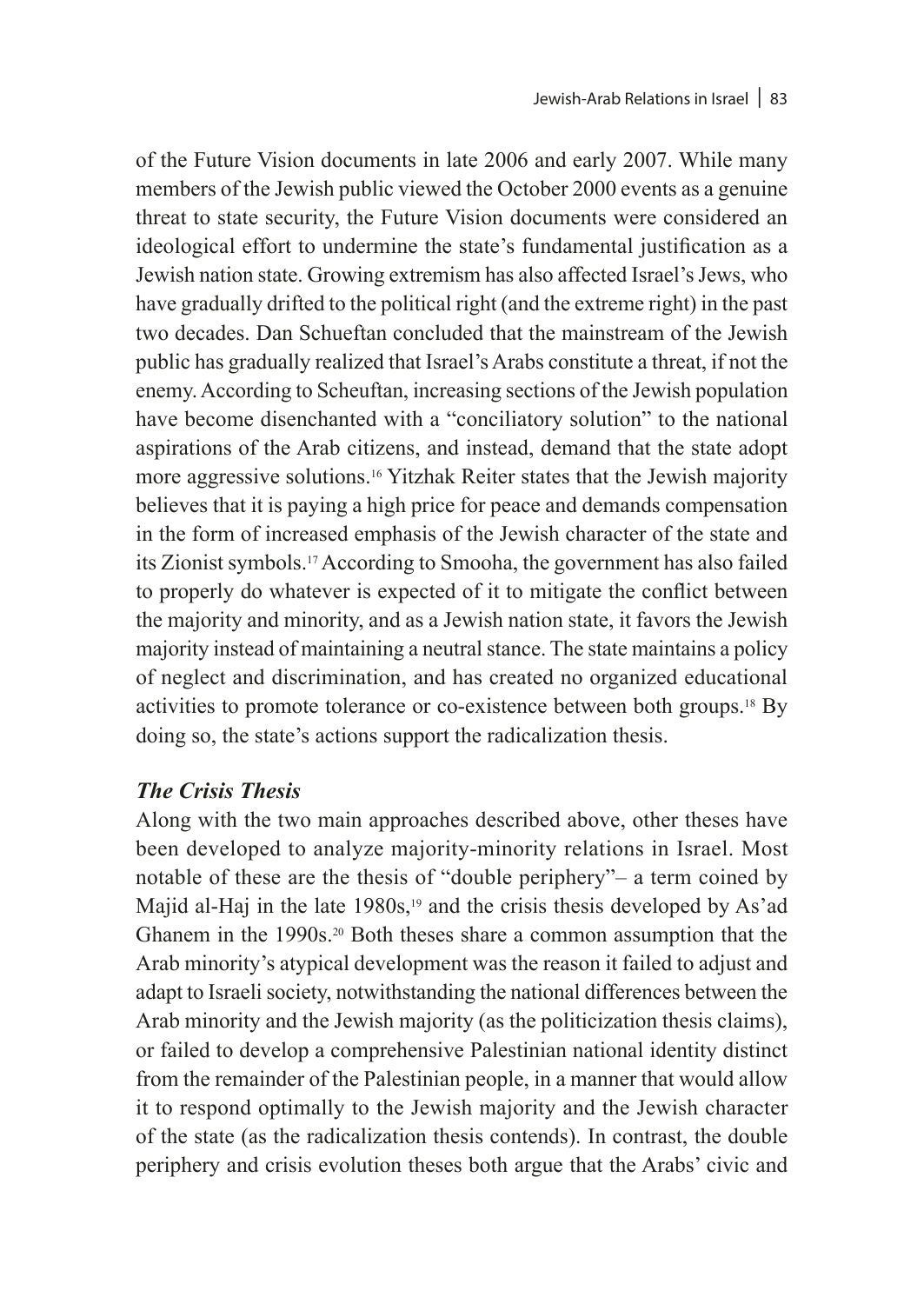national identity is incomplete because they developed "partial" identities that cannot be reconciled into a single, integral identity.

Ghanem, who expanded the above debate by developing the crisis thesis, argues that Israel's Arabs experience a crisis on three levels: (a) internally – disagreement in Arab society over the national agenda of the Arab minority, as a national minority within a Jewish nation state. In other words, no consensus has developed on the desired mode of organization for the Arab minority as a national minority, in order to realize its aspirations for collective rights; (b) in its relationship with the Jewish majority and the state, i.e., the Arabs have resigned themselves to their marginal status in Israeli society and the discrimination they face as citizens. Their resignation is a function of the Zionist character of the state, which gives national preference to the Jewish majority and prevents genuine equality among its citizens; (c) at the general Palestinian level – the Arab minority remains at the margins of the national Palestinian movement, and is frequently left out of issues that engage the Palestinian leadership. Evidence of their marginalization is the fact that the PLO did not raise the interests of the Arab minority in Israel as an issue in the Oslo process.

Consequently, the Arab minority remains at the margins of Israeli society and at the margins of the Palestinian national movement, and therefore, Ghanem claims, progress in the Israeli-Palestinian peace progress will not benefit the Arab minority since it will lead to the realization of the national aspirations of the Palestinians in the West Bank and the Gaza Strip, but not to the realization of the Arab minority's own national aspirations. Such progress will similarly do nothing to strengthen the civic status of the Arab minority, since the status quo inside Israel will be unaffected. Ultimately, to resolve its crisis, the Arab minority should develop a "future vision" for its status as a distinct nation group in the Jewish nation state, although the chances for a genuine change in the character of the state or the granting of autonomy to the Arab minority in specific areas do not appear promising. Therefore, Ghanem concludes, the only solution that will allow the Arab minority to resolve its crisis is a bi-national arrangement between Israel and the Palestinians that applies to the entire territory of Mandatory Palestine (see above, the debate over the bi-national option).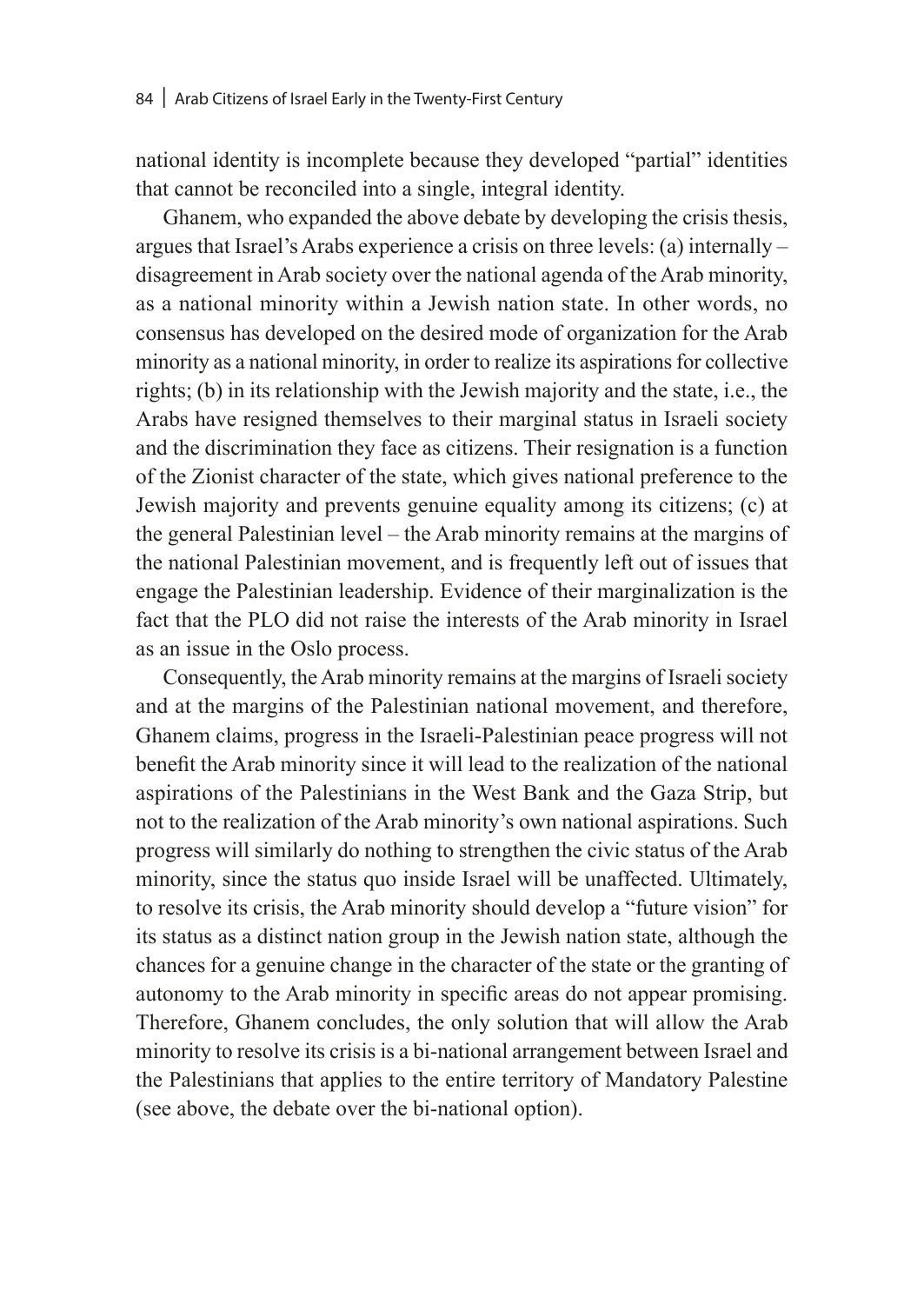# **Recent Trends in Jewish-Arab Relations**

Public opinion polls, and especially longitudinal surveys, are a conventional method for measuring public sentiments. Surveys that have a relatively large sample and are based on face-to-face interviews are considered relatively scientific and reliable, even though this method, like all surveys, is not entirely free of bias. Below are the main trends that have emerged in Jewish-Arab relations in Israel in the past decade, based on the Index of Arab-Jewish Relations in Israel, a survey that has been conducted regularly without interruption since 2003, by Prof. Sammy Smooha of the University of Haifa.21

## *Positive Trends*

One of the consistent findings of these surveys is that Jews and Arab both accept the principle of co-existence. According to Smooha's definition, Arab-Jewish co-existence implies that Arabs and Jews accept the State of Israel within the Green Line borders as their country, accept democracy as the system to regulate and modify their relations, and accept the principles of equal rights to all and allegiance to the state. According to this definition of co-existence, the Arabs accept Israel's legitimacy as a political entity, but are not committed to accept its Jewish-Zionist character, while the Jews accept a Palestinian state to be established alongside Israel in principle, yet within the Green Line borders are not committed to recognize the national status of the Arabs or implement a bi-national model. Smooha argues that both the Arabs and the Jews accept the basic framework of co-existence between the parties, and that this acceptance moderates the deep ideological divide that separates the parties. Survey findings from recent years indicate that two thirds of the Arab public agree that "Israel as a state has a right to exist," and a similar proportion of the Jews agree that a solution to the Israeli-Palestinian conflict should follow the "two states for two peoples" format. Furthermore, two thirds of the Jewish and Arab publics agree that "it is good for the Arab and Jewish citizens to live together in Israel." Another finding that supports the co-existence conjecture is that 70 percent of the Arabs and 80 percent of the Jews concur that both parties should use only legal and democratic means to conduct their relationship.

According to survey results from recent years, a solid majority of the Jewish public 72-79 percent) agree that Arab citizens have a right to live in Israel as a minority that enjoys full civic (but not national) rights. Most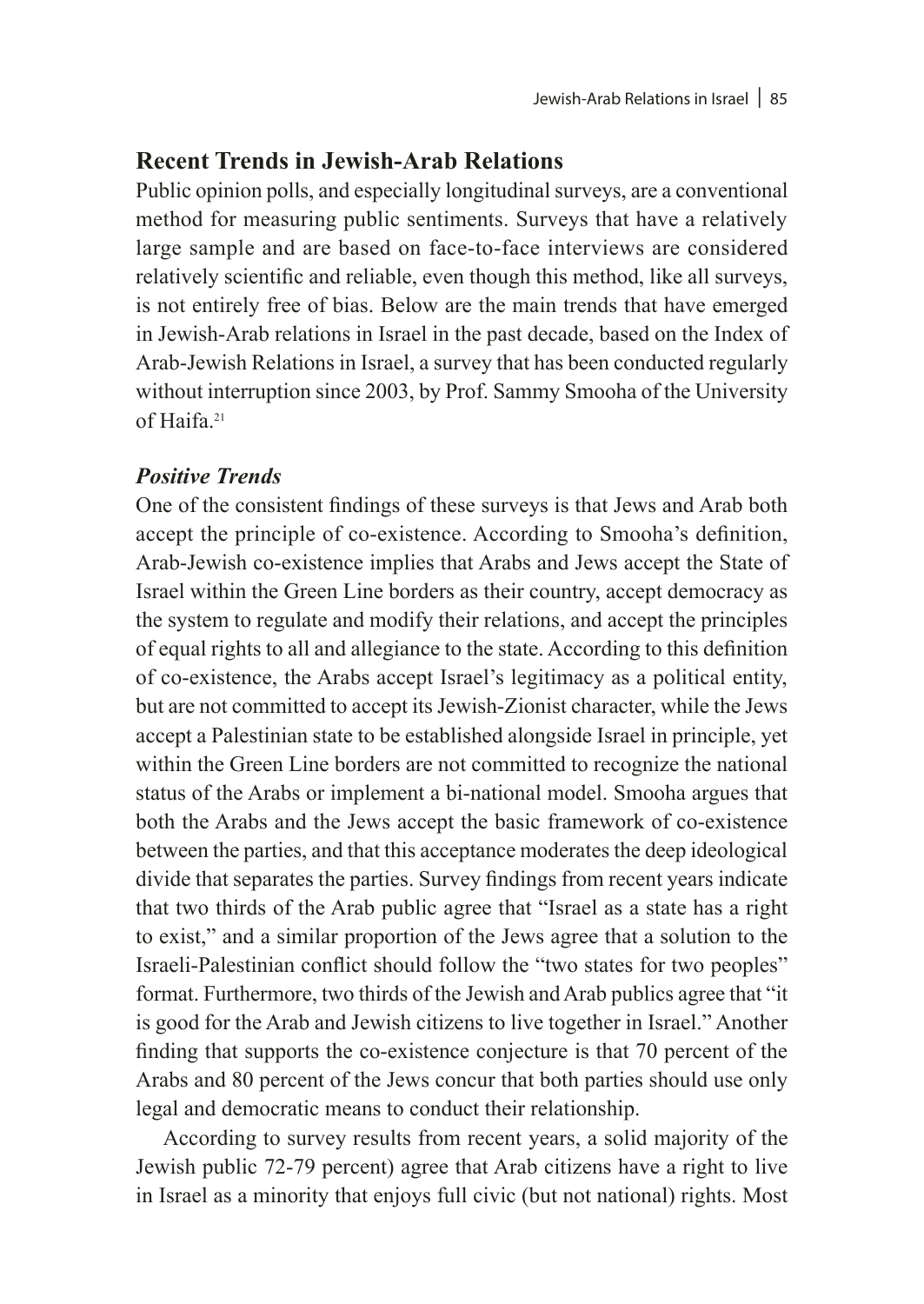of the Jewish public (60-76 percent) also agree that the state should allow the Arab citizens to independently administer their religious, educational, and cultural institutions. Other indicators that support co-existence are: The majority of both groups (90 percent of the Jews and 80 percent of the Arabs) agree with the idea that Jews and Arab should also maintain social ties based on a voluntary basis (in contrast to mandatory work ties). More than 80 percent of both Arabs and Jews believe that there is no reason to avoid contact with members of the other group. For the Arabs, as a minority forced to come into contact with the majority on a daily basis, such ties are a daily necessity, but for the Jewish public, most of whom do not typically come into contact with Arab citizens on an everyday basis, these findings underscore the Jewish public's high level of awareness of the need for unmediated ties between the two groups.

#### *Negative Aspects of Jewish-Arab Relations*

The reciprocal attitudes of Jews and Arabs are largely fueled by their mutual threat perceptions. Such perceptions can be traced to October 2000, which left somewhat of a traumatic stamp on each group's collective consciousness. Other significant events in recent years, both in and outside Israel that had a similarly negative impact on Jewish-Arab relations, include the Second Lebanon War (summer 2006), publication of the Future Vision documents (2006-2007), mutual acts of violence in Acre (October 2008), IDF campaigns in the Gaza Strip in December 2008-January 2009 (Operation Cast Lead), November 2012 (Operation Pillar of Defense), and July-August 2014 (Operation Protective Edge), and the Gaza flotilla incident in May 2010. These events, and especially the parties' contrasting interpretations of the circumstances leading up to the events and their outcomes, exacerbated mutual apprehension, leading each side to enumerate the threats posed by the other side.

For the Jewish sector, the Arabs represent the following threats: (a) a demographic threat. According to some sections in the Jewish population, the high natural growth rate of the Arabs in Israel threatens Israel's ability to maintain a Jewish majority over time (although, as shown above, demographic trends do not support these fears); (b) the attempt to "open the 1948 files"; that is, demand the right of return and relocation of "internal refugees" and other Palestinian refugees to their original towns that were destroyed in the 1948 war and on whose sites new Jewish towns were established. These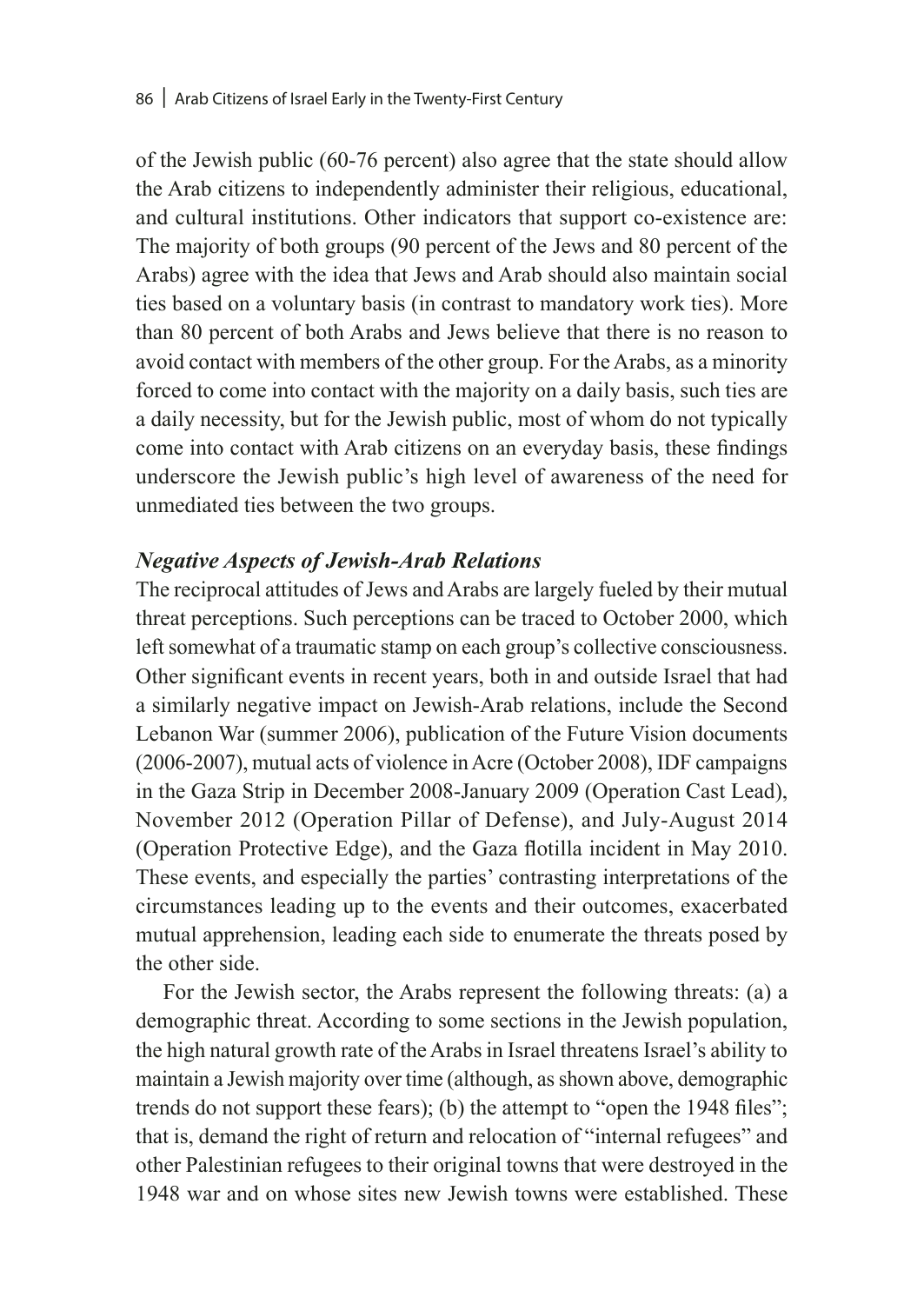efforts are seen by the Jewish public as an attempt to reverse the wheels of history, and as proof that the Arab public never reconciled itself to the existence of the State of Israel; (c) abolition of the Jewish and Zionist character of the state, opposition to recognition of Israel as a Jewish state, and definition of Israel as the "product of colonialist action" (as noted in the Future Vision documents); (d) Arabs' identification with state enemies in the PA (and especially with the Hamas government in the Gaza Strip); and (e) the perception of Arabs as ingrates who fail to appreciate their Israeli citizenship or the standard of living in a democratic welfare state, compared to the conditions of their brethren in the PA and other Arab countries.

These feelings are expressed in the survey findings. While the Jewish public continues to be concerned that the Arabs are a threat to Israel because of their high birth rate, such concerns have diminished steadily over the years, from 70 percent in 2003 to 51.5 percent in 2012. The fear that the Arabs aspire to change Israel's Jewish character is stronger, and in recent years has remained stable, with 70 percent of the respondents in agreement with this statement. A solid majority of the Jewish population (an average of 75 percent in recent years) agree with the statement that "Arab citizens who define themselves as 'Arab-Palestinians in Israel' cannot be loyal to the State of Israel or to its laws." It is therefore understandable that in recent years, two thirds of the Jewish public consistently believe that the Arab citizens pose a threat to the state because they might initiate a popular uprising. Similarly, more than 80 percent of the Jewish population believe that the Arab citizens are a threat to Israel because of their support for the struggle of the Palestinian people.

Other indicators of Jewish alienation from the Arabs include the finding that two thirds of the Jewish population continue to feel alienated from the Arab minority. A similar proportion state that they avoid entering Arab towns. One half of the Jewish population is not willing to befriend Arabs. Approximately 70 percent of the Jewish population agree with the statement that it is preferable to preserve the state's Jewish character than to respect its democratic character whenever a decision between the two is necessary.

The main concern of Arabs is a fear of delegitimization of the Arab public, which might lead to a reduction in Arab civil rights. These concerns have several sources. One is the series of legislative initiatives adopted by the  $18<sup>th</sup>$ Knesset, including the amendment to the Budget Law (the "Nakba Law"), the Admissions Committee Law, and the amendment to the Citizenship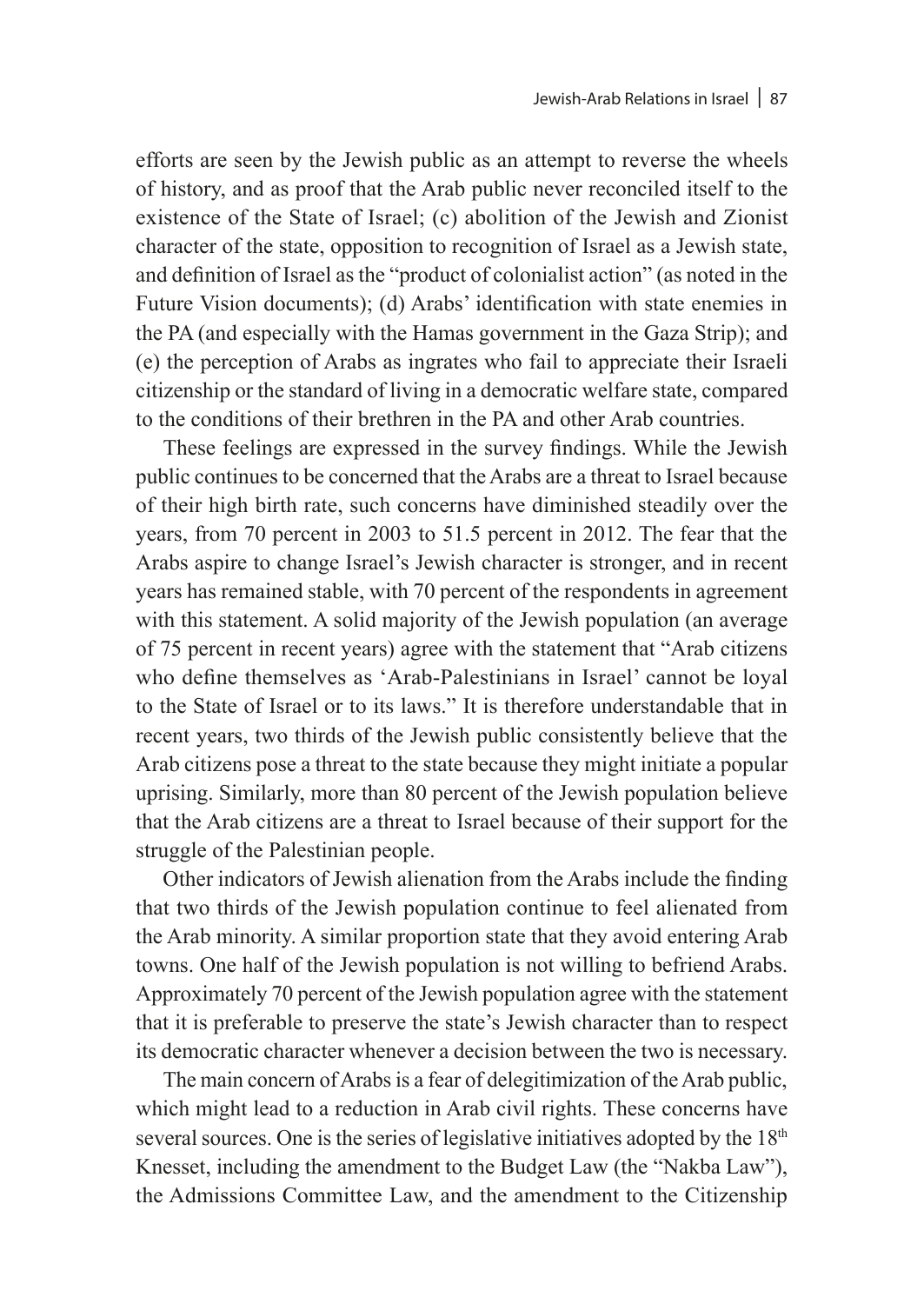Law, which makes Israeli citizenship to non-Jews conditional on a pledge of allegiance to Israel as a Jewish, democratic state. Another source of these fears is the demand raised by Israel in the negotiations with the Palestinians to recognize Israel as a Jewish state – Arab leaders view this demand as the state's attempt to entrench in legislation the discrimination against Arabs, as citizens and as a national collective. One major concern involves possible transfer or territorial exchange as part of a final settlement between Israel and the PA, or initiatives to encourage emigration of Arab citizens. Such ideas are interpreted by the Arab public as efforts to realize the concept of a "pure" Jewish state. The Arab citizens have witnessed how the idea of population transfers, which was once outside the boundaries of legitimate public Jewish discourse, regained popularity in recent years, and supporters of this idea no longer feel any need to be apologetic about their position.22 The Arab public fears that legitimization of talk will lead to legitimization of action.

The Arab public also fears several other threats, including: the rising power of the right wing camp in the Knesset and the public legitimacy of conducting witch hunts and silencing the voices of Arab MKs such as MK Hanin Zouabi of the NDA (who was castigated for her participation in the Gaza flotilla in May 2010), or the threat of illegalization hanging over the Northern Faction of the Islamic Movement; a negative image of Arabs in the Hebrew-language press; verbal and physical abuse by Jewish citizens against Arab citizens in the form of racial slurs,23 and disregard of the land and housing hardships of the Arab sector, which is occasionally viewed as willful apathy.

These feelings are reflected in the survey findings of recent years. Approximately 60 percent of the Arab public fears annexation of the Triangle area to the future Palestinian state despite the opposition of Triangle residents; a similar proportion fears a mass transfer of Arab citizens. A higher proportion, close to 80 percent of the Arab public, fears mass expropriation of Arab-owned lands. Other indicators reveal Arab responses to the public delegitimization of their status as state citizens. A growing proportion of the Arab public is not willing to grant legitimacy to the State of Israel in its current format. For example, the proportion of the Arab public that agreed with the statement "The Jews are a nation that is entitled to a state" declined from 75.5 percent in 2003 to 58.5 percent in 2012, while the proportion of the Arab public that agreed with the statement "Israel within the Green Line borders has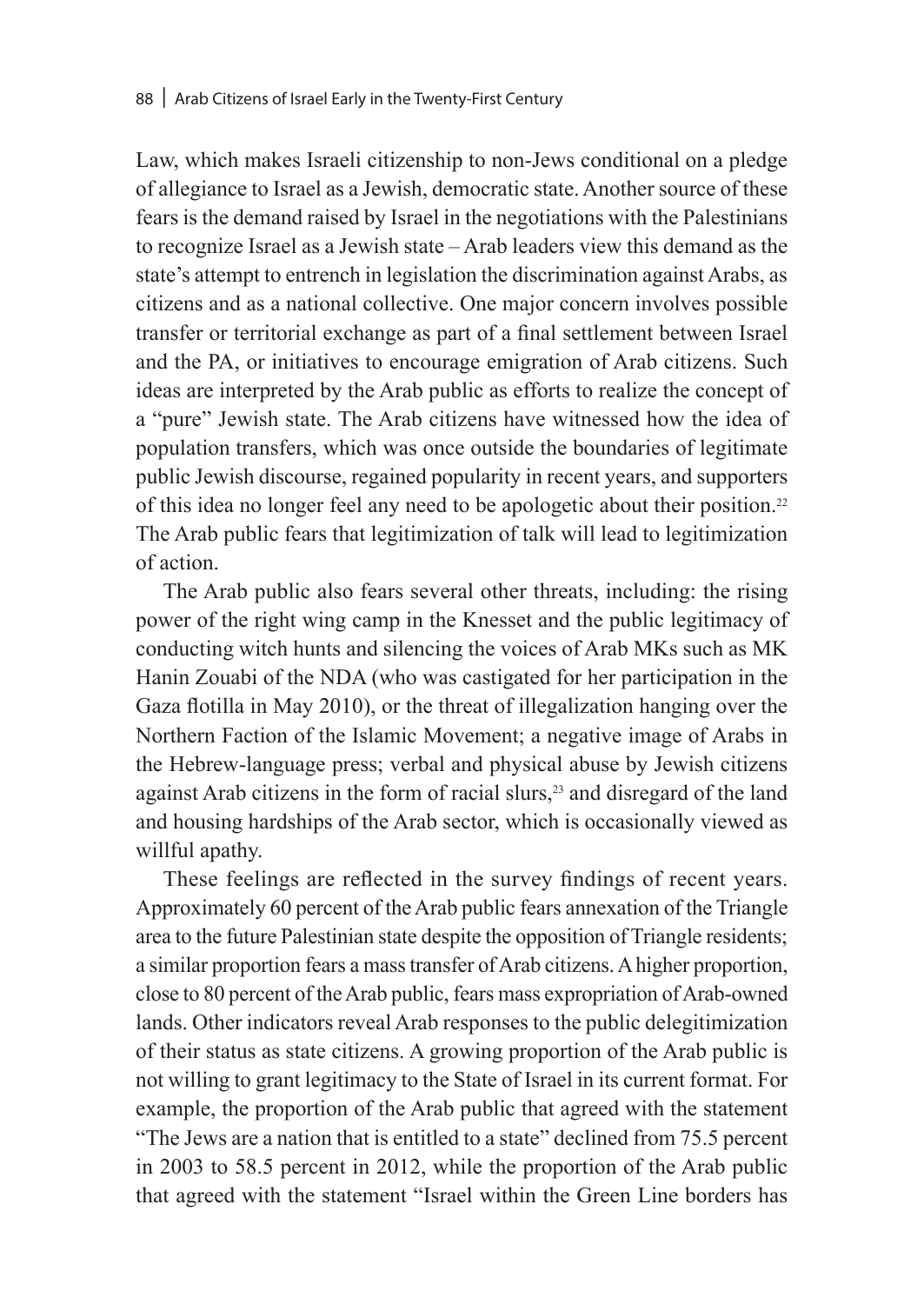a right to exist as a state in which Jews and Arabs live together" declined considerably from 81.1 percent in 2003 to 58.0 percent in 2012. An even smaller proportion of the Arab public agreed with the statement "Israel within the Green Line borders has a right to exist as Jewish, democratic state in which Jews and Arabs live together," with support declining from 65.5 percent in 2003 to a mere 47.4 percent in 2012.

The Arab public's frustration and despair of their ability to create a change in its status through accepted methods has soared. Support for illegal demonstrations increased significantly from 9.9 percent in 2003 to 26.2 percent in 2009, as did support for the use of any and all means, including violence, to promote the interests of the Arab public (from 5.4 percent in 2003 to 16.6 percent in 2012). These figures, however, should not be interpreted literally, but rather as indicators of the growing sense of many in the Arab public who believe that the chance of generating a change in their status through conventional means is fading. Indeed, in this period, the proportion of Arabs who believed that their interests can be promoted through persuasion and political action in the Knesset dropped from 81.4 percent in 2003 to only 65.6 percent in 2012.

Another major source of the mutual alienation between Jews and Arabs is the deep ideological chasm dividing the collective memories of these two national groups. Opposing ideas of historical justice and morality related to the circumstances surrounding the 1948 war and the events of 1947-1949 in general have led to polarized positions: The Arabs blame the Jews for the Nakba while focusing on its results and ignoring its causes, whereas the Jews emphasize the causes that led to the Nakba yet prefer to ignore its outcomes for the Arabs. These counter narratives, in which each party is a victim and the other party is the aggressor, further entrench each party in its respective ideological position.24 A majority of both Arabs and Jews (between 60 percent and 70 percent in recent years) blames the other side for the intransigent conflict between Jews and Palestinians in Israel.

The combined result of these findings is a decline in the mutual trust between the two groups. Findings of recent surveys show that a steady proportion of 55 percent of each group agree with the statement that the other party cannot be trusted, and 40 percent agree that the majority of the other group has a tendency to violent behavior.

In conclusion, the relationship between Jews and Arabs in Israel is characterized by a contradiction between two parallel approaches. On the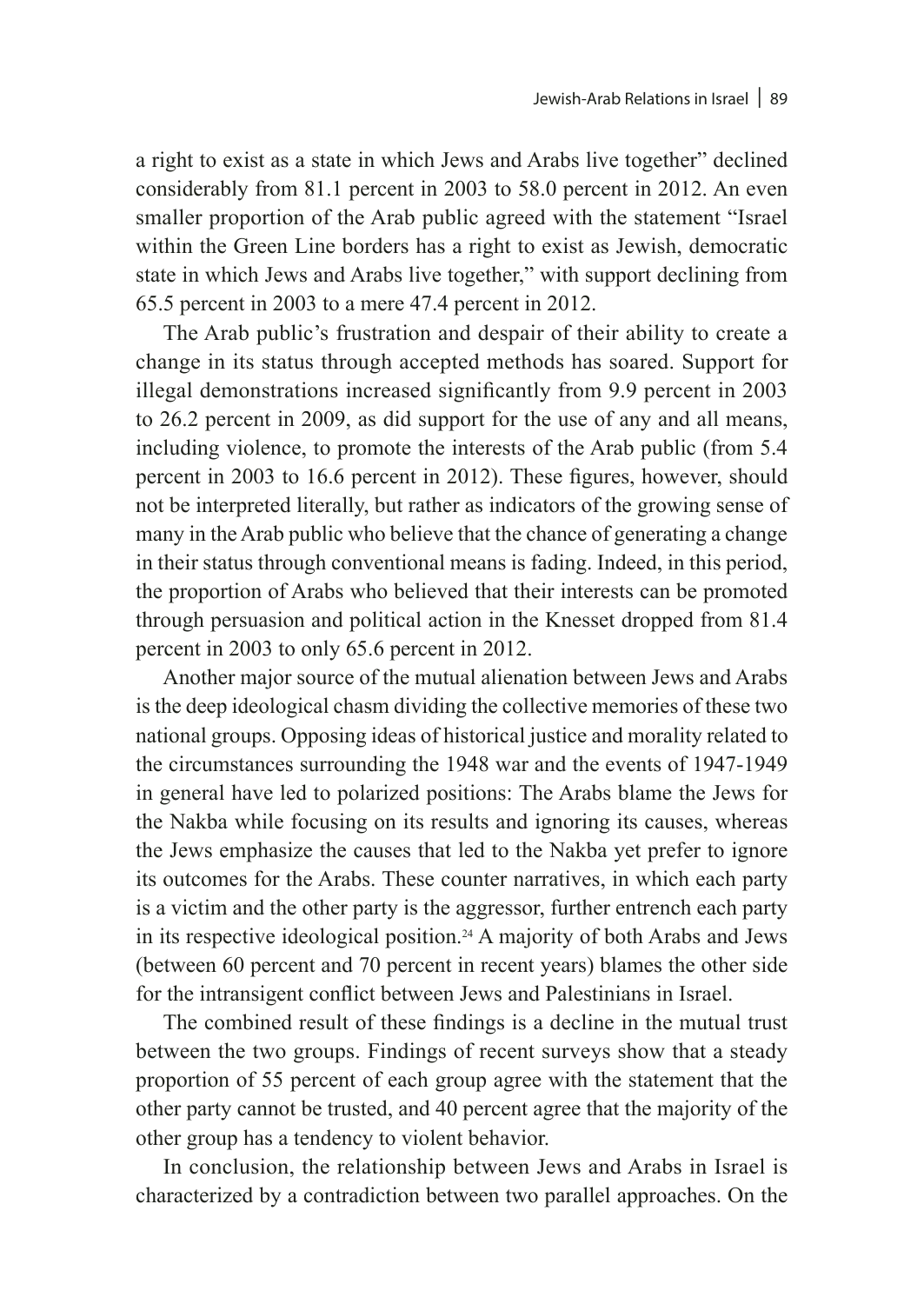one hand, the ideological gap between the positions of the Jewish majority and Arab minority is growing. This ideological chasm speaks to the void separating the respective narratives: in contrast to the Jewish majority's emphasis on the fact that Israel is a "Jewish state" that was established on the basis of the Jewish nation's historical right to the land, the Arab minority considers Zionism to be a colonial movement that unjustly acquired a holding in Mandatory Palestine, the homeland of the Arab minority. On the other hand, from a pragmatic perspective, these two societies express their willingness to engage in co-existence, and each national group tends to accept the demands of the other national group to its rights to the land. Smooha explains that the majority of Arab citizens have resigned themselves to the existence of Israel and its Jewish features, that is, a country in which the majority is Jewish and the dominant language and culture are Hebrew. Nonetheless, they do not accept the Zionist character of the state, which implies that Israel belongs to all the Jews in the world, seeks to ensure a Jewish majority by legislation, and grants privileges to its Jewish citizens through intentional government policy. Such resignation with a "Jewish state" on part of the Arab public is conditional upon Israel being a democracy in which the Arab citizens enjoy full equality of rights. Smooha posits that such resignation is not evidence that the Arab citizens justify the Jewish character of the state, but rather is an expression of their sober realism and rational adjustment to the reality of life in a "Jewish state."25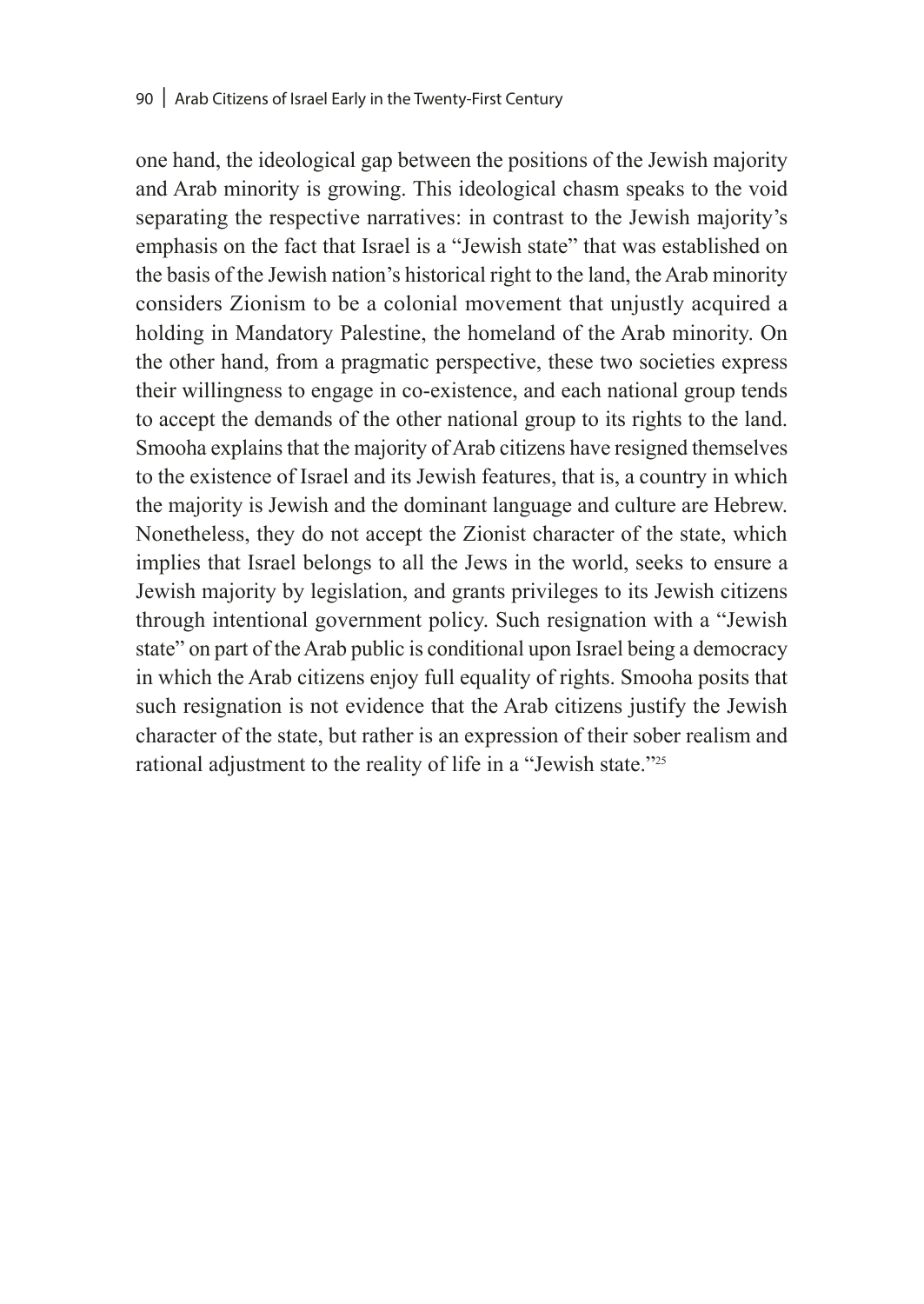# **Conclusion and Recommendations**

The past two decades have witnessed far reaching political and ideological developments in the Arab public, with beginnings generally traced to the early 1990s. A series of concurrent domestic developments in Israel (liberalization of legislation and an era of economic growth), Israeli-Palestinian relations (signing of the Oslo Accords and establishing the foundations for a final settlement agreement), and the international arena (growing interest in the status of national minorities) prompted Arab politicians and intellectuals in Israel to reflect more intensely upon the national and civic rights of the Arab national minority living in what is defined as a "Jewish and democratic" state. As a result, a new national discourse emerged, whose clear manifestation was the Future Vision documents published in 2006 and 2007.

Increasing ideological confidence has resulted not only from the formulation of the Future Vision documents and the emergence of alternatives to Israel's "Jewish and democratic" state model. Growing self-confidence also stems from the fact that the Arab minority is now, in the early years of the twentyfirst century, a numerically large minority in Israel. From a small group of 156,000 in late 1948, who were considered the remnants of the Arab population living in Mandatory Palestine before the war that year, the number of Arab citizens has grown 8.5 fold and is currently 1.3 million (excluding the Arab residents of East Jerusalem). This group is no longer an enfeebled minority, but rather a vibrant society in which various political and ideological streams represent diverse political outlooks and strategies. Its political parties, civil society organizations (most of which are registered as non-profit organizations), and popular non-parliamentary organizations all contribute to the national and civic mobilization of the Arab minority. This trend is reflected in the "discourse of rights" adopted by the Arab minority, a framework for the increasingly insistent demands that the state grant it the rights to which it is entitled.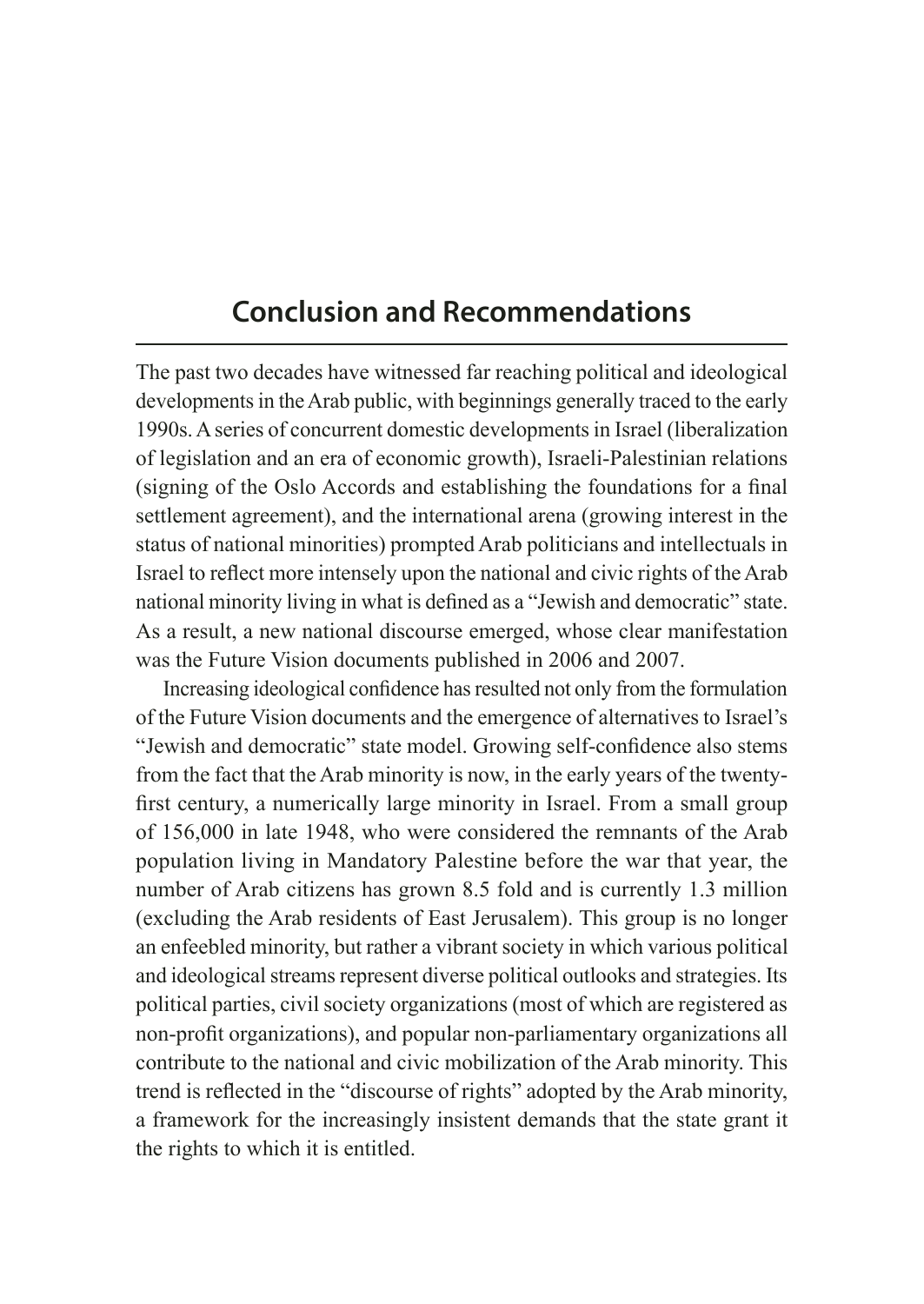#### 92 | Arab Citizens of Israel Early in the Twenty-First Century

The Arab minority's adoption of a discourse of rights, along with the increasing scope of this minority's demands from the state, stems from more than growing self-confidence. These changes are an attempt to bridge the growing gap between the broad political pluralism in Israel and national mobilization of Arab society – greater than ever before – and the fact that these developments have borne no practical political results. This chasm exacerbates the frustration caused by their lack of political influence; the status of the Arab citizens in Israel's political game continues to be marginal. As a result, the Arab minority's discourse of rights developed in a new direction. While up until two decades ago the discourse referred to rights due to the Arabs primarily as citizens of the state, based on the assumption that progress in the peace process with the Palestinians would affect the Arab minority's struggle for equal rights, the contemporary discourse of rights focuses on the rights due to the Arab citizens primarily as members of an indigenous national minority, almost independent of the rights due to them as citizens. According to this new perspective, these rights are embedded in the Arabs' connection to their land, a connection that predates the State of Israel, and are therefore inalienable. The growing intensity of the demand for these rights – from rights due to the Arabs as citizens to rights due to them as an indigenous population – and the attempt to develop practical alternatives to the "Jewish and democratic" definition of the state that would lead to the realization of the minority's right to some degree of self-determination, are yet additional layers in the development of the national discourse of the Arab minority in Israel. That is, the more marginal the status of the Arabs in Israeli politics, the more intense the discourse of rights has become. Their demands are couched in language that grows ever more aggressive, in an attempt to compensate for their marginalization in Israeli politics.

In recent years, state agencies have become increasingly aware that the resolution of Arab citizens' concerns is an acute issue that demands an urgent response. One indication of this awareness is the growing number of government-approved development plans for Arab towns, and increasing government attention to urgent issues such as regulation of the municipal status of the Negev Bedouin settlements. Nonetheless, there remains a gap between awareness and execution, and budget execution is typically lower than original plans. Furthermore, the conditions in Arab towns, tenuous in any case, make them more vulnerable to budget cuts than other towns. As a result, public faith in the Knesset and the government is significantly lower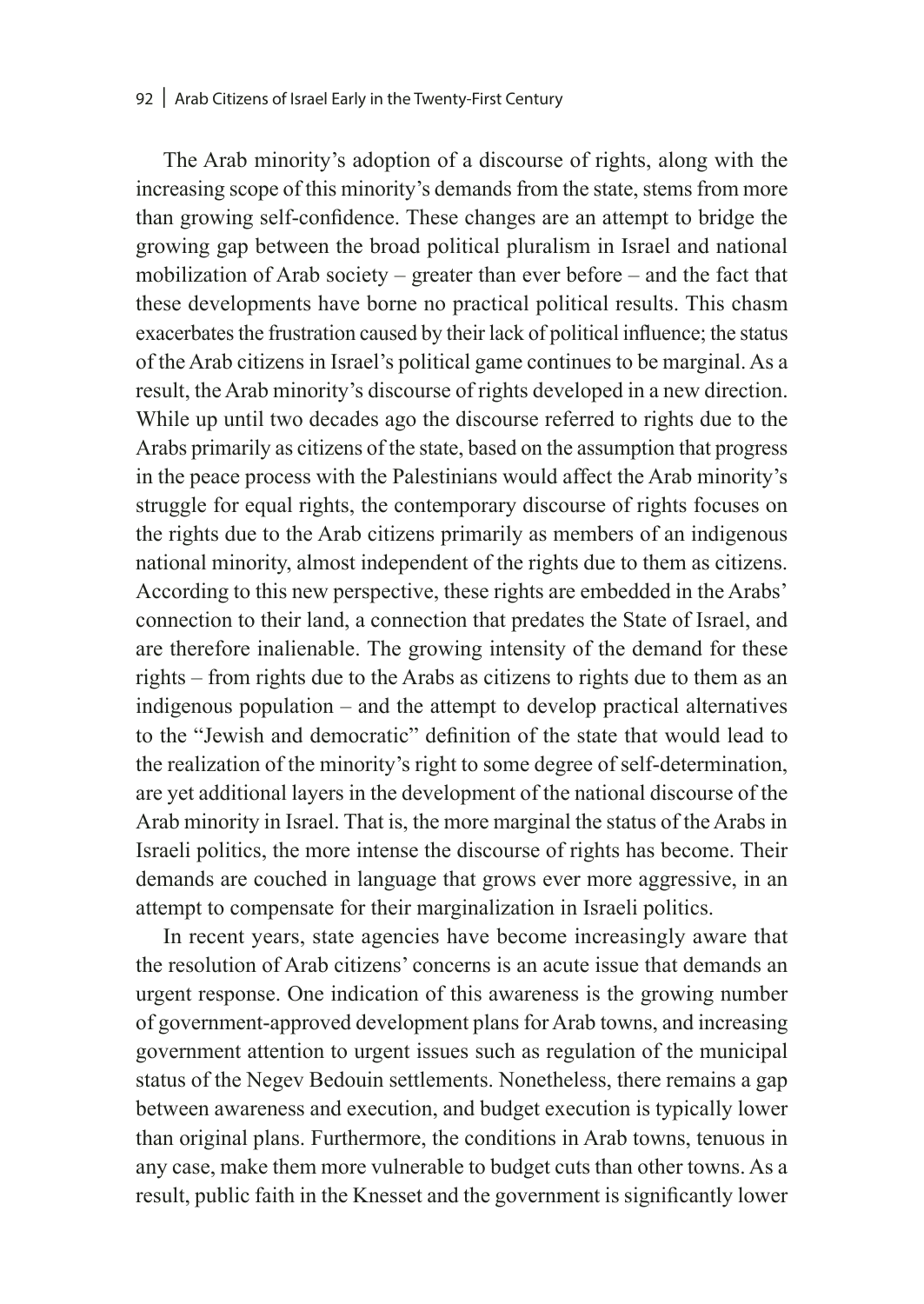in the Arab than in the Jewish population.1 This fact is also reflected in the Arab population's low turnout in parliamentary elections, notwithstanding the increased turnout in the 2015 elections. At the same time, the vacuum created by inadequate state agencies is highly temporary. Local organizations, mainly non-profit organizations involved in welfare, health, and education, including organizations operated by the Islamic Movement, rush in to provide the essential services to individuals where the government has failed to do so.

Arab citizens' sense of political marginalization in Israel is also fueled by the state's designation of the Arab minority as "minorities," "non-Jews," or "members of various faiths." The archaic overtones of these labels can be traced to early statehood, which has become seared in the collective memory of the Arab minority as a period of rigid state control and supervision over the Arab population. The contemporary use of these terms revives this emotionally charged collective memory. The Arab minority interprets the use of these terms as implications that go beyond semantic significance; these terms are considered to reflect not only willful institutional disregard of the consolidation of the Arab minority's collective identity – a process that has come to maturity in the last two decades – but also state agencies' efforts to rewind the wheels of history to a situation in which the Arab minority was debilitated and lacked a collective consciousness. This terminology sets the Jewish population at the center of the debate as a well-developed collective, in contrast to an amorphous group of "minorities," unconsolidated by definition, and reinforces the Arab minority's realization that Israel is first and foremost a "Jewish state" that recognizes only the Jewish national collective. Therefore, even if at the practical level state agencies work on development plans to promote social and economic conditions in Arab towns, the combination of disparaging terminology and the inadequate implementation of these plans undermines the Arab minority's trust in state agencies, and feeds their conviction that these agencies are not genuinely motivated to change the status of the Arab minority. Against this backdrop it is easy to understand why the political discourse in Arab society has become more assertive than ever.

Nonetheless, it appears that the majority of the Arab public ("the silent majority") does not wish to engage in a confrontation with the Jewish majority on the emotionally charged core issues that are at the heart of the ideological chasm dividing the country's Jews and Arabs. Their growing demands and increasingly forceful nationalist tone are intended to promote the rights of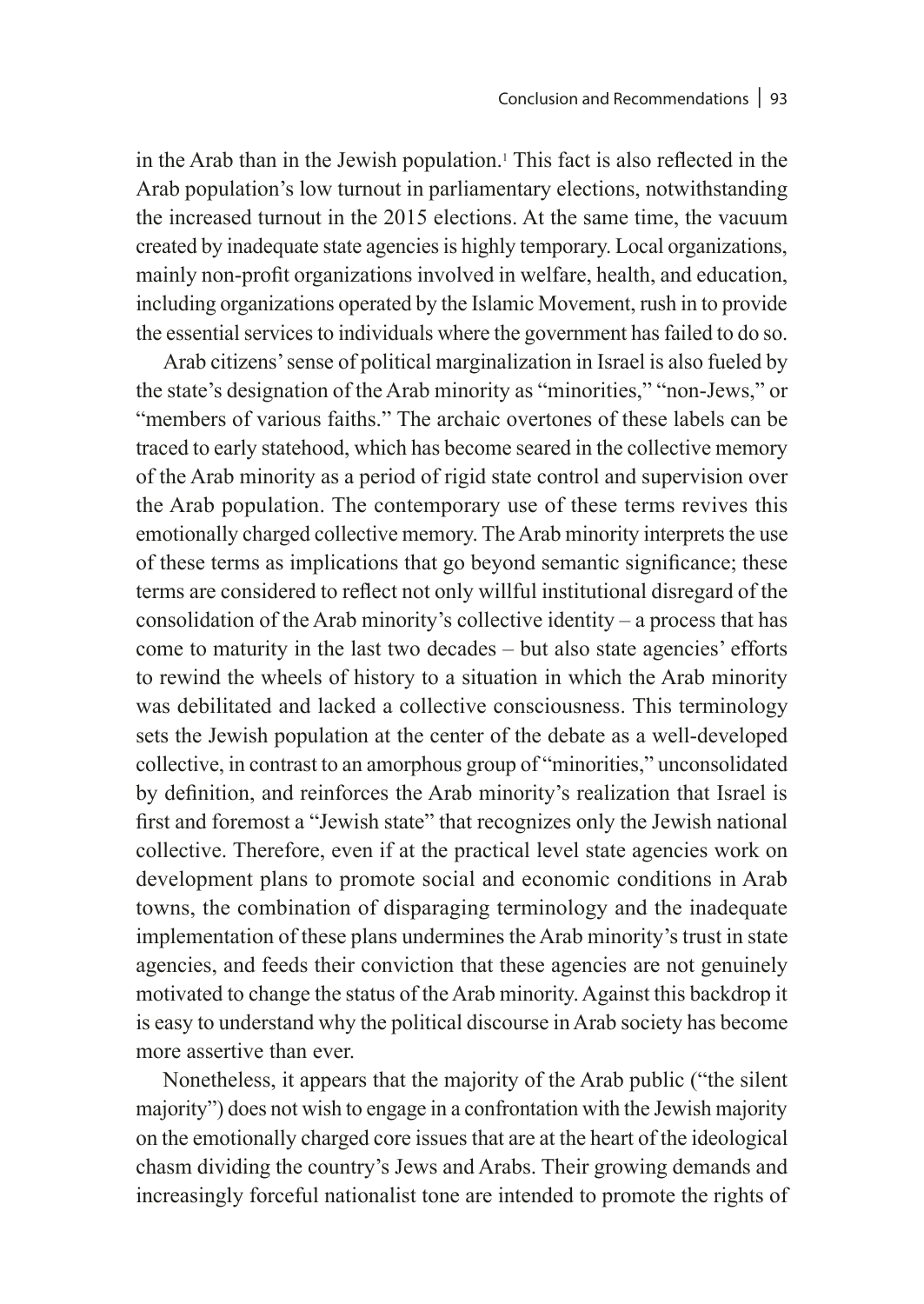the Arab minority while accepting the existing political system. On the eve of the 19th Knesset elections, Wadea Awawdy, a prominent journalist and commentator, argued that the Arab public wishes to overcome the "dead end of citizenship" and avoid direct ideological confrontation with the Jewish majority on issues that are of critical importance to the latter, such as the state's definition as a "Jewish state." Awawdy explained: "The public is searching for a formulation that will make it possible to manage rather than settle the dispute, and achieve progress in terms of civil rights – in an intelligent, calculated, incremental manner, after the collapse of the "all or nothing" formula."2 This argument finds expression in public opinion polls that show that the vast majority of the Arab public has come to terms with the state's definition as "Jewish and democratic" and with the dominant status of the Jewish majority. The Arabs do, however, seek to ensure that the democratic element of this equation is maintained.

Addressing the practical implications of this formula is not the exclusive task of the Arab minority: it is the responsibility of the state agencies and the Jewish majority. Appropriate government action could make a significant contribution to reducing the chasm, and would allow the Arab minority to live better in a state defined as "Jewish and democratic." Israel's existence as a Jewish nation state that is also democratic for all its citizens is the shared challenge of all citizens, both Jewish and Arab. In this context, in August 2013, Minister of Justice Tzipi Livni called on Prof. Ruth Gavison to prepare a legislative draft of the formulation of a Jewish and democratic state.<sup>3</sup>

The research presented here invites key conceptual recommendations.4 This section is not intended to offer detailed plans for resolving specific issues, such as concerns related to budgets, infrastructure, education, or education. A discussion of key issues and how to achieve equality for the Arab minority in Israel appear in the Or Commission Report.

In the chapter summarizing its report, the Or Commission stated that policy on the Arab sector is a "domestic issue of greatest importance and sensitivity, which is on the state's agenda." The Commission urged the prime minister to become personally involved in the state's agenda regarding the Arab sector, and further determined that the main target of government action should be directed to securing genuine equality for the state's Arab citizens, which is justified as follows: "The state's role in this matter is not limited to material concerns alone. Government agencies must find ways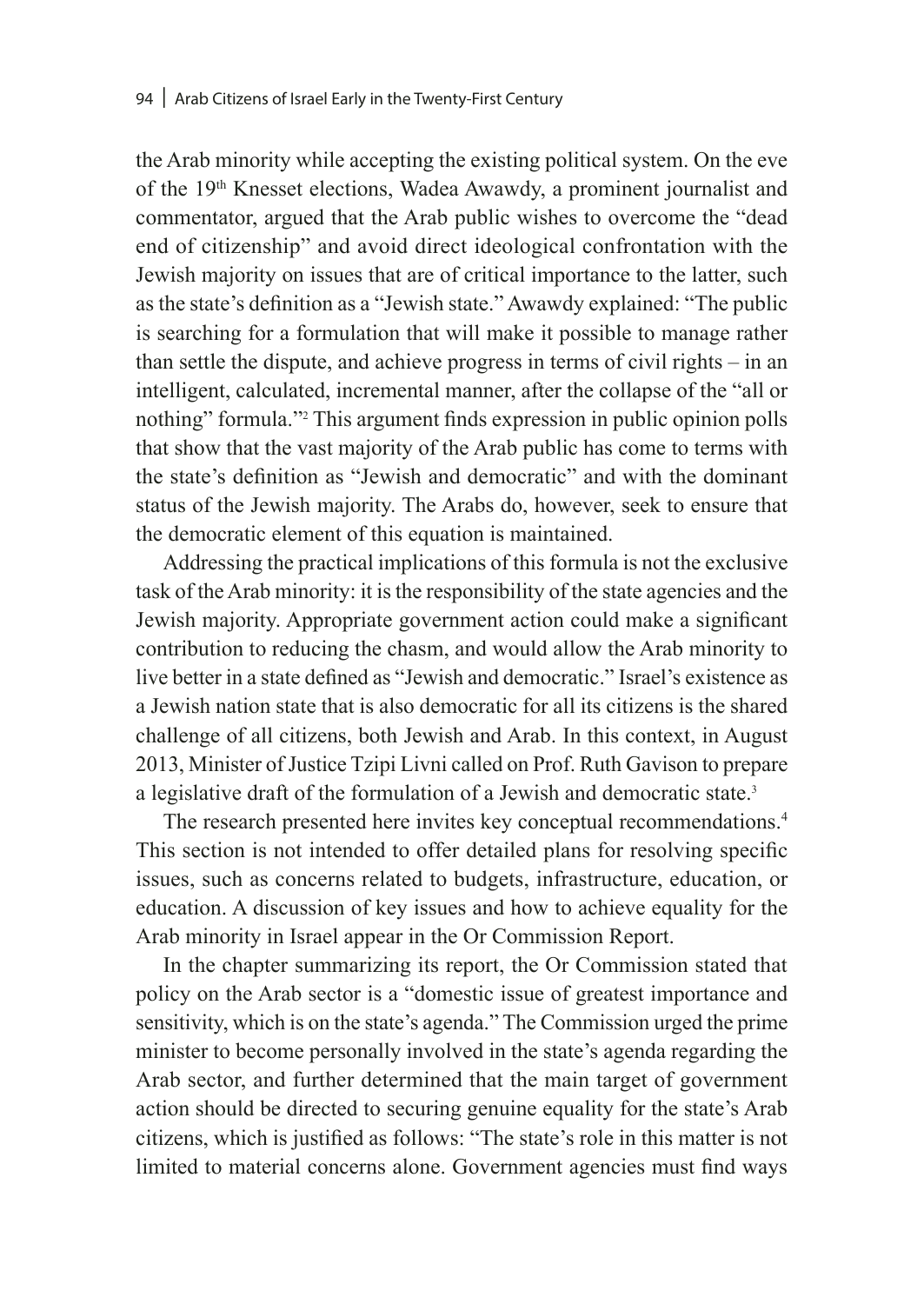to enable Arab citizens to express their culture and identity in public life in an appropriate and dignified manner."<sup>5</sup>

One recommendation, a direct derivative of the Commission's statement, is official state recognition of the cultural and national uniqueness of the Arab-Palestinian minority in Israel, and provision of the requisite state legitimization of its unique identity and needs. The significance of such acts is reinforced against the backdrop of Livni's initiative to develop a legislative definition of the term "Jewish and democratic state," as this definition speaks to the essential nature of the State of Israel and its selfperception. State recognition of the unique identity of the Arab minority will bolster and legitimize Israel's conception as a Jewish nation state, as these two concepts are simply two sides of the same coin: By recognizing the collective identity of its (rather large) minority, the state incorporates the implications of such collective identity into its structure, institutions, and standards of conduct. At the same time, recognition of the minority as a national group reinforces the validity of majority's status as a national group and increases its legitimization by the minority.

Moreover, assuming an arrangement based on the "two states for two nations" formulation, Israel will be forced, sooner or later, to address the rights of its Arab minority. When a Palestinian state is founded alongside Israel, which defines itself as a Jewish nation state, a debate on and resolution of the civic-national status of the Palestinian Arabs who are Israeli citizens will be inescapable. These issues call for comprehensive, in-depth deliberation that involves a shared discourse of Jews and Arabs, to study the potential range of political options and arrangements, and their implications. This is necessary in order to effectively address these sensitive, complex issues, and to reach as broad an agreement as possible regarding the manner in which these issues should be implemented.<sup>6</sup>

Recognizing the rights due to the Palestinian Arabs in Israel as a national minority undoubtedly entails a difficult, complicated Israeli debate. Whoever is conscious of the issues of legitimacy that Israel faces as a result of its continued administration of the West Bank should be equally conscious of Israel's issues of legitimacy stemming from issues relating to equality for its Arab citizens. Both issues are intertwined. If and when Israel reaches a settlement on the Palestinian state issue in the West Bank and Gaza, it will almost certainly find itself facing the second issue, that of the Palestinian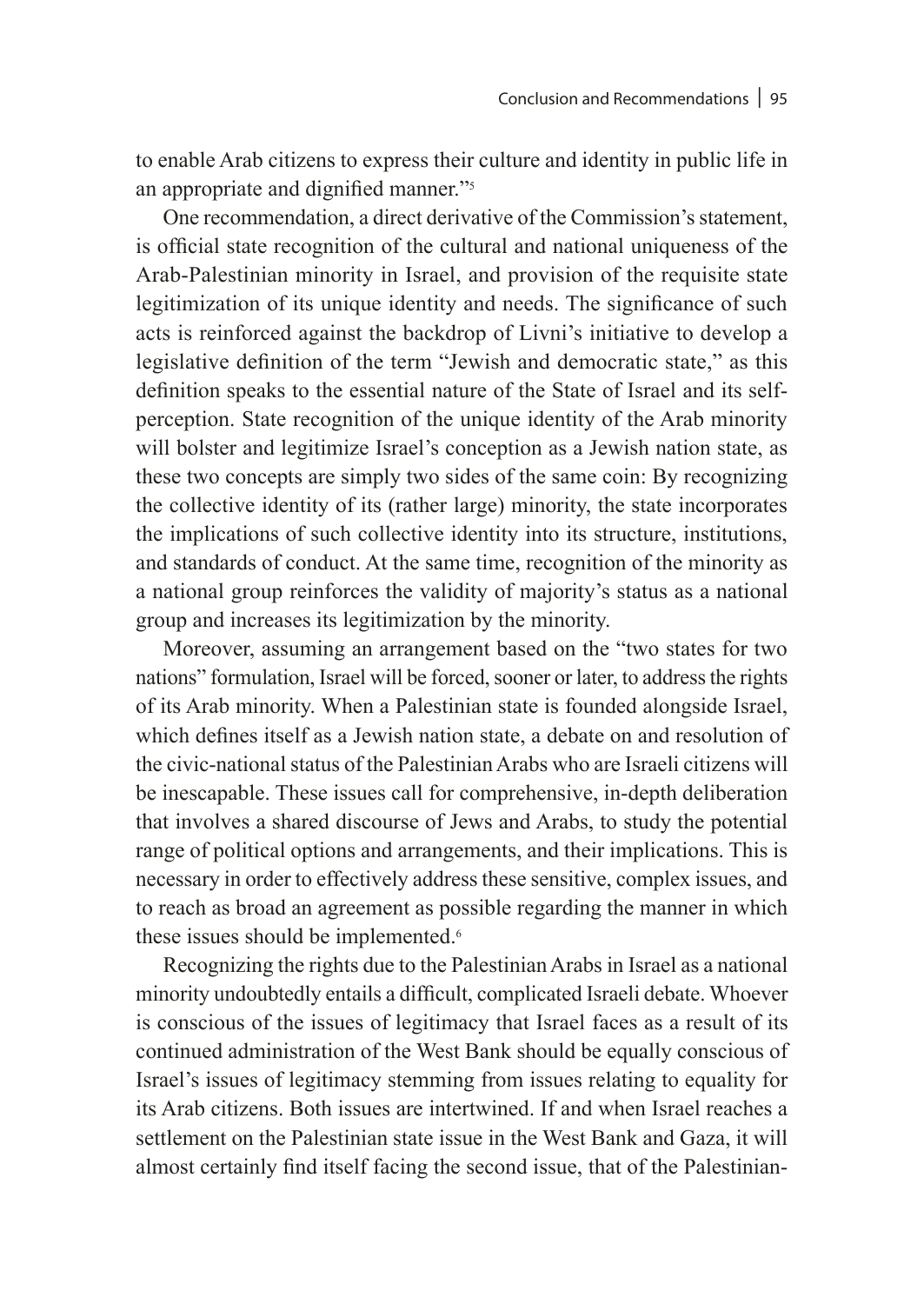Arab minority inside Israel. Israel should, therefore, be prepared to provide answers to these questions today.

A second recommendation, which largely stems from the first, concerns the public legitimacy of the Arab minority within Israel's Jewish society. The experience of the Rabin-Peres government illustrated the power of government recognition of the minority and its concerns. Some believe that the main transformation in that period, considered the "Golden Era" of Israel's Arab population, occurred more strongly in terms of increased awareness than in tangible terms. If this is true, the significance of the perceptual level should be acknowledged, since recognition of the minority's rights may create a positive momentum that is sustainable over time. It is therefore important to enhance the belief among both the majority and the minority that Arab rights and identity are key issues in the Israeli political discourse, and that requires practical implementation on a range of areas. Clearly this issue is related to both communities' perceptions of each other, which have assumed undeniable racist overtones as of late. In Israeli reality, there is added importance in conducting – among both Jews and Arabs, and especially members of the younger generation – comprehensive, long term educational efforts on the role of the other in general, and other nationalities in particular, which should be accompanied by public denunciation of all forms of racism. Unfortunately, mutual acceptance and recognition remains a remote goal; this is certainly true in view of the majority's failure to accept the minority, which is arguably acute and manifest in a series of legislative initiatives of a highly questionable nature. Such educational efforts should be accompanied by establishing a high level Jewish-Arab forum, whose members would be leaders of the Arab and Jewish publics, including government ministers and the prime minister himself. Such a forum might convene several times a year to discuss the needs of the Arab minority and how to resolve them. Establishing such a mechanism could kickstart important progress at the conceptual level, even before tangible results are evident.

The understanding of the entire Israeli public that the representative parties of the Arab public have a legitimate place in the Knesset should also be reinforced. In line with MK Ahmad Tibi's statement, "Criticism of a policy does not imply criticism of the state,"7 criticism of the conduct or statements of MKs representing these parties should not be confused with a denial of these parties' legitimate role in Israel's parliamentary system. In other words, however intense the Jewish public's criticism of the actions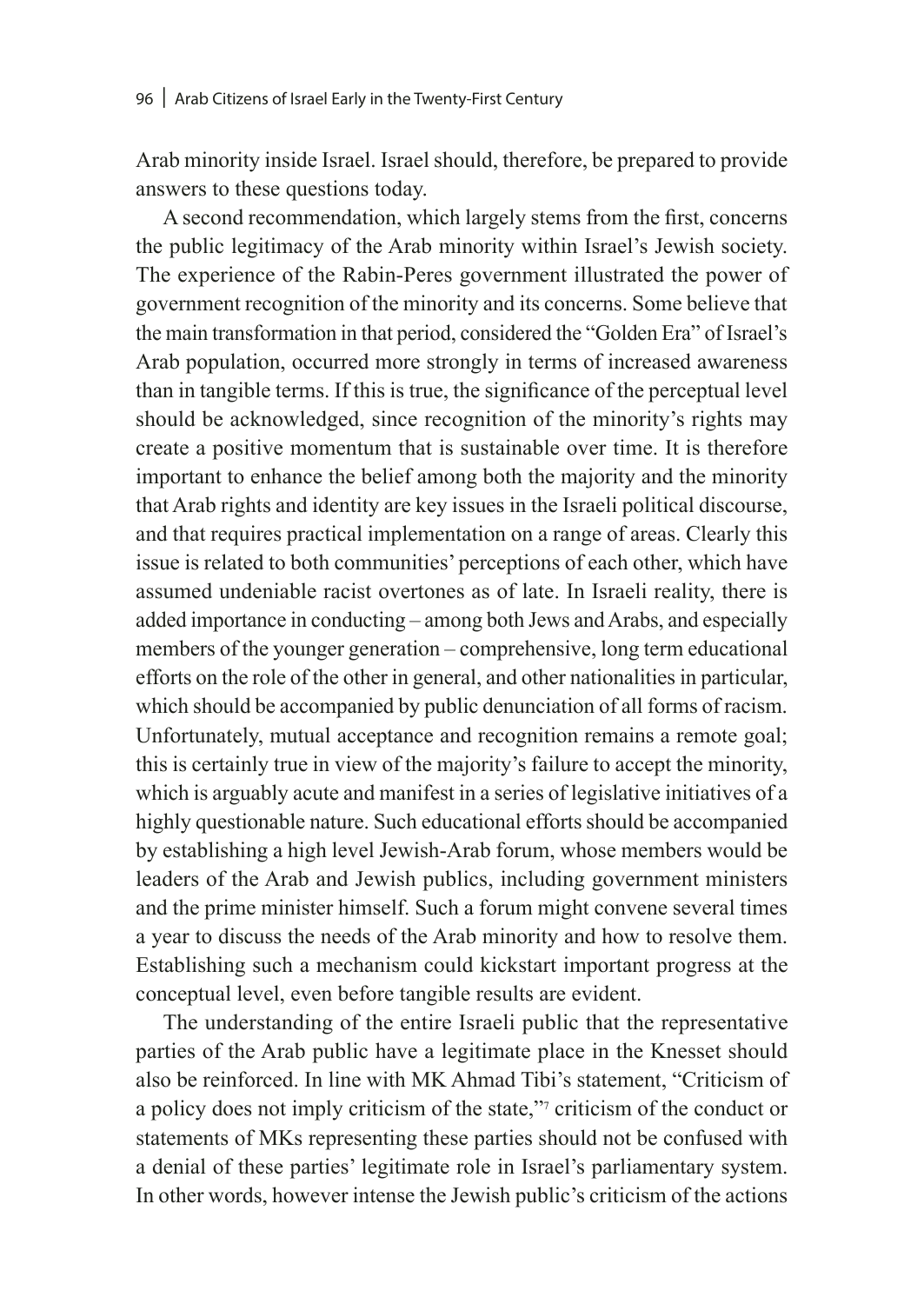of these parties' MKs, who are occasionally considered as having crossed the line, such criticism should not be conflated with denial of those parties' political legitimacy. For more than two decades, Israel's parliamentary politics has included parties that represent the national and the Islamic streams – two streams that previously refrained from or opposed such political participation. This fact only reinforces the democratic nature of Israel, and its status as a Jewish nation state that upholds equality for all its citizens.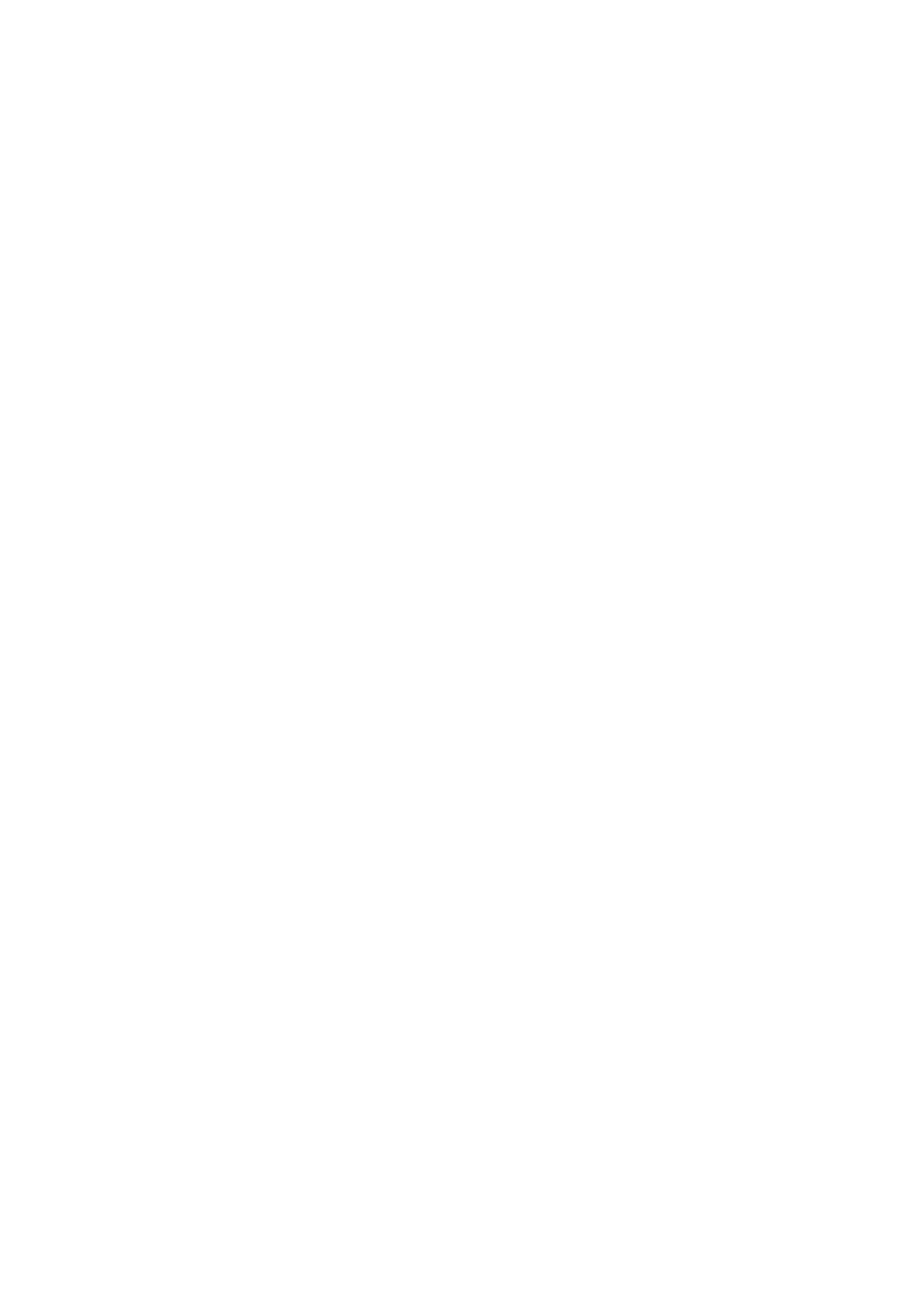# **Notes**

#### **Notes to Introduction**

- 1 Asher Arian, Nir Atmor, and Yael Hadar, *Auditing Israeli Democracy 2007: Cohesion in a Divided Society* (Jerusalem: Israel Democracy Institute, 2007), pp. 55-60 [Hebrew].
- 2 Elie Rekhess and Arik Rudnitzky, *Information Manual: The Arab Society in Israel*, 1<sup>st</sup> edition (Neve Ilan: The Abraham Fund Initiatives, 2009) [Hebrew]; Yitzhak Reiter and Orna Cohen, *Information Manual: The Arab Society in Israel*,  $2<sup>nd</sup>$  edition (Neve Ilan: The Abraham Fund Initiatives, 2013) [Hebrew]. See also: Arik Rudnitzky, *The Bedouin Population in the Negev: Social, Demographic and Economic Factors* (Neve Ilan: Abraham Fund Initiatives, 2012), pp. 1-66.
- 3 Aziz Haidar, ed., *Arab Society in Israel: Populations, Society, Economy (1)* (The Van Leer Jerusalem Institute and Hakibbutz Hameuhad, 2005) [Hebrew]; Adel Manna, ed., *Arab Society in Israel: Populations, Society, Economy (2)* (Van Leer Jerusalem Institute and Hakibbutz Hameuhad, 2008) [Hebrew]; Rassem Khamaisi, ed., *Arab Society In Israel: Populations, Society, Economy (3)* (Van Leer Jerusalem Institute and Hakibbutz Hameuhad, 2009) [Hebrew]; Rassem Khamaisi, ed., *Arab Society In Israel: Populations, Society, Economy (4)* (Van Leer Jerusalem Institute and Hakibbutz Hameuhad, 2011) [Hebrew]; Ramsees Gharrah, ed., *Arab Society in Israel: Population, Society, Economy (5)* (Van Leer Jerusalem Institute, 2012) [Hebrew]; Ramsees Gharrah, ed., *Arab Society in Israel: Population, Society, Economy (6)* (Van Leer Jerusalem Institute, 2013) [Hebrew].

# **Notes to Chapter 1**, Israel's Arab Population: Background Data and Information

1 The vast majority of Arab residents of East Jerusalem have permanent resident status, which was granted to them after 1967. Permanent resident status is completely different from citizenship status: the main right that permanent status residents enjoy is the right to work and live in Israel without requiring any special permits. Permanent residents are also entitled to social rights (social and healthcare insurance). Permanent residents may vote in local municipal elections but are not entitled to vote in general parliamentary (Knesset) elections. See Rekhess and Rudnitzky, *Information Manual: The Arab Society in Israel*, 1<sup>st</sup> ed., chapter 1, p. 1. Source of data: *Statistical Abstract of Israel 2014*, no. 65 (Jerusalem: Central Bureau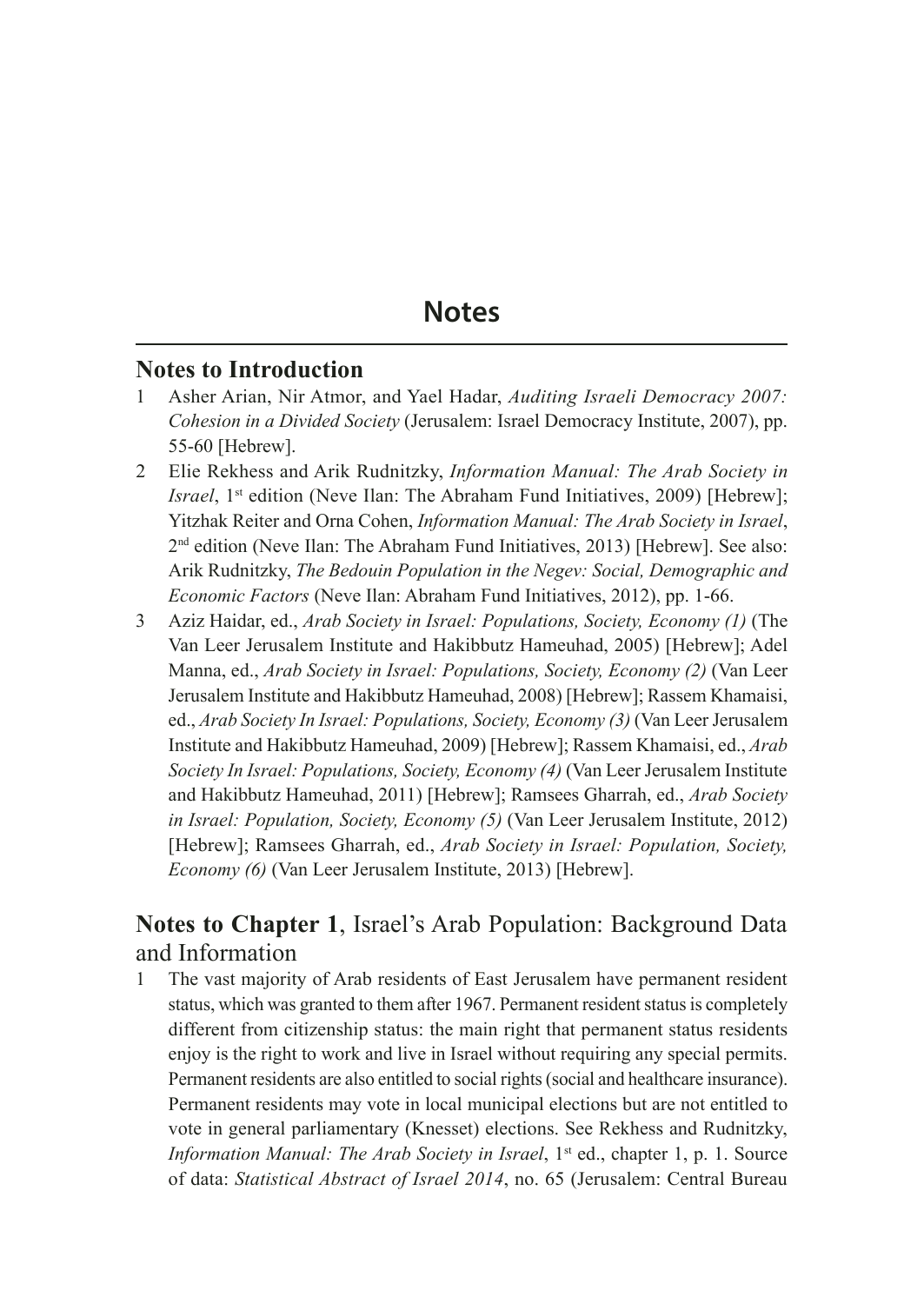of Statistics, 2014), tables 2.1, 2.15. The population of Arab residents of East Jerusalem was calculated on the basis of statistics published by the CBS on local governments in Israel, updated to the end of 2013 (http://www.cbs.gov.il/reader) and according to the *Statistical Yearbook of Jerusalem 2015*, no. 29 (Jerusalem: Jerusalem Institute for Israel Studies and Jerusalem Municipality, 2015), tables C-1, C-9.

- 2 Official population statistics of the Bedouin in Israel do not include the tribes that live in villages whose municipal status is not recognized by state agencies (and are therefore known as "unrecognized villages"). See Rudnitzky, *The Bedouin Population in the Negev*.
- 3 The CBS defines "mixed cities" as cities in which the Arab population does not exceed 10 percent of the population. The seven cities mentioned above and Jerusalem fall under this definition. Notably, demographic intermingling of Jews and Arabs is also typical of other cities in Israel, such as Karmiel and Beer Sheva, where Arabs account for  $2.6$  (1,200) and  $2.0$  percent (4,000), respectively, as of the end of 2013. For additional information, see: Amnon Beeri-Sulitzeanu and Uri Gopher, *Mixed Cities and Regions: The Future Face of Israel* (Neve Ilan: The Abraham Fund Initiatives, 2009).
- 4 Data adapted from: *Statistical Abstract of Israel 2014*, table 2.17.
- 5 Data adapted from *Statistical Abstract of Israel 2014*, no. 65 (Jerusalem: CBS, 2015), tables 2.15, 2.17; *Statistical Yearbook of Jerusalem 2015,* ibid. Muslim and Christian residents of East Jerusalem were excluded in calculating the statistics for this memorandum.
- 6 The index comprises the following measures: (1) average per capita income (including retirement benefits); (2) vehicle ownership; (3) new car ownership; (4) eligibility for matriculation certificate; (5) students; (6) job seekers; (7) employed earning minimum wage or lower; (8) employed earning more than twice the minimum wage; (9) median age; (10) dependency ratio; (11) households with more than four children; (12) receive unemployment benefits; (13) receive minimum income benefits; and (14) receive old age benefits and minimum income benefits. See Natalia Tsibel and Luisa Burck, *Characterization and Classification of Geographical Units by the Socio-Economic Level of the Population 2008*, publication no. 1530 (Jerusalem: CBS, June 2013).
- 7 Five of six towns whose populations are exclusively Haredi (Modiin IlIit, Beitar Illit, Emmanuel, Elad, and Rechasim) are classified in the bottom two socioeconomic clusters according to the Central Bureau of Statistics. The sixth Haredi town (Kiryat Yaarim) is classified in the third cluster from the bottom. See note 6.
- 8 Momi Dahan et al., *Why is Poverty Widespread in Israel?* (Jerusalem: Israel Democracy Institute, 2007), pp. 67-86 [Hebrew].
- 9 Shimon Shamir, *The Arabs in Israel Two Years after the Or Commission Report* (Tel Aviv University: Konrad Adenauer Program for Jewish-Arab Cooperation, 2006), p. 7.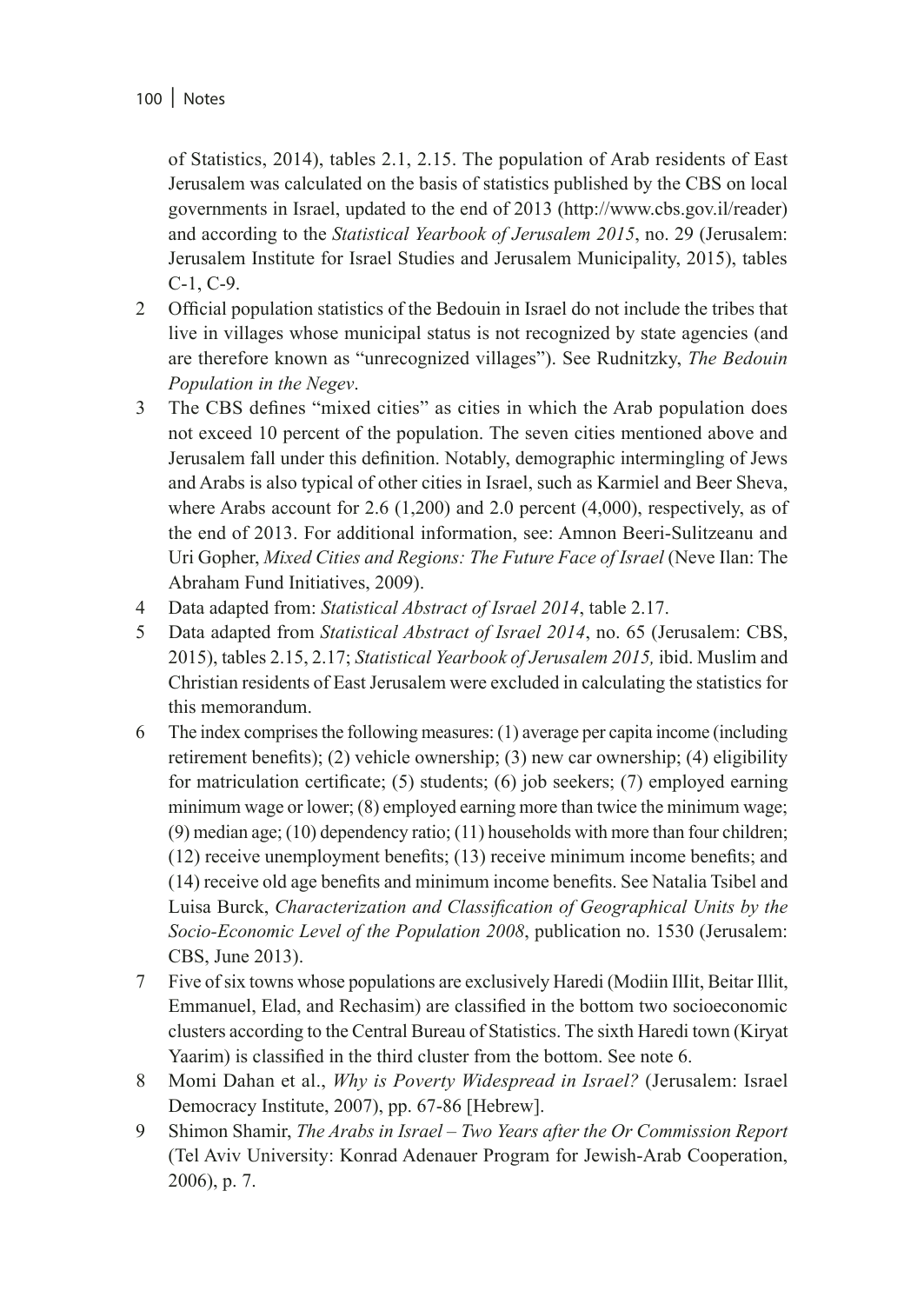10 See also the extensive discussion in chapter 1 of the first part of the Or Commission Report, entitled "Escalation in the Arab Sector on the Backdrop of the Outbreak of the Riots" in *State Commission of Inquiry into the Clashes between the Security Forces and Israeli Citizens in October 2000: A Report*, Volume I (Jerusalem: Government Publishing House, September 2003), pp. 25-91 [Hebrew; hereafter: *Or Commission Report*].

## **Notes to Chapter 2**, Political and Ideological Transformation

- 1 See Rabah Halabi, *Citizens with Equal Obligations: Druze Identity in the Jewish State* (Tel Aviv: Hakibbutz Hameuhad, 2006) [Hebrew]; Kais M. Firro, *The Druzes in the Jewish State: A Brief History* (Leiden: Brill, 1999); Kais M. Firro, "Reshaping Druze Particularism in Israel," *Journal of Palestine Studies* 30, no. 3 (2001): 40-53.
- 2 See Salman Falah, *A History of the Druze in Israel* (Jerusalem: Prime Minister's Office, Office of the Advisor on Arab and Druze Affairs, 1974) [Hebrew]; Shimon Avivi, *Copper Plate: Israeli Policy towards the Druze 1948-1967* (Jerusalem: Yad Yitzhak Ben-Zvi, 2007) [Hebrew].
- 3 This section is based on the following studies: Yitzhak Reiter and Reuben Aharoni, *The Political Life of Arabs in Israel* (Beit Berl: Institute for Israeli-Arab Studies, 1992) [Hebrew]; As'ad Ghanem, "Political Parties and Ideological Streams among the Palestinian Arab Minority in Israel," *State and Society* 1 (2001): 89-114 [Hebrew]; Honaida Ghanim, *Reinventing the Nation: Palestinian Intellectuals in Israel* (Jerusalem: Magnes Press, 2009), pp. 114-59 [Hebrew]; Benyamin Neuberger, *Arab Society in Israel: Parties and Elections, Leadership, the Media*, Vol. 3, unit 7: "One Man, One Vote – Parties and Elections" (Raanana: Open University of Israel, 2010), pp. 13-32 [Hebrew]; As'ad Ghanem and Mohanad Mustafa, *The Palestinians in Israel: The Politics of the Indigenous Minority in the Ethnic State* (Ramallah: Madar – The Palestinian Forum for Israeli Studies, 2009), pp. 143-92 [Arabic]; As'ad Ghanem, *The Palestinian-Arab Minority in Israel, 1948-2000: A Political Study* (Albany: State University of New York Press, 2001).
- 4 A typical illustration of the worldview of the Arab-Israeli stream is a book written by Walid Sadik Hajj-Yahia who served as Knesset member for Meretz between 1992 and 1999: Walid Sadik, *Exile at Homeland – From Taibeh to the Knesset* (Taibeh: author published, 2012) [Hebrew].
- 5 Elie Rekhess, "Islamization of Arab Identity in Israel: The Islamic Movement, 1972-1996," in *Muslim Minorities in Non-Muslim Majority Countries: The Islamic Movement in Israel as a Test Case*, eds. Elie Rekhess and Arik Rudnitzky (Tel Aviv University: Konrad Adenauer Program for Jewish-Arab Cooperation, 2013), pp. 53-66.
- 6 For example, according to the "Index of Arab-Jewish Relations in Israel" survey for 2012, 61.8 percent of Arab respondents agreed with the statement that the Islamic Movement faithfully represents the Arabs in Israel. Similarly, 61.9 percent of the respondents agreed with the statement that the Arab parties faithfully represent the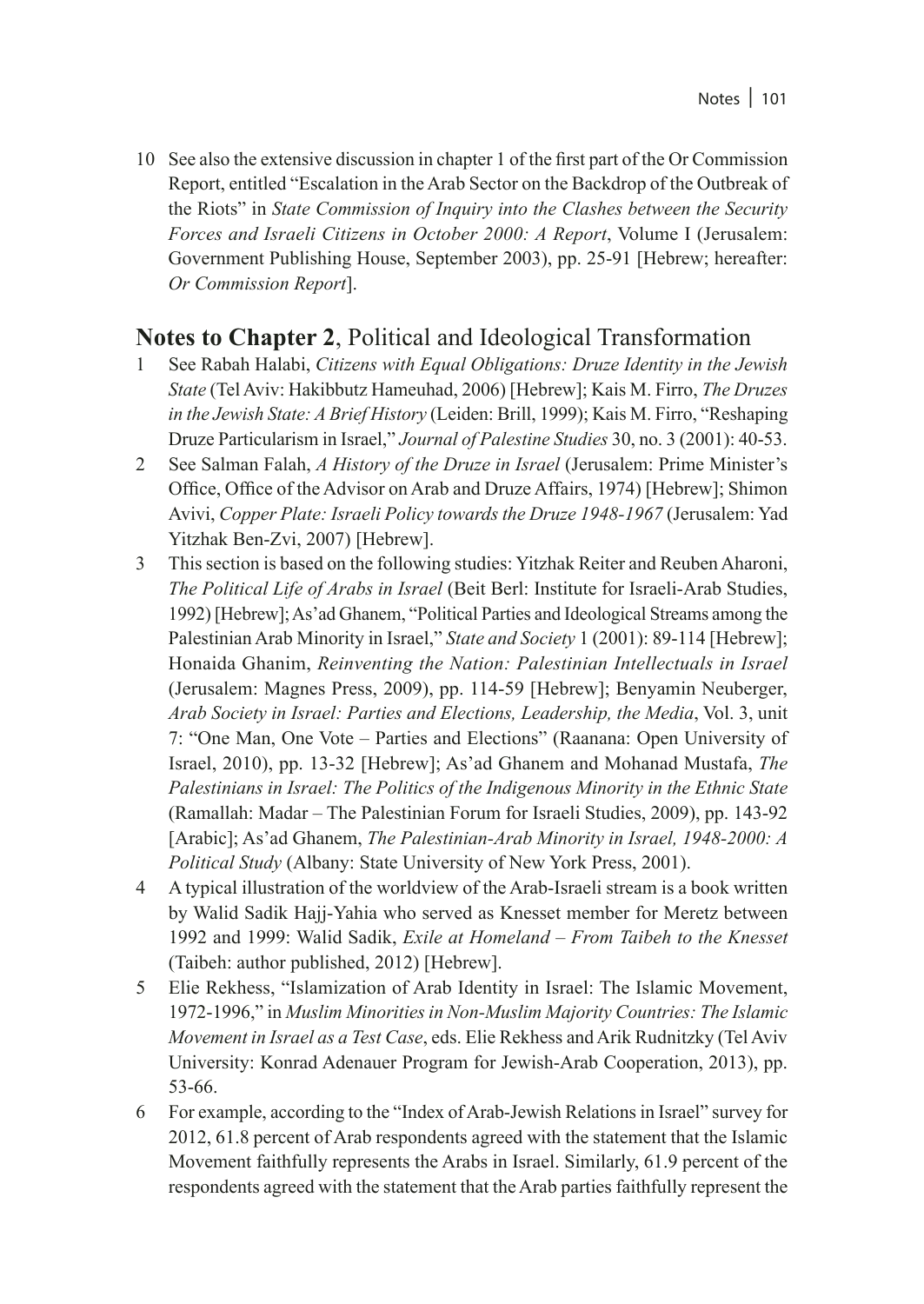Arab minority in Israel. See Sammy Smooha, *Still Playing by the Rules: Index of Arab-Jewish Relations in Israel 2012* (Jerusalem and Haifa: Israel Democracy Institute and University of Haifa, 2013), p. 105 [Hebrew].

- 7 Nohad Ali, "Changes in the Identity and Attitudes of the Supporters and Opponents of the Islamic Movement in Israel, " in *Arab Society in Israel (3): Populations, Society, Economy*, p. 315.
- 8 Elie Rekhess and Arik Rudnitzky, "Introduction," in *Muslim Minorities in Non-Muslim Majority Countries: The Islamic Movement in Israel as a Test Case*, eds. Elie Rekhess and Arik Rudnitzky (Tel Aviv University: Konrad Adenauer Program for Jewish-Arab Cooperation, 2013), pp. 9-11.
- 9 For further reading, see Roni Shaked, *On the Edge: Palestinians in Israel National Radicalism* (Jerusalem: Carmel, 2012) [Hebrew].
- 10 Source: Arik Rudnitzky, "An Analysis of the 20<sup>th</sup> Knesset Election Results in the Arab Sector," *Bayan: Arabs in Israel*, Issue no. 5, Tel Aviv University: Konrad Adenauer Program for Jewish-Arab Cooperation, June 2013.
- 11 Rekhess and Rudnitzky, *Information Manual: The Arab Society in Israel*, 1st ed., chapter 5, pp. 12-16.
- 12 Uzi Rabi and Arik Rudnitzky, eds., *The Status of Arabic Language in Israel* (Tel Aviv University: Konrad Adenauer Program for Jewish-Arab Cooperation, May 15, 2011).
- 13 Source: Rudnitzky, *Arab Politics in Israel and the 19th Knesset Elections*. Figures do not include the Arab vote in mixed cities.
- 14 Karin Tamar Schafferman, "Participation, Abstention and Boycott: Trends in Arab Voter Turnout in Israeli Elections," *Parliament*, April 21, 2009, http://en.idi.org.il/ analysis/articles/participation-abstention-and-boycott-trends-in-arab-voter-turnoutin-israeli-elections/.
- 15 See Rekhess and Rudnitzky, *Information Manual: The Arab Society in Israel*, 1st ed., chapter 6, pp. 17-21.
- 16 Source: Rudnitzky, *Arab Politics in Israel and the 19th Knesset Elections*; Rudnitzky, "An Analysis of the 20<sup>th</sup> Knesset Election Results in the Arab Sector."
- 17 Source: Reiter and Cohen, *Information Manual: The Arab Society in Israel*, 2nd ed., chapter 8, pp. 40-41; Rudnitzky, *Arab Politics in Israel and the 19th Knesset Elections*; Rudnitzky, "An Analysis of the 20<sup>th</sup> Knesset Election Results in the Arab Sector." Figures do not include the Arab vote in mixed cities.
- 18 Rudnitzky, "An Analysis of the 20<sup>th</sup> Knesset Election Results in the Arab Sector."
- 19 This dilemma was the subject of previous research in Yohanan Peres and Nira Davis, "On the National Identity of Israeli-Arabs," *Hamizrah Hehadash* 18 (1968): 103-11 [Hebrew].
- 20 Majid al-Haj, "Identity and Orientation among the Arabs in Israel: A Situation of Double Periphery," *State, Government and International Relations* 41/42 (1997): 104-22 [Hebrew].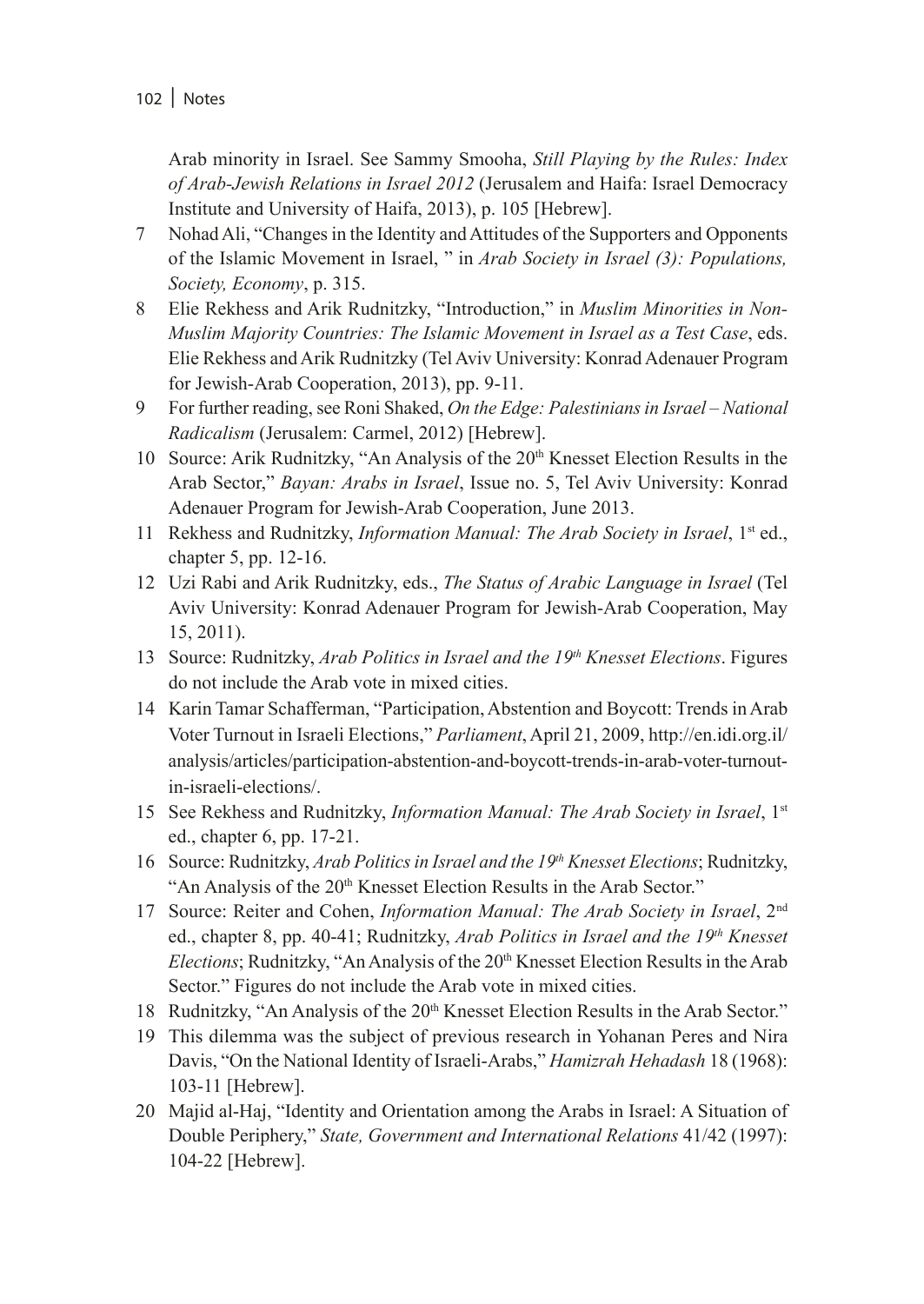- 21 Elie Rekhess, "The Arabs of Israel after Oslo: Localization of the National Struggle," *Israel Studies* 7, no. 3 (2002): 1-44.
- 22 For example, the UN Declaration of December 1992 was entitled "Declaration on the Rights of Persons Belonging to National or Ethnic, Religious and Linguistic Minorities." However, the UN Declaration of September 2007 explicitly related to the rights of indigenous peoples, and was entitled "United Nations Declaration on the Rights of Indigenous Peoples." See Elie Rekhess, "The Evolvement of an Arab-Palestinian National Minority in Israel," *Israel Studies* 12, no. 3 (2007): 1-28.
- 23 Duncan Ivison, "Indigenous Rights," in *International Encyclopedia of the Social Sciences*, 2nd edition, ed. William A. Darity (Farmington Hills: Macmillan, 2007), pp. 614-17.
- 24 Ghanem and Mustafa, *The Palestinians in Israel*, pp. 23-24.
- 25 Nadim Rouhana, "History and Reconciliation: Right of Return in the Context of Past Injustices," *Abhath Filastiniyyah fi al-Mujtama' wal-Ta'rikh*, no. 1 (2006): 137-59 [Arabic]; Amal Jamal, "Collective Rights for Native Minorities – Theoretical and Normative Aspects," in *The Status of the Arab Minority in the Jewish Nation State*, eds. Elie Rekhess and Sara Ozacky-Lazar (Tel Aviv University: Konrad Adenauer Program for Jewish-Arab Cooperation, 2005), pp. 27-44 [Hebrew]; Amal Jamal, "On the Origins of National Inequality in Israel," in *Society and Economy in Israel: Historical and Contemporary Perspectives*, eds. Avi Bareli, Daniel Gutwein, and Tuvia Friling (Sde Boker and Jerusalem: Ben-Gurion Research Institute and Yad Yitzhak Ben-Zvi, 2005), pp. 145-82 [Hebrew]. See also: Ghanim, *Reinventing the Nation*, pp. 147-48.
- 26 See Elie Rekhess, *The Arab Minority in Israel: Between Communism and Arab Nationalism, 1965-1991* (Tel Aviv University: Moshe Dayan Center and Hakibbutz Hameuhad, 1993), pp. 51-54.
- 27 On the demand of the Arab minority in Israel for collective rights, see the following essays: Yousef T. Jabareen, "On the Constitutional Status of the Arab Minority in Israel: Proposing a New Order," *State and Society* 7, no. 1 (2010): 105-40 [Hebrew]; Ilan Saban, "The Minority Rights of the Palestinian-Arabs In Israel: What Is, What Isn't, and What Is Taboo," *Iyunei Mishpat* 26, no. 1 (2002): 241- 319 [Hebrew]; Azmi Bishara, *The Ruptured Political Discourse and Other Studies* (Ramallah: Muwatin –Palestinian Institute for the Study of Democracy, 1998), pp. 103-8 [Arabic]. For a discussion on the question of equality and collective rights for Arabs in Israel, see Yitzhak Zamir, "Equality of Rights for Arabs in Israel," in *The Status of the Arab Minority in the Jewish Nation State*, pp. 59-83 [Hebrew].
- 28 This view is reflected in basic policy guidelines of recent governments. Specifically, the Arab population was defined as "minorities" in recent government guidelines, and MK Avishai Braverman (Labor) was appointed as "Minister of Minority Affairs" in the 32nd government (which was in power from 2009 to 2013). See also *Or Commission Report*, chapter 1, clause 10, p. 29.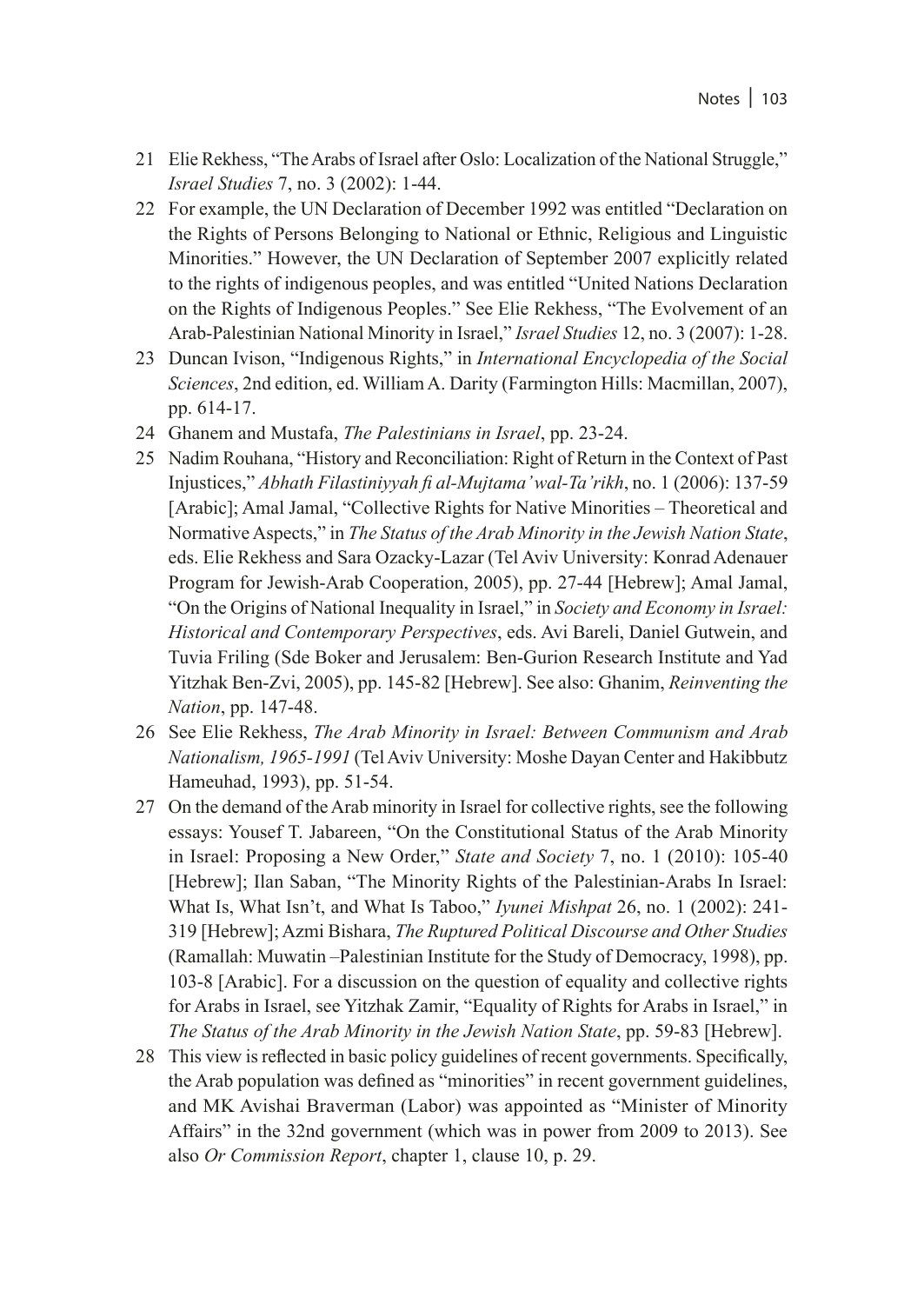- 29 Rekhess, "The Arabs of Israel after Oslo: Localization of the National Struggle," pp. 19-22.
- 30 As'ad Ghanem and Mohanad Mustafa, "The Palestinians in Israel: A Future Vision," *Majallat al-Dirasat al-Filastiniyyah*, no. 77 (2009): 109-111 [Arabic].
- 31 Rekhess, "The Arabs of Israel after Oslo: Localization of the National Struggle," pp. 24-32.
- 32 Mustafa Kabaha, "Majority-Minority Relations in the Test of an Equal Coexistence," in *Dilemmas in Arab-Jewish Relations in Israel*, ed. Yitzhak Reiter (Jerusalem: Schocken Publishing House, 2005), pp. 58-62 [Hebrew].
- 33 See Uzi Rabi and Arik Rudnitzky, eds., *Nakba Day and the Arabs in Israel* (Tel Aviv University: Konrad Adenauer Program for Jewish-Arab Cooperation, July 11, 2011) [Hebrew].
- 34 Rekhess, "The Arabs of Israel after Oslo: Localization of the National Struggle."
- 35 Areej Sabbagh-Khoury, *The Palestinians in Israel: Historical, Social and Political Background* (Haifa: Mada al-Carmel, 2004), p. 6 [Arabic]; Rekhess, "The Arabs of Israel after Oslo: Localization of the National Struggle"; Reiter and Cohen, *Information Manual: The Arab Society in Israel*,  $2<sup>nd</sup>$  ed., chapter 5, pp. 3-5.
- 36 *Or Commission Report*, vol. 1, pp. 41-42.
- 37 Rekhess, *The Arab Minority in Israel: Between Communism and Arab Nationalism*, pp. 79-84; George Kurzum, *The Israeli Communist Party between Contradictions and Practice: 1948-1991* (Jerusalem: al-Sha'leh Publishers, 1993), pp. 238-41 [Arabic].
- 38 For a short survey on the Arab Center for Alternative Planning (ACAP) and its activities, see Enaya Bana-Jiryis, "Struggle against House Demolition – Fields of Action by the Arab Center for Alternative Planning," in *Planning and Human Rights: Civil Society and the State*, ed. Shuly Hartman (Jerusalem: Bimkom - Planners for Planning Rights, 2008), pp. 23-24 [Hebrew].
- 39 *Panorama*, August 19, 2011.
- 40 Figures for 1995 derived from Sammy Smooha, "The Israelization of the Collective Identity and Political Orientation of Israel's Palestinian Citizens," in *The Arabs in Israeli Politics: Dilemmas of Identity*, ed. Elie Rekhess (Tel Aviv University: Moshe Dayan Center, 1998), p. 43 [Hebrew]. Source of figures for 2003 and 2012: Smooha, *Still Playing by the Rules: Index of Arab-Jewish Relations in Israel 2012*, p. 98.
- 41 Smooha, *Still Playing by the Rules: Index of Arab-Jewish Relations in Israel 2012*, ibid.
- 42 Rekhess, "The Arabs of Israel after Oslo: Localization of the National Struggle," pp. 10-11.
- 43 For a comprehensive survey on Israel's claim in the negotiations with the Palestinians to be recognized as a Jewish state, see Tal Becker, *The Claim for Recognition of Israel as a Jewish State: A Reassessment* (Jerusalem: Metzilah Center, 2012) [Hebrew].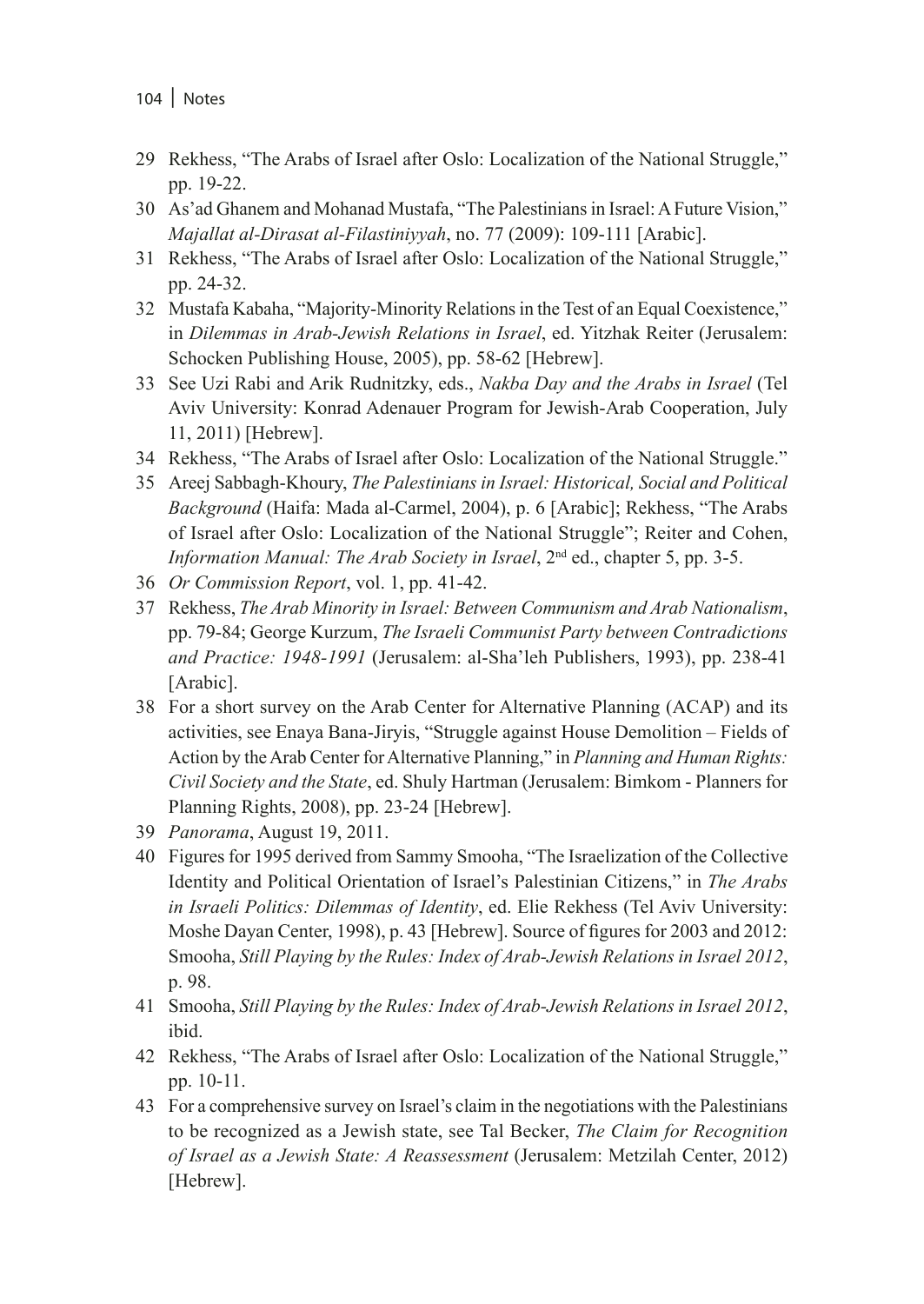- 44 *Panorama*, November 23, 2007. See the Follow-Up Committee's statement dated November 18, 2007 entitled: "A collective and united position representing a joint and fundamental document of the country's Palestinian-Arab public and its leadership rejecting the notion of a Jewish state," website of the National Committee of the Heads of the Arab Local Councils in Israel, http://www.arab-lac.org/index. asp?i=359 (accessed December 7, 2011).
- 45 Azmi Bishara, "The Arab in Israel: A Study in Split Political Debate," in *Zionism – A Contemporary Debate: Academic and Ideological Perspectives*, eds. Pinchas Genosar and Avi Bareli (Ben-Gurion University of the Negev: Ben-Gurion Heritage Institute, 1996), pp. 312-39 [Hebrew]; Jamal, "On the Origins of National Inequality in Israel"; Nadim Rouhana, "'Jewish and Democratic'? The Price of National Self-Deception," *Journal of Palestine Studies* 35, no. 2 (2006): 64-74.
- 46 Azmi Bishara, *A Jewish and Democratic State* (Doha: Arab Center for Research and Policy Studies, 2011) [Arabic]; Nadim Rouhana, "Reconciliation in Prolonged National Conflicts: Force and Identity in the Israeli-Palestinian Case," *Majallat al-Dirasat al-Filastiniyyah*, no. 57 (2004): 62-76 [Arabic].
- 47 Rekhess, "The Arabs of Israel after Oslo: Localization of the National Struggle," pp. 2-10.
- 48 Ibid., pp. 14-17.
- 49 Nohad Ali, "The Concept of *al-mujtama' al-'isami* of the Islamic Movement," in *The Arab Minority in Israel and the 17th Knesset Elections*, ed. Elie Rekhess (Tel Aviv University: Konrad Adenauer Program for Jewish-Arab Cooperation, 2007), pp. 100-10 [Hebrew].
- 50 Amal Jamal, "The Vision of a Civic Nation and the Challenge of the State of All Its Citizens – Readings in the Writings of Azmi Bishara," *Alpayim*, no. 30 (2006): 71-113 [Hebrew].
- 51 Yousef T. Jabareen and Ayman Agbaria, *Education on Hold: Government Policy and Civil Society Initiatives to Advance Arab Education in Israel* (Nazareth: Dirasat – Arab Center for Law and Policy, 2010), pp. 51-68 [Hebrew].
- 52 This section is based on Azmi Bishara, "The Democratic National Stream in the Country," *arabs48.com*, May 7, 2006 [Arabic], http://www.arabs48. com/?mod=articles&ID=36565 (accessed December 3, 2012); Jamal Zahalka, "The Vision of Balad," Balad Party's website, February 5, 2009 [Hebrew], http:// baladblog2013.blogspot.co.il/2013/01/blog-post\_5.html (accessed April 11, 2014).
- 53 Bishara, ibid. See also resolutions of Balad's sixth general conference, held in Shefaram, June 23-25, 2011, *Fasl al-Maqal*, July 1, 2011 [Arabic].
- 54 On the internal debate among political streams in the Arab society vis-à-vis the notion of "a state of all its citizens" and its applicability, see Dan Schueftan, "The New Identity of the Arab MKs," *Tchelet (Azure)* 13 (fall 2002): 26-31 [Hebrew].
- 55 *Haaretz*, February 10, 2005; *Haaretz*, March 14, 2006; *Maariv*, October 7, 2011. See also Yesha'ayahu Ben Porat, *Conversations with Ahmad Tibi* (Tel Aviv: Sifriyat Poalim, 1999), p. 136 [Hebrew].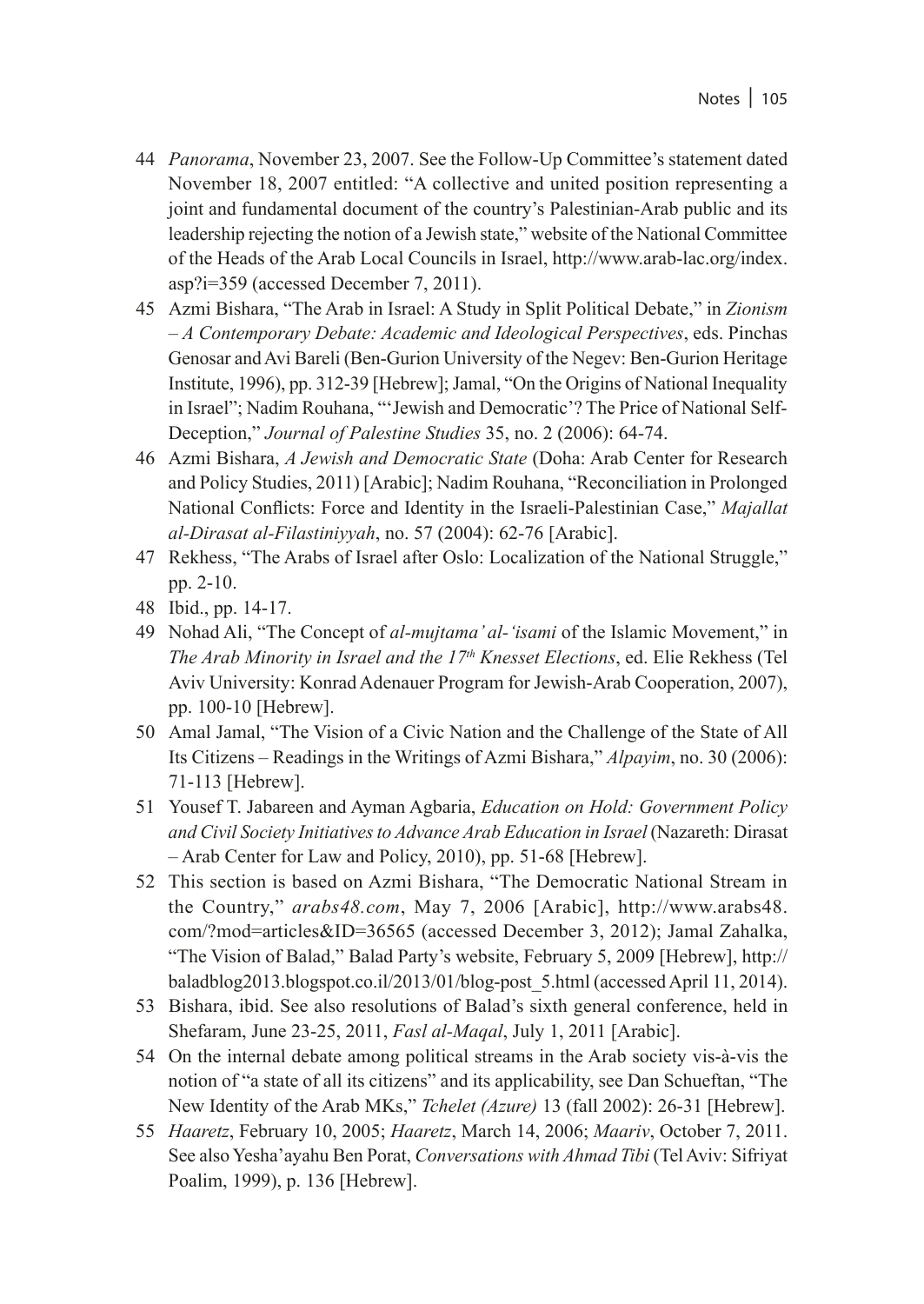- 56 Awad Abd al-Fattah, Secretary General of Balad, expressed support of the idea to establish one bi-national state in Mandatory Palestine. See *Fasl al-Maqal*, May 24, 2013 [Arabic].
- 57 Nadim Rouhana, Mtanes Shihadeh, and Areej Sabbagh-Khoury, "Turning Points in Palestinian Politics in Israel: The 2009 Elections," in *Elections in Israel* 2009, eds. Asher Arian and Michal Shamir (Jerusalem: Israel Democracy Institute, 2011), pp. 148-50.
- 58 Following are several examples of early essays (late 1990s) on the bi-national option. On the bi-national option within the Green Line, see Nadim Rouhana, "The Option of a Binational State within the Green Line," in *Seven Roads: Theoretical Options for the Status of the Arabs in Israel*, eds. Sara Ozacky-Lazar, As'ad Ghanem, and Ilan Pappé (Givat Haviva: Institute for Peace Research, 1999), pp. 243-68 [Hebrew]; As'ad Ghanem, "The Palestinian Minority in Israel: The Challenge of the Jewish State and its Implications," *Iyunim Bitkumat Israel*, no. 9 (1999), pp. 420-43 [Hebrew]. For a discussion on the option of one bi-national state from the Mediterranean Sea to the Jordan River, see As'ad Ghanem, "The Option of a Binational State on the Whole Area of Eretz Israel/ Palestine," in *Seven Roads: Theoretical Options for the Status of the Arabs in Israel*, pp. 271-303.
- 59 Sammy Smooha, "The Arab Vision of Turning Israel within the Green Line into a Binational Democracy," in *Between Vision and Reality: The Vision Papers of the Arabs in Israel, 2006-2007*, eds. Sarah Ozacky-Lazar and Mustafa Kabha (Jerusalem: Citizens' Accord Forum, 2008), pp. 126-39; Ghanem and Mustafa, "The Palestinians in Israel: Future Vision"; Nadim Rouhana, "Haifa Declaration and the Palestinians in Israel: Political Margins, Moral Center," in *The Future of the Palestinian Minority in Israel*, ed. Khalil Nakhleh (Ramallah: Madar – Palestinian Forum for Israeli Studies, 2008), pp. 76-103 [Arabic]; Elie Rekhess, *The Arab Minority in Israel: An Analysis of the Future Vision documents* (New York: American Jewish Committee, 2008); Asher Susser, "Partition and the Arab Palestinian Minority in Israel,*" Israel Studies* 14, no. 2 (2009): 105-19.
- 60 See for example Amal Jamal, "Shared Sovereignty as a Last Resort: National Conflicts and Differentiating Solutions," *The Public Sphere (Hamerchav Hatziburi)*, no. 6 (summer 2012): 42-74 [Hebrew]; As'ad Ghanem, "The Bi-National State Solution," *Israel Studies* 14, no. 2 (2009), pp. 120-33.
- 61 Raif Zreik, "One State or Two States Anatomy of Discourse," *The Public Sphere (Hamerchav Hatziburi)*, no. 6 (summer 2012): 120-41 [Hebrew]; Rouhana, "Haifa Declaration and the Palestinians in Israel: Political Margins, Moral Center"; As'ad Ghanem, "The One State as a Palestinian Rescue Project," *Majallat al-Adab*, no. 11-12 (2009): 5-7 [Arabic]; Jamal, "Shared Sovereignty as a Last Resort: National Conflicts and Differentiating Solutions"; Bashir Bashir, "The Binational State: Moral and Feasible Solution," *Filastin*, no. 10 (February 19, 2011): 18-19 [Arabic].
- 62 Smooha, *Still Playing by the Rules: Index of Arab-Jewish Relations in Israel 2012*, p. 84.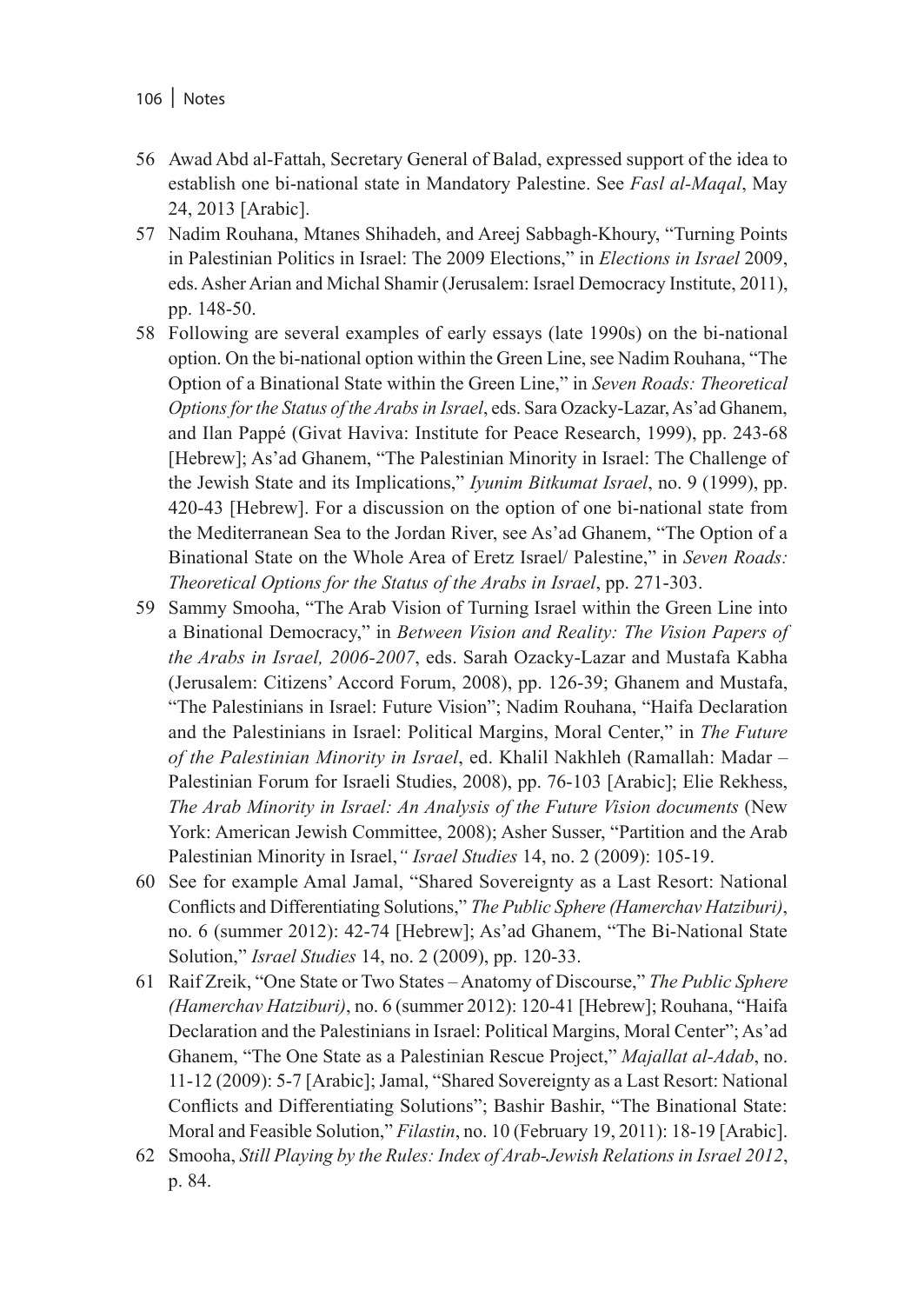- 63 Akiva Eldar, "Separated by Shared History: The Story of Israeli Arabs and Palestinians," *Haaretz*, September 11, 2012, http://www.haaretz.com/news/features/ separated-by-shared-history-the-story-of-israeli-arabs-and-palestinians-1.464159 (accessed August 31, 2014).
- 64 The four documents are: *The Future Vision for the Palestinian Arabs in Israel*, published in December 2006 by the Nationwide Committee of the Heads of the Arab Local Councils in Israel; *An Equal Constitution for All*, drafted by Yousef Jabareen, a legalist, and published by Mossawa Center – the Advocacy Center for Arab Citizens in Israel; *The Democratic Constitution*, published by Adalah – the Legal Center for Arab Minority Rights in Israel; and *The Haifa Declaration*, published May 15, 2007 by the Haifa-based Mada al-Carmel Research Institute.
- 65 *The Equality Book: The General Convention of the Arab Public in Israel* (Nazareth: Supreme Follow-Up Committee of the Arab Public in Israel, National Committee of Heads of Arab Local Governments in Israel, December 13-14, 1996) [Arabic]. See link to this publication on the website of the National Committee of Heads of Arab Local Governments in Israel, http://www.arab-lac.org/?i=213. Similar to the Future Vision document, *The Equality Book* sought to devise a comprehensive formulation of the desired relationship between the state and its Arab citizens, but in contrast to the Future Vision document, did not challenge the Zionist nature of the state and did not address the circumstances surrounding the state's establishment. The primary demand expressed in *The Equality Book* was the demand to transform Israel into a "state of all its citizens."
- 66 The document titled "Toward a Collective National Future for the Arab-Palestinian Public in Israel: Toward Behavior as a National Minority Based on Building our National and Representative Institutions." See Rekhess, "The Arabs of Israel after Oslo: Localization of the National Struggle," p. 23.
- 67 For a comprehensive discussion on the Future Vision documents and their implications, see: Rekhess, *The Arab Minority in Israel: An Analysis of the Future Vision documents*.
- 68 *Haifa Declaration*, p. 15.
- 69 Reiter and Cohen, *Information Manual: The Arab Society in Israel*, 2nd ed., chapter 7, pp. 38-40.
- 70 Smooha, *Still Playing by the Rules: Index of Arab-Jewish Relations in Israel 2012*, p. 125. See also Ghanem and Mustafa, "The Palestinians in Israel: A Future Vision," pp. 115-21.
- 71 Elie Rekhess and Arik Rudnitzky, eds., *The Future Vision of the Palestinian Arabs in Israel* (Tel Aviv University: Konrad Adenauer Program for Jewish-Arab Cooperation, January 25, 2007), pp. 16-20 [Hebrew].
- 72 The term "Arab CSOs" refers to non-profit organizations that were established for the specific purpose of serving the Arab population and whose management and staff are primarily Arabs. Other non-profit organizations such as Sikkuy, the Abraham Fund Initiatives, the Association for Civil Rights in Israel (ACRI), and Physicians for Human Rights – Israel, are Jewish-Arab organizations.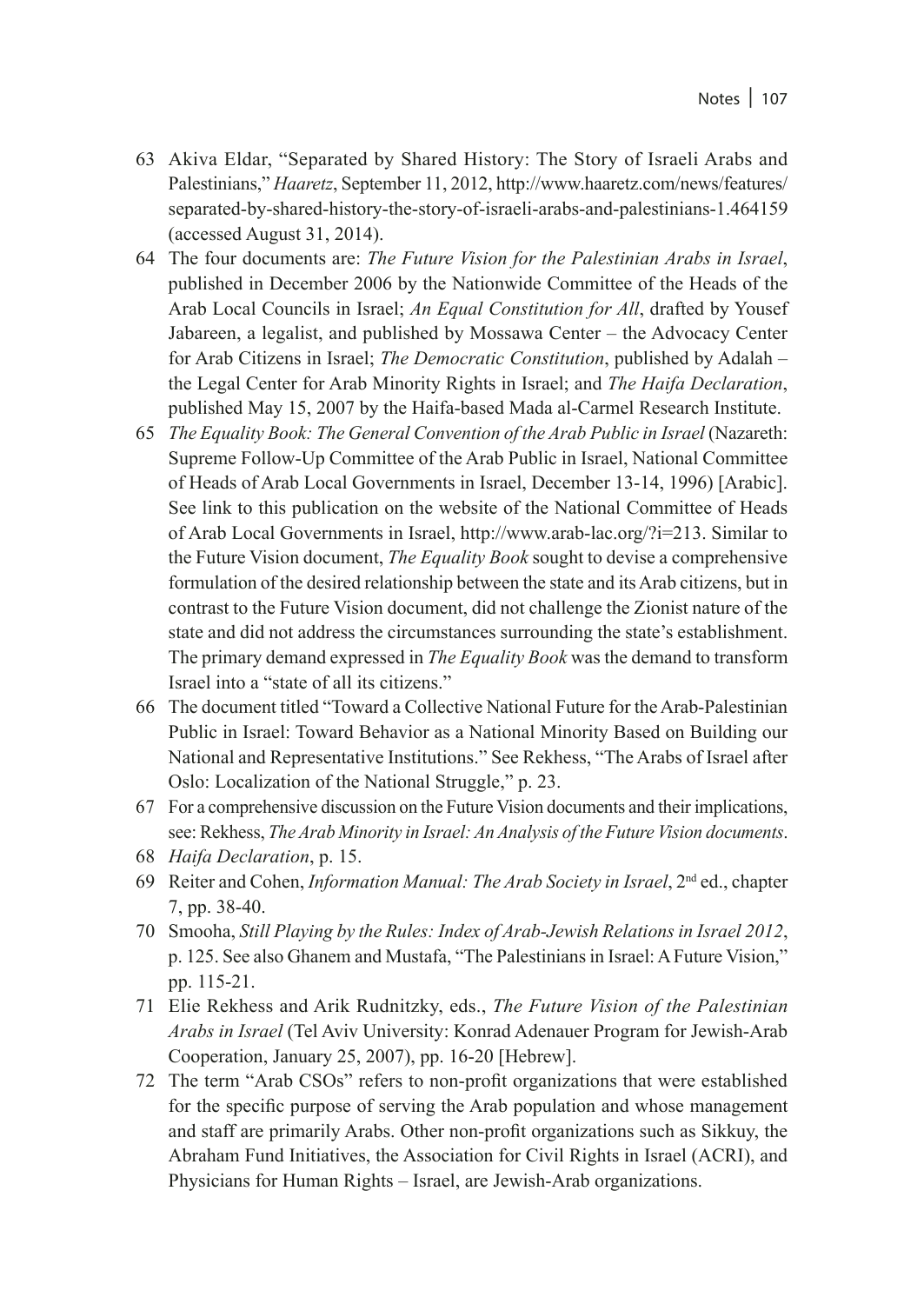- 108 | Notes
- 73 Figures for 1988 are based on Yitzhak Gal Nur et al., *The Committee on Third Sector Operations in Israel and the Policy towards It: Final Report* (Ben-Gurion University in the Negev: Israeli Center for Third Sector Research, 2004), pp. 33, 48 [Hebrew]; figures for 2004 were taken from Nadav Even Chorev, *Arab NGOs for Civic and Social Change in Israel: Mapping the Field* (Jerusalem: Van Leer Institute, 2008), p. 12.
- 74 Source of figures: Amal Jamal, "The Counter-Hegemonic Role of Civil Society: Palestinian-Arab NGOs in Israel," *Citizenship Studies* 12, no. 3 (2008): 290.
- 75 Shany Payes, *Palestinian NGOs in Israel: The Politics of Civil Society* (London: I. B. Tauris, 2005).
- 76 Jamal, "The Counter-Hegemonic Role of Civil Society: Palestinian-Arab NGOs in Israel," pp. 289-92.
- 77 Oded Haklai, "Palestinian NGOs in Israel: A Campaign for Civic Equality or 'Ethnic Civil Society'?" *Israel Studies* 9, no. 3 (2004): 157.
- 78 Oded Haklai, "State Mutability and Ethnic Civil Society: The Palestinian Arab Minority in Israel," *Ethnic and Racial Studies* 32, no. 5 (2009): 868-72.
- 79 Source of figures for 1988: Gal Nur et al., *The Committee on Third Sector Operations in Israel and the Policy towards It: Final Report*, p. 48; source of figures for 2004: Even Chorev, *Arab NGOs for Civic and Social Change in Israel: Mapping the Field.*
- 80 Bishara, *The Ruptured Political Discourse and Other Studies*, pp. 115-21.
- 81 See the Arab Culture Association's homepage, http://www.arabcultural-a.org.
- 82 Haklai, "Palestinian NGOs in Israel: A Campaign for Civic Equality or 'Ethnic Civil Society'?" pp. 159-60.
- 83 For example, in July 2011, Mada al-Carmel published an anthology of articles in academic format entitled *The Palestinians in Israel: Readings in History, Politics and Society*. The anthology was published in three languages (Arabic, English, and Hebrew) and contained a series of articles on the most fundamental issues in the history of Israel's Arab citizens from 1948 to the present: the Nakba, the military government, displaced persons, the 1956 massacre in Kafr Kassem, the Land Day in 1976, the Supreme Follow-Up Committee, the Negev Bedouin, and the Arabs' civil status in Israel. (Most of the articles were written by Arab researchers, while some were written by Jewish researchers.) In the introduction, the editors criticized the hegemonic role played by Israel's higher education system over the years in producing academic knowledge designed to justify the Zionist narrative, thereby sustaining the marginalization of the Arabs in Israel in the literature. In the concluding section of the introduction, the editors stated that, "This book presents a historiography of the Palestinian experience in Israel from a different perspective than the prevailing Israeli perspective, and uses a different discourse. The authors present the experience of the Palestinians in Israel by using a narrative that differs from the narrative that has been presented – for the most part – from the perspective of the dominant group." Areej Sabbagh-Khoury and Nadim N. Rouhana, "Research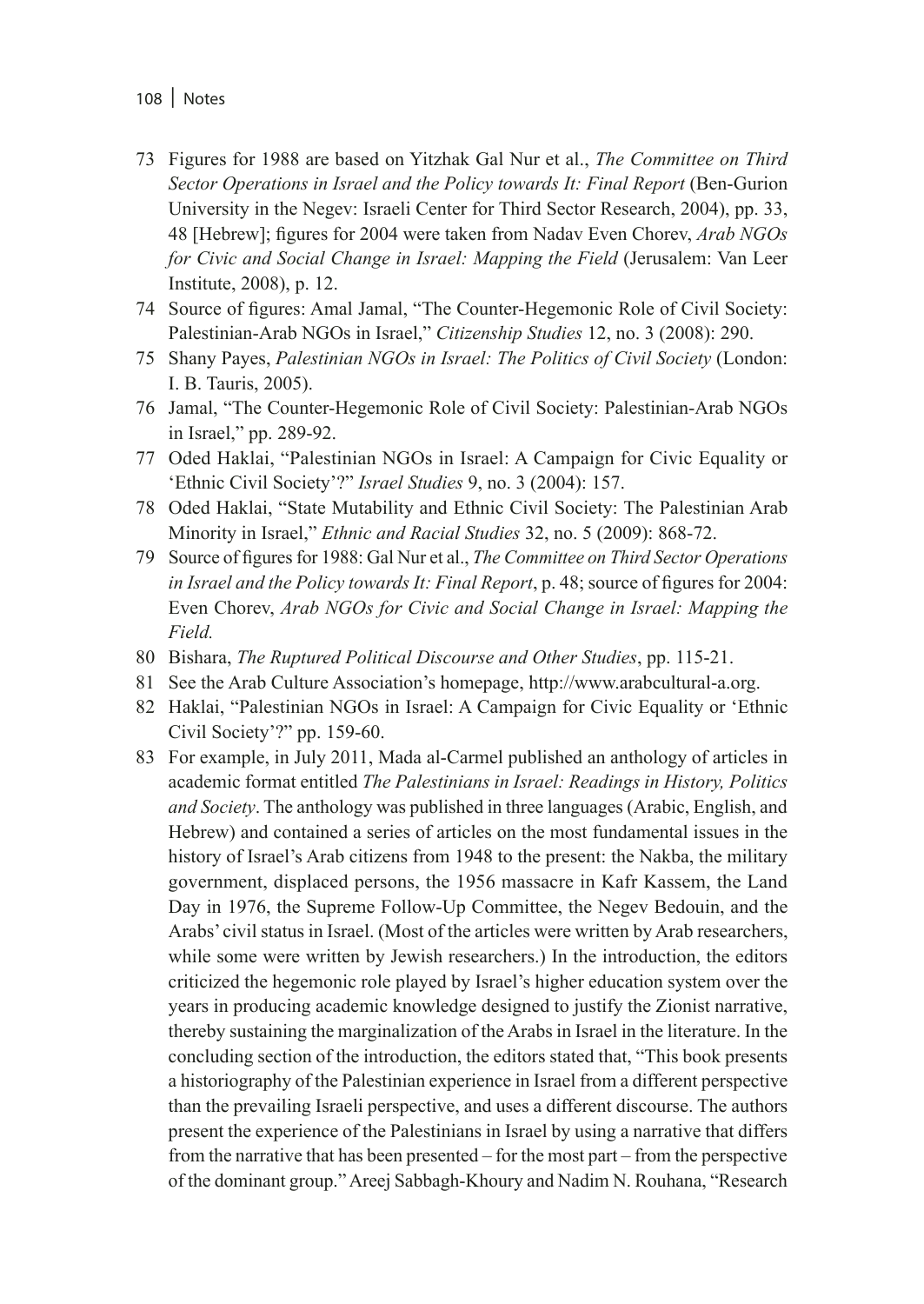on the Palestinians in Israel: Between the Academic and the Political," in *The Palestinians in Israel: Readings in History, Politics and Society*, eds. Nadim N. Rouhana and Areej Sabbagh-Khoury (Haifa: Mada al-Carmel – Arab Center for Applied Social Research, 2011), pp. 5-15.

- 84 Amal Jamal, "Sovereignty and Leadership: A Sociological Perspective on Arab Leadership in Israel," in *The Arab Minority in Israel and the 17th Knesset Elections*, pp. 40-48.
- 85 Yousef Jabareen, "Critical View on Arab NGOs as Political Alternative," in *The Arab Minority in Israel and the 17th Knesset Elections*, pp. 93-99.

### **Notes to Chapter 3**, Arab Society: Social and Economic Indicators

- 1 *Statistical Abstract of Israel 2011*, table 2.19. These figures include the residents of East Jerusalem who do not appear in the Knesset Voters Registry.
- 2 Figures were taken from Arik Rudnitzky, ed., *Arab Politics in Israel and the 19th Knesset Elections*, issue no. 1 (Tel Aviv University: Konrad Adenauer Program for Jewish-Arab Cooperation, December 20, 2012) [Hebrew].
- 3 Nurit Yaffe, ed., *The Arab Population in Israel 2008*, *Statisti-lite* no. 102 (Jerusalem: Central Bureau of Statistics, 2008); Miri Endeweld, ed., *Annual Survey 2011* (Jerusalem: National Insurance Institute of Israel – Research and Planning Administration), p. 138.
- 4 Source of data: *Statistical Abstract of Israel 2002*, no. 53 (Jerusalem: Central Bureau of Statistics, 2002), tables 3.1, 3.11; *Statistical Abstract of Israel 2001*, no. 52 (Jerusalem: Central Bureau of Statistics, 2001), tables 2.5, 2.11; *Statistical Abstract of Israel 2012*, tables 3.1, 3.2, 3.13; *Statistical Abstract of Israel 2011*, tables 2.4, 2.10, 3.11, 3.14. Figures include Arab inhabitants of East Jerusalem.
- 5 Fertility rate or total fertility refers to the average number of children that could be born to a woman over her lifetime. The fertility rate is obtained by calculating the ratio between the number of children born in a specific year and the population of women of fertility age (15-49) in that year.
- 6 Natural growth is the difference between the number of live births and the number of deaths in a given period. Natural growth measures population growth resulting from reproduction (rather than immigration).
- 7 Amnon Rubinstein, *Israeli Arabs and Jews: Dispelling the Myths, Narrowing the Gaps* (New York: The American Jewish Committee, December 2006).
- 8 See for example Yair Boimel, "61 Years of Supervised Abandonment Cracking the Code of the Policy of the Israeli Establishment toward the Arab Citizens," in *An Abandoning State – A Supervising State: Social Policy in Israel 1985-2008* (Tel Aviv: Resling, 2010), pp. 35-54. See also Ali Haider, ed., *The Sikkuy Report 2009: The Equality Index of Jewish and Arab Citizens in Israel*, no. 4 (Jerusalem and Haifa: Sikkuy – The Association for the Advancement of Civic Equality, 2010).
- 9 Source: *Statistical Abstract of Israel 2012*, table 3.24.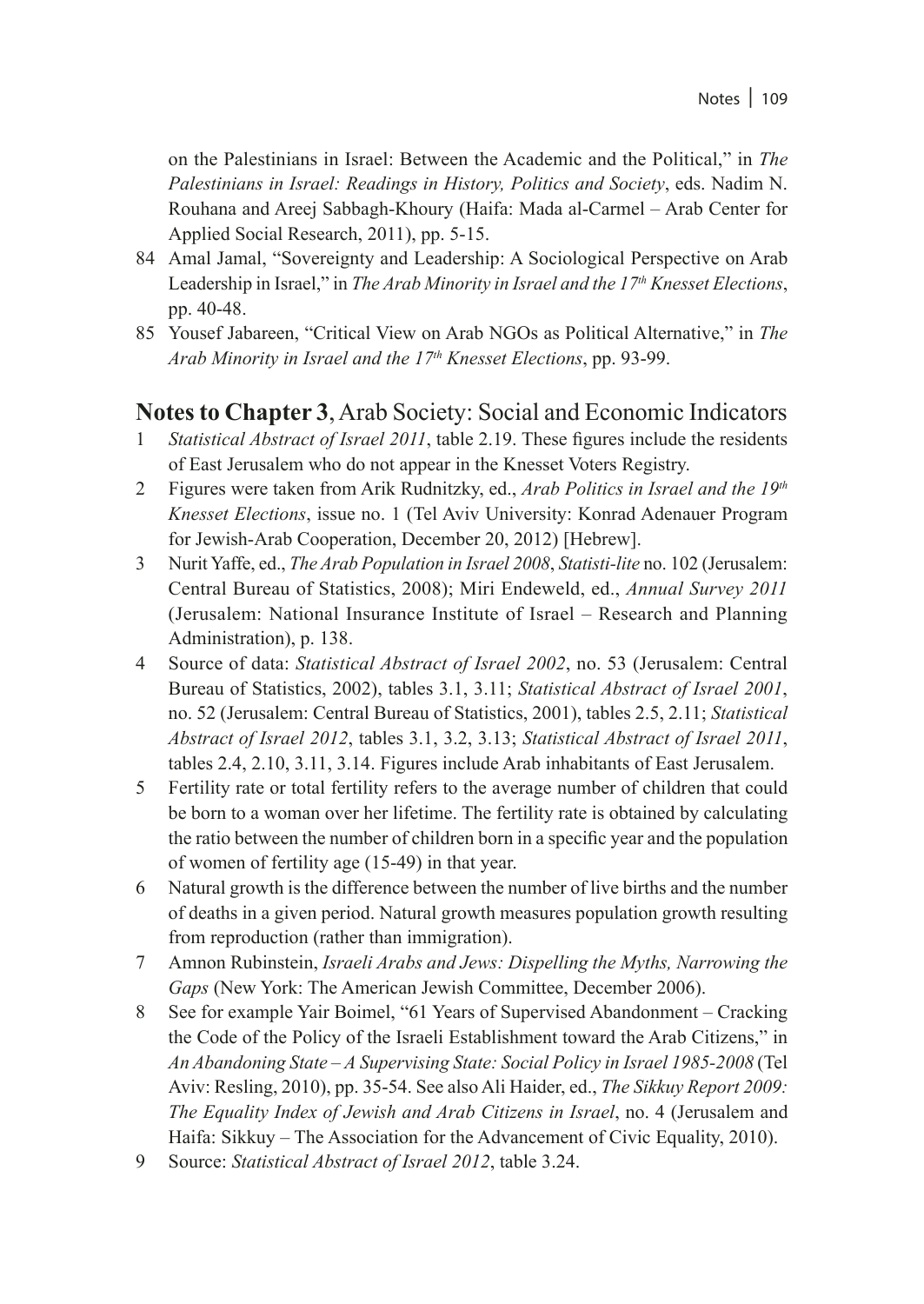- 10 Emma Averbuch and Shlomit Avni, *Inequality in Healthcare and Addressing It 2013* (Jerusalem: Ministry of Health – Strategic and Economic Planning Administration, 2013), pp. 10-12.
- 11 Amnon Rubinstein, "An Israeli Wonder: Life Expectancy," *Yisrael Hayom*, October 29, 2012.
- 12 Lee Sever et al., *The State of Healthcare in Israel* 2010 (Tel Hashomer, Ministry of Health, National Center of Disease Control, August 2011), pp. 57-69.
- 13 Source: Sever et al., ibid., pp. 58-59.
- 14 According to the Central Bureau of Statistics figures for 2007-2009, average infant mortality rate of the Bedouin population of the Negev was 1.5 times greater than the average infant mortality rate of the Arab population as a whole, and 3.75 times greater than the average infant mortality rate of the Jewish population. See also Rudnitzky, *The Bedouin Population in the Negev: Social, Demographic and Economic Factors*, pp. 50-54.
- 15 Source: *Statistical Abstract of Israel 2001*, tables 8.1, 8, 19; *Statistical Abstract of Israel 2002*, table 8.20*; Statistical Abstract of Israel 2012*, table 8.33; *Statistical Abstract of Israel 2013*, tables 8.26, 8.71. Figures include Arab inhabitants of East Jerusalem.
- 16 Rekhess and Rudnitzky, *Information Manual: The Arab Society in Israel*, 1<sup>st</sup> ed., chapter 1, p. 35.
- 17 *Statistical Abstract of Israel 2013*, table 8.26; *Statistical Abstract of Israel 2002*, table 8.20.
- 18 Rekhess and Rudnitzky, *Information Manual: The Arab Society in Israel*, 1st ed., chapter 1, p. 45. See also Mohanad Mustafa, *Psychometric Exam: Barrier to University for Arab Citizens in Israel* (Nazareth: Follow-Up Committee on Arab Education in Israel, and Dirasat – Arab Center for Law and Policy, 2009) [Arabic].
- 19 Gharrah, *Arab Society in Israel (6)*, tables D-1 and D-2, pp. 120-21; *Statistical Abstract of Israel 2013*, table 8.71.
- 20 According to the Central Bureau of Statistics, civil workforce refers to individuals age 15 or older who are employed or unemployed, and excludes the following groups: school children and students, volunteers, temporary employees or individuals whose employment is limited in scope, homemakers, individuals who are unable to work, etc.
- 21 *Statistical Abstract of Israel 2013*, table 12.1.
- 22 Dependency ratio is the ratio between the number of children and elderly individuals in a population (dependents) and the number of individuals who are typically in the labor force (the productive population). In Israel, the dependency ratio is calculated for individuals up to age 19 or over age 65 (the dependent population) and individuals between ages 20 and 64 (the productive population). A lower dependency ratio implies that the productive population has a greater ability to cope with the economic burden of supporting the dependent population.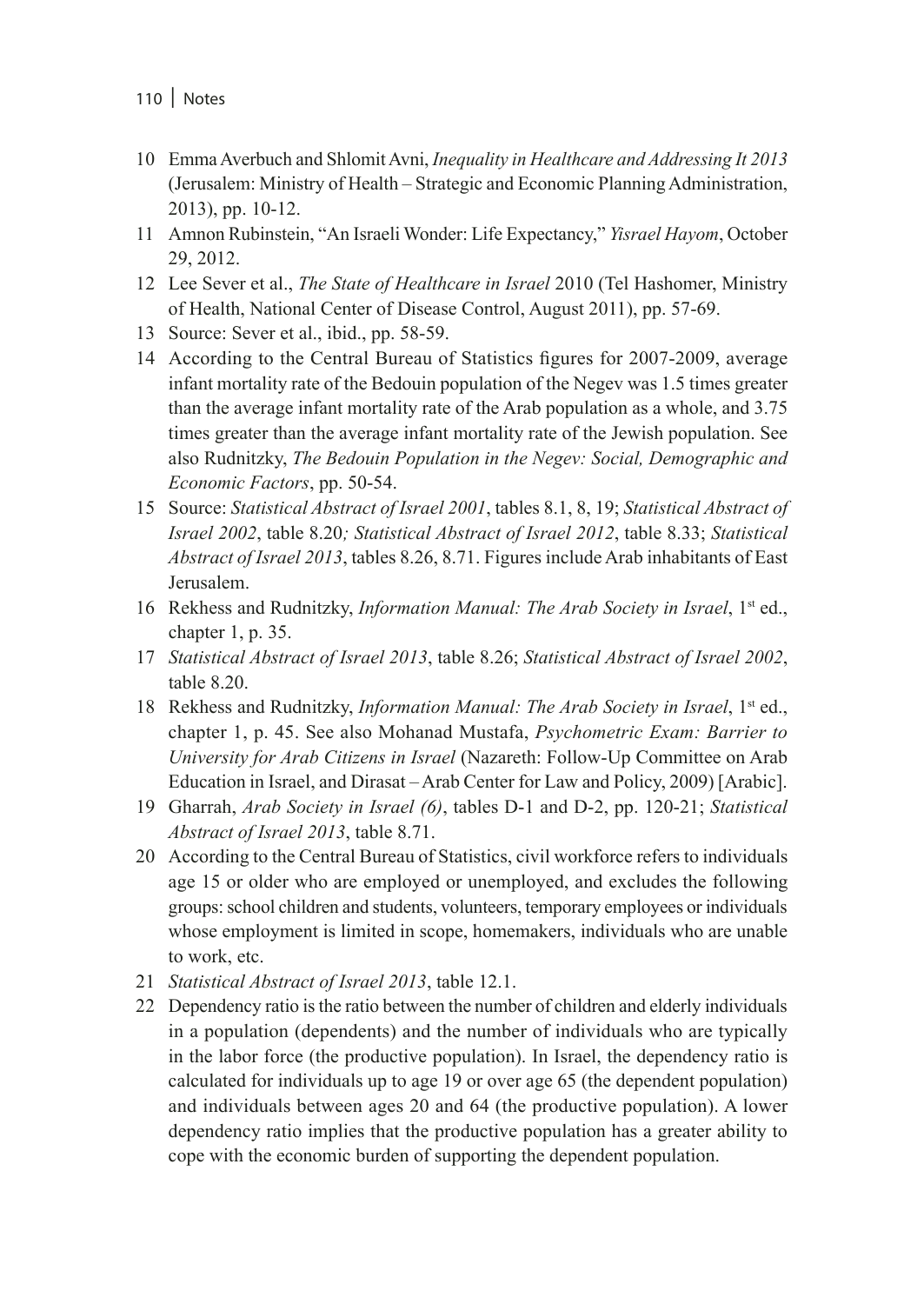- 23 See Rekhess and Rudnitzky, *Information Manual: The Arab Society in Israel*, 1<sup>st</sup> ed., chapter 4, pp. 28-30; Judith King, Denise Naon, Abrham Wolde-Tsadick, and Jack Habib, *Employment of Arab Women Aged 18-64: Research Report* (Jerusalem: Myers – JDC – Brookdale Institute, Center for Research on Disabilities and Special Populations, 2009) [Hebrew]; Ibrahim Kittani, ed., *Arab Women Employment in Israel's Labor Market: Background, Barriers and Solutions* (Jerusalem: Abraham Fund Initiatives, 2007) [Hebrew].
- 24 See Rekhess and Rudnitzky, *Information Manual: The Arab Society in Israel*, 1st ed., chapter 1, pp. 24-27.
- 25 Source of figures: *Statistical Abstract of Israel 2012*, tables 12.10, 12.23; *Statistical Abstract of Israel 2009*, no. 60 (Jerusalem: Israel's Central Bureau of Statistics, 2009), tables 12.10, 12.23; *Statistical Abstract of Israel 2007*, no. 58 (Jerusalem: Israel's Central Bureau of Statistics, 2007), tables 12.10, 12.23; *Statistical Abstract of Israel 2005*, no. 56 (Jerusalem: Israel's Central Bureau of Statistics, 2005), tables 12.10, 12.23; *Statistical Abstract of Israel 2003*, no. 64 (Jerusalem: Israel's Central Bureau of Statistics, 2003), tables 12.10, 12.23.
- 26 *Labor Force Surveys for 2011* (Jerusalem: Central Bureau of Statistics, December 2012), table 5.6.
- 27 *Labor Force Surveys for 2011*, table 5.7.
- 28 See also Rekhess and Rudnitzky, *Information Manual: The Arab Society in Israel*, 1<sup>st</sup> ed., chapter 1, pp. 24-27.
- 29 Calculating the poverty line in Israel is based on the disposable financial income of households (income from labor and capital) and transfer payments (such as welfare payments), fewer direct taxes (income tax, National Insurance Institute, and healthcare insurance). The National Insurance Institute defines a household as poor if the disposable financial income is less than one half of the median income in that economy, adjusted for family size.
- 30 2004 figures were taken from Rekhess and Rudnitzky, *Information Manual: The Arab Society in Israel*, 1<sup>st</sup> ed., chapter 1, p. 29; 2008 figures were taken from: Netanela Barkali, Daniel Gottlieb, and Alexander Fruman, *Poverty and Social Gaps in 2009: Annual Report* (Jerusalem: National Insurance Institute – Research and Planning Administration, 2010), p. 28; 2012 figures were taken from: Miri Endeweld, Oren Heller, Netanela Barkali, and Daniel Gottlieb, *Poverty and Social Gaps in 2012: Annual Report* (Jerusalem: National Insurance Institute – Research and Planning Administration, 2013), p. 30.
- 31 Endeweld et al., *Poverty and Social Gaps in 2012: Annual Report*, p. 27.
- 32 Endeweld et al., *Poverty and Social Gaps in 2012: Annual Report*, p. 59.
- 33 Miri Endeweld, Alex Fruman, Netanela Barkali, and Daniel Gottlieb, *Poverty and Social Gaps in 2008: Annual Report* (Jerusalem: National Insurance Institute – Research and Planning Administration, 2009), p. 15.
- 34 Rudnitzky, *The Bedouin Population in the Negev: Social, Demographic and Economic Factors*, pp. 36-37.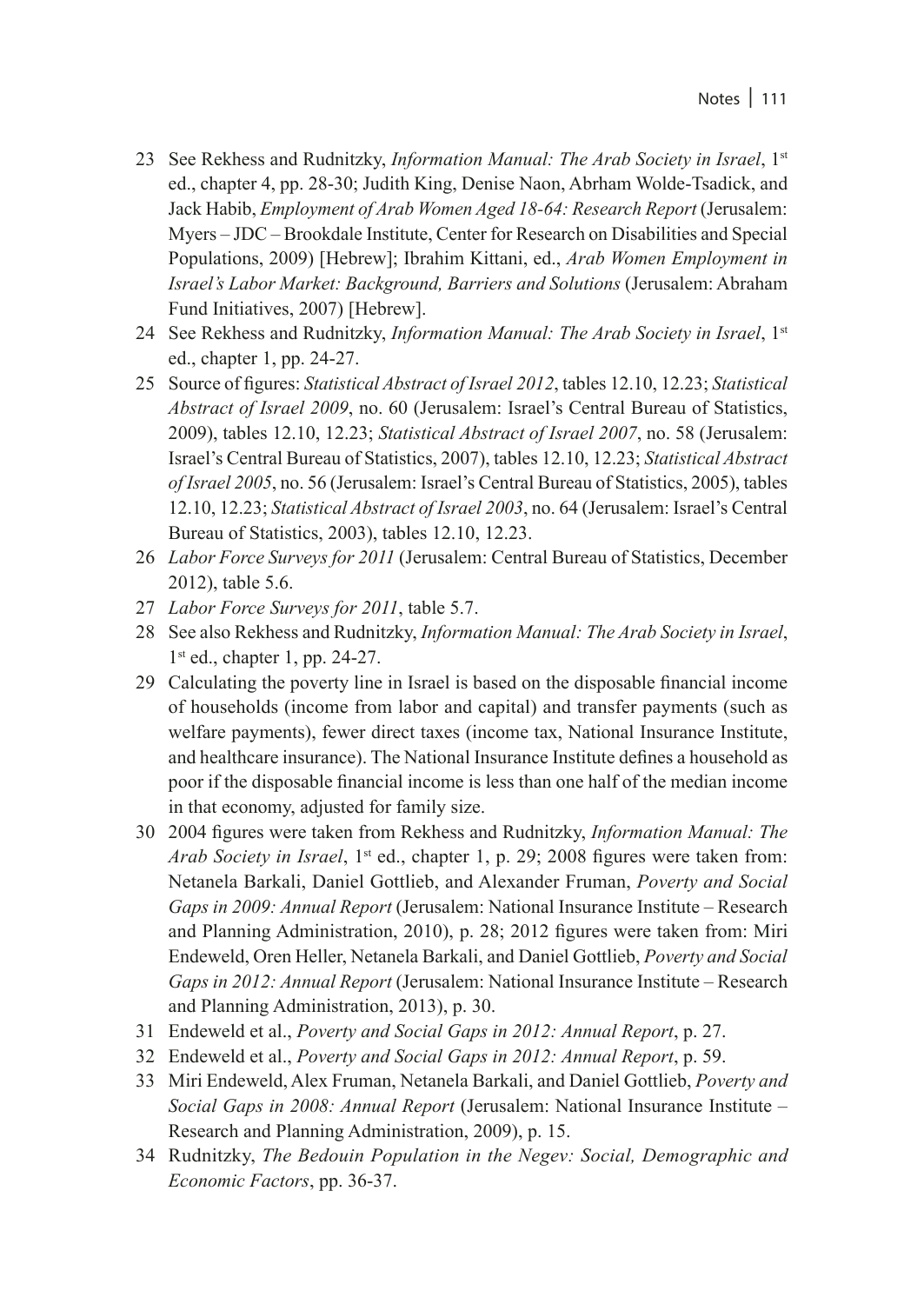## **Notes to Chapter 4**, Government Policy

- 1 See Arik Rudnitzky, "The Contemporary Historiographical Debate in Israel on Government Policies on Arabs in Israel during the Military Administration Period (1948–1966)," *Israel Studies* 19, no. 1 (2014): 24-47.
- 2 Ian S. Lustick, *Arabs in the Jewish State: Israel's Control of a National Minority* (Austin: University of Texas Press, 1980).
- 3 Sammy Smooha, "Existing and Alternative Policy towards the Arabs in Israel," *Ethnic and Racial Studies* 5, no. 1 (1982): 71-98.
- 4 *Or Commission Report*, volume 1, p. 26.
- 5 Reiter and Cohen, *Information Manual: The Arab Society in Israel*,  $2<sup>nd</sup>$  ed., chapter 3, pp. 3-4.
- 6 Source of data for the years 1992-2009: Rekhess and Rudnitzky, *Information Manual: The Arab Society in Israel*, 1<sup>st</sup> ed., chapter 3, pp. 32-33; source of data for 2013: http://www.knesset.gov.il/docs/heb/coalition2013\_3.pdf (accessed August 16, 2013) [Hebrew].
- 7 See detailed data on government policy on the Arab population, on the Prime Minister's Office website: http://www.pm.gov.il/PMO/PM+Office/Departments/ policyplanning/migzar.htm [Hebrew]. On the government policy regarding resolution of the status of the Bedouin settlements in the Negev, see Rudnitzky, *The Bedouin Population in the Negev: Social, Demographic and Economic Factors*, p. 14.
- 8 Source of data: Rekhess and Rudnitzky, *Information Manual: The Arab Society in Israel*, 1<sup>st</sup> ed., chapter 3, p. 35; PMO website: http://www.pmo.gov.il/English/ GovernmentSecretariat/Pages/GovernmentResolutions.aspx (accessed January 23, 2015).
- 9 Michal Belikoff, "Government Decisions Pertaining to Arab Citizens, Development Plans for Arab Communities and Follow-up on Implementation, 1999-2005," in Ali Haider, ed., *The Sikkuy Report 2004 – 2005: Monitoring Civic Equality between Arab and Jewish Citizens of Israel* (Jerusalem and Haifa: Sikkuy – Association for the Advancement of Civic Equality, December 2005), pp. 9-56.
- 10 According to the State Comptroller's Report for 2012, of 4,240 housing units in this program that were designed to be constructed in areas re-zoned for multi-unit housing in Arab settlements, land for only 700 (16.5 percent) was eventually re-zoned. See *Comptroller's Report, Annual Report 63C for the Year 2012 and Accounts for the 2011 Financial Year* (Jerusalem: Keter, May 2013), pp. 335-57.
- 11 Eyad Sanunu, *The Budgetary Needs of Arab Society for the Year 2013: Toward Consolidation of the State Budget for the Years 2013-2014* (Haifa: Mossawa Center the Advocacy Center for Arab Citizens in Israel, March 2013). The report is available at http://www.mossawacenter.org/my\_Documents/pic001/933\_taktserrr. pdf (accessed September 30, 2013).
- 12 Rekhess and Rudnitzky, *Information Manual: The Arab Society in Israel*, 1<sup>st</sup> ed., chapter 3, p. 22.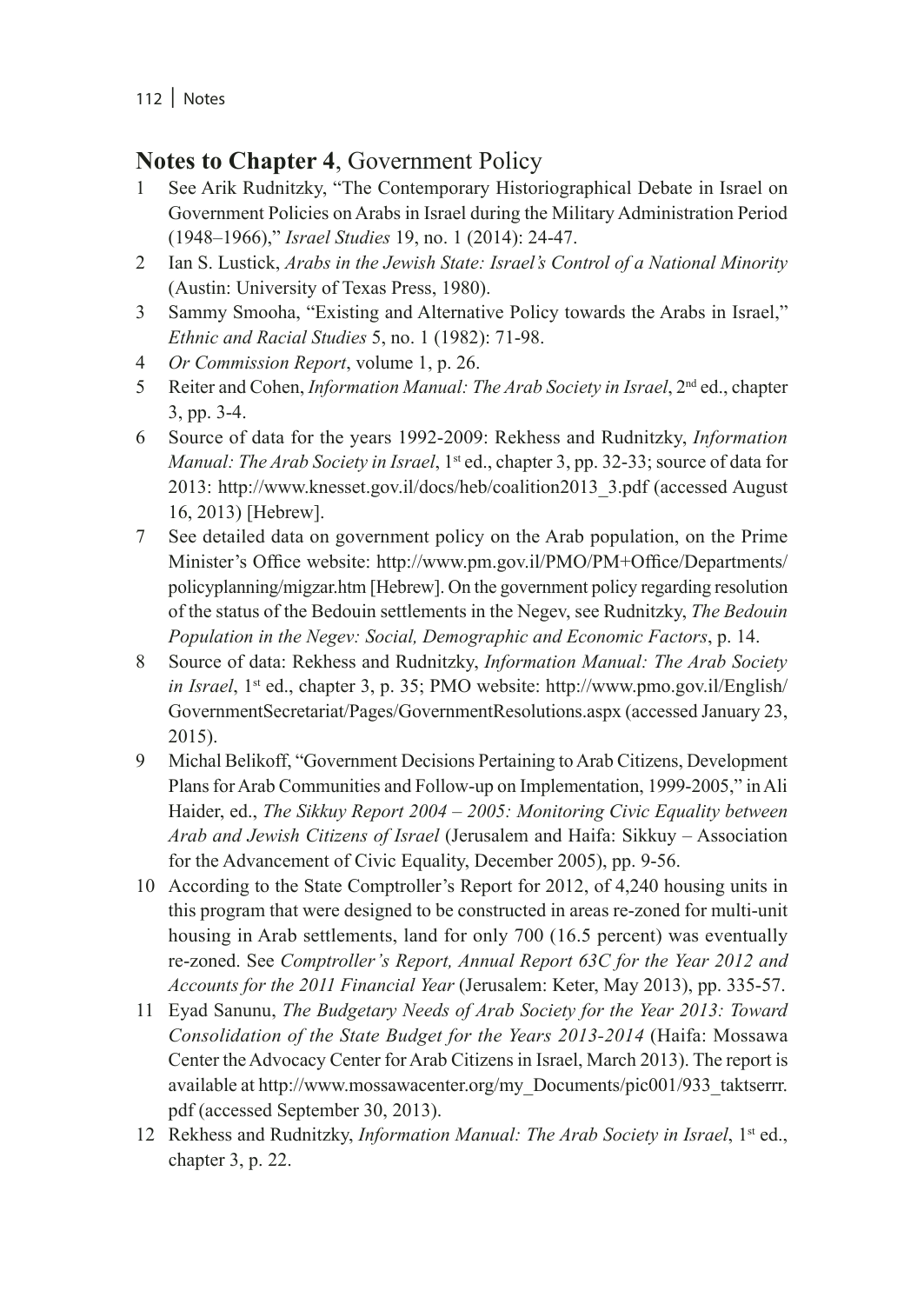- 13 See Bishara, "The Arab in Israel: A Study in Split Political Debate," and Jamal, "On the Origins of National Inequality in Israel."
- 14 Rekhess and Rudnitzky, *Information Manual: The Arab Society in Israel*, 1<sup>st</sup> ed., chapter 3, pp. 22-23.
- 15 *Or Commission Report*, volume 1, p. 53.
- 16 Elie Rekhess and Doron Navot, "Equal Policy and Arab Politics in Israel: Pragmatic and Paradigmatic Barriers," in *Arabs in Israel: Barriers to Equality*, eds. Shlomo Hasson and Michael M. Karayanni (Jerusalem: Floersheimer Institute for Policy Studies, 2006), pp. 141-62 [Hebrew].
- 17 Ra'anan Cohen, *Strangers in Their Homeland: Arabs, Jews and the State of Israel* (Tel Aviv: Dyonon, Tel Aviv University, 2006) [Hebrew].
- 18 See Naief Abu Sharkeia, "Organizational Culture in Arab Local Governments and its Impact on Administration," in *Politics, Elections and Local Governance in the Arab and Druze Sector in Israel*, eds. Ephraim Lavie and Arik Rudnitzky (Tel Aviv University: Konrad Adenauer Program for Jewish-Arab Cooperation, 2010), pp. 87-92 [Hebrew]; Doron Navot and Elie Rekhess, "Corruption, Democracy, and Patronage in Arab Local Governments," in *Politics, Elections and Local Governance in the Arab and Druze Sector in Israel*, pp. 93-112.
- 19 Rekhess and Rudnitzky, *Information Manual: The Arab Society in Israel*, 1st ed., chapter 3, pp. 35-36.
- 20 See Uzi Rabi and Arik Rudnitzky, eds., *The Proposed Pledge of Allegiance and the Arab Citizens of Israel* (Tel Aviv University: Konrad Adenauer Program for Jewish-Arab Cooperation, October 28, 2010).
- 21 Reiter and Cohen, *Information Manual: The Arab Society in Israel*,  $2<sup>nd</sup>$  ed., chapter 3, pp. 35-43.
- 22 Smooha, *Still Playing by the Rules: Index of Arab-Jewish Relations in Israel 2012*, pp. 46-47.
- 23 As early as the late 1990s, Tibi explicitly argued that the fact that Israel is defined as a democracy that is a "Jewish state" implies democracy only for Jewish citizens and not for Arab citizens. See Ben Porat, *Conversations with Ahmad Tibi*, p. 97.
- 24 *Haaretz*, December 22, 2009.
- 25 Ahmad Tibi, "The Ethnic Cleansing Plan," *Ynetnews.com*, October 12, 2010, http:// www.ynetnews.com/articles/0,7340,L-3968038,00.html.
- 26 Public opinion polls conducted in 2003-2009 consistently indicate that a solid two thirds or more of the Jewish public believe that preservation of the state's Jewish character should be preferred over preservation of its democratic values whenever these principles clash. See Sammy Smooha, *Index of Arab-Jewish Relations in Israel 2003-2009* (Haifa: University of Haifa - The Jewish-Arab Center, 2010), p. 23.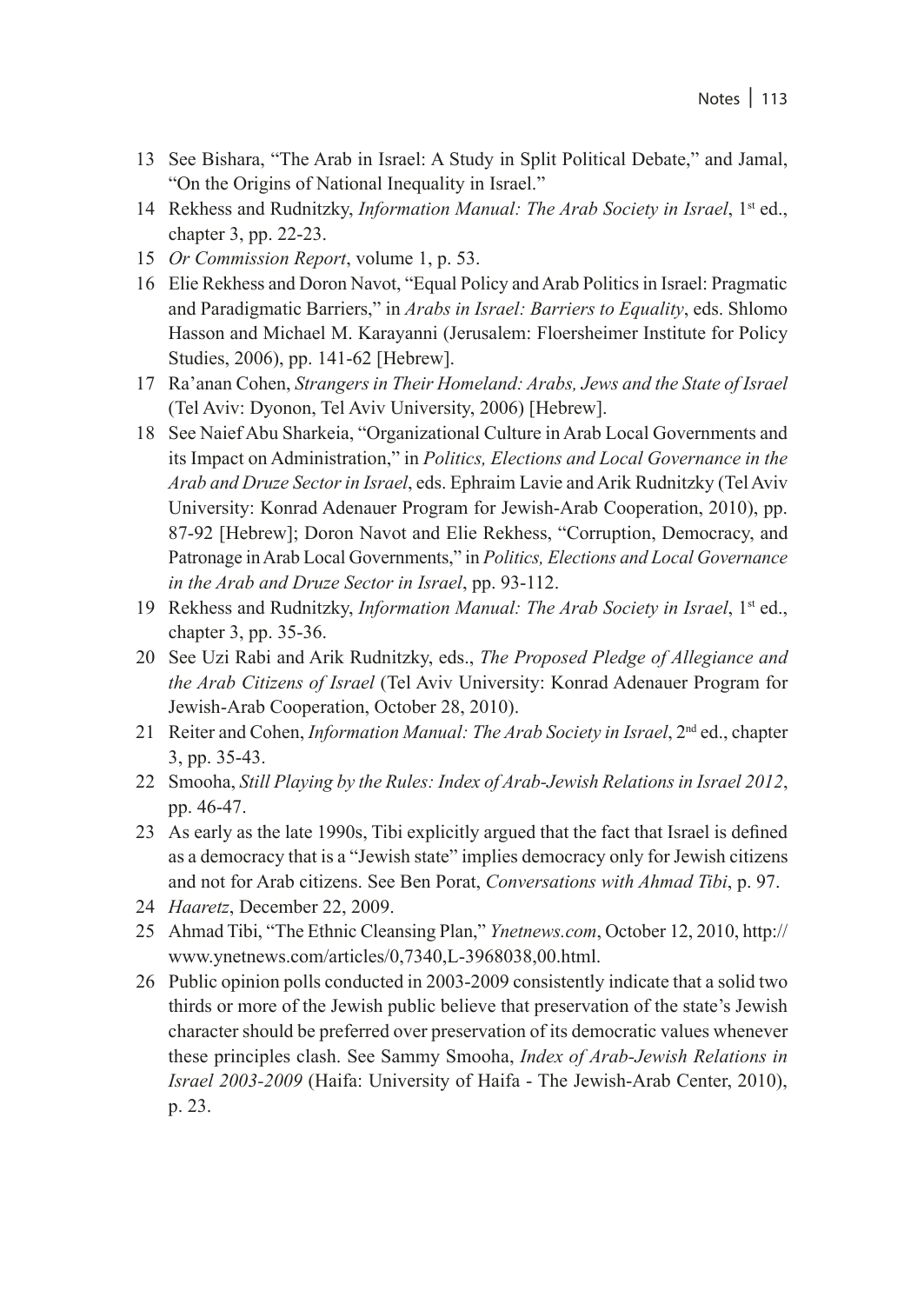### **Notes to Chapter 5**, Jewish-Arab Relations in Israel

- 1 Oren Yiftachel, "The 'Ethnic Democracy' Model and Jewish-Arab Relations in Israel: Geographical, Historical and Political Aspects," in *The Jewish-Arab Cleavage: A Reader*, eds. Ruth Gavison and Dafna Hecker (Jerusalem: Israel Democracy Institute, 2000), pp. 107-24 [Hebrew].
- 2 *Or Commission Report*, Volume 1, pp. 26-29.
- 3 Cited in Rekhess, "The Arabs of Israel after Oslo: Localization of the National Struggle," p. 30.
- 4 See Smooha, *Index of Arab-Jewish Relations in Israel 2003-2009*, pp. 7-10.
- 5 Sammy Smooha, *The Orientation and Politicization of the Arab Minority in Israel* (Haifa: Jewish-Arab Center, University of Haifa, 1984).
- 6 Smooha, *Index of Arab-Jewish Relations in Israel 2003-2009*, p. 14.
- 7 On Smooha's view of "Israelization," see Smooha, "The Israelization of the Collective Identity and Political Orientation of Israel's Palestinian Citizens."
- 8 This thesis is described in detail in an essay by Oded Haklai. See Haklai, "State Mutability and Ethnic Civil Society: The Palestinian Arab Minority in Israel"; Oded Haklai, *Palestinian Ethnonationalism in Israel* (Philadelphia: University of Pennsylvania Press, 2011).
- 9 See Sa'id Zaidani, "The Distress of the Palestinian Arabs in Israel," in *Dilemmas in Arab-Jewish Relations*, pp. 89-96.
- 10 In a lecture on the occasion of two years after the publication of the Or Commission Report, Shimon Shamir, a member of the Or Commission, stated that the increasing awareness of the relations between Jewish and Arab citizens in Israel was beginning to find greater expression at the government level (the government and the Knesset) and on the public-community level (CSOs). See Shamir, *Two Years after the Or Commission Report*, pp. 8-9.
- 11 Aluf Hareven, "Toward the Year 2025: Is a Shared Civil Society of Jews and Arabs Feasible?" *The New East (Hamizrach Hechadash)*, no. 36 (1995): 23-35 [Hebrew].
- 12 Yitzhak Reiter expressed a similar approach, which he called "a not-bad situation considering the regional circumstances." He argued that taking into consideration the circumstances of the grave and persistent dispute between Israel and the Palestinians, the violence that erupted on Land Day 1976 and the events of October 2000 were rather minor incidents that were not intolerable for the state and Jewish society. See Yitzhak Reiter, "Introduction: Dilemmas in Arab-Jewish Relations in Israel," in *Dilemmas in Arab-Jewish Relations*, pp. 11-43.
- 13 See Dan Schueftan, *Palestinians in Israel: The Arab Minority and the Jewish State* (Or Yehuda: Kinneret, Zmora-Bitan, Dvir, 2011) [Hebrew], and Hillel Frisch, *Israel's Security and its Arab Citizens* (Cambridge: Cambridge University Press, 2011).
- 14 Khawla Abu-Baker and Dan Rabinowitz, *The Stand Tall Generation* (Jerusalem: Keter, 2002) [Hebrew].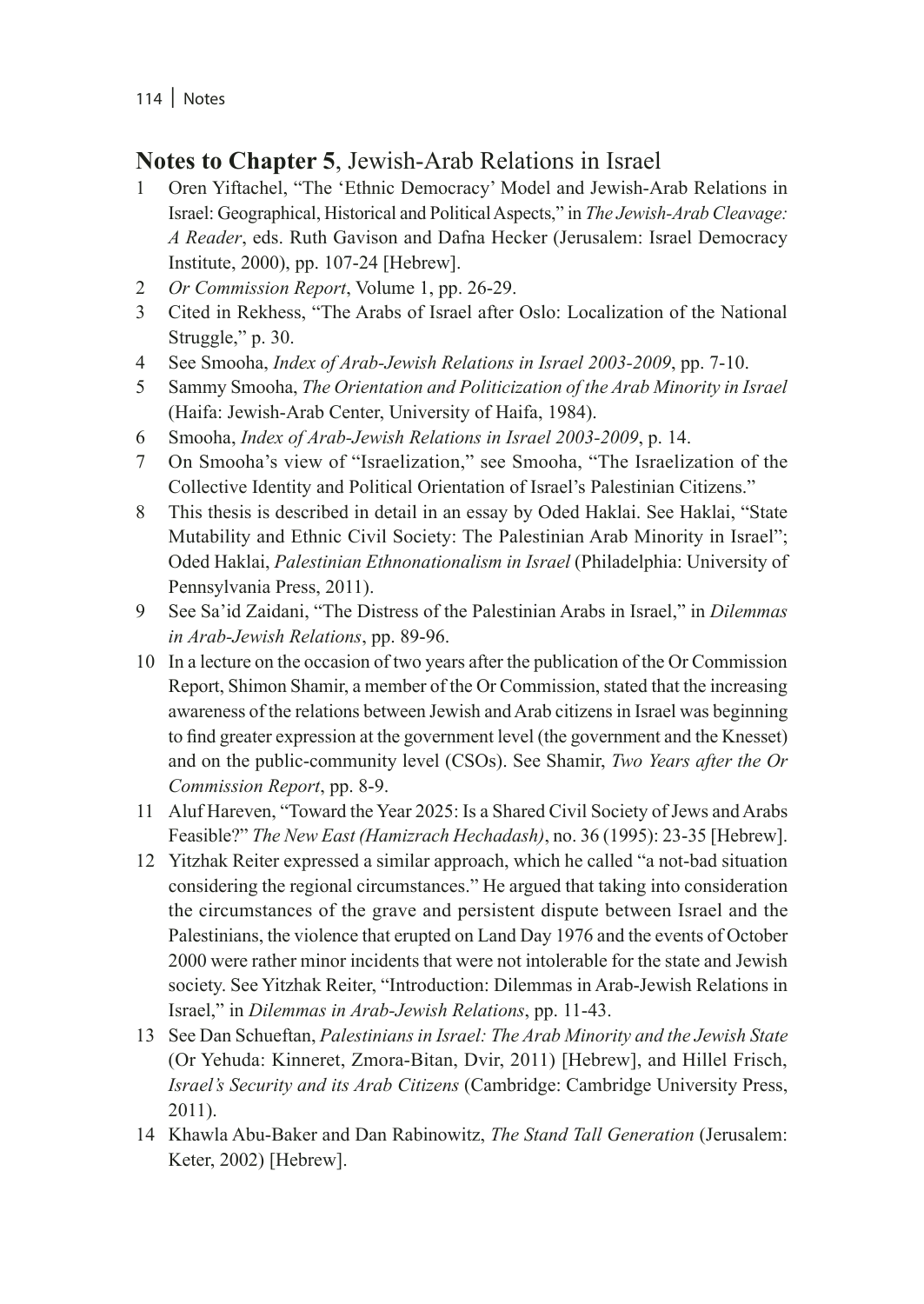- 15 Rabah Halabi, "Toward an Inevitable clash," in *Dilemmas in Arab-Jewish Relations*, pp. 190-97.
- 16 Dan Schueftan, "From the Illusion of 'Solution' to Damage Control," *Iyunim Bebitahon Leumi* 1*,* no.1 (2001): 128-63, 198-202.
- 17 Reiter, *Dilemmas in Arab-Jewish Relations*.
- 18 Sammy Smooha, *Arab-Jewish Relations Index 2004* (Haifa: University of Haifa Jewish-Arab Center, Citizens' Accord Forum, and Friedrich-Ebert-Stiftung, 2005) [Hebrew].
- 19 Al-Haj, *State, Government and International Relations*.
- 20 Nadim Rouhana and As'ad Ghanem, "The Crisis of Minorities in Ethnic States: The Case of Palestinian Citizens in Israel," *International Journal of Middle East Studies* 30, no. 3 (1998): 321-46.
- 21 The findings described below are taken from Smooha, *Still Playing by the Rules: Index of Arab-Jewish Relations in Israel 2012*, and Smooha, *Index of Arab-Jewish Relations in Israel 2003-2009*. Additional research institutes also conduct public opinion polls among the Arab public, and use methodical formats similar to Smooha's *Index of Arab-Jewish Relations in Israel*. The most prominent of these institutes are the Israel Democracy Index, which has been conducted regularly since 2003 by the Israel Democracy Institute, and periodic surveys of the Arab public conducted in the past decade by Mada al-Carmel of Haifa. Another comprehensive survey was conducted in early 2012 on behalf of the Jerusalem Institute of Israel Studies. A review of the findings of these surveys is beyond the scope of this memorandum. Here we highlight the main social trends and developments rather than the methodological differences or differences in findings between these surveys. For this purpose, the *Index of Arab-Jewish Relations in Israel* is a representative example.
- 22 For example, in March 2002, Ephraim Sneh, then Minister of Transportation in the Labor government, proposed a plan that included "an exchange of territories and residents" as part of a permanent settlement between the State of Israel and the Palestinian Authority. Sneh proposed transferring towns and villages in the Triangle region (including the city of Uhm al-Fahm) to PA control, in exchange for annexation by Israel of concentrations of Jewish settlements in the West Bank. See *Jerusalem Post*, March 22, 2002.
- 23 The 2013 Report on Racism documents dozens of incidents involving racist statements and race-related violence by Jewish citizens against Arab citizens. The report is published by the Coalition against Racism in Israel, a coalition of NGOs that combats racism against Arab citizens of Israel. See http://www.fightracism. org/en/Article.asp?aid=398 (accessed February 9, 2015).
- 24 For more on the psychological effects of the Jewish-Arab conflict in Israel, see Daniel Bar-Tal, *Living with the Conflict: Socio-Psychological Analysis of the Jewish Society in Israel* (Jerusalem: Carmel Publishing House, 2007) [Hebrew].
- 25 Smooha, *Still Playing by the Rules: Index of Arab-Jewish Relations in Israel 2012*, pp. 69-73.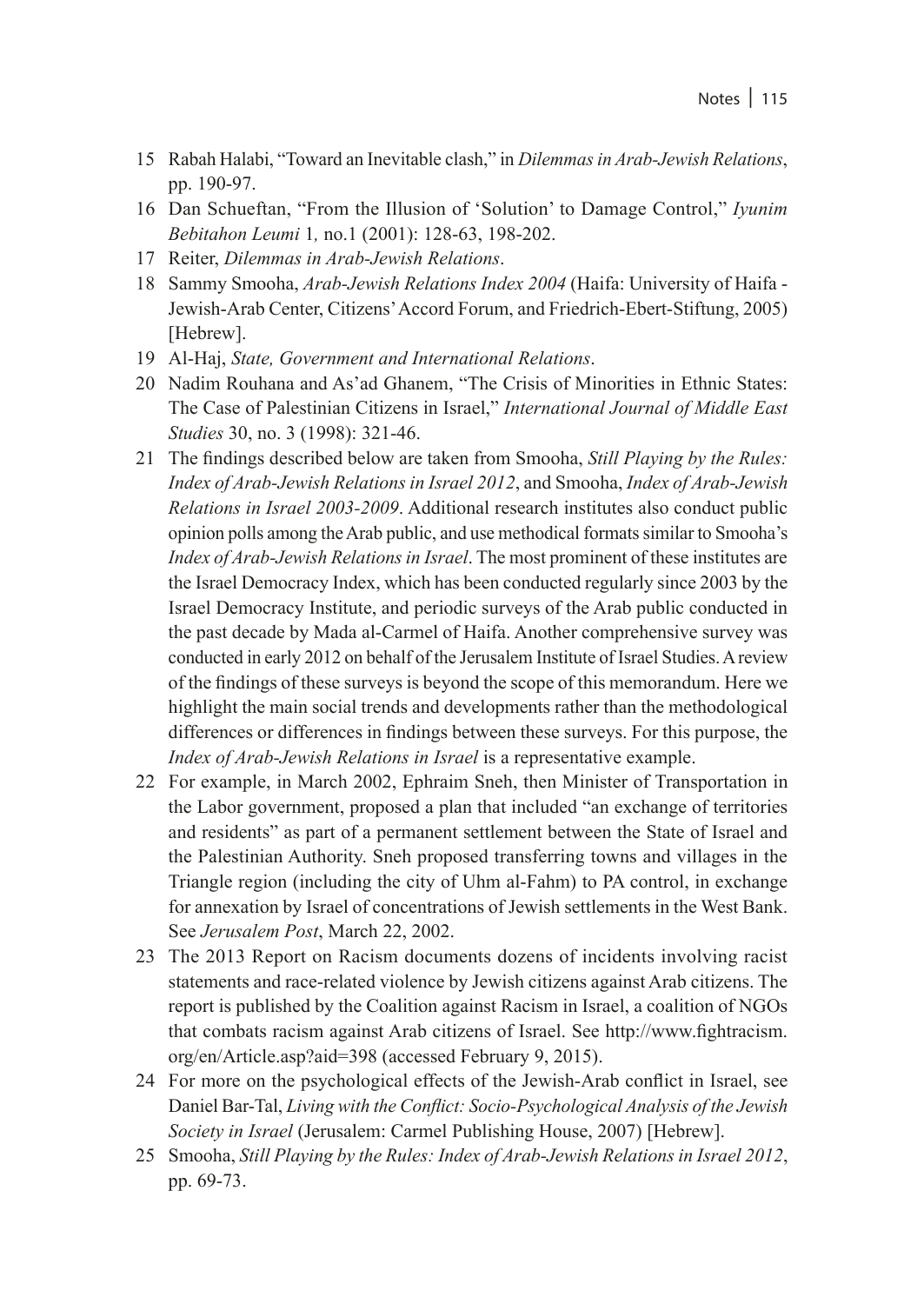### **Notes to Conclusion**

- 1 Tamar Herman et al., *The Israeli Democracy Index 2011* (Jerusalem: Israel Democracy Institute, 2011), pp. 69-70.
- 2 Wadea Awawdy, "The Crisis of the Arab Parties," *Hadith al-Nas*, November 2, 2012 [Arabic].
- 3 *Globes*, August 19, 2013 [Hebrew].
- 4 This section was drafted together with members of the INSS program, including the author of this memorandum.
- 5 *Or Commission Report*, Volume 2, pp. 766-67.
- 6 One possible starting point may be the Framework Convention for the Protection of National Minorities published by the Council of Europe in 1995, which is available at http://conventions.coe.int/Treaty/en/Treaties/Html/157.htm. See Alexander Yakobson, "National Minority in a Democratic Nation State," in *The Status of the Arab Minority in the Jewish Nation State*, pp. 19-26.
- 7 Tibi repeated this statement on several occasions in recent years. See, for example, the interview published in *Maariv*, April 7, 2007, and the Knesset plenary session no. 120, March 10, 2010.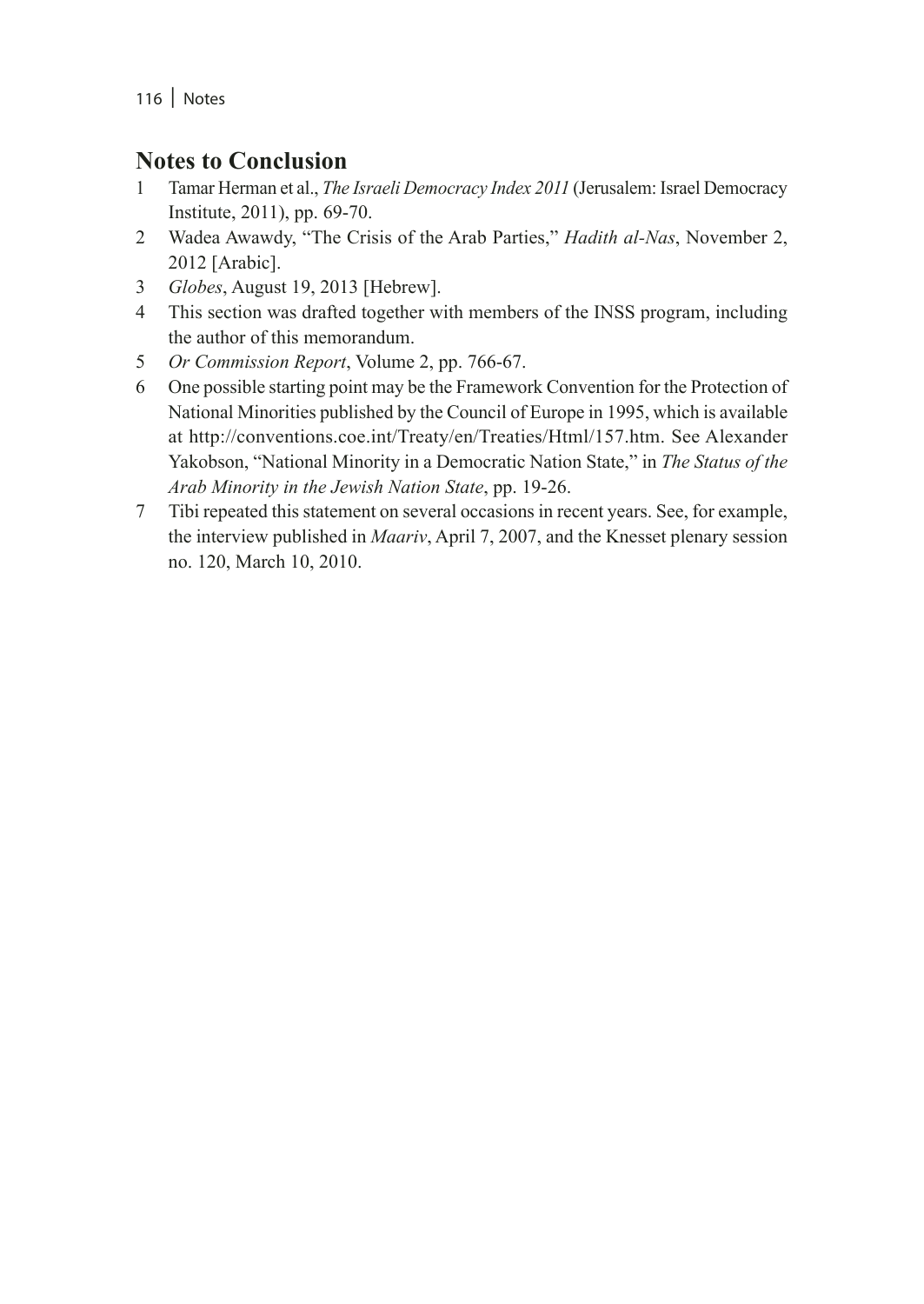# **Appendix: Annotated Bibliography**

In recent years, academic interest in the Arab minority in Israel has expanded. Works by historians, sociologists, jurists, and political scientists have made a significant contribution to the research literature by focusing on this topic from a variety of disciplinary perspectives. These studies address the historical development of the Arab minority, the policies of successive Israeli governments to the Arab sector, the changing relations between Israel's Jewish and Arab citizens, and the Arab minority's connection to the Palestinian national movement, whose focus shifted in the last two decades to the West Bank and the Gaza Strip, following the Oslo Accords.

Two main factors led to a new stage in the field and the literature. The first is the recent public access to archival documents primarily concerning government policy and the attitude of state agencies (including the defense establishment) to the Arab minority in the period after the founding of Israel in 1948. The documents made public created fertile ground for doctoral dissertations and studies that focused on the military administration period (1948-1966) and the 1970s, a period dominated by political activism led by Rakah (the New Communist List; a prominent milestone of this period was the Land Day events of March 1976).

The second factor relates to growing public and scholarly interest over the past decade in all aspects of the existence of a national Arab minority in a Jewish nation state. In this context, two catalysts played a special role in accelerating this trend: the publication of the Or Commission Report in September 2003, and the publication of the four Future Vision documents in 2006-2007. The broad public attention given to these texts prompted numerous scholars to examine what the Or Commission called the "root causes" (and especially the deprivation and discrimination) that created the grounds for the events of October 2000, or to offer new insights that emerged from the Future Vision documents relating to the development of the national consciousness of Israel's Arab minority.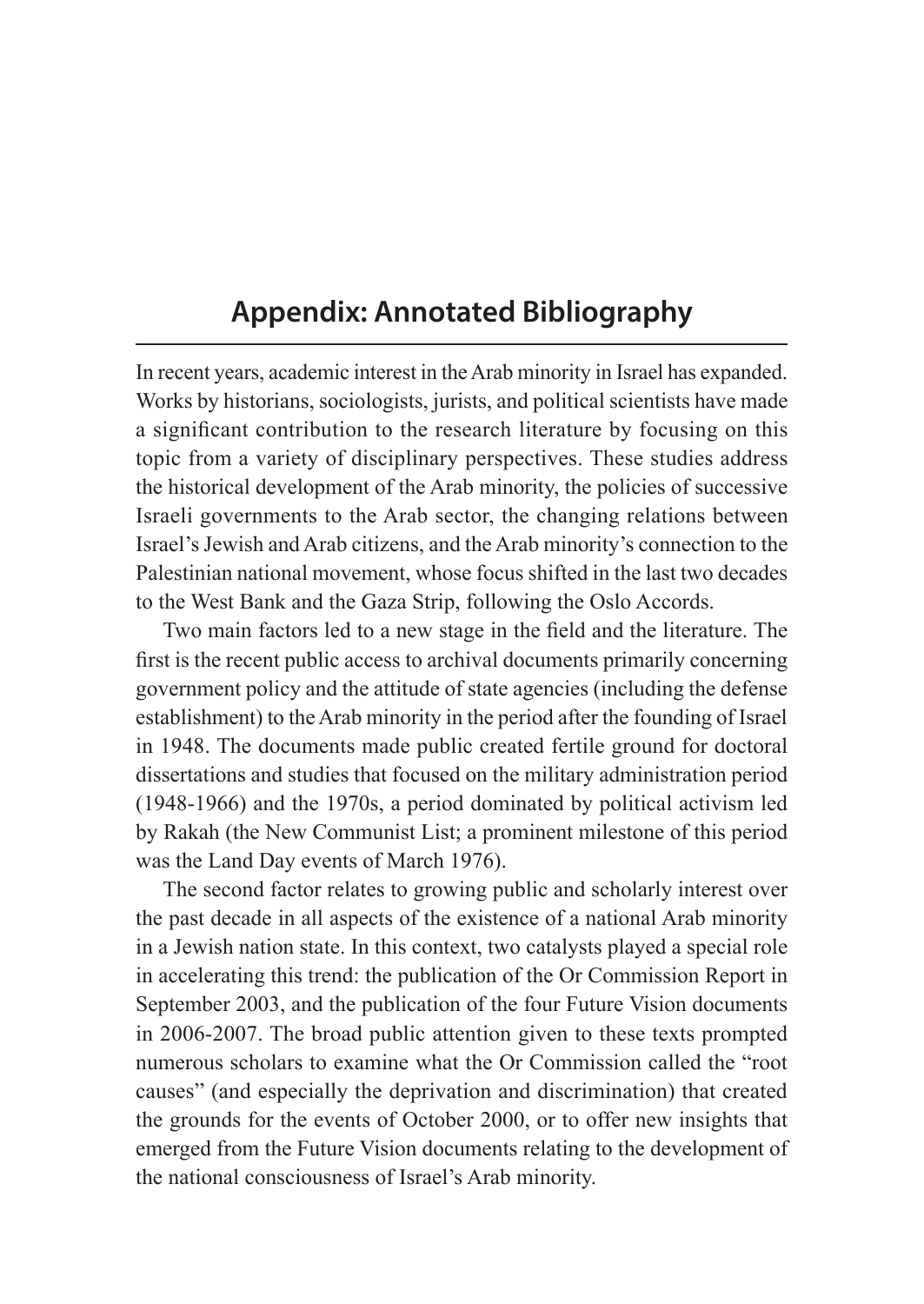Presented below are several key studies published on these topics in recent years. Due to space limitations, only works that meet the following criteria were included:

- a. Contemporary works that refer primarily to the past two decades.
- b. Works on the following core issues: national identity, government policy on the Arab minority, the status of the Arab minority, and Jewish-Arab relations.
- c. Books that were used as the bases for subsequent studies, and have remained relevant for scholars in the field.
- d. Books and anthologies in Arabic, Hebrew, or English. Individual articles and papers are not included.

Restricting the annotated bibliography to works that meet these criteria should not be interpreted as detracting from other works on education, economics, culture, and the media. The annotated bibliography is presented by language, in reverse chronological order.

### **Hebrew**

1. Schueftan, Dan. *Palestinians in Israel: The Arab Minority and the Jewish State*. Or Yehuda: Kinneret, Zmora-Bitan, Dvir, 2011. This extensive book aims to prove a single thesis: The core of the dispute and confrontation between Israel's Jewish majority and the Arab minority is Israel's definition and character as the nation state of the Jewish people – a characterization that is fundamentally rejected by the Arab public and its leaders, and that for the Jewish majority is not subject to compromise. The first part of the book includes an historical analysis of the relationship between the Arab minority and the Jewish majority and state agencies from 1948 to the present. Schueftan harshly criticizes the Arab minority's political leadership, on which he places most of the responsibility for the schism between the country's Jewish majority and Arab minority. His conclusions are supported by the second part of the book, which includes detailed documentation of statements by Arab MKs from the past two decades, and by members of the civic society's elite, including academic scholars and intellectuals. The third part of the book introduces a socio-economic framework, through which the author argues that the prevalent economic hardships in the Arab population stem primarily from social and cultural choices rather than from national discrimination in the job market or in other economic junctions. Schueftan advises readers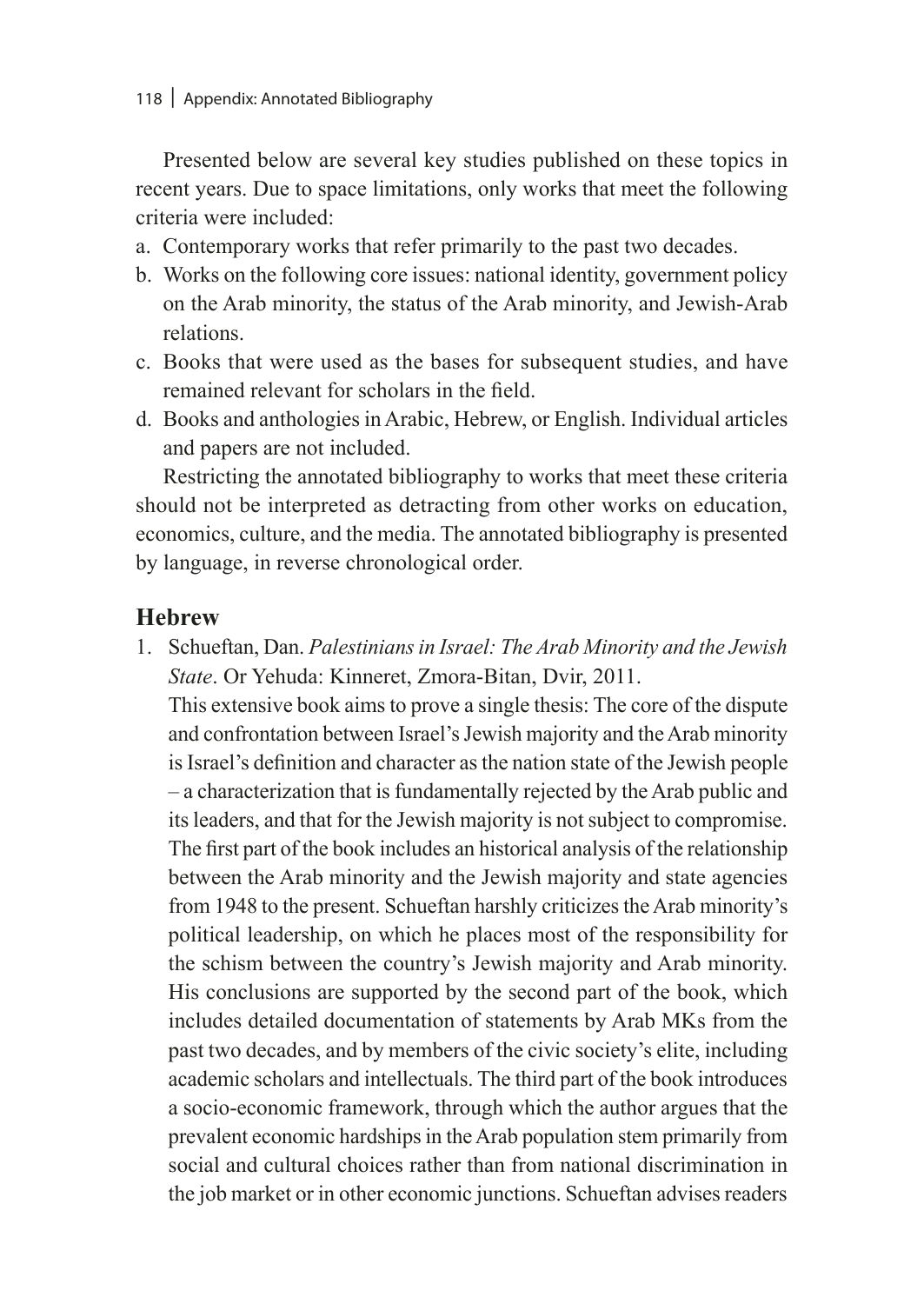to disabuse themselves of the "solution illusion" and initiate a process of "damage control," whereby Arab citizens come to terms with their minority status in a Jewish nation state while maintaining their national and cultural uniqueness, and direct themselves toward growth within the joint framework. Schueftan cautions that any attempt to revise the Jewish character of the State of Israel will lead to a stalemate and to a pointless confrontation between the parties.

2. Hasson, Shlomo. *Relations between Jews and Arabs in Israel: Future Scenarios*. College Park, MD: University of Maryland, Joseph and Alma Gildenhorn Institute for Israel Studies, 2012.

This book analyzes Jewish-Arab relations, a topic of much significance for fashioning the future image of Israel. Hasson begins his book with an analysis of structural, political, socio-economic, and psycho-cultural factors that influence the relationship between the two groups. He then offers three possible scenarios for the future relations between Jews and Arabs: (a) confrontation: this scenario might develop if Israel becomes a "nationalizing state with an ethnocratic government," or if Israel is replaced by a bi-national state, or if Israel continues to be a Jewish nation state, but one that seeks to impose a uniform, homogeneous identity for all its citizens; (b) liminality: this scenario also holds the potential for confrontation between the majority and minority, as this potential is fed by the minority's sense of liminality. Another manifestation of this scenario is preservation of the current status quo (an "ethnic democracy") or its improvement ("improved ethnic democracy"); (c) conciliation: this scenario will be achieved if Israel becomes a democratic nation state that respects minority rights, or if it becomes a "state of all its citizens." Hasson studies each of these scenarios in light of a series of factors that affect their feasibility: the fundamental ideological positions of each group and the role of history in these ideologies; psychological trends related to the mutual relations between the two national groups; and changes in Israel's political map.

3. Rekhess, Elie and Arik Rudnitzky, Eds. *Muslim Minorities in Non-Muslim Majority Countries: The Test Case of the Islamic Movement in Israel*. Tel Aviv: Tel Aviv University, Konrad Adenauer Program for Jewish-Arab Cooperation, 2011.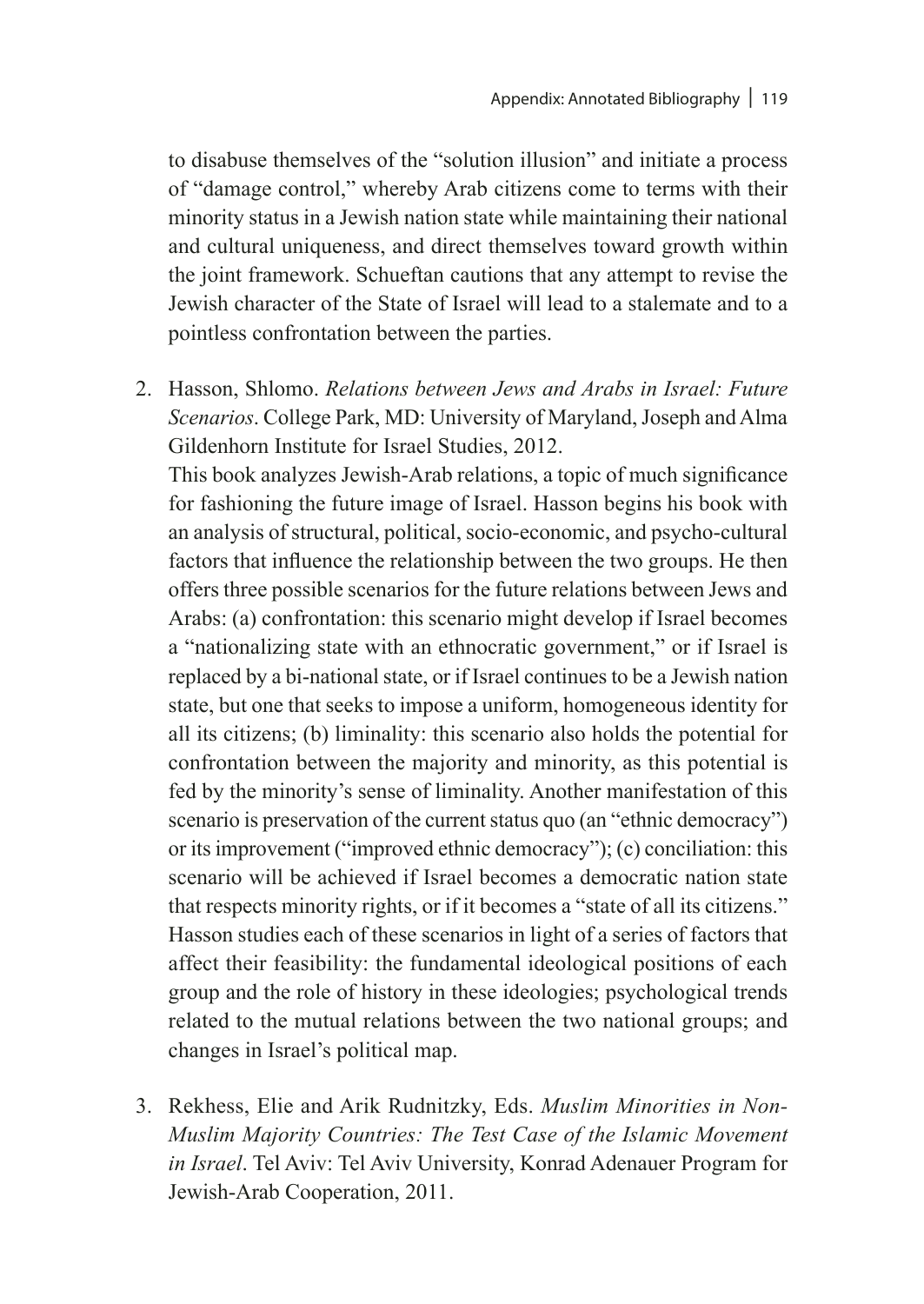#### 120 | Appendix: Annotated Bibliography

The status of Muslim minorities in Western non-Muslim-majority countries (especially in Europe) is an issue that has come into sharper focus in recent years. Large Muslim minorities have emerged in such countries, sometimes accounting for 5-10 percent of the local population. This new situation has placed on the public agenda a host of questions relating to the conduct of an Islamic lifestyle based on the principles of Islamic law (*sharia*) under non-Islamic rule, subject to Western, secular state laws. Such dilemmas touch on questions concerning lifestyle and the civic status of Muslims in Israel (who account for 17 percent of the country's total population), especially against the growing power of the Islamic Movement and the religious component of Muslims' social and political identity in the past three decades. This anthology offers an analytical framework for comparing the status of Muslim minority communities in Western countries with the status of the Muslim community in Israel. The articles included in this book are based on a series of lectures given at a March 2010 conference on diverse aspects of the history, religion, and politics of Muslim minorities in Israel and the West. Authors are senior scholars from academia and the public sector, including Uriya Shavit, Leah Kinberg, Sagi Polka, Elie Rekhess, Nimrod Luz, Iyad Zahalka, Mohanad Mustafa, and Moredechai Keidar. This volume was also published in English.

4. Ghanim, Honaida. *Reinventing the Nation: Palestinian Intellectuals in Israel*. Jerusalem: Magnes Press, 2009.

This book, which is based on the author's doctoral dissertation in sociology, analyzes the contribution of Arab-Israeli intellectuals to the spiritual and national revival of Palestinian-Arab society, from the Nakba of 1948 to the present. Under the category of intellectuals, the author refers to pundits, poets, authors, clerics (Muslim and Christian), and academic scholars, some of whom eventually became politicians. The book reviews the effects of the 1948 war and the 1967 war on Arab intellectuals' perception of Arab society and its status as a minority community in Israel. A key concept that is discussed repeatedly in this book is liminality, or the sense of living on the edge of Israeli society and on the fringes of Palestinian society. A major section of this book is devoted to a typology of three Palestinian intellectual streams in Israel. One stream accepts the definition of Israel as a Jewish, democratic state, and does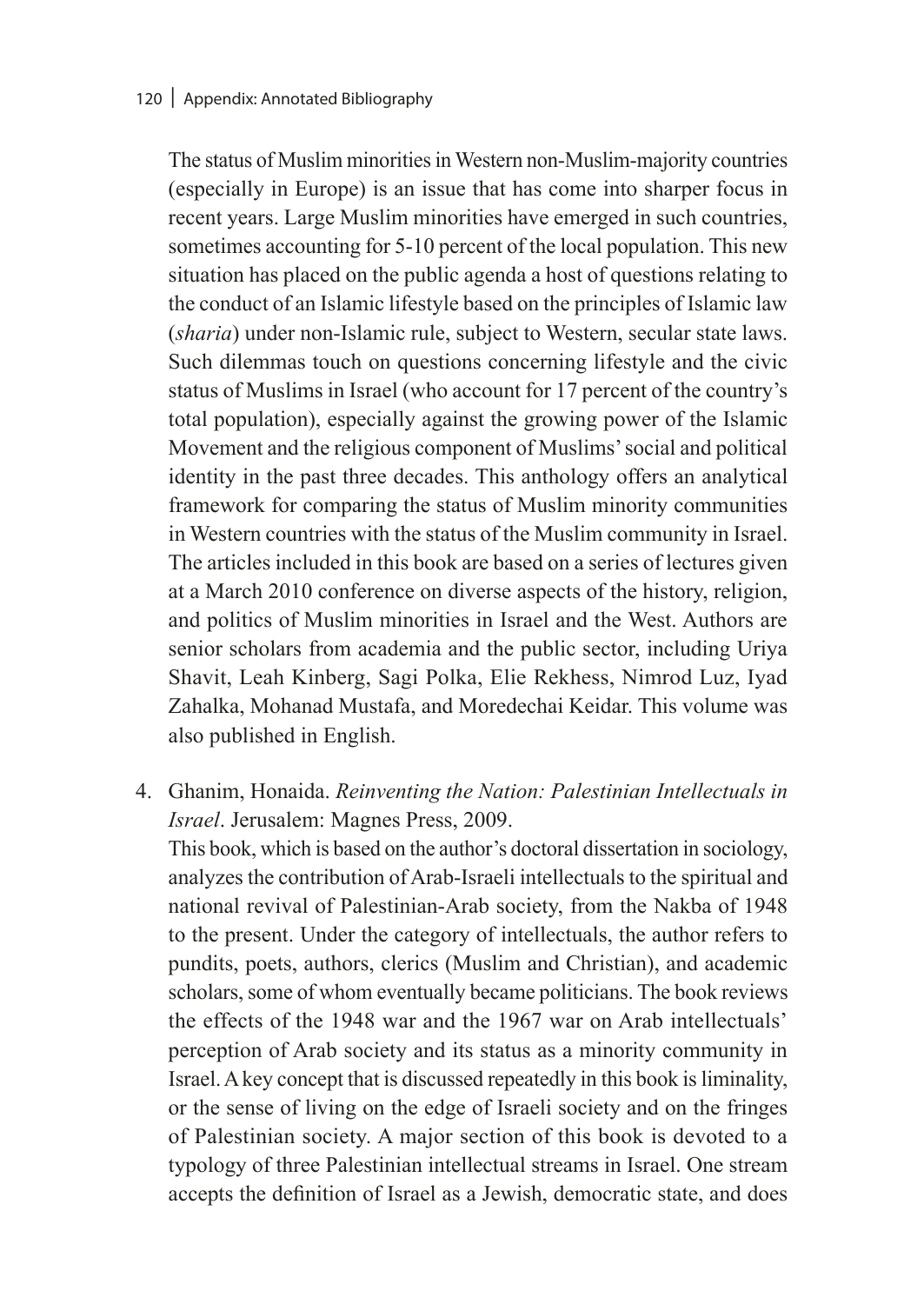not challenge this definition. Proponents of this stream view liminality as a privilege that allows Israeli Arabs to influence both Israeli Jews and Palestinians. The second stream totally ignores the State of Israel and the cultural existence of Israeli society, and focuses exclusively on Arab society. Exponents of this stream reject the legitimacy of the state altogether, restrict their interactions with it to the necessary minimum, and consider it a necessarily transient phenomenon. Supporters of this stream include members of the ex-parliamentary faction of the Islamic Movement as well as several authors and poets. The third stream, which the author calls "the subversive intelligentsia," operates from within the state's political structure with the goal of erasing its Zionist nature. They propose to supplant the existing political structure with the slogan "a state of all its citizens." The National Democratic Assembly, headed by Azmi Bishara, is the prominent representative of this stream.

5. Ocazky-Lazar, Sarah, and Mustafa Kabha, Eds. *Between Vision and Reality: The Vision Papers of the Arabs in Israel, 2006-2007*. Jerusalem: Citizens' Accord Forum, 2007.

This anthology was sparked by the publication between December 2006 and May 2007 of the four Future Vision documents. The documents offer the Arab minority's view of its own future in the State of Israel, along with proposals for modifying the nature of the state and its government. In the introduction to this anthology, the editors note that the fact that the Future Vision documents were composed as independent position papers rather than as a single cohesive document triggered a myriad of opinions, interpretations, and commentaries at various conferences and debates in the months following their publication. The goal of this anthology is to summarize and document the debate surrounding the documents from various perspectives. It is divided into four sections: theoretical aspects, an inside view, Arab responses, and Jewish responses. Contributors include Jewish and Arab academic scholars and public figures, some of whom participated in the composition of the Future Vision documents and proceed to discuss their implications: Amal Jamal, Ilana Kaufman, Denis Sharvit, Raif Zreik, Ghaida Rinawai-Zouabi, Hassan Jabareen, As'ad Ghanem, Mohanad Mustafa, Mustafa Kabha, Mary Totri, Sammy Smooha, Yitzhak Reiter, Meron Benvenisti, and Yehuda Shenhav.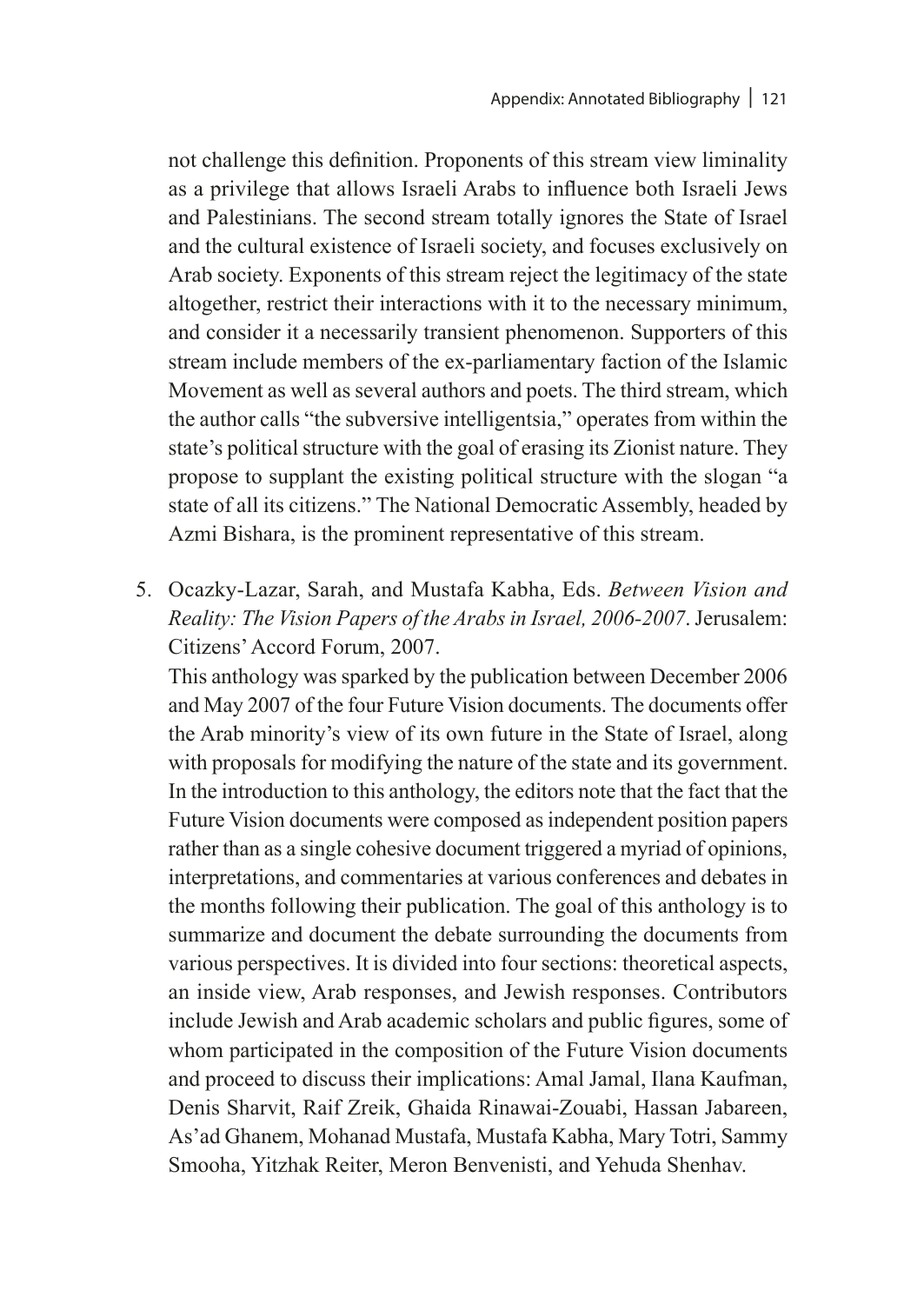#### 122 | Appendix: Annotated Bibliography

- 6. Hasson, Shlomo and Michael M. Karayyani, Eds. *Arabs in Israel: Barriers to Equality*. Jerusalem: Floersheimer Institute for Policy Studies, 2006. This collection of essays concerns two main issues: (a) barriers to equality and development of the Arabs in Israel; and (b) ways to mitigate the impact of these obstacles. The critical need to investigate these obstacles arose as a result of modernization of Arab society and social mobilization among the Arab citizens. The new generation grew up conscious of the principles of equality, democracy, and human rights, and at the same time, encountered the existing gaps between Jews and Arabs. Members of this generation heightened the criticism against the country's establishment and its welfare policy, and increased demands for civic equality and the collective rights of the Arab minority. The collection includes essays by Jewish and Arab researchers working in a broad range of fields, including law, sociology, psychology, political science, geography, and planning, who discuss four categories of barriers: (a) barriers originating in the country's legal and legislative systems; (b) barriers originating in the political system; (c) psychological barriers; and (d) social and economic barriers. Authors include Khaled Abu Asba, Sarab Abu Rabia-Quewder, Hassan Jabareen, Amiram Gonen, Amal Jamal, Chaim Gans, Netta Ziv, Rassem Khamaisi, Shlomo Hasson, Menahem Moutner, Yifat Maoz, Doron Navot, Ilan Saban, Michael Soffer, Danny Statman, Michael Karayanni, Eran Razin, Yitzhak Reiter, Elie Rekhess, and Yitzhak Schnell.
- 7. Rekhess, Elie and Sarah Ocazky-Lazar, Eds. *The Status of the Arab Minority in the Jewish Nation State*. Tel Aviv: Tel Aviv University, Konrad Adenauer Program for Jewish-Arab Cooperation, 2005. The national status of the Arab citizens of Israel has gained widespread public and research attention in recent years. Over time, far reaching changes have occurred in and outside Israel in notions concerning the status of minorities, the nature of Israeli democracy, and the demands of the state raised by the Arab citizens. Israel's definition as a "Jewish and democratic state" poses a complex challenge for Arab citizens who are members of a Palestinian national minority living in a Jewish nation state. The state wishes to guarantee civic equality to all residents, and at the same time maintain its goal to be the nation state of the Jewish people worldwide. This collection of material wishes to contribute to this discourse at the theoretical level, as well as consider some practical aspects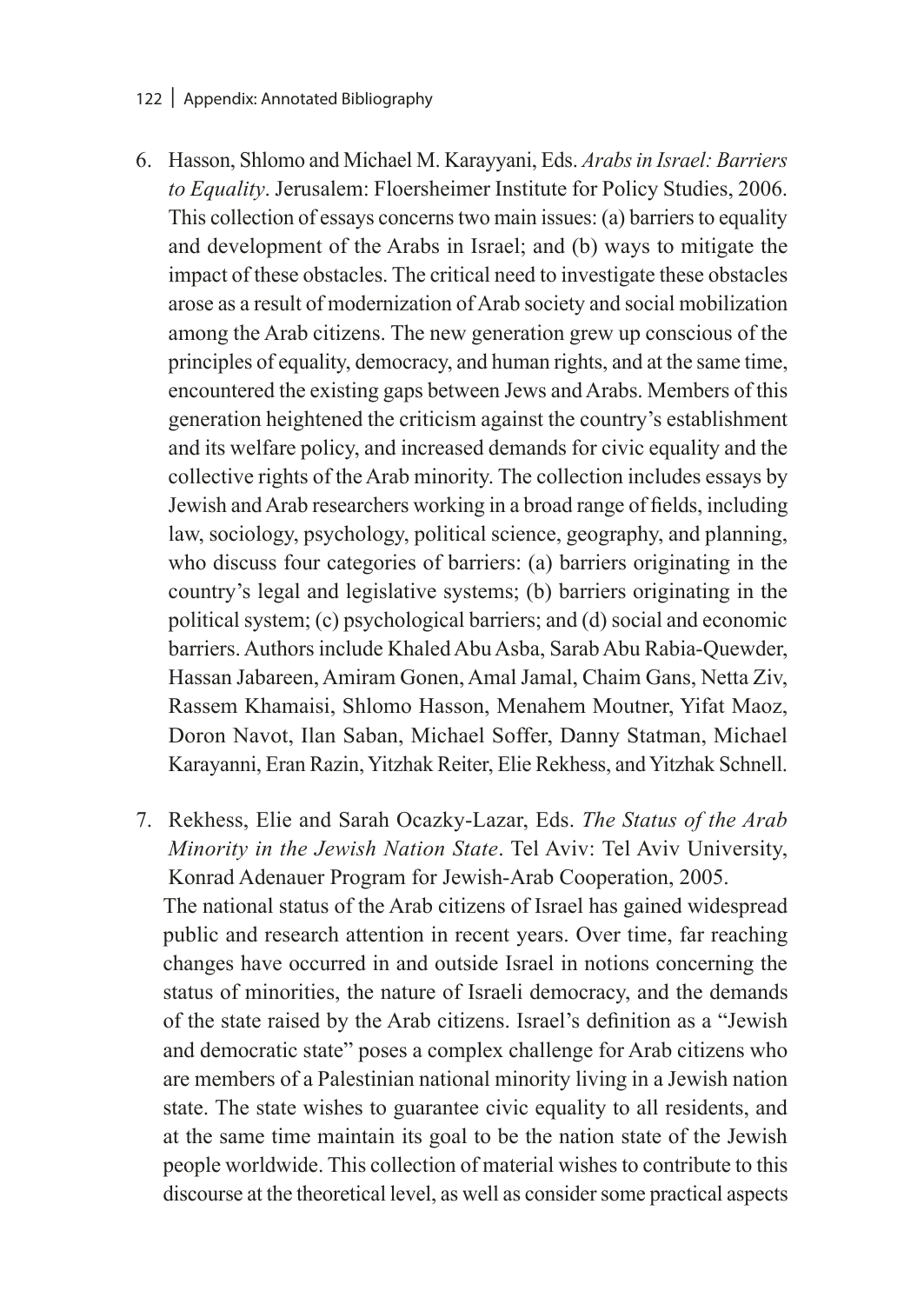of this issue. This is a collection of lectures given at a conference held in March 2004 given by Amal Jamal, Alexander Yakobson, Eli Bar-Navi, Sammy Smooha, Hassan Jabareen, Yitzhak Zamir, Muhammad Dahle, and Menahem Moutner. The first section of this volume focuses on the theoretical aspects of minority status, while the second part discusses the test case of the Muslim minority in France and the Hungarian minority in Slovakia. The third section focuses on the status of Arabs in Israel (especially from a legal perspective), and the final section concludes with a panel discussion including Azmi Bishara, Isaac Herzog, and Moshe Arens, moderated by Elie Rekhess.

8. Abu Baker, Khawla and Danny Rabinowitz. *The Stand Tall Generation*. Jerusalem: Keter, 2002.

This volume describes the emergence of a new worldview among Israel's Arab population in terms that are used by this group itself: a minority of "Palestinian citizens in Israel" demanding collective rights. More than any other previous event, the events of October 2000 propelled these developments to the forefront of the public discourse in Israel in general, and Arab society in particular. The flag bearers of the new understanding are the members of the Stand Tall generation: young people, mostly students, who were in their late 20s or early 30s during the al-Aqsa Intifada and refused to resign themselves to the Zionist nature of the state. Their position drew a stark contrast to both the "burnedout" generation of their fathers, who were born after Israel was founded and who had attempted to instigate change in the 1970s and 1980s, but despaired of truly integrating into Israeli society, and to the generation of their grandfathers, the "survivor generation," who were born before 1948 and experienced the trials and tribulations of the 1948 war and the military government administration period (which ended in 1966). They similarly reject the relationship with the Jewish majority that perpetuates the Arabs' inferior status in Israel. The authors of this volume analyze the sociological features of each of these three generations, and describe the historical-sociological thread that binds all three: the Stand Tall generation was raised on the heritage of the 1976 Land Day that was experienced by the "burned-out" generation, and grew up on the Nakba stories they heard from the members of the survivor generation. The Stand Tall generation, which participated in the events of October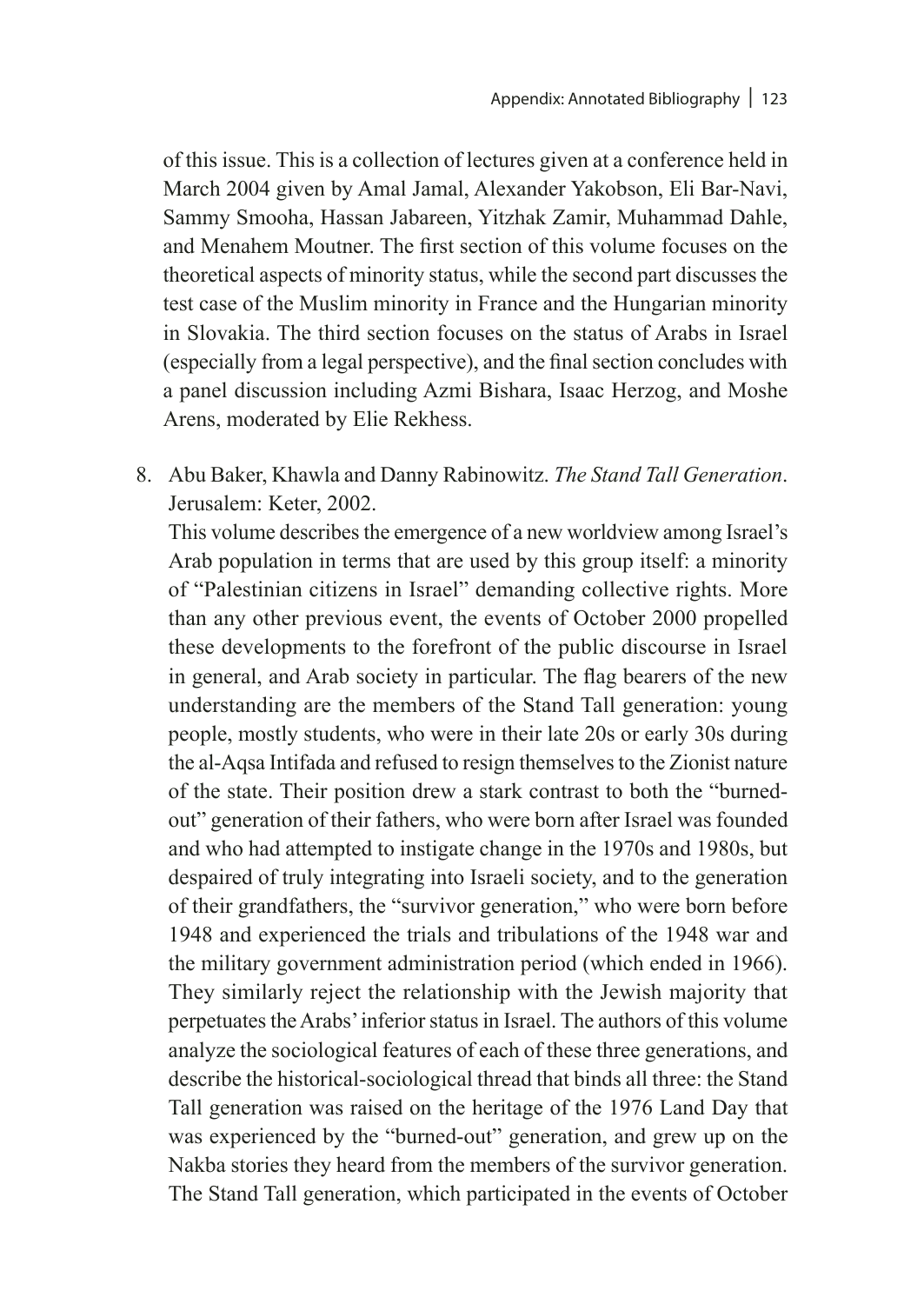2000, is unique in its mature political and national consciousness, which developed against the backdrop of two concurrent developments of the past two decades: (a) frustration caused by the campaign for civic rights in the State of Israel; and (b) maturation of the national Palestinian movement in the Palestinian territories and Palestinian refugee camps.

- 9. Gavison, Ruth and Daphna Hacker, Eds. *The Jewish-Arab Rift in Israel: A Reader*. Jerusalem: Israel Democracy Institute, 2000. This anthology includes essays on the Jewish-Arab rift, written by leading researchers and published in the decade preceding the events of October 2000, and serves as an introductory text to the topic. Several essays focus on specific topics such as education, distribution of resources, and political parties, which are then embedded within a general context. Others introduce and apply theoretical models of government to Israeli reality. The issues discussed in this volume include: the collective identity of the Arabs in Israel in the aftermath of the Oslo Accords; the mutual links binding the political streams of Islam in Israel and the Palestinian territories; a discussion of the nature of government in Israel and civic equality for the Arab citizens in a country defined as "Jewish and democratic"; and other issues. The authors, both Jews and Arabs, come from a range of disciplines, and they address the Jewish-Arab rift from different perspectives and moral positions. The authors: Majid al-Haj, Adel Mana, Elie Rekhess, Sammy Smooha, Ruth Gavison, Yitzhak Reiter, Aluf Hareven, Azmi Bishara, Yoav Peled, Oren Yiftachel, Arnon Soffer, Yehoshua Porat, and Benyamin Neuberger.
- 10. Ocazky-Lazar, Sarah, As'ad Ghanem, and Ilan Pappé, Eds. *Seven Ways: Theoretical Options for the Status of Arabs in Israel*. Givat Haviva: The Jewish-Arab Center for Peace, 1999.

This book is the outcome of a debate beginning in the 1990s on the current and future (desirable and feasible) status of the Arab citizens in the State of Israel. The debate took place mainly in Arab society and between Jewish and Arab intellectuals and academic scholars. The context for the debate: the final settlement agreement between Israel and the Palestinians that appeared to be taking shape. Each of the options introduced in the volume is analyzed according to two main criteria: its feasibility and its necessity as a condition for co-existence in Israel. All the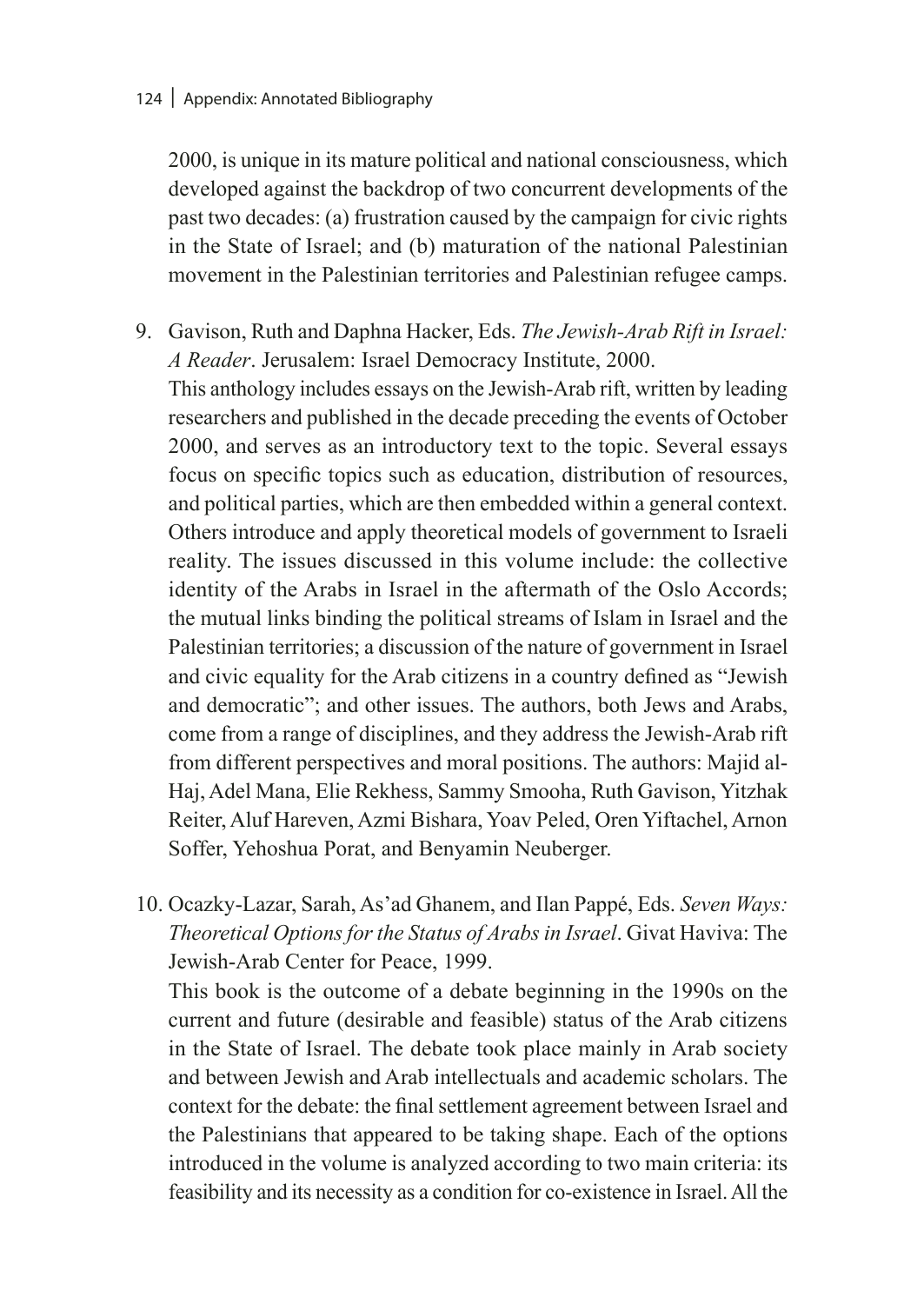options are studied within the same historical and regional contexts, such as the history of the Jewish-Arab conflict; Israel's social and economic problems; Israel's relationship with the Arab world, the Jewish world, and the international community in general. The authors, Jewish and Arab academics, belong to a wide range of research disciplines and are associated with various ideological orientations: Sammy Smooha, Ilan Saban, Mohammad Amara, Rassem Khamaisi, Ilana Kaufman, Nadim Rouhana, and As'ad Ghanem. The options discussed in this volume are: (a) retention of the status quo (the "ethnic democracy" model); (b) maximum improvement within the limits of Zionism: the Jewish nation state grants extensive rights to the Arab minority; (c) the entrenchment option – a Jewish nation state that institutes a hardline policy on the matter of collective rights for the Arab minority; (d) the separation option, which is divided into three sub-options: (i) annexation (irredentism) of territories with a high concentration of Arabs to the future Palestinian state; (ii) semi-independent autonomy of these territories within Israel; (iii) actual transfer of Arab citizens outside state borders; (e) an Israeli state ("state of all its citizens") in which national affiliation plays no role; (f) a bi-national state within the Green Line borders (alongside a Palestinian state in the territories); (g) a bi-national state over the entire territory of Mandatory Palestine.

11. Rekhess, Elie. *The Arab Minority in Israel: Poised between Communism and Arab Nationality 1965-1991*. Tel Aviv: Tel Aviv University, Moshe Dayan Center and Hakibbutz Hameuhad, 1993. After 1965, following the split from the Israel Communist Party (Maki), the New Communist List (Rakah) made a deep imprint on the political worldviews and behavioral patterns of Israel's Arab minority. This volume describes the establishment of Rakah, using three analytical axes: Jewish-Arab tension underpinning the party's foundation; the impact of the Israeli-Arab conflict and the vicissitudes that occurred; and the extreme fluctuations between a Communist orientation and Arab-Palestinian nationalism. Rekhess describes Rakah's growing popularity and dominance, and explains how it reached the height of its power in the late 1970s. He proceeds to analyze the factors responsible for undermining Rakah's monopoly, which he attributes to the rise of new national forces such as the Sons of the Village Movement, the Progressive List for Peace,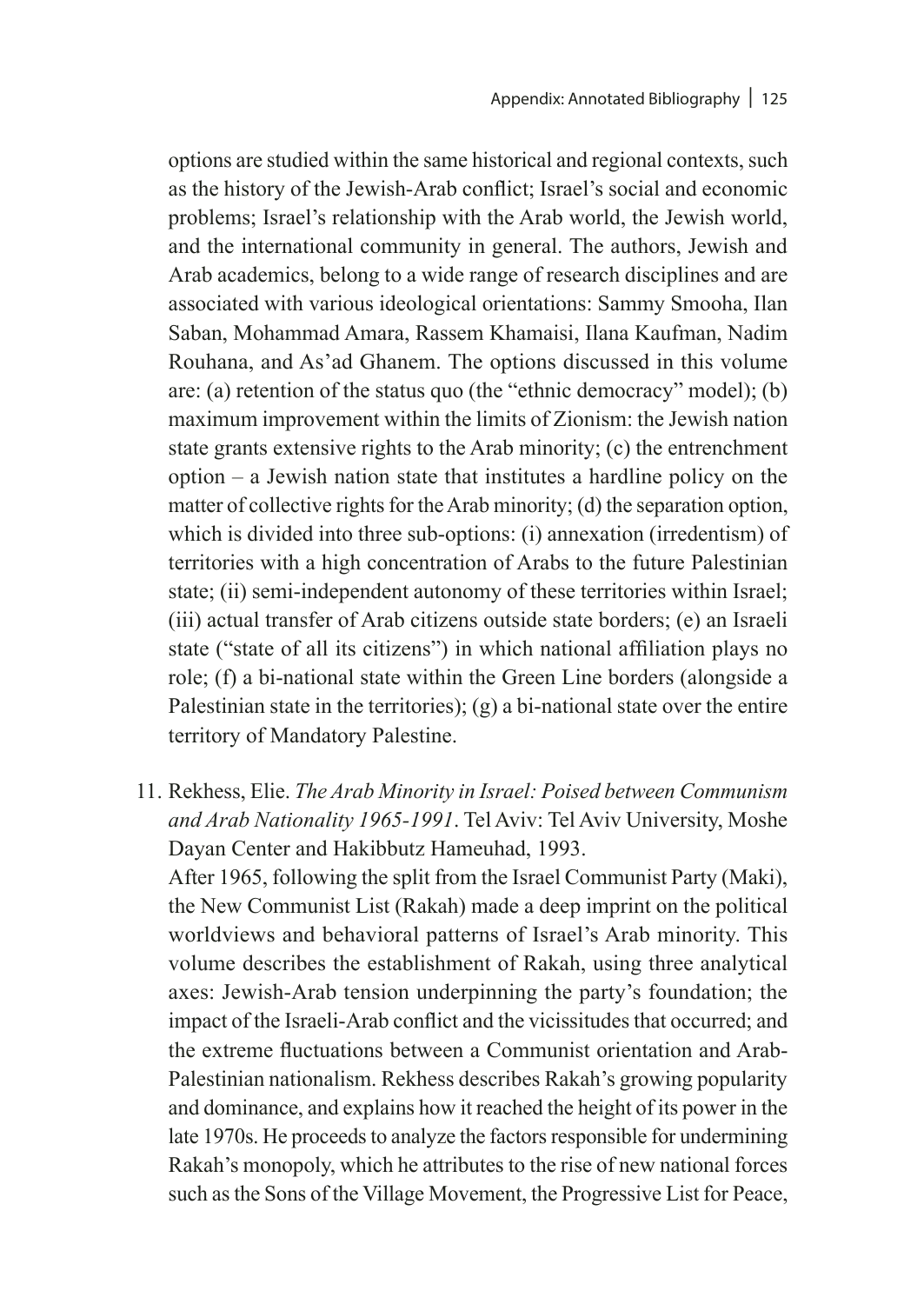and the Islamic Movement on the one hand, and accelerated social and economic change on the other. This book not only offers a developmental account of Rakah, but also an overview of the political evolution of the Arabs in Israel in the period under discussion.

### **Arabic**

12. Ghanem, As'ad and Mohanad Mustafa. *The Palestinians in Israel: The Politics of the Indigenous Minority in the Ethnic State*. Ramallah: Madar – The Palestinian Forum for Israeli Studies, 2009.

This volume focuses on the concepts that feature prominently in the political and national discourse of Israel's Arab minority, and the modes of struggle that this minority adopted in the past two decades to achieve its goals. The authors analyze the response of the state, and argue that by virtue of its definition as a "Jewish state," the state seeks to subvert the political and national consolidation of its Arab minority. The first section addresses the relations between the state and its Arab minority. In this section, the authors argue that although Israel flaunts its democratic nature, it effectively employs all means and measures to establish the hegemony of one ethnic group, the Jews, at the expense of the Arab minority, through a policy of Judaization. The Arab minority therefore struggles to free itself of this hegemony and change the minority-majority paradigm determined in 1948. The second section examines the national development of the Arab minority. In contrast to the prevalent approach in Israeli research discourse, which assumes that the national identity of the Arabs in Israel developed naturally as a minority group, these authors argue that their development was overshadowed by an acute identity crisis that stems from both (a) the minority's exclusion from the state's ethnic framework, which is reflected in the inequality between Arabs and Jews in the state; and (b) their affiliation with the Palestinian nation group to which they belong, and which is largely located in the West Bank and Gaza Strip. In the third and final section of the book, the authors propose several potential scenarios of the Arab minority's future. Within this discussion, the authors review a series of proposals that have emerged in the past two decades relating to the status of the Arab minority in Israel's current political system, or in a possible future bi-national framework. The authors also address ideas suggested by the Islamic stream, such as the establishment of a self-sufficient society,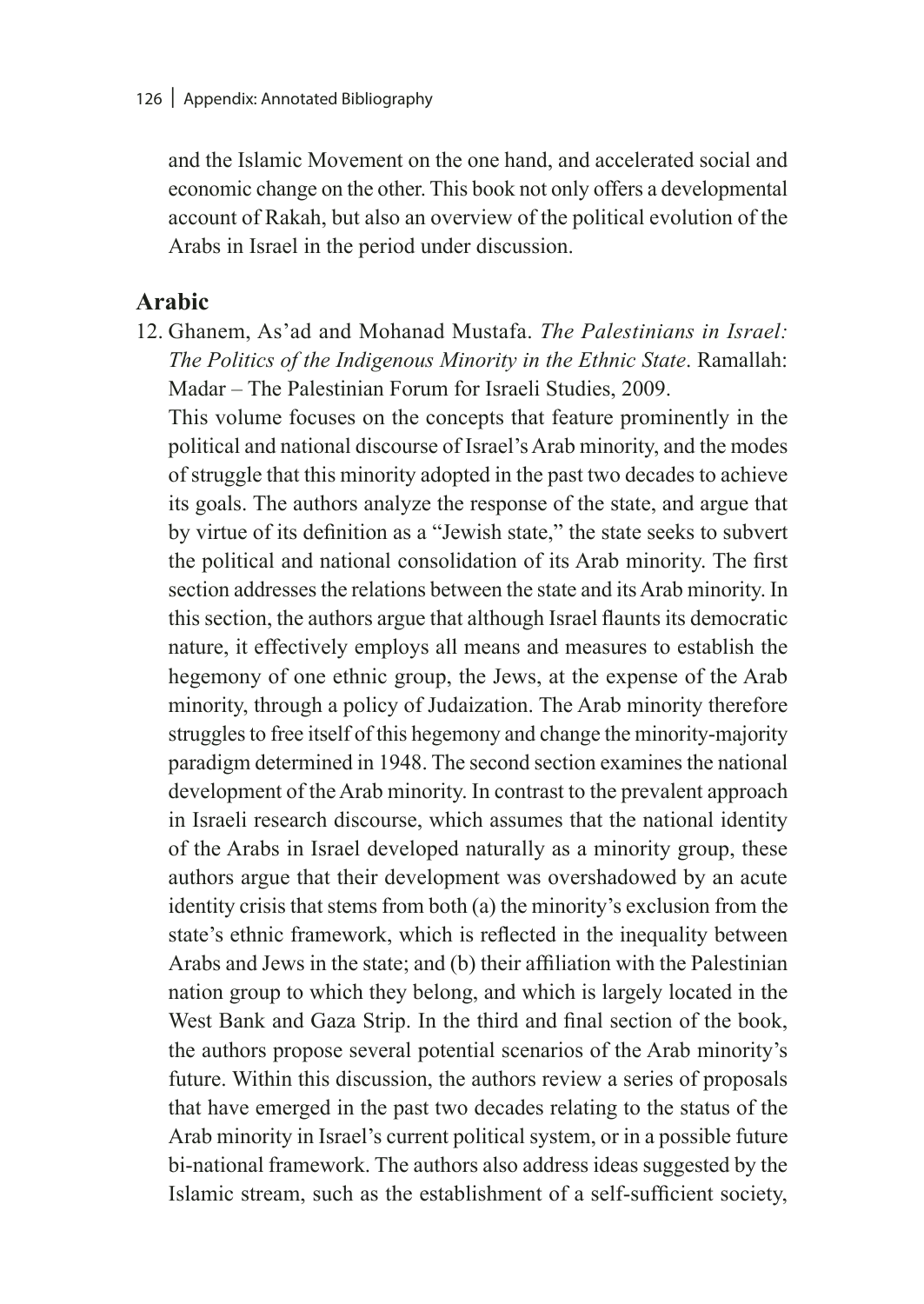and by the national stream, largely designed to transform Israel into a "state of all its citizens."

13. Nakhleh, Khalil, Ed. *The Future of the Palestinian Minority in Israel*. Ramallah: Madar – The Palestinian Forum for Israeli Studies, 2008. This collection of essays focuses on the contents and the significance of the Future Vision documents. The volume compiles the works of several Palestinian authors, most of whom are Israeli citizens, and some of whom were among the documents' authors. The collection's contribution is grounded in the fact that it offers the reader a critical analysis of the documents from an internal Palestinian perspective. The first three chapters address the documents themselves. The first chapter, by As'ad Ghanem, discusses the Future Vision of the Palestinian Arabs of Israel document, which was published in December 2006. Ghanem, one of the key collaborators on this document, argues that Arab citizens' marginality stems from their marginal civic status in Israel and from their lack of influence on the Palestinian national movement. He states that the significance of the Future Vision document lies in the counter-narrative that it offers to the Zionist narrative. The second chapter, by Thabet Abu Ras, analyzes the Democratic Constitution document published by Adalah – The Legal Center for Arab Minority Rights in Israel. Abu Ras contends that the fact that Israel has no constitution is not because the public debate on the constitution reached an impasse, but because the ethnic balance of power in the state prevents the consolidation of a constitution. This situation highlights the alternative constitution proposed by Adalah. The third chapter, which addresses the Haifa Declaration extensively, was composed by Nadim Rouhana, one of the key collaborators in drafting the Declaration. Rouhana describes in detail the internal debates of the group that worked for several years to draft the Haifa Declaration. He states that an historic reconciliation between the Jews and the Palestinians in Israel will be possible only after the right of return is realized and a bi-national entity is established, in the spirit of the vision reflected in the Haifa Declaration. The next two chapters offer a critical perspective of the contents and the significance of the documents. Raif Zreik analyzes the direct and indirect implications of the documents. Antoine Shalhat and Mufid Qassum discuss the Jewish public's responses to the documents. Khalil Nahlef edited the volume and composed the Introduction, which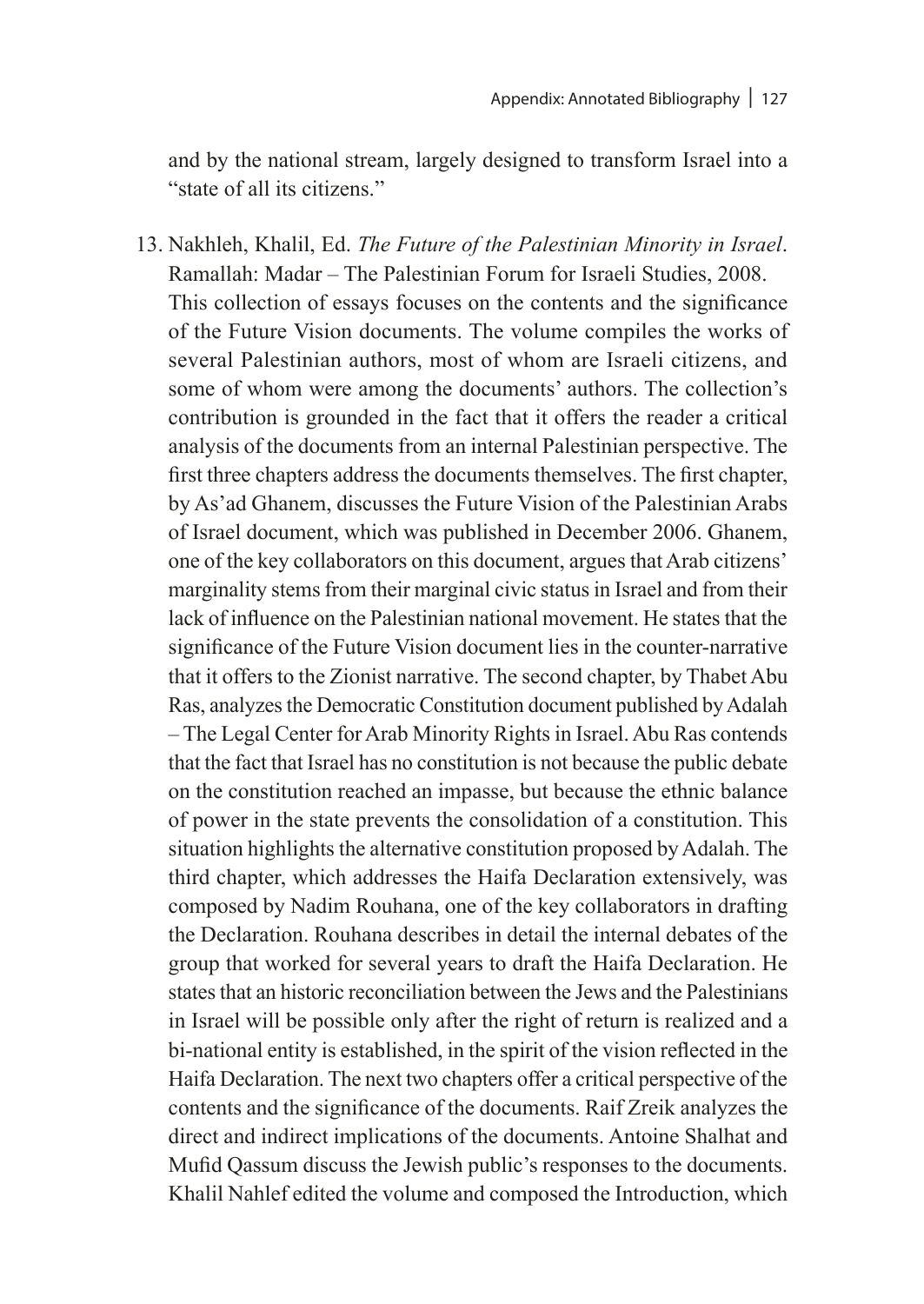situates the Future Vision documents on the historical continuum of the developing national consciousness of the Arab minority in Israel, and its attempts to realize its right to self-determination.

### **English**

14. Frisch, Hillel. *Israel's Security and Its Arab Citizens*. New York: Cambridge University Press, 2011.

This volume analyzes the relations between the Jewish majority and the Arab minority in the State of Israel using theories from the fields of international relations and defense studies. Frisch aims to demonstrate that the relationship between the Jews and Arab in Israel, which is in any case emotionally charged by the ethnic rift between the two groups, is exacerbated by Israel's geopolitical position in the Middle East. Israel's policies based on its security concerns relating to its Arab neighbors have a devastating effect on the state's Arab citizens. Frisch believes that any dialogue involving the Jewish majority and the Arab minority is destined to fail due to the Jewish majority's insistence on preserving the Zionist nature of the state, and the Arab minority's efforts to transform Israel into a bi-national state. The author argues that such proposals are impractical, and he points to the failure of similar attempts in other parts of the world, such as Cyprus and Lebanon. Frisch believes that in contrast to the situation of other minorities embroiled in an ethnicnational conflict with the state's majority group, the situation of the Arab minority is relatively favorable. Nonetheless, as the author points out, tension remains between economic and legal liberalization that favors the Arabs' civic rights in Israel and the increasingly poor treatment they receive at the hands of state agencies, under the influence of external geostrategic constraints. He believes that David Ben Gurion's view of the Arab minority as a fifth column has acquired a considerable groundswell today. This volume also describes the historical development of the Arab political system in Israel and the impact of the Palestinian national movement on the national identity of Israel's Arabs.

15. Haklai, Oded. *Palestinian Ethnonationalism in Israel*. Philadelphia: University of Pennsylvania Press, 2011. Haklai studies the political mobilization among Israel's Arab citizens, especially from the late 1970s to the present, distinguishing three phases in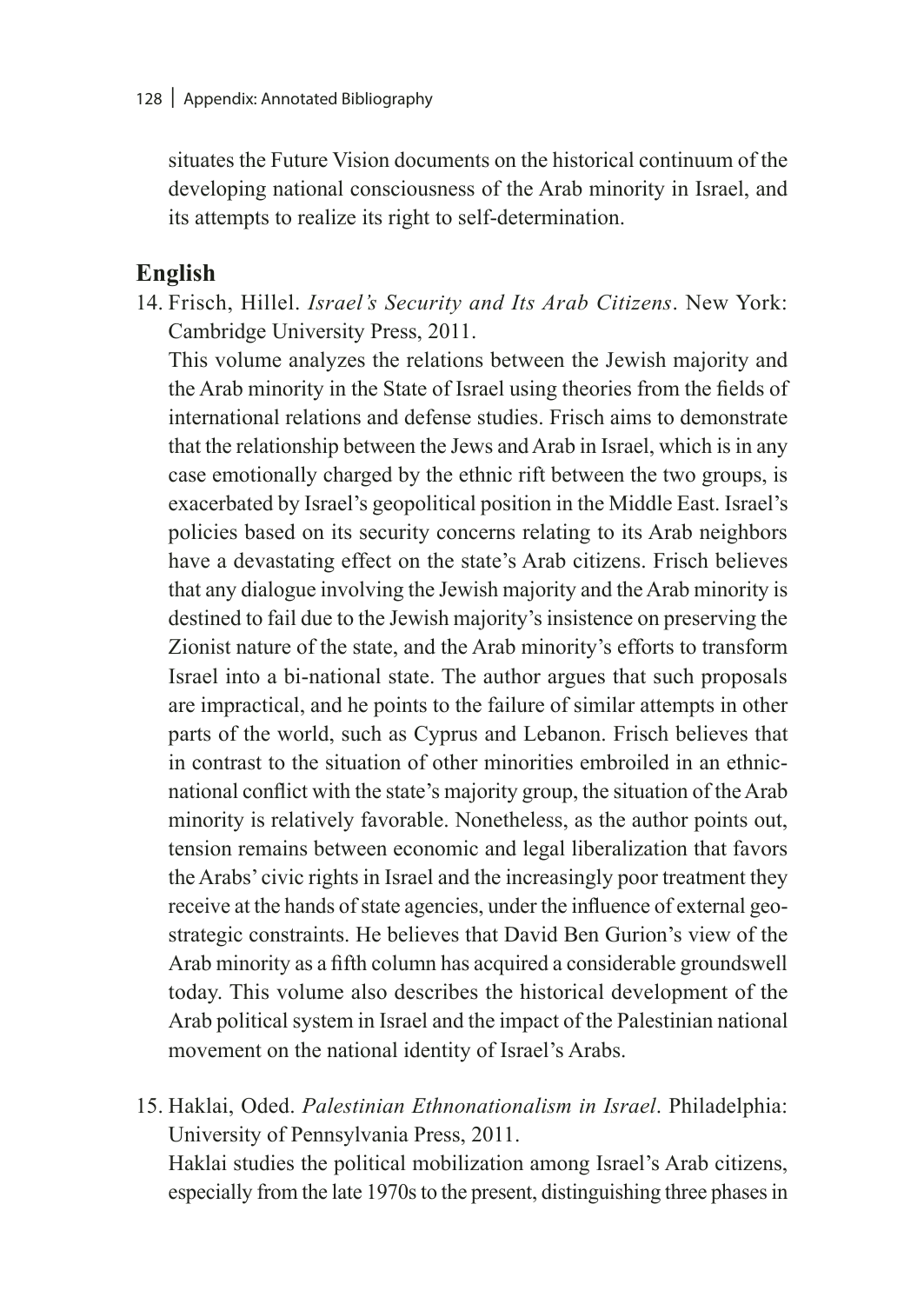the development of the political activism of the Arab minority. In the first phase, primarily during the military government period (1948-1966), the Arab minority was debilitated and acquiescent due to the state agencies' hardline approach. In the second phase, in the 1970s and 1980s, political mobilization in Arab society followed Rakah's platform, which stressed a class struggle for equality. In the third phase, which began in the 1990s, and during which the key transformation occurred, new Arab parties and a series of ex-parliamentary civil society organizations emerged. These new organizations began to demand, with increasing forcefulness, that the state recognize the Arab minority as an "indigenous minority" and grant it extensive social and cultural autonomy. At the same time, they also posed the demand to replace the Zionist nature of the state, which favors the Jewish majority, with a bi-national model. Haklai grounds his analysis on political science theories concerning the relations between society and state, and concludes that the weakening state apparatus, growing fragmentation of Israeli politics, and improvements in their economic conditions in the 1980s and onward are the factors that facilitated national mobilization among the Arab minority. However, despite the internal fragmentation of state agencies, which reduced the control and supervision over the Arab minority, the grasp of these agencies is still strong enough to impede equal access to resources by Arab citizens.

16. Jamal, Amal. *Arab Minority Nationalism in Israel: The Politics of Indigeneity*. New York: Routledge, 2011.

Research over the past two decades has been dominated by a growing interest in the world's indigenous minorities. The author discusses extensively the development of the national consciousness of indigenous minorities and minorities' relations with their respective states, offering the Arab minority as a test case. Jamal argues that a new type of political discourse emerged among the world's indigenous minorities in recent years, which he calls "the politics of indigeneity." This national-political discourse emphasizes the rights due to indigenous people by virtue of their status as the original inhabitants of the country before the founding of the state in which they currently live. In the literature on indigenous minorities, these rights are known as "indigenous rights"; that is, rights that indigenous people believe are due to them by virtue of their natural connection to the land, and that are not a function of the laws of the state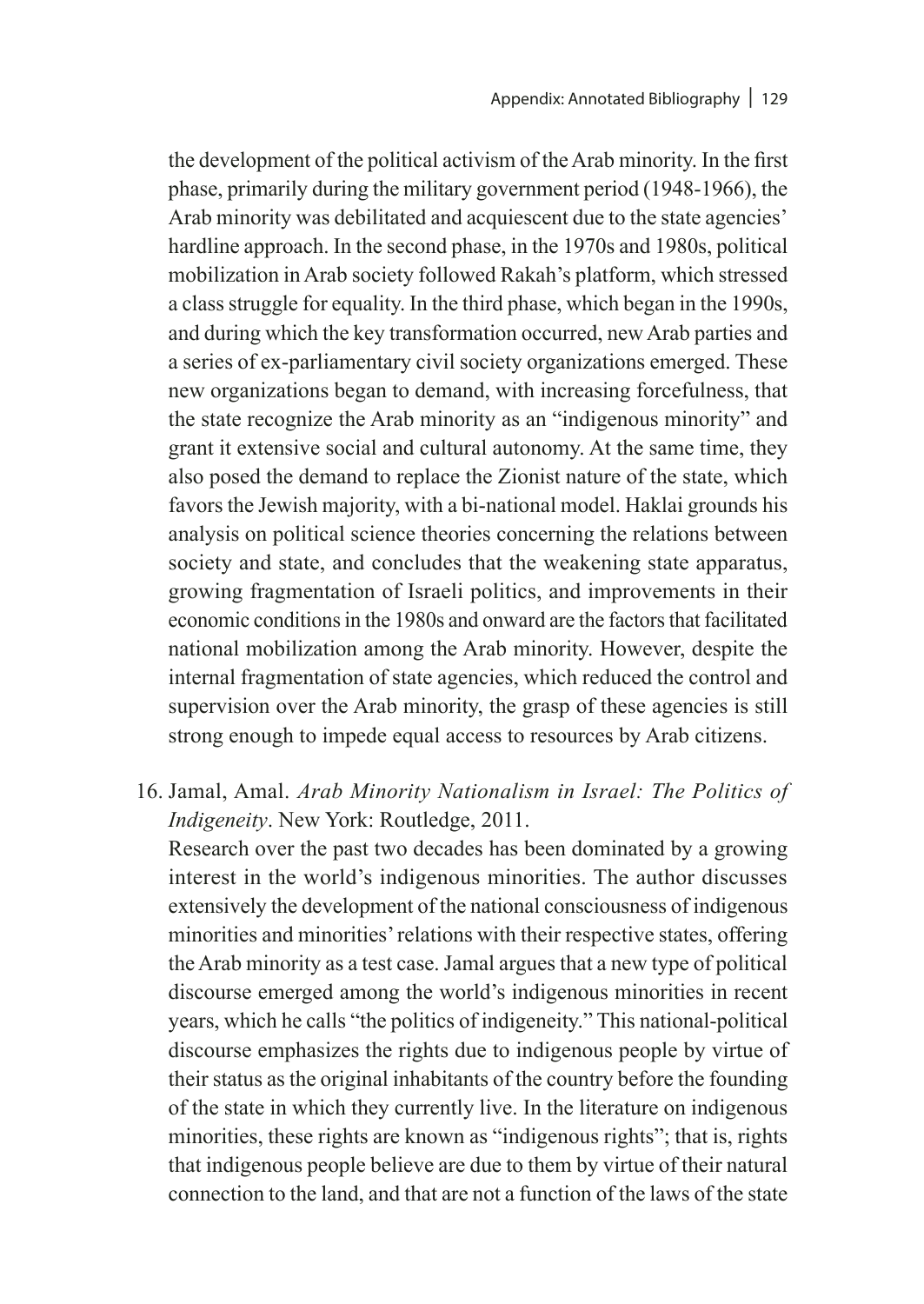that was forced upon them. Jamal lays the theoretical foundations for his analysis in the first two chapters of his book, in which he explains why the study of the status of indigenous minorities is applicable to the case of the Arab minority in Israel. He proceeds to analyze the diverse expressions of the Arab minority's politics of indigeneity: cultivation of its collective memory and its connection to the pre-state historical homeland; emergence of a new generation of political leaders in the Arab population; the Future Vision documents as a milestone in the consolidation of a politics of indigeneity; the contribution of Arab civil society organizations to national mobilization, and their role in confronting state systems; and finally, an analysis of the political philosophy of Azmi Bishara, considered one of the most important thinkers who outlined the development of the national stream in Arab society in the past two decades. According to Jamal, it is not sufficient that the Arab minority enjoys collective rights or recognition of its status as an indigenous population as long as the division of political power in the state remains unequal. He argues that indigeneity confers a right to sovereignty, and therefore only a single-state solution to the Israeli-Palestinian conflict can lead to a situation in which the Palestinians enjoy both collective and civic rights.

17. Pappé, Ilan. *The Forgotten Palestinians: A History of the Palestinians in Israel*. New Haven and London: Yale University Press, 2011. Pappé's book presents an historical narrative of the Arab minority in Israel – that part of the Palestinian nation that remained on its land after the 1948 war and became citizens of the state that was established at the time. Although this book offers nothing new over previous studies on the consolidation of the Arab minority in Israel, successive Israeli government policies on the Arab population, or the dynamics of the relations between the Jews and Arabs in Israel, its novelty, according to the author, lies in its presentation of this narrative from an historical perspective of over 60 years in a manner that eclipses the moral sensitivities of the Arab minority. Therefore, the main thesis of this book, which the author developed in his earlier books, is that the Zionist aspiration was to conduct ethnic cleansing of the Arab residents of Mandatory Palestine. Pappé contends that a discussion of the case of the Arab minority in Israel will allow us to understand how the incessant aspiration for ethnic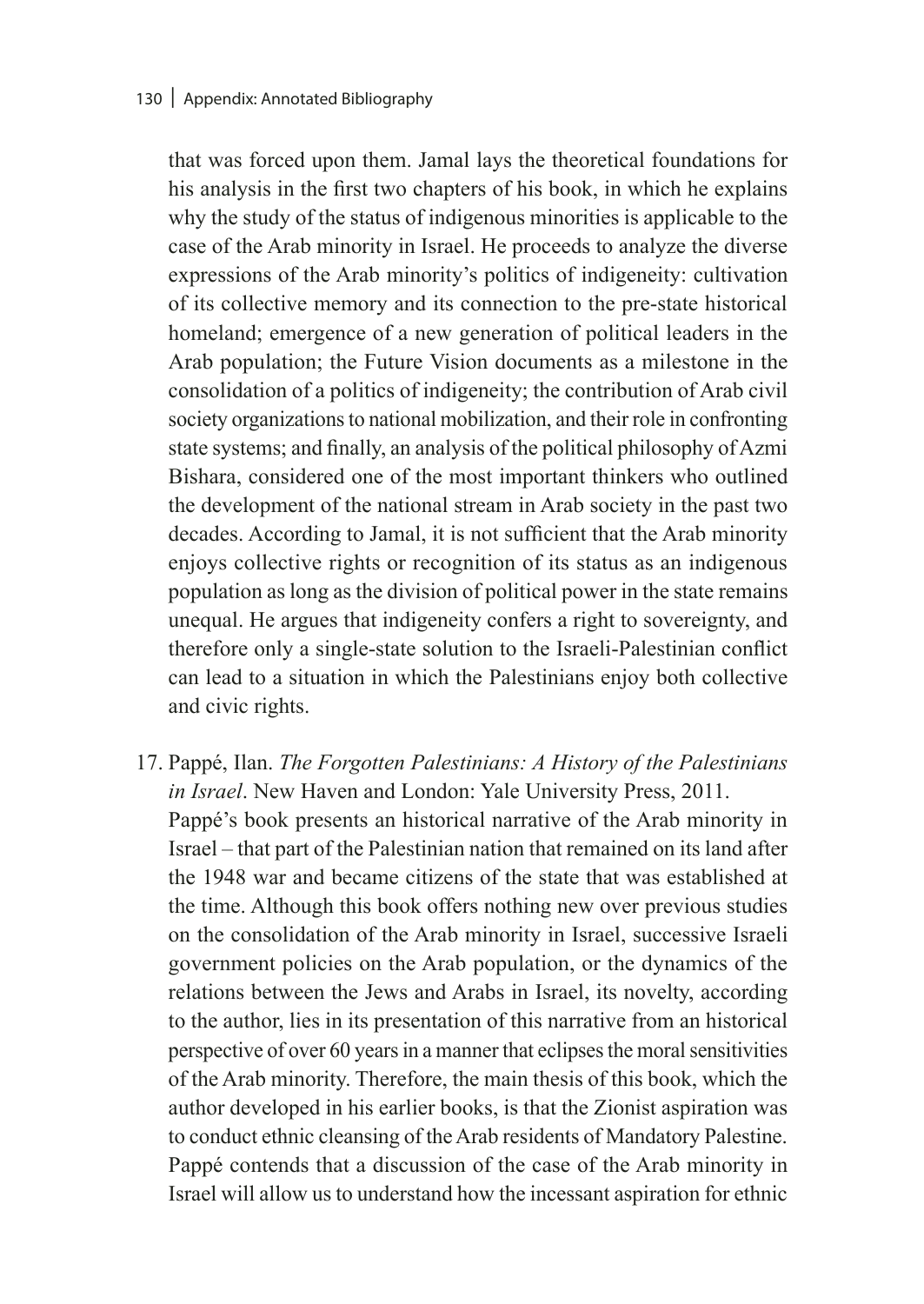superiority fostered by the Zionist movement – and subsequently, by the State of Israel – led to the current reality of Israel's Arab citizens. The chapters of this book address different periods in the history of the Arab minority under Israeli rule, from the military government in the first two decades after statehood, to the most recent decade of the current century. Pappé offers an historical narrative that highlights the common denominator of successive Israeli government policies on the Arab minority. For example, although the notion of a population transfer was rejected in the first decade of statehood, the author argues that the practical expressions of this notion today are reflected in Avigdor Liberman's slogan "no allegiance, no citizenship," or proposals to annex Israeli territories containing Arab population concentrations to the future Palestinian state. The contribution of this book lies in its redirection of interest from the resolution of the Israeli-Palestinian conflict in the Palestinian territories to the situation of what he calls the "forgotten Palestinians" – the Arab citizens of Israel.

18. Peleg, Ilan and Dov Waxman. *Israel's Palestinians: The Conflict Within*. New York: Cambridge University Press, 2011.

The main contention of this book is that a comprehensive, sustainable solution to the Israeli-Palestinian conflict depends not only on resolving the conflict between Israel and the Palestinians in the territories in a "two states for two nations" format, but is also largely contingent on resolving the dispute within Israel between the Jewish majority and the Arab minority. Peleg and Waxman caution that if the relations between Israel's Arab and Jewish citizens continue to deteriorate, they will effectively threaten the integrity of the state and its democratic government, as well as any chance for peace in the Middle East. The authors review the attitudes of state agencies to the Arab minority from 1948 to the present. They believe that there is no inherent contradiction between Israel's definition as a "Jewish state" and its being a "state of all its citizens." They argue that Israel can be a place where Israelis and Palestinians can live as equal citizens, and in such an event, Israel can be defined as "the homeland of the Jewish people, a pluralistic democracy, and a state of all its citizens." Based on the experience of national minorities in other countries, and the basic assumption that no Israeli-Palestinian peace will ensue as long as the Arab minority in Israel continues to be a "raging, alienated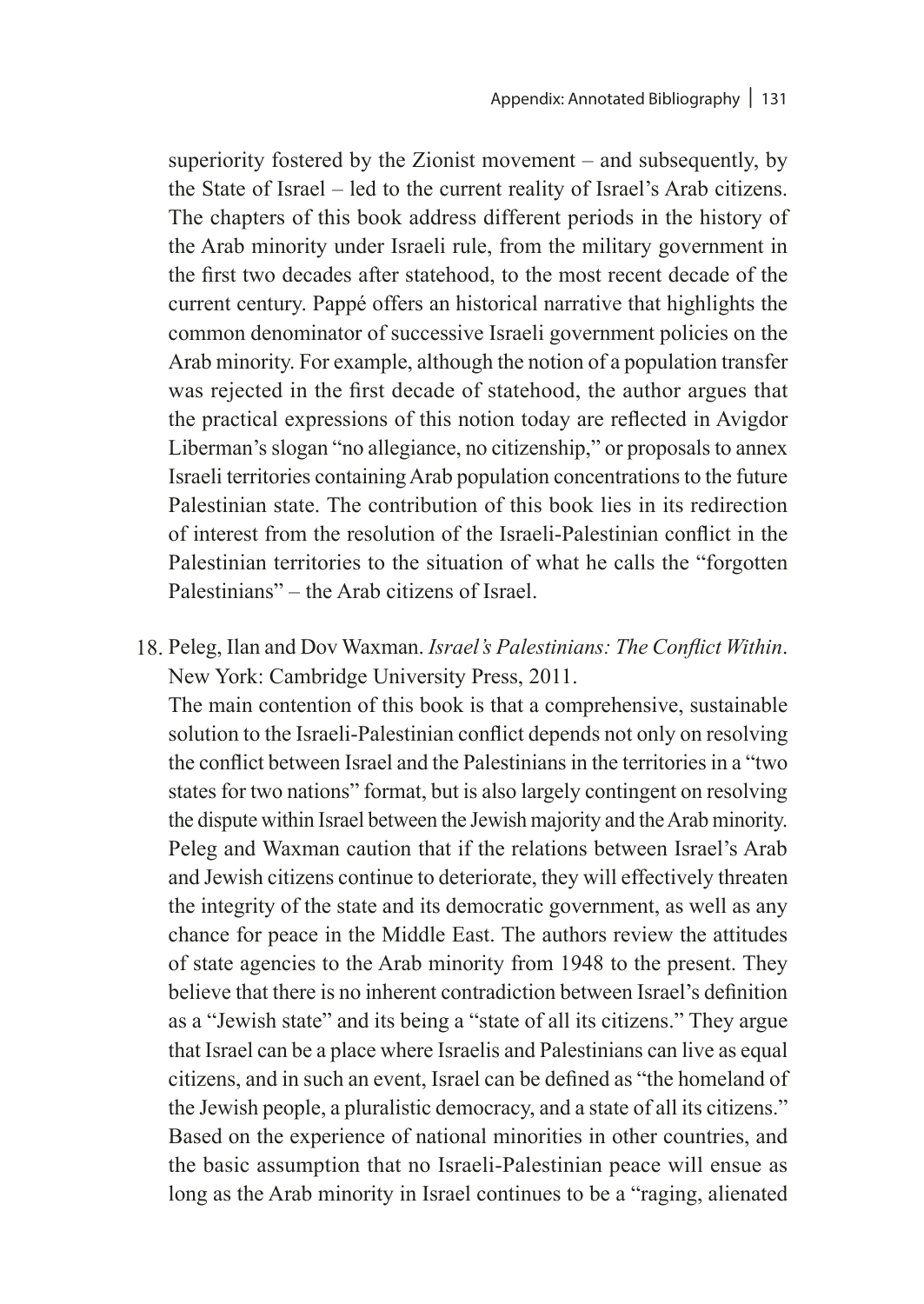minority," the authors offer a series of practical proposals designed to protect both the rights of the Arab minority and the Jewish nature of the state. Their main proposals are: official recognition of Israel's Arab minority as a national minority; extensive recognition of the collective rights, including broad cultural autonomy, due to the Arabs as a national minority; increased political representation of the Arabs to guarantee fair representation according to their proportion in the population; and diligent action to improve socio-economic conditions in Arab towns.

19. Reiter, Yitzhak. *National Minority, Regional Majority: Palestinian Arabs versus Jews in Israel*. Syracuse, NY: Syracuse University Press, 2009. Reiter wishes to enrich the existing corpus of research on Jewish-Arab relations in Israel by offering a discussion of the topic from a broader perspective of the implications of the Israeli-Palestinian conflict and the Arab-Israeli conflict in general. This aim is clear from the outset: the first two chapters of this work focus on the root causes of the Arab-Israeli conflict and the formative impact of the 1948 war on the collective memory of the Arab minority remaining in Israel. Reiter proceeds to examine government policy from the 1970s to the 1990s, a period that was foreshadowed by the intensification of a process known in research terminology as Palestinization. Reiter reviews the 1967 war and the Oslo process, which began in 1993, two milestones in the development of the Arab minority's national consciousness. Palestinization, which began after the Six Day War, heightened not only due to the renewed contact between the Arabs in Israel and their Palestinian brethren, but also due to the Arab citizens' experience of the government's land policy, reflected in the establishment of Jewish settlements in Palestinian territories, which reminded them of the land policy instituted against them in the military government period. As a result, Arab society reinstated the means of struggle that had generally been used before the Nakba of 1948. The Oslo process also contributed to growing Palestinization: the indigenous consciousness of the Arab minority was fueled by the fact that its interests were not discussed in the negotiations between Israel and the Palestinians, and it was therefore forced to fend for its status on its own. In the final chapters of the book, Reiter discusses the implications of the second intifada (which commenced in October 2000), the Second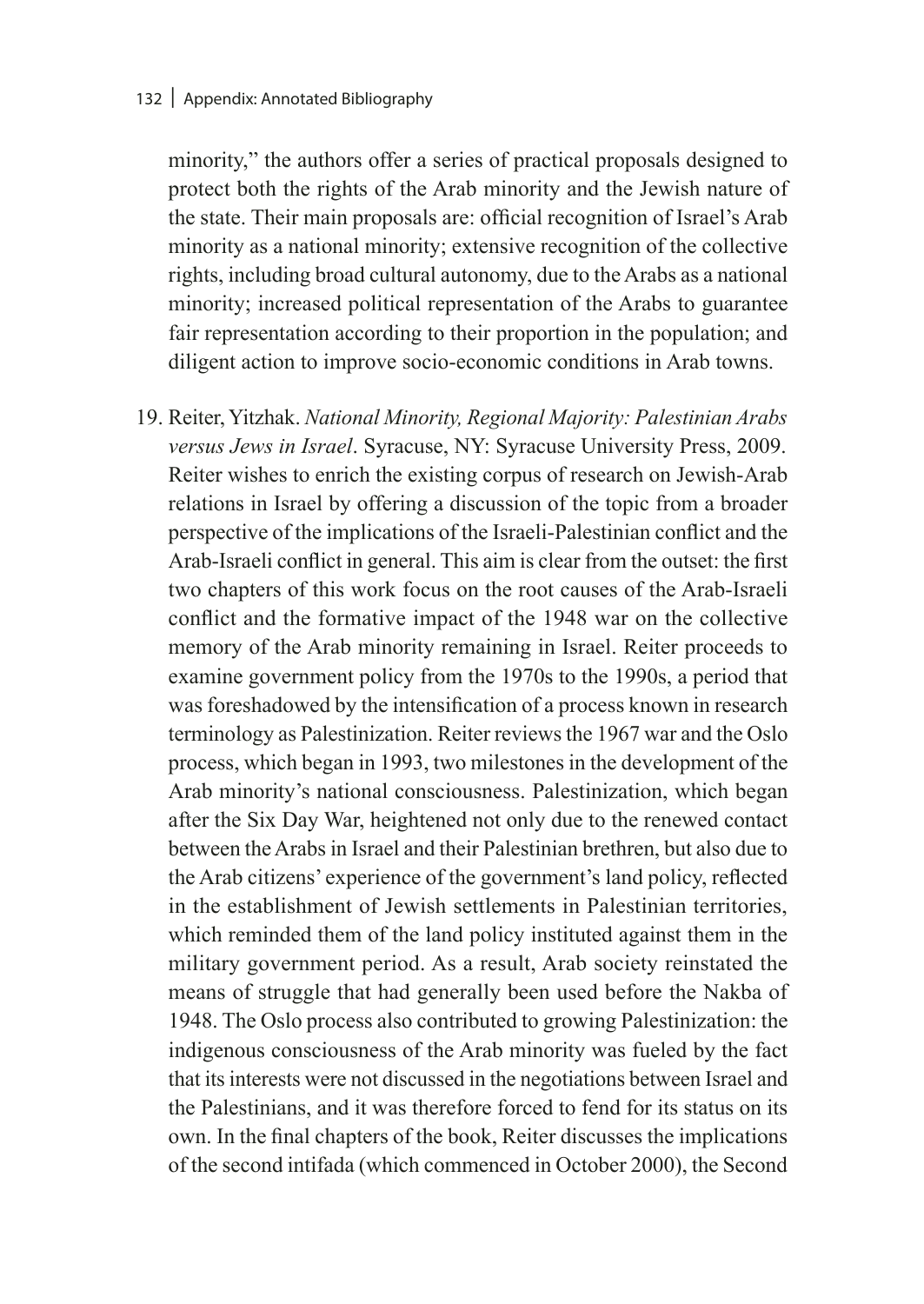Lebanon War (2006), and the publication of the Future Vision documents on the rift between the Jews and Arabs of Israel.

20. Payes, Shany. *Palestinian NGOs in Israel: The Politics of Civil Society*. London: Tauris Academic Studies, 2005.

Payes' study analyzes the development of Arab NGOs in Israel in the past three decades, from the 1980s to the period of the second intifada. The author discusses the contribution of these organizations to the struggle for the rights of Israel's Arab citizens. Payes traces empowerment of Arab society through the emergence and growth of civil society organizations. Initially, local organizations were set up to fill the void in specific areas that were neglected by the state, such as welfare services, culture, education, and infrastructure. Over time, organizations were established to provide a more strategic, comprehensive solution to the inferior status and conditions of Israel's Arab citizens. Also during this period, small scale organizations that operated locally began to merge and operate at the national level. Payes concludes that the establishment of these organizations was an expression of protest against what the Arab citizens considered to be the root cause of the discrimination against them: Israel's definition as a "Jewish state." The activities of these organizations reflect a desire to change the relationship between the state and the Arab minority. The book is a comprehensive study of the contribution of Arab NGOs to internal transformations of Arab society, and the relationship between these organizations and the Jewish majority, the state, and international organizations. This is one of the first comprehensive studies of its kind on the growing dominance of the Arab third sector in Israel. In itself, this study attests to the growing academic interest in the study of Arab civil society, as well as the formative impact of these organizations on the character of Arab society.

21. Ghanem, As'ad. *The Palestinian-Arab Minority in Israel, 1948-2000: A Political Study*. Albany: State University of New York Press, 2001. In the first section of this book, Ghanem offers an historical review of the development of political trends in Arab society from 1948 to 2000 (when the author concluded the manuscript). The novelty of this book compared to previous studies on this topic lies in the author's proposed typology of the political and ideological streams of Arab society.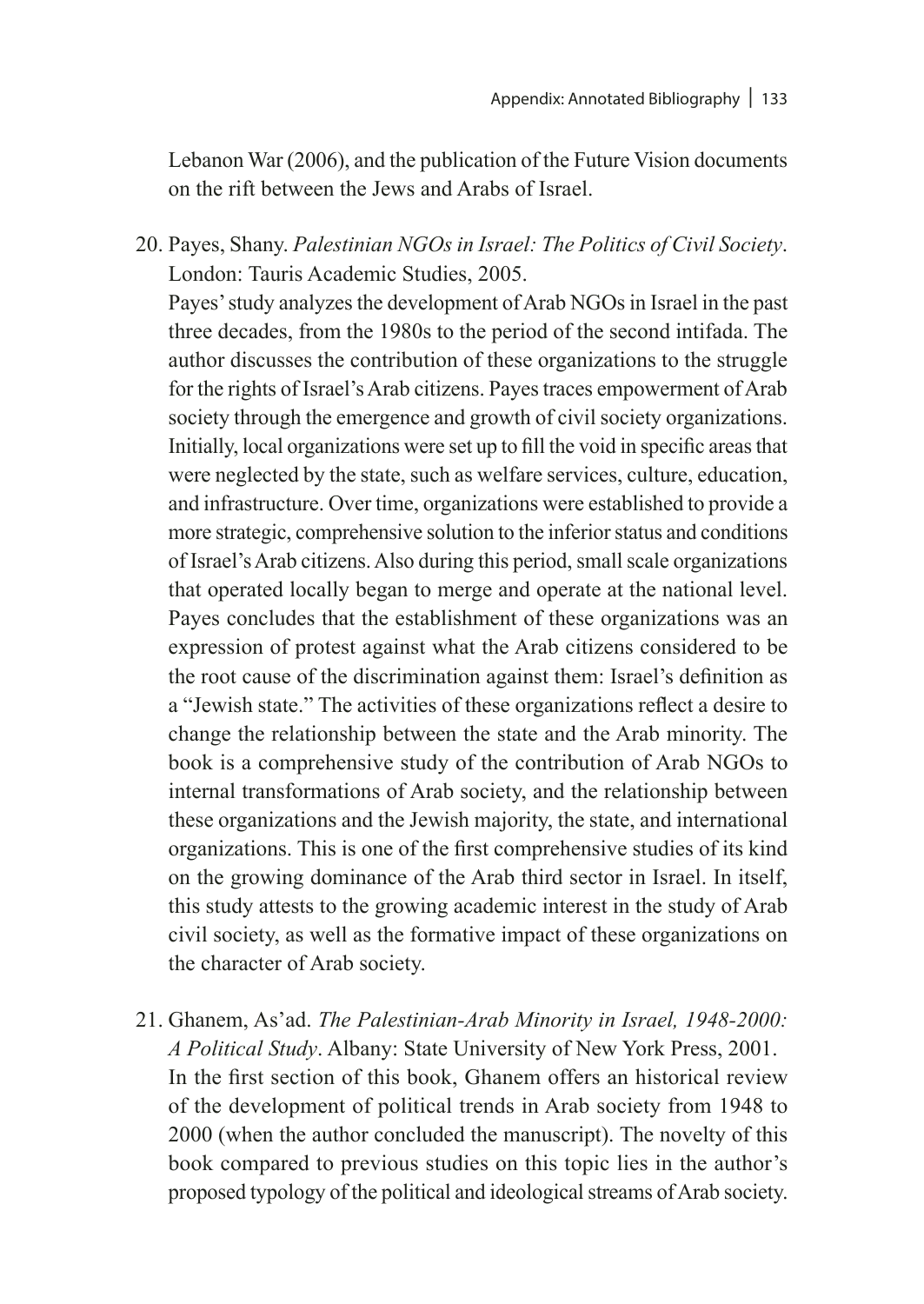#### 134 | Appendix: Annotated Bibliography

Ghanem distinguishes four streams, described in the second section of the book. One stream, which he calls the "Arab-Israeli stream," accepts the Arabs' minority status in a Jewish nation state and has no aspirations to change the definition of the state. The second stream is the Arab-Jewish Communist stream, which also accepts the Arabs' status as a national minority in Israel, but opposes the country's Zionist features that cause discrimination against the Arab minority. The third stream is the Islamic stream, which underscores the religious aspects of the Arab minority's collective identity and wishes to avoid any direct confrontation with state authorities on the national status of the Arab minority. The fourth stream is the national-secular stream, which stresses the fact that the Arab minority is an indigenous minority. This stream wishes to abolish the Zionist character of the state. In the third and final section of the book, Ghanem points to the hardships experienced by the Arab minority, which he believes stem from the state's ethnically based definition as a Jewish state, and from the Arab minority's isolation from the Palestinian nation. As a solution to the Arab minority's "predicament," and a solution to the Israeli-Palestinian conflict in general, Ghanem suggests adopting an Israeli-Palestinian bi-national arrangement.